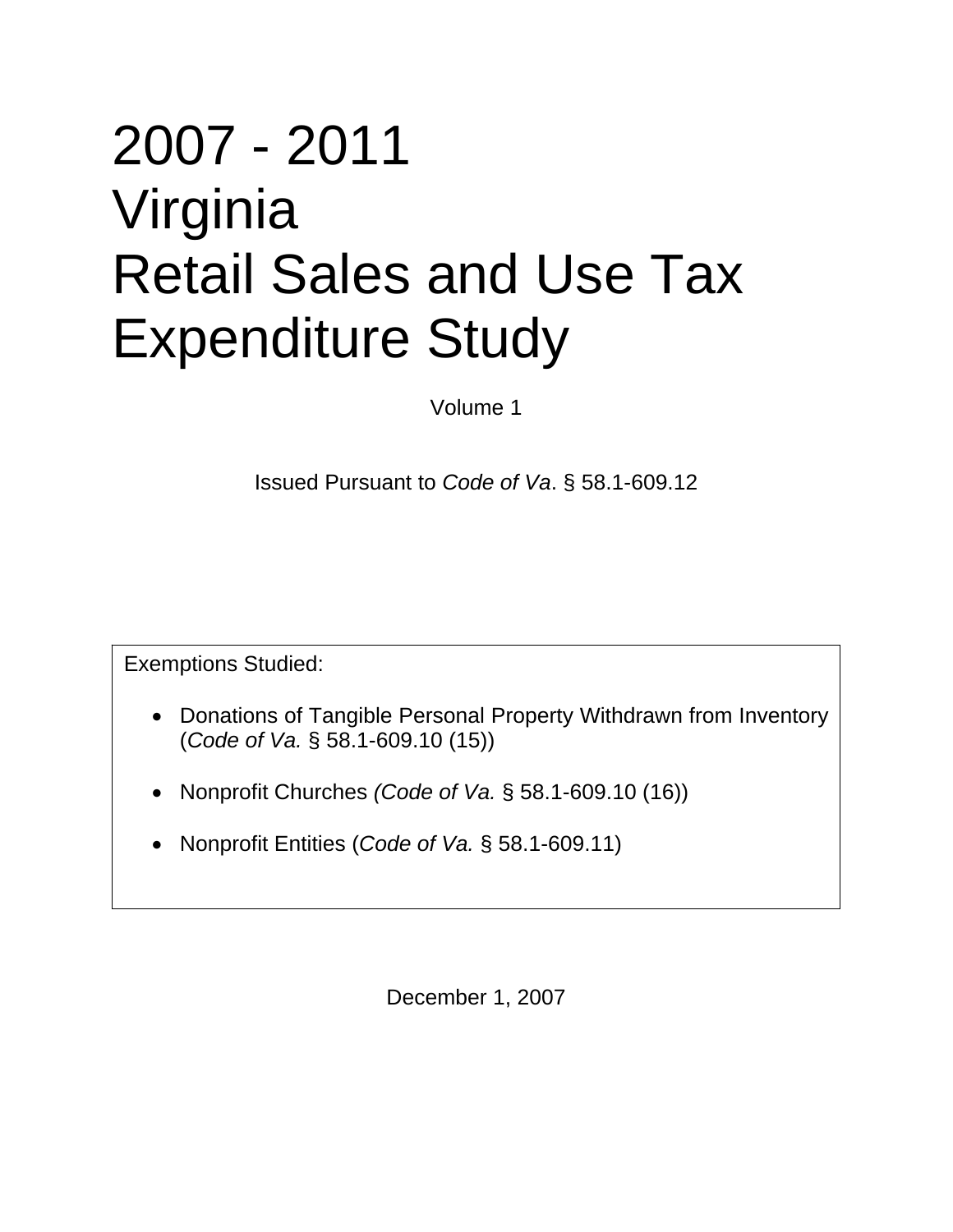

# **COMMONWEALTH of VIRGINIA**

Department of Taxation

December 3, 2007

The Honorable Harry R. Purkey General Assembly Building, Room 415 Capitol Square Richmond, Virginia 23219

The Honorable John H. Chichester General Assembly Building, Room 626 Capitol Square Richmond, Virginia 23219

Dear Delegate Purkey and Senator Chichester:

Enclosed is Volume 1 of the 2007-2011 Virginia Retail Sales and Use Tax Expenditure Study Report prepared by the Department of Taxation ("TAX") pursuant to *Code of Va*. § 58.1-609.12.

This is the first of a series of reports on the Miscellaneous Retail Sales and Use Tax Exemptions provided by *Code of Va*. § 58.1-609.10 and the Nonprofit Entity Exemption provided by *Code of Va.* § 58.1-609.11. There are nineteen exemption categories scheduled to be studied during the 2007-2011 period, and every five-year period thereafter.

This is the first volume of the 2007-2011 series and includes a detailed analysis of exemptions that pertain to (1) donations of tangible personal property withdrawn from inventory to any organization exempt from taxation under *Internal Revenue Code*  ("*IRC*") § 501(c)(3) or to the Commonwealth, any political subdivision of the Commonwealth, or any school, agency, or instrumentality thereof (*Code of Va*. § 58.1- 609.10 (15)), (2) purchases of tangible personal property by nonprofit churches (*Code of Va.* § 58.1-609.10 (16)), and (3) purchases of tangible personal property by nonprofit entities that have applied to TAX and received an exemption certificate pursuant to *Code of Va*. § 58.1-609.11 (*Code of Va.* § 58.1-609.11).

As you will see, the revenues forgone as the result of these exemptions are significant. However, our analysis of the exemptions is not limited solely to foregone

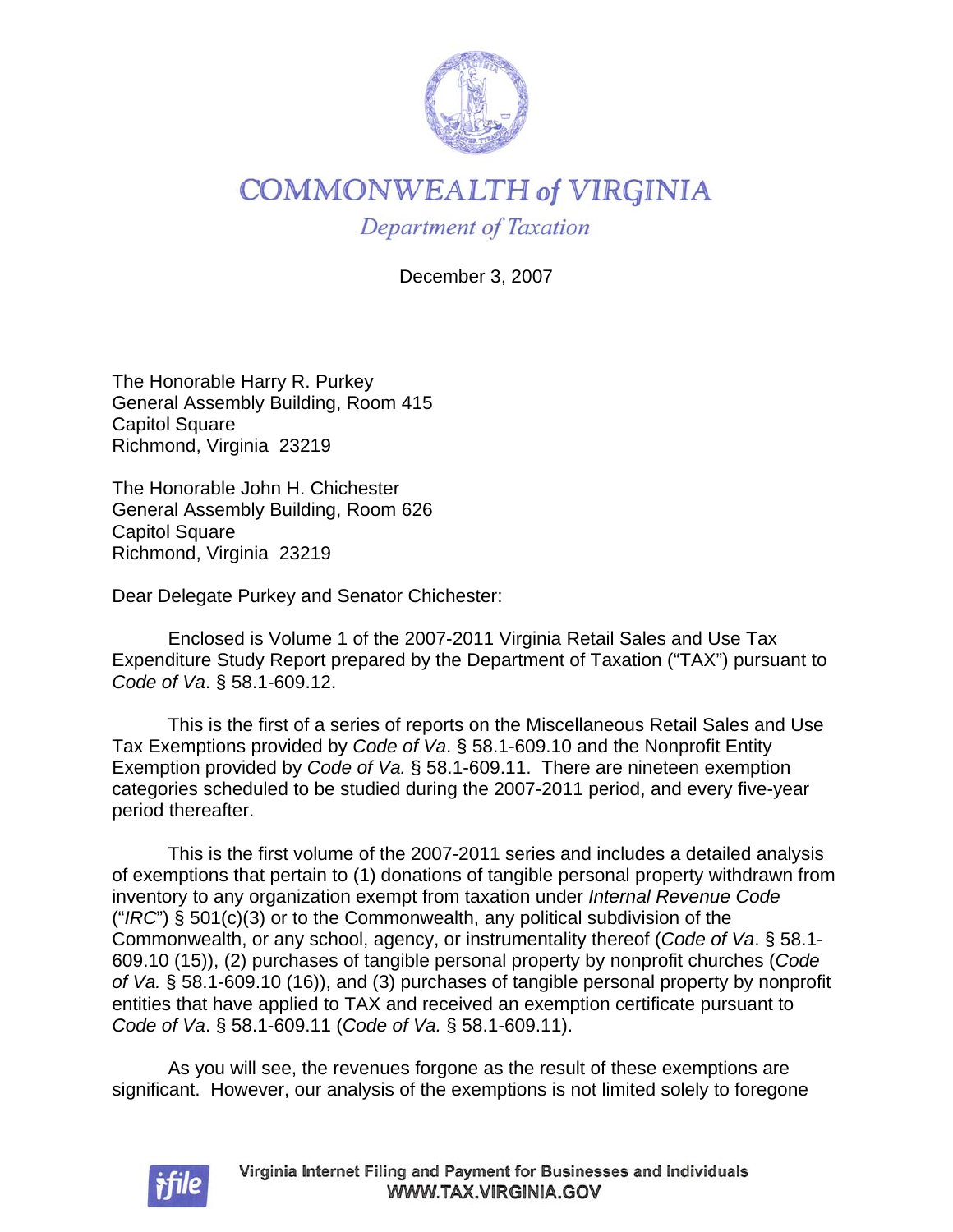Hon. Harry R. Purkey and Hon. John H. Chichester December 3, 2007 Page 2

revenues, but also includes detailed information on the policy and economic impacts of each exemption. This includes a thorough analysis of the sales and use tax structures of other states, with particular emphasis on the tax structures of our neighboring states. As a result, this study will be unique among the numerous tax expenditure studies that have been conducted by other states, in that it will provide a complete and readily understandable analysis of the major issues surrounding each of these tax exemptions.

The sales and use tax expenditure study can be an important tool in the ongoing efforts to oversee the process by which tax exemptions and other tax preferences are granted. Over the past several years, both the executive and legislative branches have developed enhanced budget control and oversight tools to ensure the more effective use of state funds. However, during the same period, sales and use tax exemptions and other tax expenditures have received only limited scrutiny. Unlike expenditures under the budget process, tax exemptions and preferences tend to remain in effect indefinitely and rarely undergo review to ensure that they are accomplishing in an effective and cost-efficient manner the purpose for which they were enacted. This study will help remedy that situation by evaluating at least that portion of sales and use tax expenditures related to miscellaneous and nonprofit exemptions.

This report is being submitted to the Division of Legislative Automated Systems.

Sincerely,

 Janie E. Bowen Tax Commissioner

JEB/jem **Enclosures** 

c: Division of Legislative Automated Systems The Honorable Robert D. Hull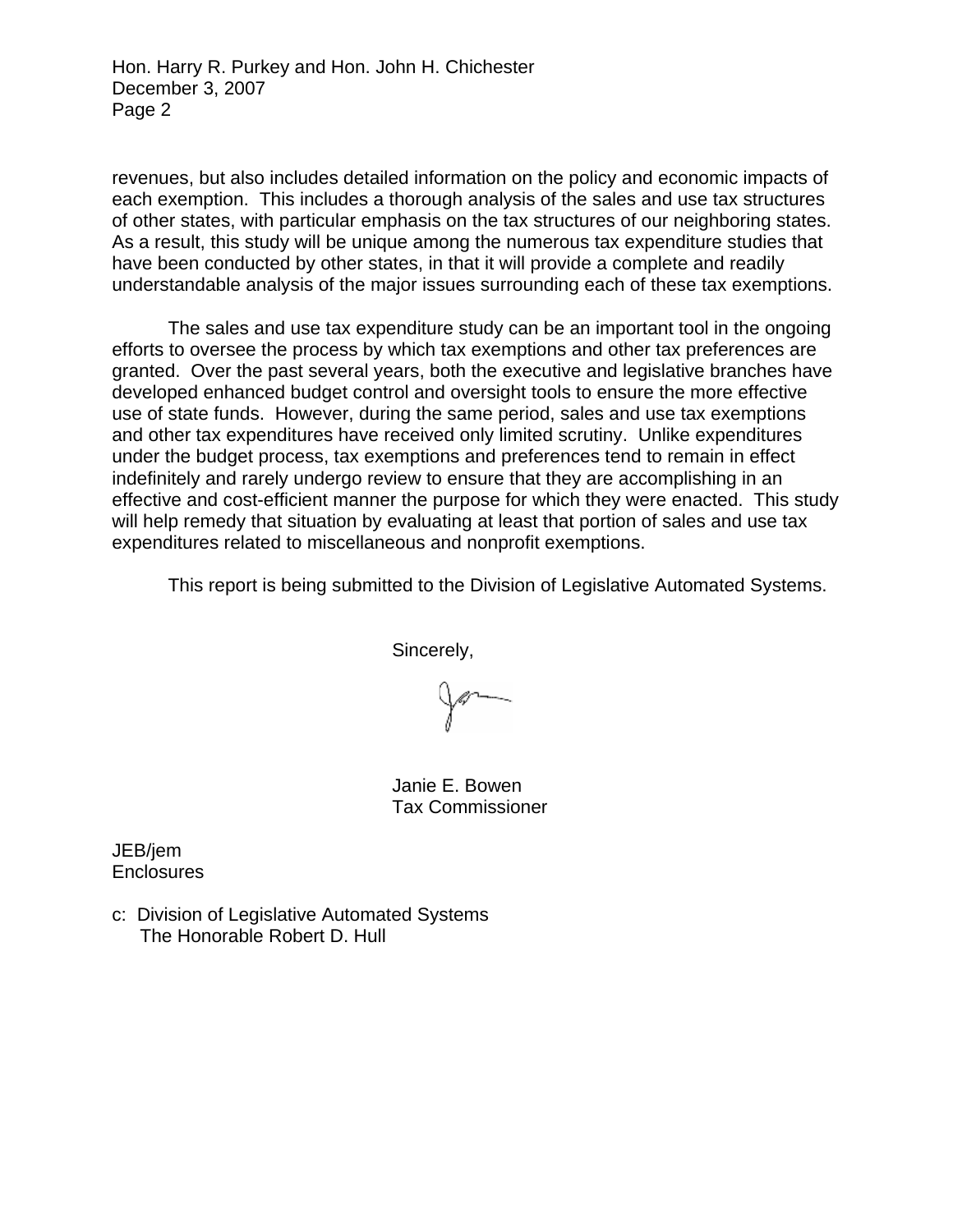# VIRGINIA RETAIL SALES AND USE TAX EXPENDITURE STUDY

 $\mathcal{L}_\mathcal{L} = \mathcal{L}_\mathcal{L} = \mathcal{L}_\mathcal{L} = \mathcal{L}_\mathcal{L} = \mathcal{L}_\mathcal{L} = \mathcal{L}_\mathcal{L} = \mathcal{L}_\mathcal{L} = \mathcal{L}_\mathcal{L} = \mathcal{L}_\mathcal{L} = \mathcal{L}_\mathcal{L} = \mathcal{L}_\mathcal{L} = \mathcal{L}_\mathcal{L} = \mathcal{L}_\mathcal{L} = \mathcal{L}_\mathcal{L} = \mathcal{L}_\mathcal{L} = \mathcal{L}_\mathcal{L} = \mathcal{L}_\mathcal{L}$ 

Volume 1, Number 1

Jody M. Wagner Secretary of Finance

Janie E. Bowen Tax Commissioner

December 2007

This report provides a detailed analysis of the following Retail Sales and Use Tax exemptions:

- Donations of Tangible Personal Property Withdrawn from Inventory (*Code of Va.* § 58.1-609.10 (15))
- Nonprofit Churches *(Code of Va.* § 58.1-609.10 (16))
- Nonprofit Entities (*Code of Va.* § 58.1-609.11)

Future reports will cover other subgroups of the Retail Sales and Use Tax exemptions provided by *Code of Va.* § 58.1-609.10 and 58.1-609.11.

 $\mathcal{L}_\text{max}$  and  $\mathcal{L}_\text{max}$  and  $\mathcal{L}_\text{max}$  and  $\mathcal{L}_\text{max}$  and  $\mathcal{L}_\text{max}$  and  $\mathcal{L}_\text{max}$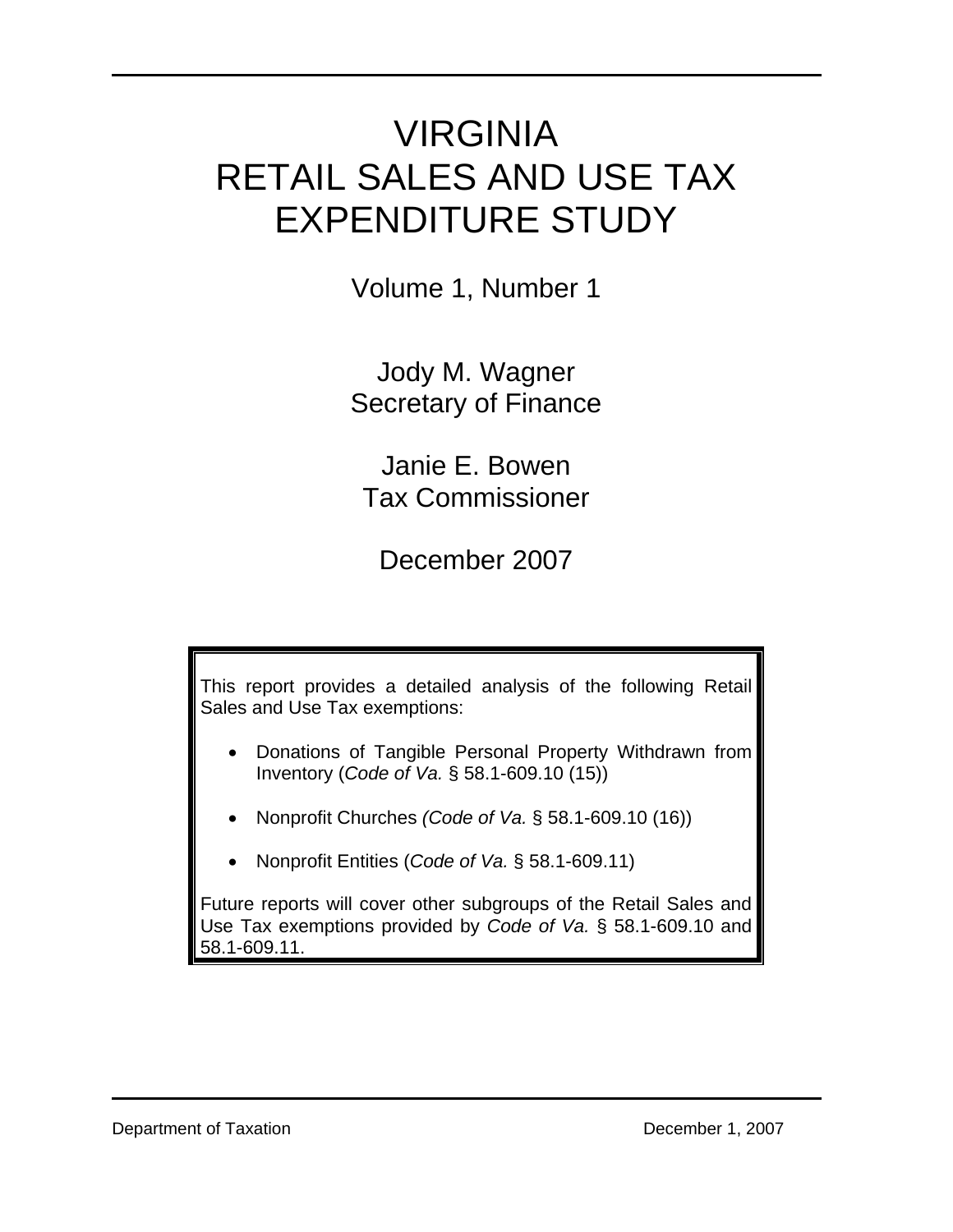# OFFICE OF TAX POLICY, POLICY DEVELOPMENT DIVISION

 $\mathcal{L}_\mathcal{L} = \mathcal{L}_\mathcal{L} = \mathcal{L}_\mathcal{L} = \mathcal{L}_\mathcal{L} = \mathcal{L}_\mathcal{L} = \mathcal{L}_\mathcal{L} = \mathcal{L}_\mathcal{L} = \mathcal{L}_\mathcal{L} = \mathcal{L}_\mathcal{L} = \mathcal{L}_\mathcal{L} = \mathcal{L}_\mathcal{L} = \mathcal{L}_\mathcal{L} = \mathcal{L}_\mathcal{L} = \mathcal{L}_\mathcal{L} = \mathcal{L}_\mathcal{L} = \mathcal{L}_\mathcal{L} = \mathcal{L}_\mathcal{L}$ 

William J. White Assistant Tax Commissioner

Mark C. Haskins Director of Policy Development

Joseph E. Mayer Lead Tax Policy Analyst

Todd L. Gathje Tax Policy Analyst Stuart S. Carter Chief Economist

Judith C. Waldron Senior Economist

Josh A. Silverman **Economist** 

We appreciate the assistance provided by the numerous individuals who made it possible for us to complete this report. However, the study staff is responsible for devising the methodology used in calculating the revenue impacts and performing the analysis of the various exemptions. Thus, those who assisted us or provided information are not accountable for any of the results or analytical conclusions presented in this report.

We are grateful for the assistance provided by Lillian Owens, Lead Management Analyst, Nonprofit Exemption Unit and to several agencies of the Commonwealth of Virginia.

We express a special thank you to all contributing private sector representatives, nonprofit organizations and groups who provided answers to surveys and reviewed a draft of the study.

We hope that the study will be a valuable tool to policymakers in formulating the Retail Sales and Use Tax policies of the Commonwealth of Virginia, as well as to policymakers in other states.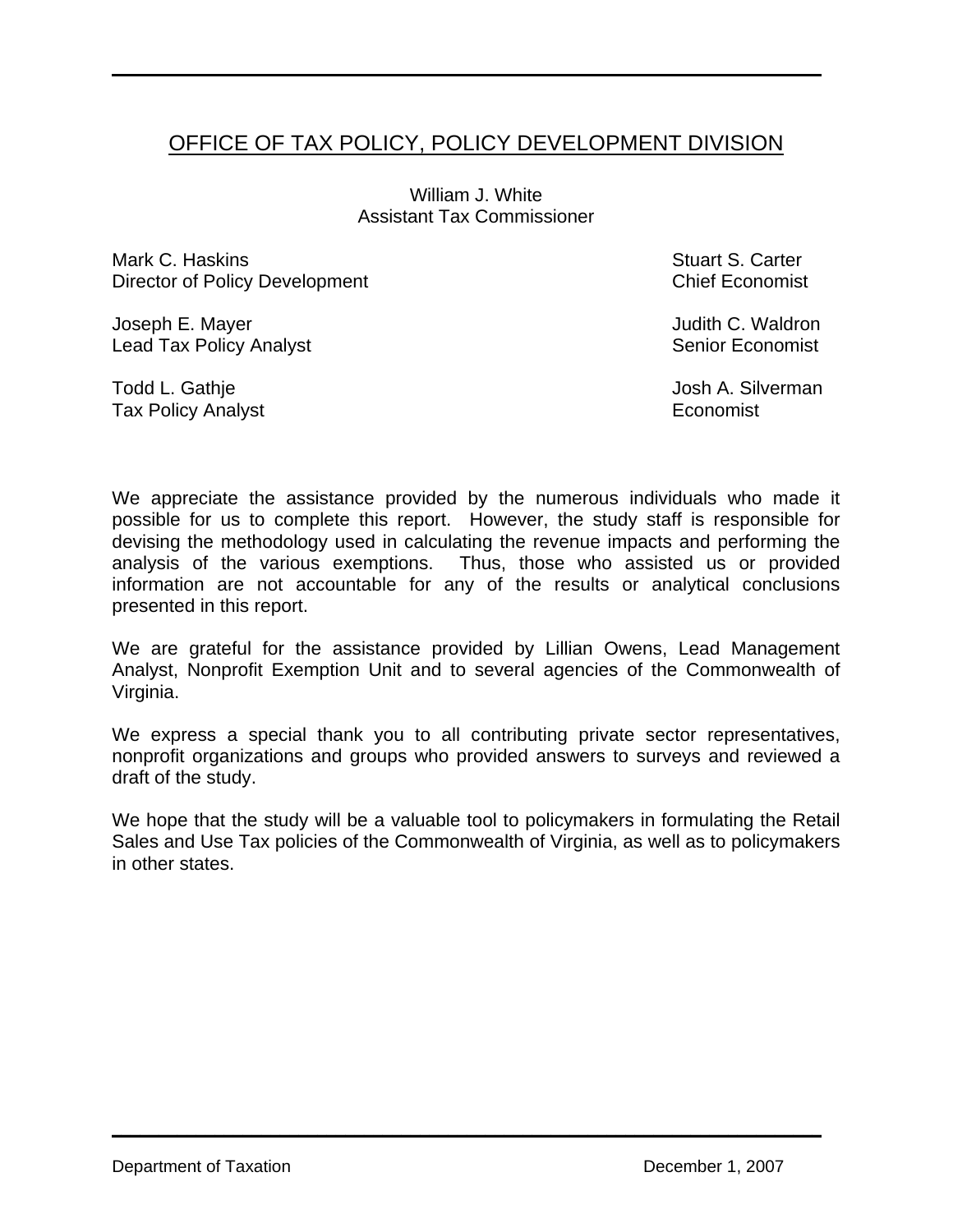# TABLE OF CONTENTS

 $\mathcal{L}_\mathcal{L} = \mathcal{L}_\mathcal{L} = \mathcal{L}_\mathcal{L} = \mathcal{L}_\mathcal{L} = \mathcal{L}_\mathcal{L} = \mathcal{L}_\mathcal{L} = \mathcal{L}_\mathcal{L} = \mathcal{L}_\mathcal{L} = \mathcal{L}_\mathcal{L} = \mathcal{L}_\mathcal{L} = \mathcal{L}_\mathcal{L} = \mathcal{L}_\mathcal{L} = \mathcal{L}_\mathcal{L} = \mathcal{L}_\mathcal{L} = \mathcal{L}_\mathcal{L} = \mathcal{L}_\mathcal{L} = \mathcal{L}_\mathcal{L}$ 

|                                                                                                                                    | Page |
|------------------------------------------------------------------------------------------------------------------------------------|------|
| <b>EXECUTIVE SUMMARY</b>                                                                                                           | Ť    |
| <b>INTRODUCTION</b>                                                                                                                | 1    |
| DONATED TANGIBLE PERSONAL PROPERTY EXEMPTION                                                                                       | 10   |
| <b>CHURCH EXEMPTION</b>                                                                                                            | 15   |
| NONPROFIT ENTITIES EXEMPTION                                                                                                       | 26   |
| <b>APPENDICES:</b><br>APPENDIX 1: EXEMPTIONS BY STATE FOR DONATED<br>TANGIBLE PERSONAL PROPERTY WITHDRAWN<br><b>FROM INVENTORY</b> | 37   |
| <b>APPENDIX 2: CHURCH EXEMPTIONS BY STATE</b>                                                                                      | 39   |
| APPENDIX 3: SALES AND USE TAX EXEMPTION FOR NONPROFIT<br><b>ORGANIZATIONS BY STATE</b>                                             | 45   |
| <b>ATTACHMENTS:</b><br>Code of Va. § 58.1-609.10                                                                                   | 53   |
| Code of Va. § 58.1-609.11                                                                                                          | 57   |
| Code of Va. § 58.1-609.12                                                                                                          | 60   |
| Survey instrument mailed to churches                                                                                               | 62   |
| Survey instrument mailed to nonprofit organizations                                                                                | 64   |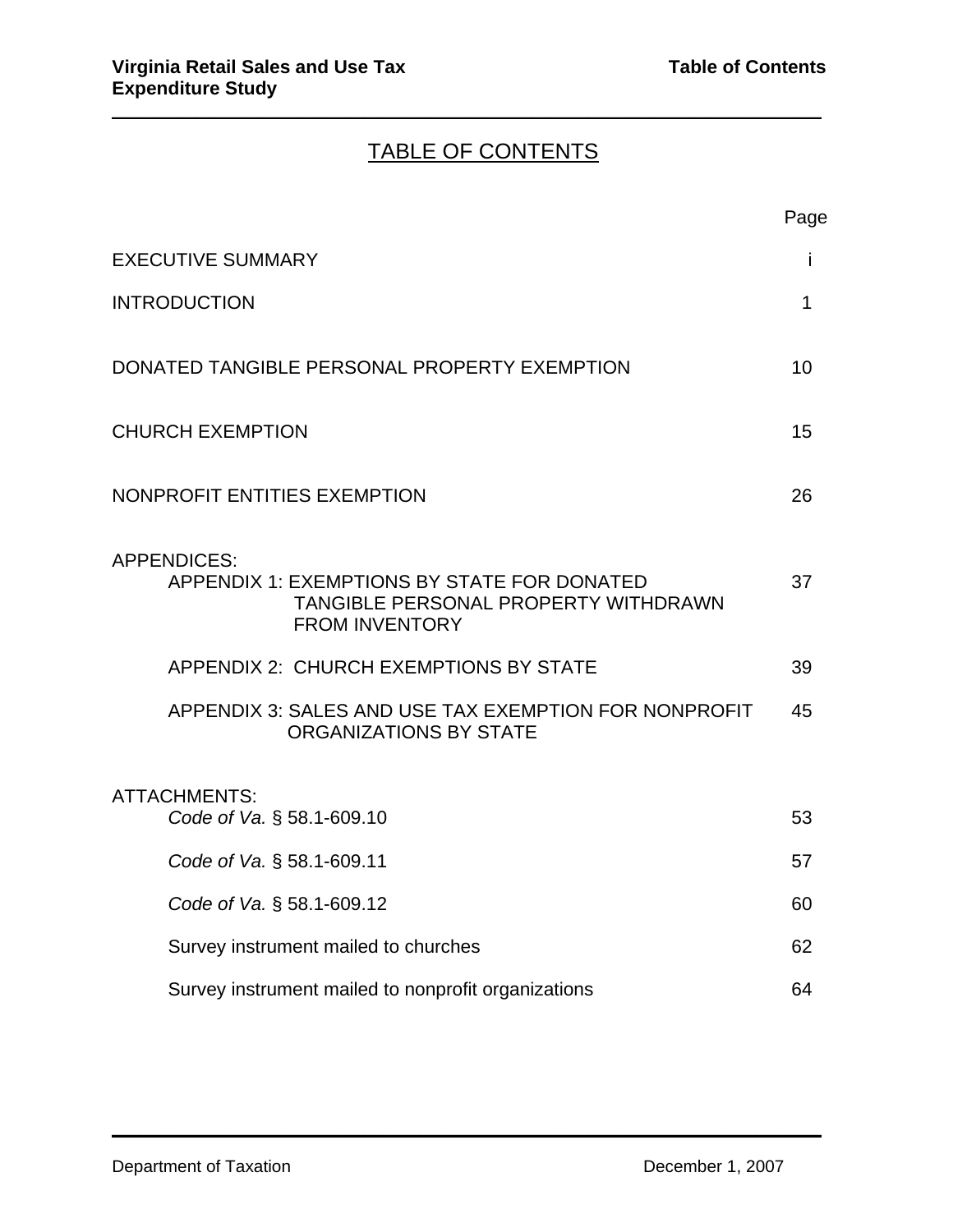# **EXECUTIVE SUMMARY**

 $\mathcal{L}_\text{max}$  and  $\mathcal{L}_\text{max}$  and  $\mathcal{L}_\text{max}$  and  $\mathcal{L}_\text{max}$  and  $\mathcal{L}_\text{max}$  and  $\mathcal{L}_\text{max}$ 

#### Authorization for Study

Pursuant to *Code of Va.* § 58.1-609.12, the Department of Taxation ("TAX") is charged with the responsibility of determining the fiscal, economic and policy impact of each of the Retail Sales and Use Tax exemptions provided for by *Code of Va*. §§ 58.1-609.10 and 58.1-609.11 and reporting such findings to the chairmen of the House and Senate Finance Committees no later than December 1 of each year.

Subgroups of these exemptions are to be reviewed in periodic cycles and reports issued on a rotating basis in accordance with a schedule determined by the Tax Commissioner. When the reports have been completed for all of the subgroups, TAX is required to repeat the process beginning with the subgroup of exemptions for which a report was made in 2007. No exemption shall be analyzed more frequently than once every five years

There are nineteen exemption categories scheduled to be studied during the 2007-2011 period, and every five-year period thereafter. This is the first volume of the 2007-2011 series and includes a detailed analysis of exemptions that pertain to:

- Donations of tangible personal property withdrawn from inventory to any organization exempt from taxation under *Internal Revenue Code* ("IRC") § 501 (c)(3) or to the Commonwealth, any political subdivision of the Commonwealth, or any school, agency, or instrumentality thereof (*Code of Va*. § 58.1-609.10  $(15)$ ).
- Purchases of tangible personal property by nonprofit churches (*Code of Va.* § 58.1-609.10 (16)).
- Purchases of tangible personal property by nonprofit entities that have applied to TAX and received an exemption certificate pursuant to *Code of Va*. § 58.1- 609.11 (*Code of Va.* § 58.1-609.11).

This report includes detailed information on the policy and fiscal impacts of these three exemptions, as well as the apparent rationale for these exemptions and their legislative history. This report also includes a comparison of the Virginia exemptions with the sales tax structures of other states, with particular emphasis placed on a comparison with the exemptions provided in contiguous states.

#### Income Tax Exemptions for Nonprofit Organizations

*Internal Revenue Code* § 501 provides an exemption from income taxes for organizations described in *IRC* § 501(c). Through its conformity with federal income tax law, Virginia also provides that such organizations shall be exempt from state income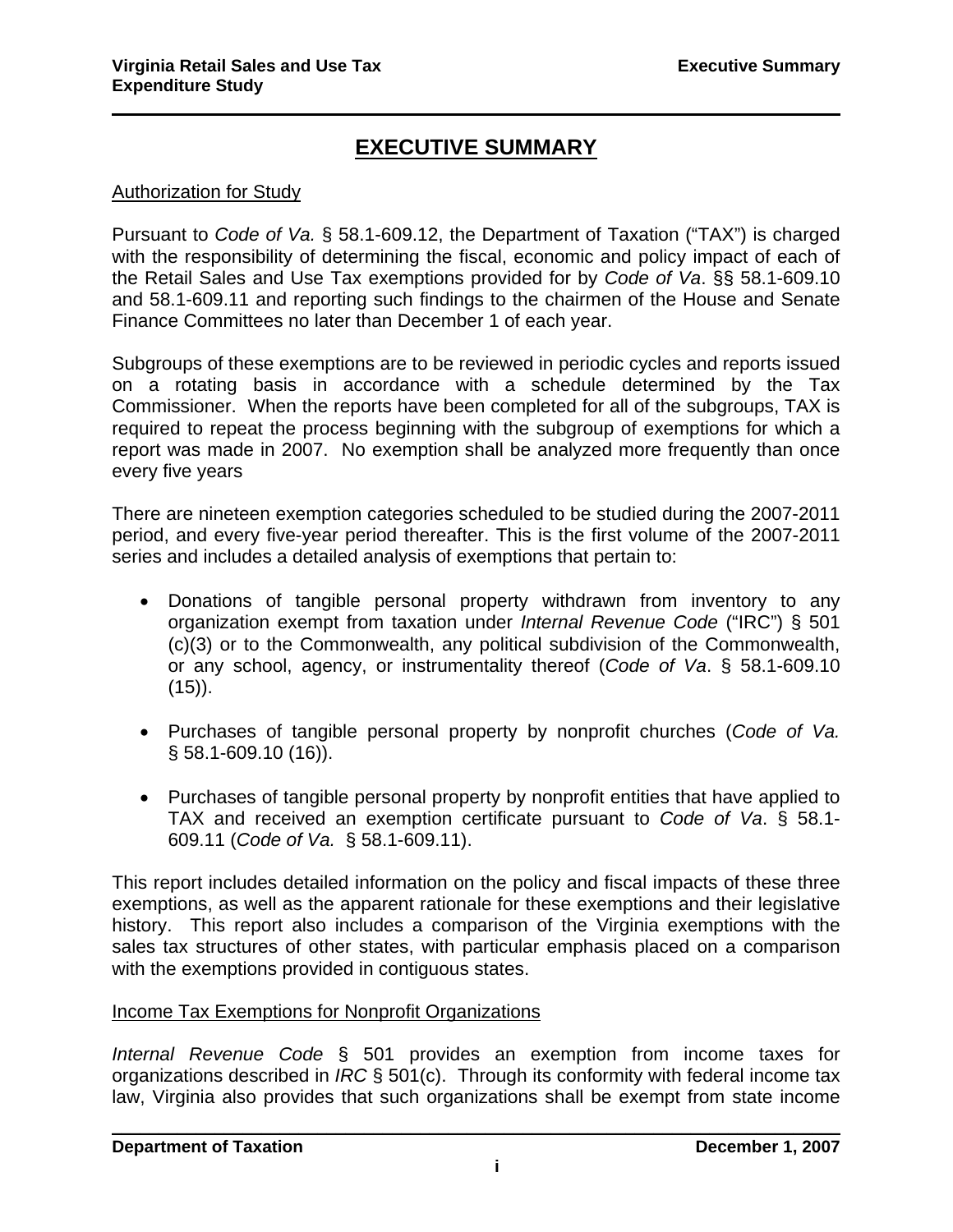taxes. Although a wide variety of organizations may be exempted from federal income tax under *IRC* § 501(c), most Virginians are familiar with organizations qualifying for exemption under  $IRC \S 501(c)(3)$  and  $(c)(4)$ .

 $\mathcal{L}_\text{max}$  and  $\mathcal{L}_\text{max}$  and  $\mathcal{L}_\text{max}$  and  $\mathcal{L}_\text{max}$  and  $\mathcal{L}_\text{max}$  and  $\mathcal{L}_\text{max}$ 

In general, an organization may be exempt under *IRC* § 501(c)(3) if it serves a public rather than a private interest and is organized and operated exclusively for one or more of the following purposes: religious, charitable, scientific, testing for public safety, literary, educational, or prevention of cruelty to children or animals. In general an organization may be exempt under *IRC* § 501(c)(4) if it is an organization not organized for profit that operates exclusively for the promotion of social welfare, and whose net earnings are devoted to charitable, educational or recreational purposes.

#### Retail Sales and Use Tax Exemption for Nonprofit Entities

Prior to the 2003 General Assembly Session, there was no general exemption from Virginia's Retail Sales and Use Tax for nonprofit organizations. Virginia's Retail Sales and Use Tax exemptions were generally tailored for specific nonprofit organizations, although any organization meeting the exemption criteria would also qualify for the exemption.

With passage of House Bill 2525 and Senate Bill 743 (*Acts of the Assembly* 2003, Chapters 757 and 758), many nonprofit organizations may now apply to TAX to receive an exemption certificate provided they meet certain qualifications. The legislation also grandfathered the exemptions held by nonprofit organizations under the old exemption system for a limited time.

Pursuant to *Code of Va*. § 58.1-609.11 C, an organization must satisfy the following criteria in order to qualify for the exemption:

- Exemption from federal income taxation under *IRC* § 501(c)(3); or under IRC § 501(c)(4) if organized for a charitable purpose; or if it has annual gross receipts less than \$5,000 and is organized for at least one of the purposes set forth in *IRC* § 501(c)(3) or one of the charitable purposes set forth in *IRC* § 501(c)(4).
- Compliance with all applicable state solicitation laws.
- Annual general administrative costs, including salaries and fundraising, relative to annual gross revenue not greater than 40 percent.
- If the entity's gross annual revenue was \$1 million or greater in the previous year, then the entity must provide a financial audit performed by an independent certified public accountant. If the entity's gross annual revenue was between \$750,000 and \$1 million, then the entity must provide either a financial audit performed by an independent certified public accountant or a financial review performed by an independent certified public accountant.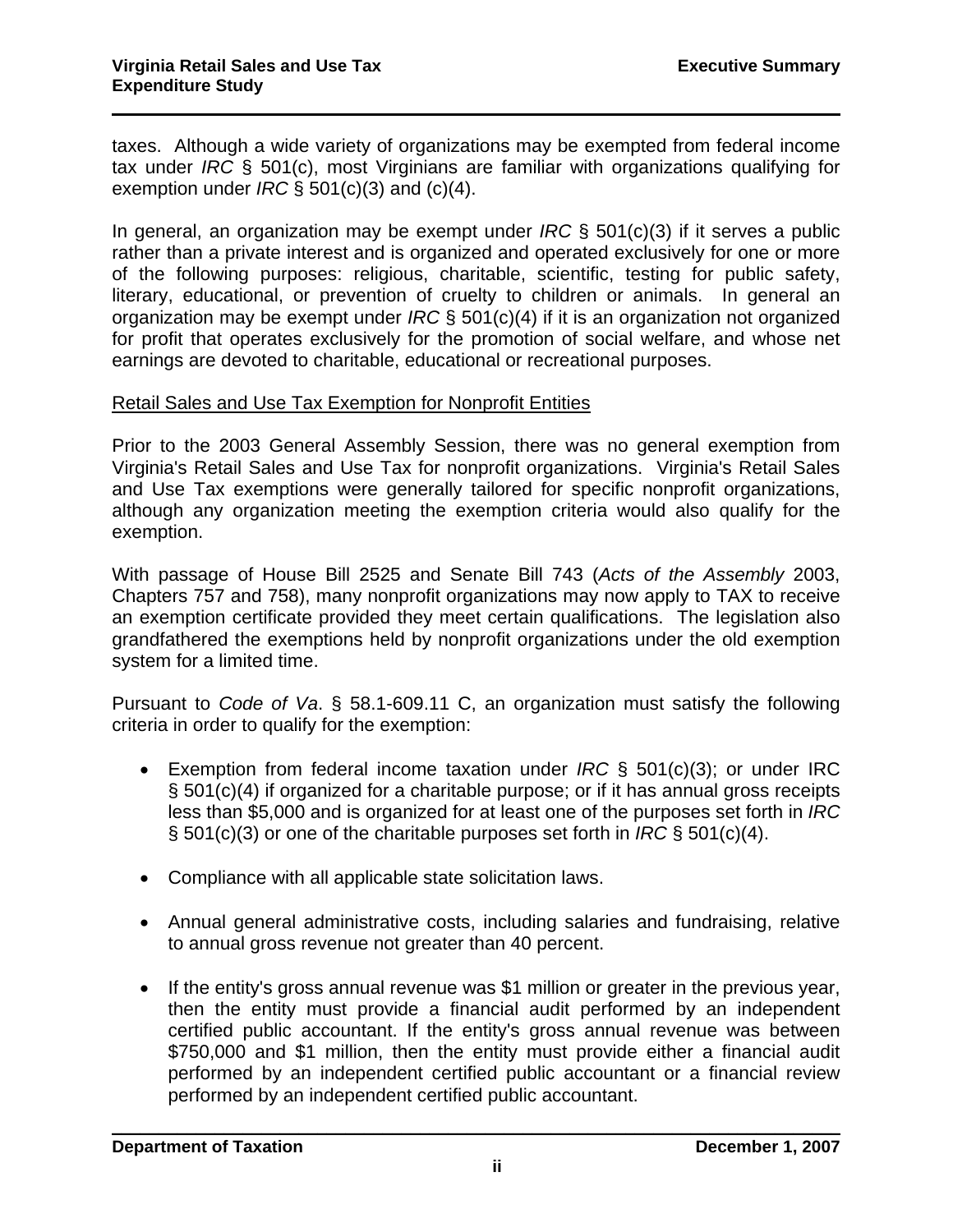• If the entity filed a federal 990 or 990 EZ tax form with the Internal Revenue Service, then it must provide a copy of such form to TAX.

 $\mathcal{L}_\text{max}$  and  $\mathcal{L}_\text{max}$  and  $\mathcal{L}_\text{max}$  and  $\mathcal{L}_\text{max}$  and  $\mathcal{L}_\text{max}$  and  $\mathcal{L}_\text{max}$ 

• If the entity did not file a federal 990 or 990 EZ tax form with the Internal Revenue Service, then the entity must provide a list of the board of directors or other responsible agents of the entity and the location where the financial records of the entity are available for public inspection.

#### Retail Sales and Use Tax Exemption for Nonprofit Churches

Churches have two alternate options to purchase tangible personal property exempt from the Retail Sales and Use Tax. The first option is to apply for the nonprofit entity exemption certificate under the new process provided by *Code of Va*. § 58.1-609.11. The second option is to use a self-issued Form ST-13A, Certificate of Exemption, pursuant to *Code of Va.* § 58.1-609.10(6).

#### Retail Sales and Use Tax Exemption for Items Donated from Inventory

Pursuant to *Code of Va.* § 58.1-609.10(15), the Retail Sales and Use Tax does not apply to tangible personal property withdrawn from the inventory of a business and donated to a nonprofit organization that is exempt under *IRC* § 501(c)(3) or to the Commonwealth, any political subdivision of the Commonwealth, or any school, agency, or instrumentality thereof.

#### Evaluation of Retail Sales and Use Tax Exemption Expenditures

Unlike expenditures under the budget process, sales tax exemptions tend to remain in effect indefinitely. The tax exemptions granted to nonprofits raise profound questions of public policy. Because these exemptions are the equivalent of a subsidy, it is vital to determine to which endeavors limited government resources should be allocated.

Expenditures are provisions such as exclusions, exemptions, preferential tax rates, deductions, deferrals or credits that are designed to provide an economic incentive for a certain activity or provide financial assistance in the form of tax relief to taxpayers in certain situations. The impact of exemption expenditures produces fiscal impacts that constitute forgone tax revenue. For purposes of this study, exemption expenditures are measured by the reduced tax collections, instead of the normal expenditure authorized through the legislative appropriation process.

Below is a summary of the revenue impact of the sales and use tax exemptions for the three exemptions that are the subject of Volume 1 of the Virginia Retail Sales and Use Tax Expenditure Study.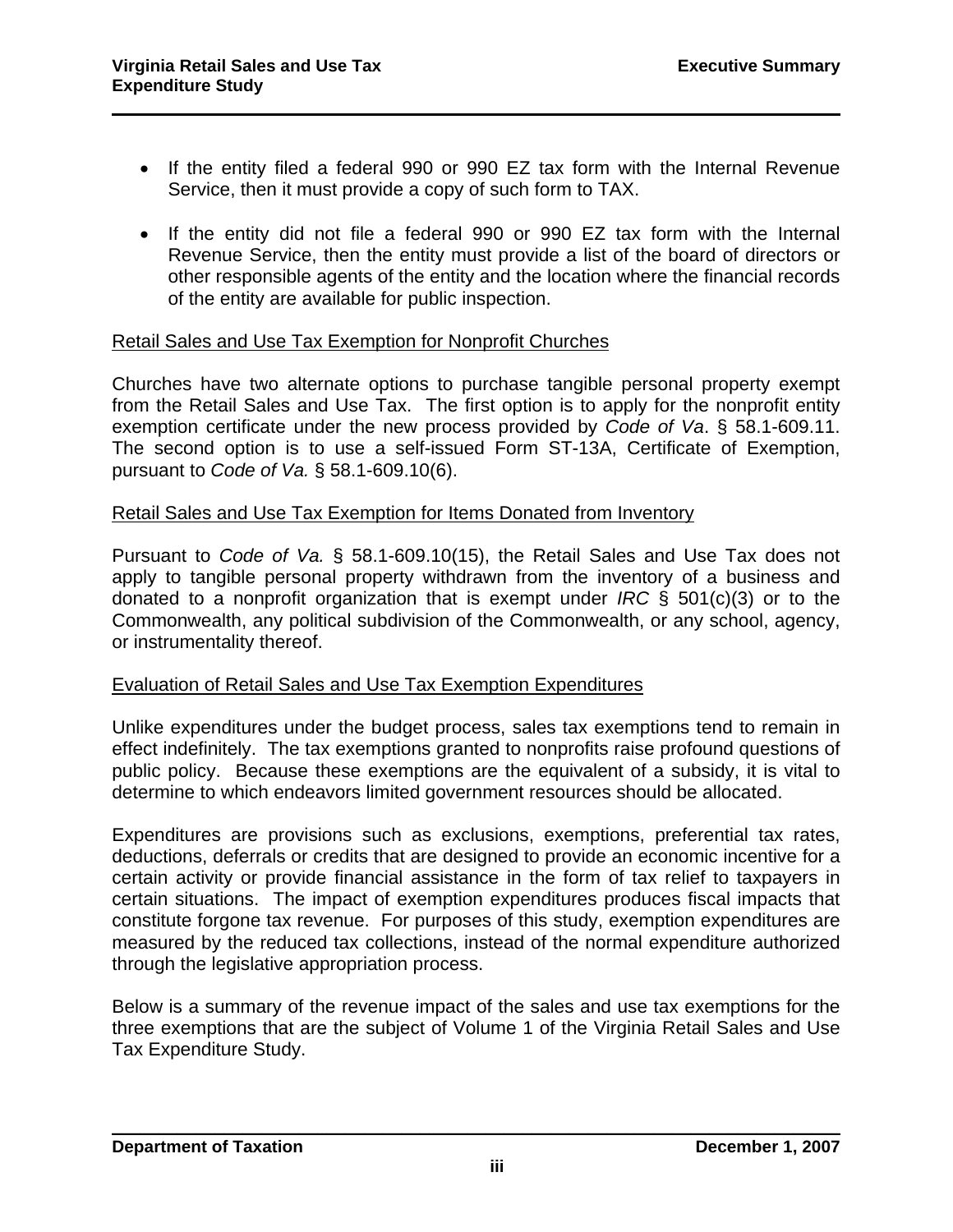#### Donations of Tangible Personal Property Withdrawn From Inventory

Table 1 reflects the total state and local Retail Sales and Use Tax expenditure resulting from the exemption for donations of tangible personal property withdrawn from inventory to any organization exempt from taxation under *IRC* § 501(c)(3). TAX was unable to find any data on the value of tangible personal property donated to the Commonwealth or its political subdivisions. This limitation affects our revenue analysis as it excludes a potential revenue impact that should be taken into consideration.

 $\mathcal{L}_\text{max}$  and  $\mathcal{L}_\text{max}$  and  $\mathcal{L}_\text{max}$  and  $\mathcal{L}_\text{max}$  and  $\mathcal{L}_\text{max}$  and  $\mathcal{L}_\text{max}$ 

#### **Table 1: Total State and Local Sales Tax Expenditure Resulting from Donations of Tangible Personal Property Withdrawn from Inventory to Nonprofit Organizations**

| <b>Fiscal</b><br>Year | <b>Revenue Impact</b><br>from Food | <b>Revenue Impact from</b><br><b>Other Property</b> | <b>Total</b><br><b>Revenue Impact</b> |
|-----------------------|------------------------------------|-----------------------------------------------------|---------------------------------------|
| 2004                  | \$1,150,136                        | \$3,009,625                                         | \$4,159,761                           |
| 2005                  |                                    |                                                     | \$5,122,672                           |
|                       | \$1,286,117                        | \$3,836,554                                         |                                       |
| 2006                  | \$1,353,686                        | \$3,231,377                                         | \$4,585,064                           |
| 2007                  | \$1,466,864                        | \$3,580,937                                         | \$5,047,801                           |
| 2008                  | $$1,568,639*$                      | \$3,691,813*                                        | \$5,260,453*                          |
| 2009                  | \$1,670,414*                       | \$3,802,689*                                        | \$5,473,104*                          |

**\*** Projected using the CPI – U (September 2007)

#### **Churches**

Table 2 reflects the total state and local Retail Sales and Use Tax expenditure resulting from purchases by churches that use the self-issued Form ST-13A, Certificate of Exemption under *Code of Va*. § 58.1-609.10(16).

#### **Table 2: Total State and Local Retail Sales and Use Tax Expenditure Resulting from Purchases of Tangible Personal Property by Churches Using Form ST-13A**

| <b>Fiscal Year</b> | <b>Revenue Impact</b> |
|--------------------|-----------------------|
| 2004               | \$2,785,231           |
| 2005               | \$3,653,195           |
| 2006               | \$4,154,399           |
| 2007               | \$4,900,110           |
| 2008               | \$5,584,694*          |
| 2009               | \$6,269,277*          |

**\*** Projected using the CPI – U (September 2007)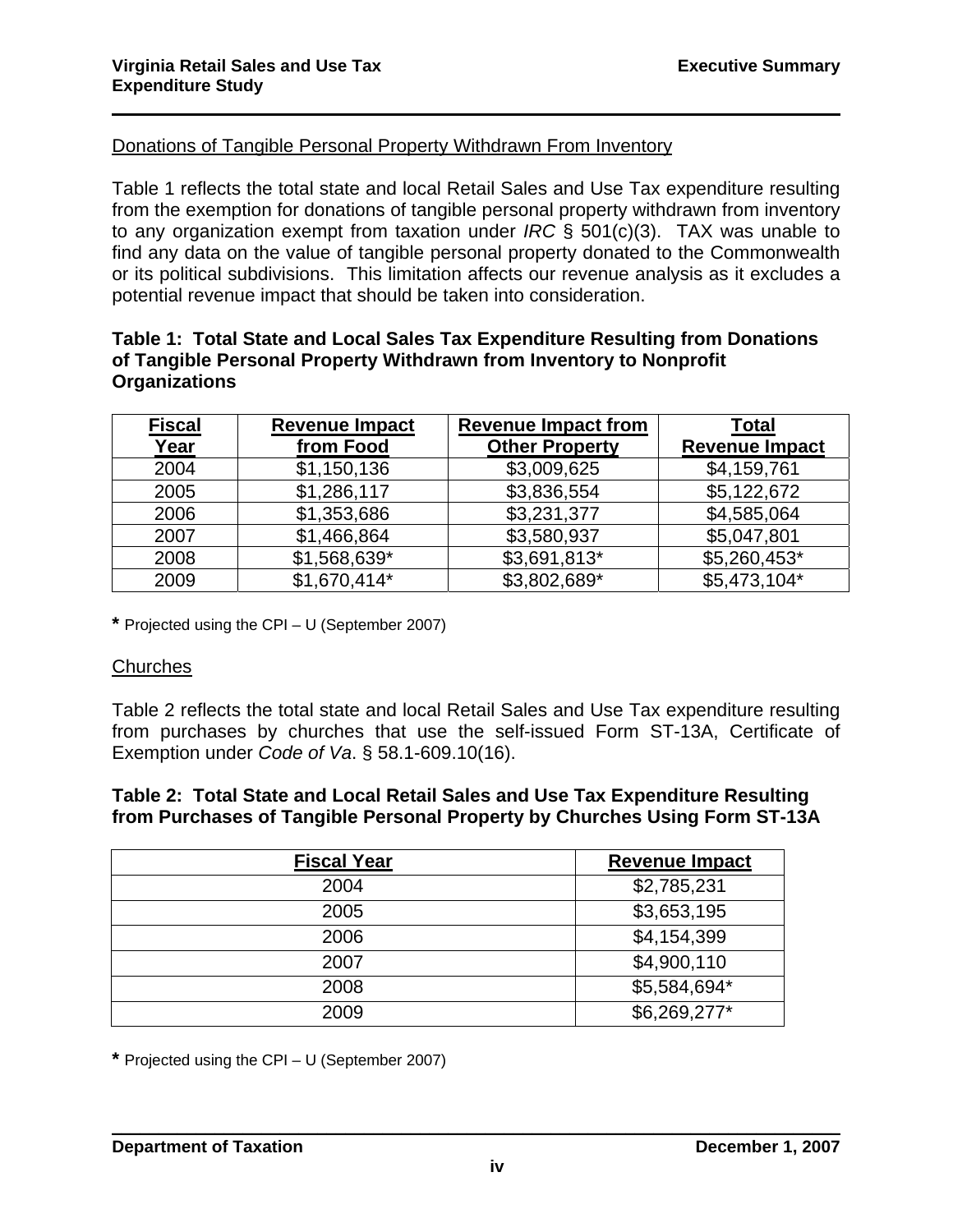#### Nonprofit Entities

Table 3 sets forth TAX's estimate of the total annual state and local Retail Sales and Use Tax revenue impact of the Nonprofit Entity Exemption. However, this estimate is preliminary and likely underestimates the expenditure due to purchases under the grandfathered exemption enjoyed by Medical-Related Organizations that were formerly allowed an exemption under *Code of Va.* § 58.1-609.7. As this grandfathered exemption does not expire until July 1, 2008, many of the organizations that enjoy this exemption have not yet applied for an exemption under the new process. Accordingly, TAX has little data concerning purchases made by these organizations. According to the 1990-1994 Virginia Sales and Use Tax Expenditure Study (Volume 1, Number 4) issued December 1992, the annual expenditure related to the Medical Related Organizations in Fiscal Year 1991 was \$49.2 million (not adjusted for inflation). Once these organizations have applied for an exemption under the new process later this fiscal year, TAX will have sufficient data to make an estimate, which will be published in Volume 2 of the Virginia Retail Sales and Use Tax Expenditure Study on December 1, 2008.

 $\mathcal{L}_\text{max}$  and  $\mathcal{L}_\text{max}$  and  $\mathcal{L}_\text{max}$  and  $\mathcal{L}_\text{max}$  and  $\mathcal{L}_\text{max}$  and  $\mathcal{L}_\text{max}$ 

| <b>Purchases of Tangible Personal Property by Nonprofit Entities</b> |  |  |  |
|----------------------------------------------------------------------|--|--|--|
| <b>Revenue Impact</b>                                                |  |  |  |
| \$143,332,331                                                        |  |  |  |
|                                                                      |  |  |  |

2008 **\$146,703,204**\*

2009 **\$149,231,359**\*

|  |                                                                      |  | Table 2: State and Local Retail Sales and Use Tax Expenditure Resulting from |  |
|--|----------------------------------------------------------------------|--|------------------------------------------------------------------------------|--|
|  | <b>Purchases of Tangible Personal Property by Nonprofit Entities</b> |  |                                                                              |  |

**\*** Projected using the CPI – U (September 2007)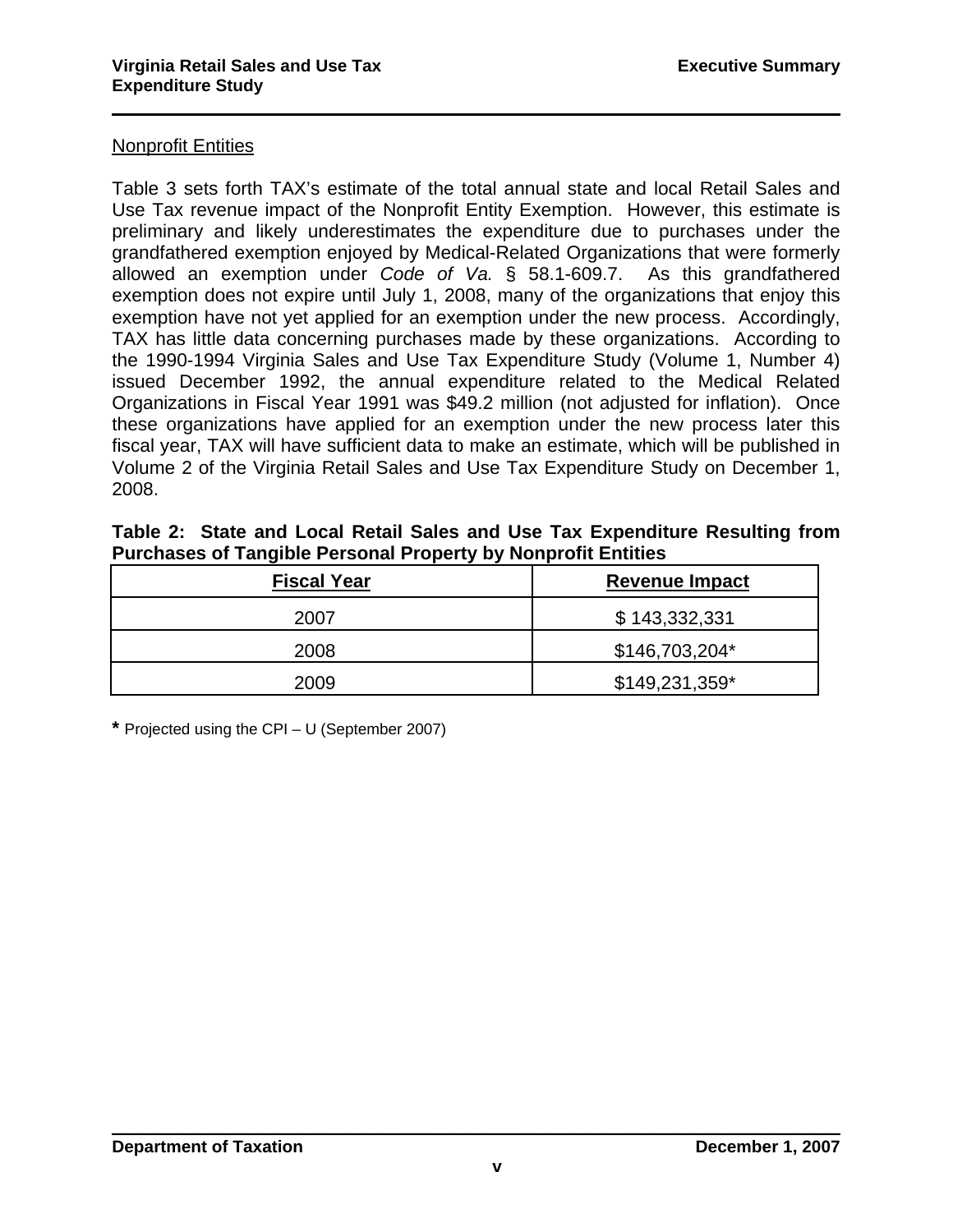#### **INTRODUCTION**

 $\mathcal{L}_\text{max}$  and  $\mathcal{L}_\text{max}$  and  $\mathcal{L}_\text{max}$  and  $\mathcal{L}_\text{max}$  and  $\mathcal{L}_\text{max}$  and  $\mathcal{L}_\text{max}$ 

#### Study Mandate

Pursuant to *Code of Va.* § 58.1-609.12, enacted by House Bill 2852 (Acts of Assembly 2005, Chapter 853) and amended by House Bill 1370 (Acts of Assembly 2006, Chapter 559), the Department of Taxation ("TAX") is charged with the responsibility of determining the fiscal, economic and policy impact of each of the Retail Sales and Use Tax exemptions provided for by *Code of Va*. §§ 58.1-609.10 and 58.1-609.11 and report such findings to the chairmen of the House and Senate Finance Committees no later than December 1 of each year.

Subgroups of these exemptions are to be reviewed in periodic cycles and reports issued on a rotating basis in accordance with a schedule determined by the Tax Commissioner. When the reports have been completed for each subgroup, TAX is required to repeat the process beginning with the subgroup of exemptions for which a report was made in 2007. No exemption shall be analyzed more frequently than once every five years. There are nineteen exemption categories scheduled to be studied during the 2007-2011 period, and every five-year period thereafter.

| <b>Citation</b>                  | <b>Volume</b> | Year | <b>Exemption</b>                                                  |  |
|----------------------------------|---------------|------|-------------------------------------------------------------------|--|
| Code of Va. § 58.1-609.11        | 1             | 2007 | <b>Nonprofit Entities</b>                                         |  |
| Code of Va. § 58.1-609.10(15)    | 1             | 2007 | Donations Withdrawn from Inventory                                |  |
| Code of Va. § 58.1-609.10(16)    | 1             | 2007 | Nonprofit churches                                                |  |
| Code of Va. $\S$ 58.1-609.10(5)  | 2             | 2008 | Food Stamp and WIC Purchases                                      |  |
| Code of Va. § 58.1-609.10(8)     | 2             | 2008 | School Lunches and Textbooks                                      |  |
| Code of Va. § 58.1-609.10(9)     | 3             | 2009 | Medicines and Drugs                                               |  |
| Code of Va. $\S$ 58.1-609.10(11) | 3             | 2009 | Dialysis Drugs and Supplies                                       |  |
| Code of Va. § 58.1-609.10(14)    | 3             | 2009 | Nonprescription Drugs and Nonprescription Drug<br>Samples         |  |
| Code of Va. § 58.1-609.10(17)    | 4             | 2010 | Medical Products and Supplies Purchased by Medicaid<br>Recipients |  |
| Code of Va. § 58.1-609.10(10)    | 4             | 2010 | Durable Medical Equipment                                         |  |
| Code of Va. § 58.1-609.10(12)    | 4             | 2010 | Motor Vehicle Equipment for Handicapped Persons                   |  |
| Code of Va. § 58.1-609.10(13)    | 4             | 2010 | <b>Communication Equipment for Handicapped Persons</b>            |  |

TAX plans to study these exemptions as follows: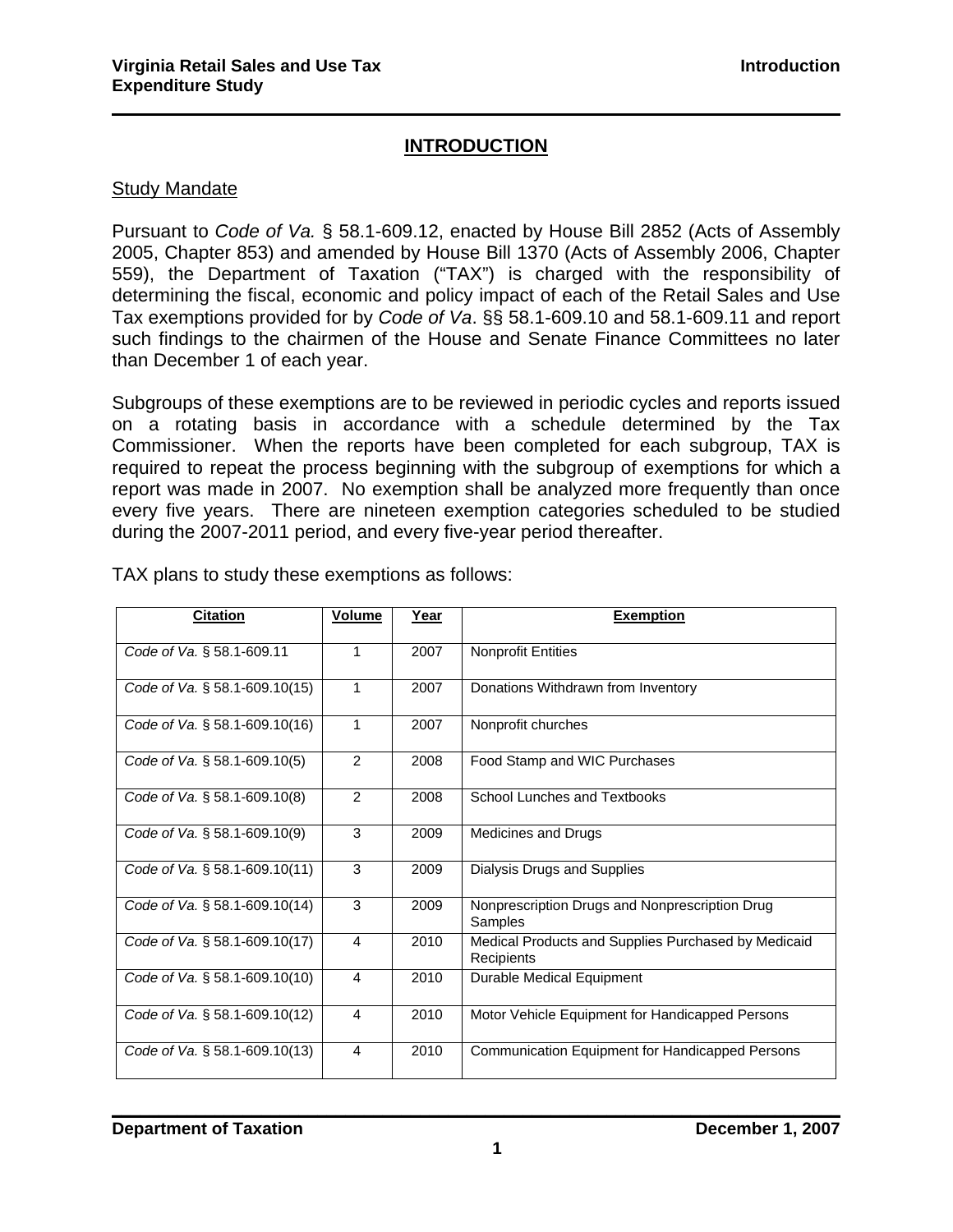| Code of Va. $\S$ 58.1-609.10(1) | 5 | 2011 | Domestic Consumption of Heating Fuels                                    |
|---------------------------------|---|------|--------------------------------------------------------------------------|
| Code of Va. § 58.1-609.10(2)    | 5 | 2011 | Occasional Sales                                                         |
| Code of Va. $\S$ 58.1-609.10(3) | 5 | 2011 | Purchases for Taxable Lease                                              |
| Code of Va. § 58.1-609.10(4)    | 5 | 2011 | Delivery of Property outside VA                                          |
| Code of Va. § 58.1-609.10(6)    | 5 | 2011 | Property Purchased for Maintenance of Nuclear Power<br>Plants outside VA |

 $\mathcal{L}_\text{max}$  and  $\mathcal{L}_\text{max}$  and  $\mathcal{L}_\text{max}$  and  $\mathcal{L}_\text{max}$  and  $\mathcal{L}_\text{max}$  and  $\mathcal{L}_\text{max}$ 

This is the first report of the 2007-2011 study and includes a detailed analysis of exemptions that pertain to:

- Donations of tangible personal property withdrawn from inventory to any organization exempt from taxation under *Internal Revenue Code* ("IRC") § 501(c)(3) or to the Commonwealth, any political subdivision of the Commonwealth, or any school, agency, or instrumentality thereof (*Code of Va*. § 58.1-609.10 (15)).
- Purchases of tangible personal property by nonprofit churches (*Code of Va*. § 58.1-609.10 (16)).
- Purchases of tangible personal property by nonprofit entities that have applied to TAX and received an exemption certificate pursuant to *Code of Va*. § 58.1- 609.11 (*Code of Va.* §§ 58.1-609.11).

This report includes detailed information on the policy and fiscal impacts of these three exemptions, as well as the apparent rationale for the exemptions and their legislative history. This report also includes a comparison of the Virginia exemptions with the sales tax structures of other states, with particular emphasis placed on a comparison with the exemptions provided in contiguous states.

The goal of the Sales and Use Tax Expenditure Study is to provide a more complete picture of the revenue impact and policy issues surrounding each of the exemptions contained in the Retail Sales and Use Tax Act. Great care has been taken to provide the most accurate and comprehensive analysis possible. It is our hope that legislators, government officials, and other decision makers will find this report a useful tool in the formulation of public policy decisions on the goals to be furthered by the use of the Commonwealth's revenue resources.

#### Tax Expenditures Defined

Tax expenditures are provisions in the tax code, such as exclusions, exemptions, preferential tax rates, deductions, deferrals or credits that are designed to provide an economic incentive for a certain activity or provide financial assistance in the form of tax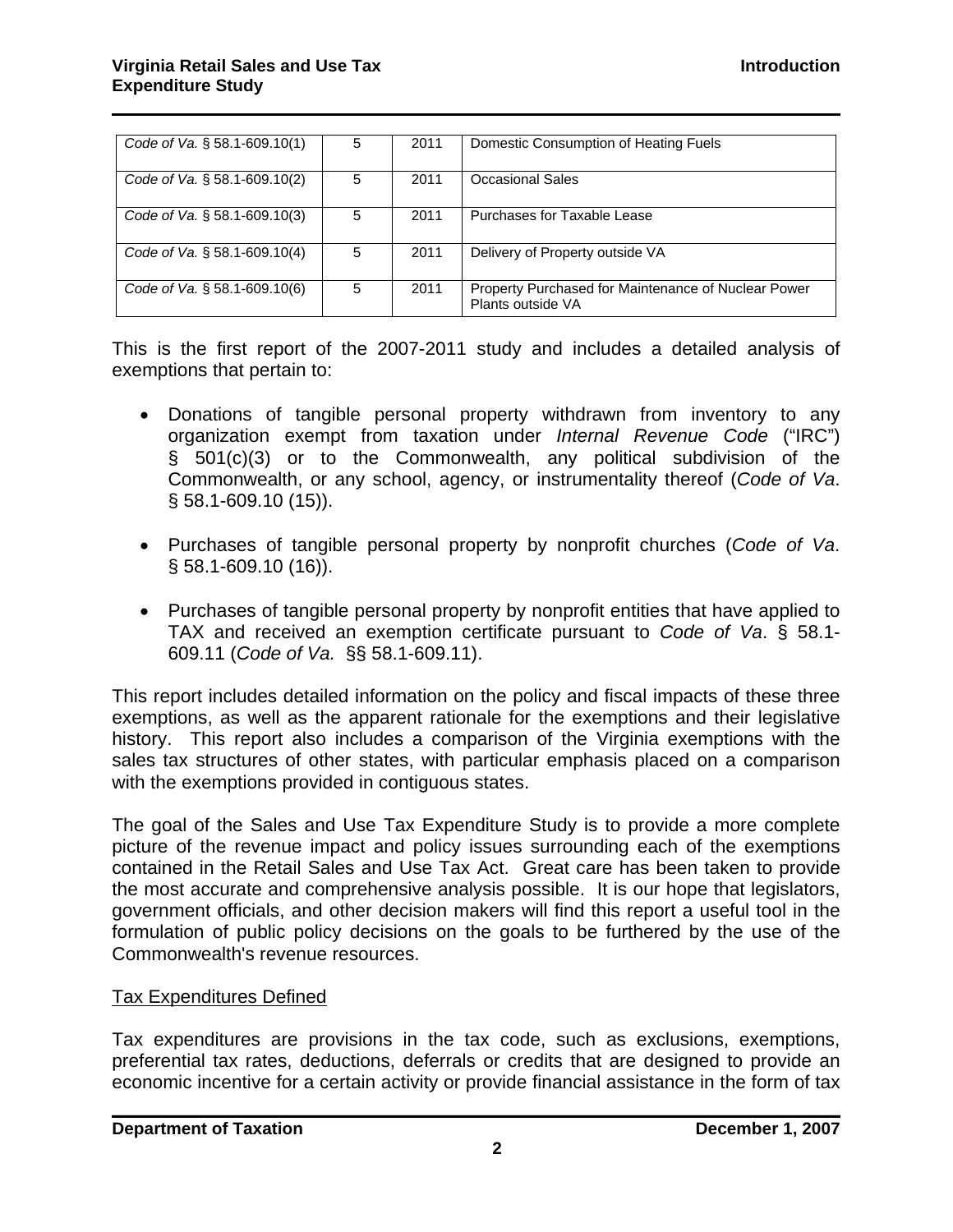relief to taxpayers in certain situations. The tax expenditure concept recognizes that the fiscal impact of a tax provision is similar to the outlay of a direct expenditure. One of the major differences between tax expenditure and a direct expenditure is that the "cost" is measured by reduced tax collections, instead of by the level of expenditure authorized through the normal legislative appropriation process.

 $\mathcal{L}_\text{max}$  and  $\mathcal{L}_\text{max}$  and  $\mathcal{L}_\text{max}$  and  $\mathcal{L}_\text{max}$  and  $\mathcal{L}_\text{max}$  and  $\mathcal{L}_\text{max}$ 

Tax expenditure studies are used more and more frequently as a method of ensuring that tax expenditures are subject to periodic review in a manner similar to direct budget expenditures. Because tax expenditures have escaped periodic review, they generally remain in effect indefinitely, with only limited review as to whether they are accomplishing a worthwhile public purpose in a cost-effective manner. However, since tax expenditures are designed to accomplish certain public goals that otherwise might be met through direct expenditures, it is only reasonable to apply to tax expenditures a review and analysis similar to that provided for direct expenditures.

The Virginia Retail Sales and Use Tax incorporates numerous tax expenditures, which, taken together, substantially reduce the revenues that could potentially be generated by the tax. This study focuses on one type of tax expenditure, retail sales and use tax exemptions. The periodic review of such exemptions that will be undertaken in the Retail Sales and Use Tax Expenditure Study provides a comprehensive tool for evaluating the revenue, economic and policy impact of each exemption. This type of review is particularly relevant considering the number of entities that enjoy sales and use tax exemptions since the enactment of the tax in 1966.

#### Income Tax Exemptions for Nonprofit Organizations

*Internal Revenue Code* (*IRC*) § 501 provides an exemption from income taxes for organizations described in *IRC* § 501(c). Through its conformity with federal income tax law, Virginia also provides that such organizations shall be exempt from state income taxes. Although a wide variety of organizations may be exempted from federal income tax under *IRC* § 501(c), most Virginians are familiar with organizations qualifying for exemption under  $IRC \S 501(c)(3)$  and  $(c)(4)$ .

In general, an organization may be exempt under *IRC* § 501(c)(3) if it serves a public rather than a private interest and is organized and operated exclusively for one or more of the following purposes: religious, charitable, scientific, testing for public safety, literary, educational, or prevention of cruelty to children or animals. In general an organization may be exempt under *IRC* § 501(c)(4) if it is an organization not organized for profit that operates exclusively for the promotion of social welfare, and whose net earnings are devoted to charitable, educational or recreational purposes.

In addition to exemption from federal income taxation, many nonprofits qualify to receive tax deductible contributions from donors, issue bonds for which the interest accrued is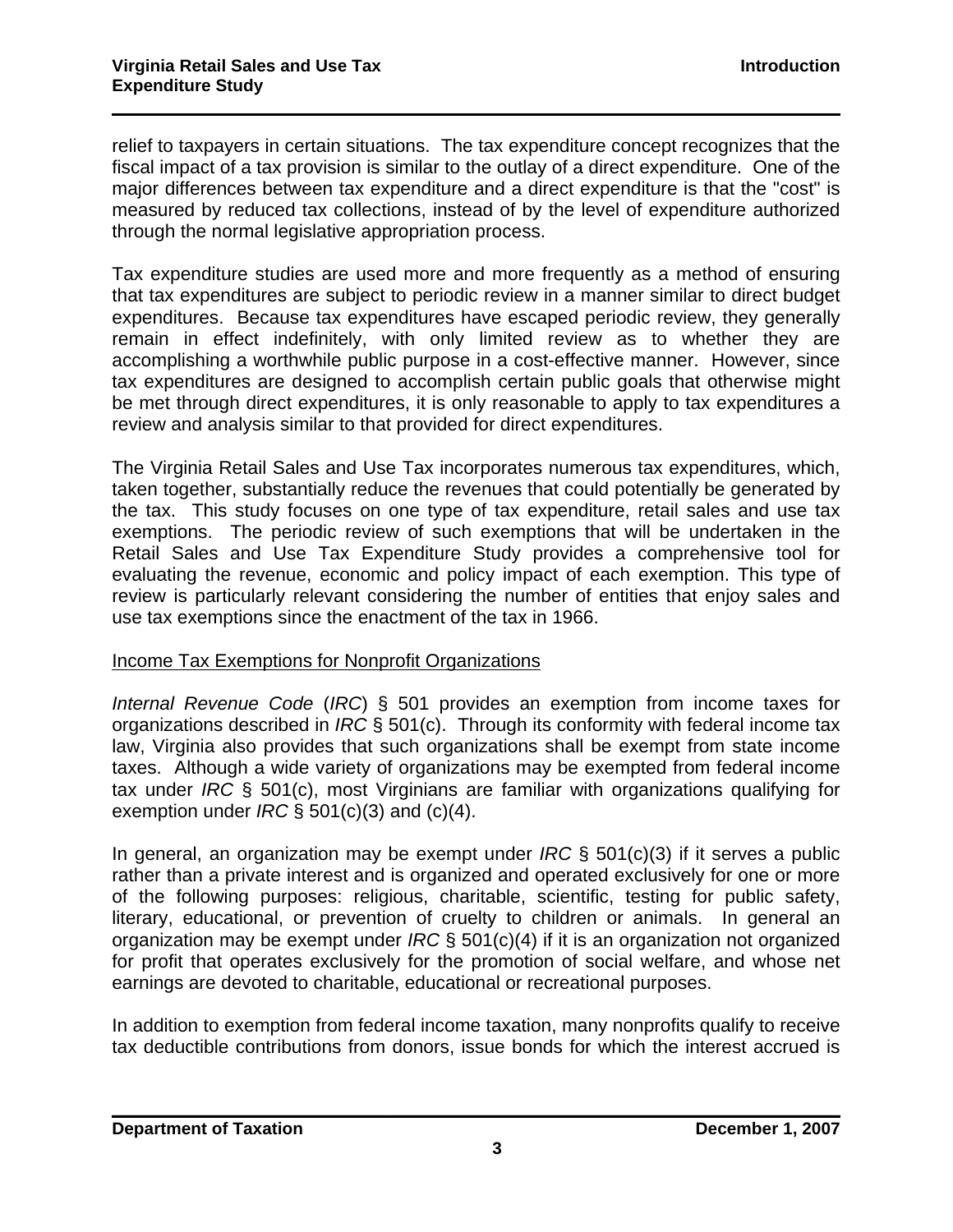excluded from the investor's taxable income, qualify for exemption from state income tax, and in many instances qualify for sales tax and real and property tax exemptions.

 $\mathcal{L}_\text{max}$  and  $\mathcal{L}_\text{max}$  and  $\mathcal{L}_\text{max}$  and  $\mathcal{L}_\text{max}$  and  $\mathcal{L}_\text{max}$  and  $\mathcal{L}_\text{max}$ 

Organizations exempt under *IRC* § 501(c)(3) and (c)(4) are subject to restrictions imposed by the federal government, including non-distribution constraints, restrictions on how assets are to be distributed upon dissolution, prohibitions against discrimination and limitations on political lobbying activities

Engaging in commercial activity does not preclude an organization from being deemed a nonprofit. However, any income generated from commercial activity that is unrelated to the organization's exempt purpose maybe subject to the unrelated business income tax ("UBIT"). This is designed to limit unfair competition between for-profit businesses and tax exempt nonprofits.

#### Retail Sales and Use Tax Exemption for Nonprofit Entities

Prior to the 2003 General Assembly Session, there was no general exemption from Virginia's Retail Sales and Use Tax for nonprofit organizations. Virginia's Retail Sales and Use tax exemptions were generally tailored for specific nonprofit organizations, although any other organization meeting the exemption criteria would also qualify for the exemption.

With passage of House Bill 2525 (*Acts of the Assembly* 2003, Chapter 757) and Senate Bill 743 (*Acts of the Assembly* 2003, Chapters 758), all nonprofit organizations may now apply to TAX to receive an exemption certificate provided they meet certain qualifications. The legislation also grandfathered the exemptions held by nonprofit organizations under the old exemption system for a limited time.

Churches have two alternate options to purchase tangible personal property exempt from the Retail Sales and Use Tax. The first option is to apply for a general nonprofit entity exemption certificate under the new process provided by *Code of Va*. § 58.1- 609.11. The second option is to use a self-issued Form ST-13A, Certificate of Exemption, pursuant to *Code of Va.* § 58.1-609.10(16).

Pursuant to *Code of Va.* § 58.1-609.10(15), the Retail Sales and Use Tax does not apply to tangible personal property withdrawn from the inventory of a business, and donated to a nonprofit organization that is exempt under *IRC* § 501(c)(3) or to the Commonwealth, any political subdivision of the Commonwealth, or any school, agency, or instrumentality thereof.

The courts have held that taxation is the rule and exemption is the exception. Therefore, exemptions from the sales tax are strictly construed. Accordingly, in order for a nonprofit to qualify for an exemption, it must meet all of the statutory requirements for the exemption. Generally, nonprofits are granted exemption from the sales tax on their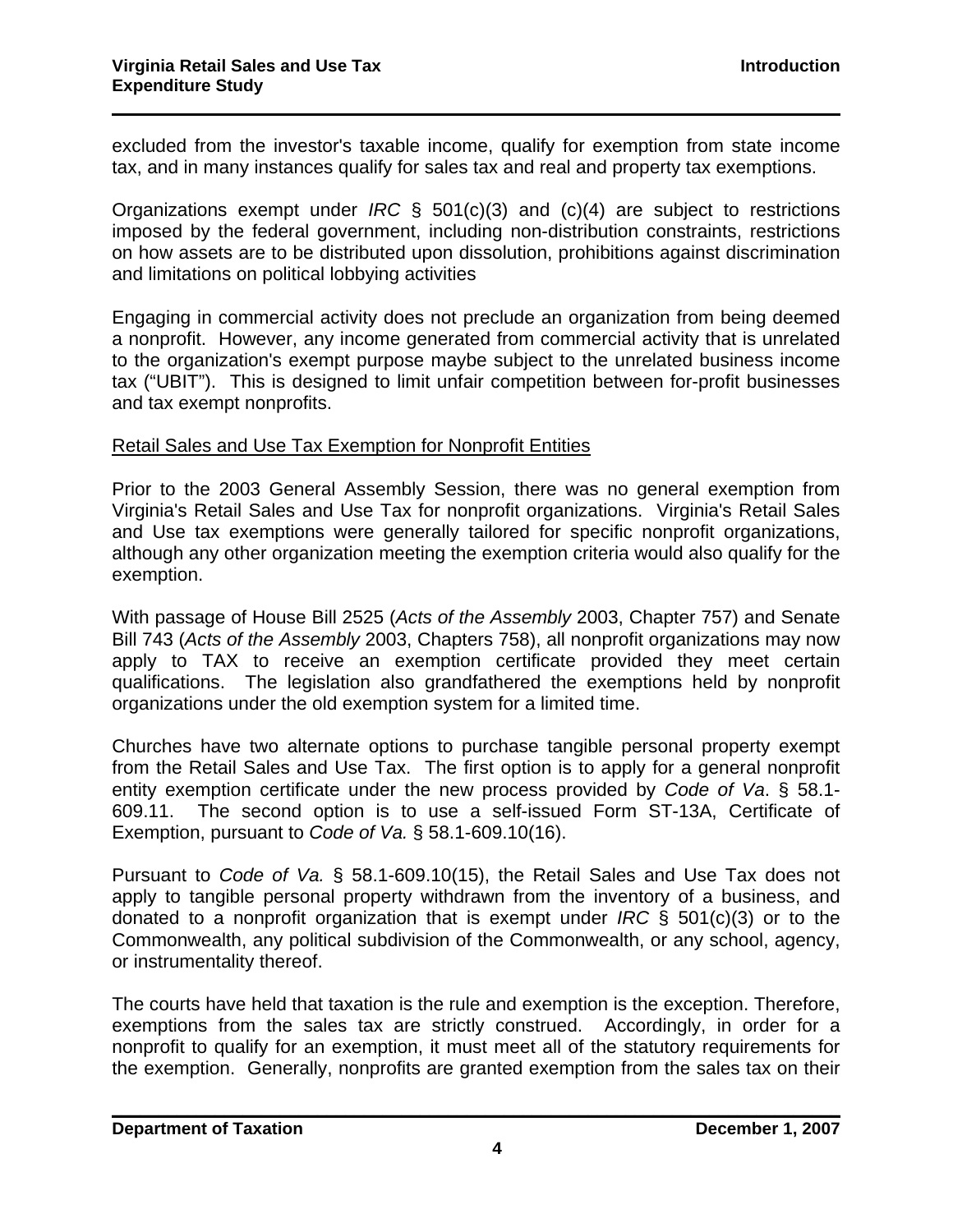purchases. However, there are a few exemptions that extend to sales of tangible personal property by a nonprofit. There are also a few exemptions that extend to purchases of taxable services, such as lodging.

 $\mathcal{L}_\text{max}$  and  $\mathcal{L}_\text{max}$  and  $\mathcal{L}_\text{max}$  and  $\mathcal{L}_\text{max}$  and  $\mathcal{L}_\text{max}$  and  $\mathcal{L}_\text{max}$ 

#### Exemption Analysis Criteria

As mandated by *Va. Code* § 58.1-609.12, eight criteria are used to analyze the fiscal, economic and policy impact of each exemption:

- Revenue Impact Estimate the state and local retail sales and use tax foregone as a direct result of the exemption.
- Beneficiaries of the Exemption Identify taxpayers or industries that actually benefit from the exemption. This includes identifying those persons who benefit directly from an exemption. It will also entail identifying the extent to which the benefit is passed on to others, such as customers or suppliers, who are considered to benefit indirectly from the exemption.
- Direct or Indirect Government AssistanceIdentify the direct or indirect state budgetary assistance received by taxpayers or industries. Where possible, the federal budgetary assistance received by these groups will also be identified.
- Other States Compare Virginia exemptions to the tax systems of other states and the District of Columbia which impose a sales, use or receipts tax. This will include determining whether the other taxing jurisdictions have exemptions or other tax expenditures analogous to the Virginia exemption. Particular attention will be given to the tax preferences in the states bordering Virginia, which include the District of Columbia, Kentucky, Maryland, North Carolina, and Tennessee.
- External MandatesIdentify whether the exemption is required as the result of constitutional, judicial, or statutory mandates, either federal or state.
- State Tax BurdenAscertain whether the taxpayer, industry, property, or service, is subject to other Virginia state taxes.
- Similar TaxpayersIdentify taxpayers or industries that do not enjoy the exemption, even though they are similar in nature to taxpayers or industries that do enjoy the exemption.
- Other CriteriaFocuses on other relevant issues that are unrelated to the first seven criteria. Such issues might include the impact of state regulation, state or local license fees, or local taxes upon exempt taxpayers and industries, and the special impact that an exemption or the lack thereof may have upon a particular locality or region of the state.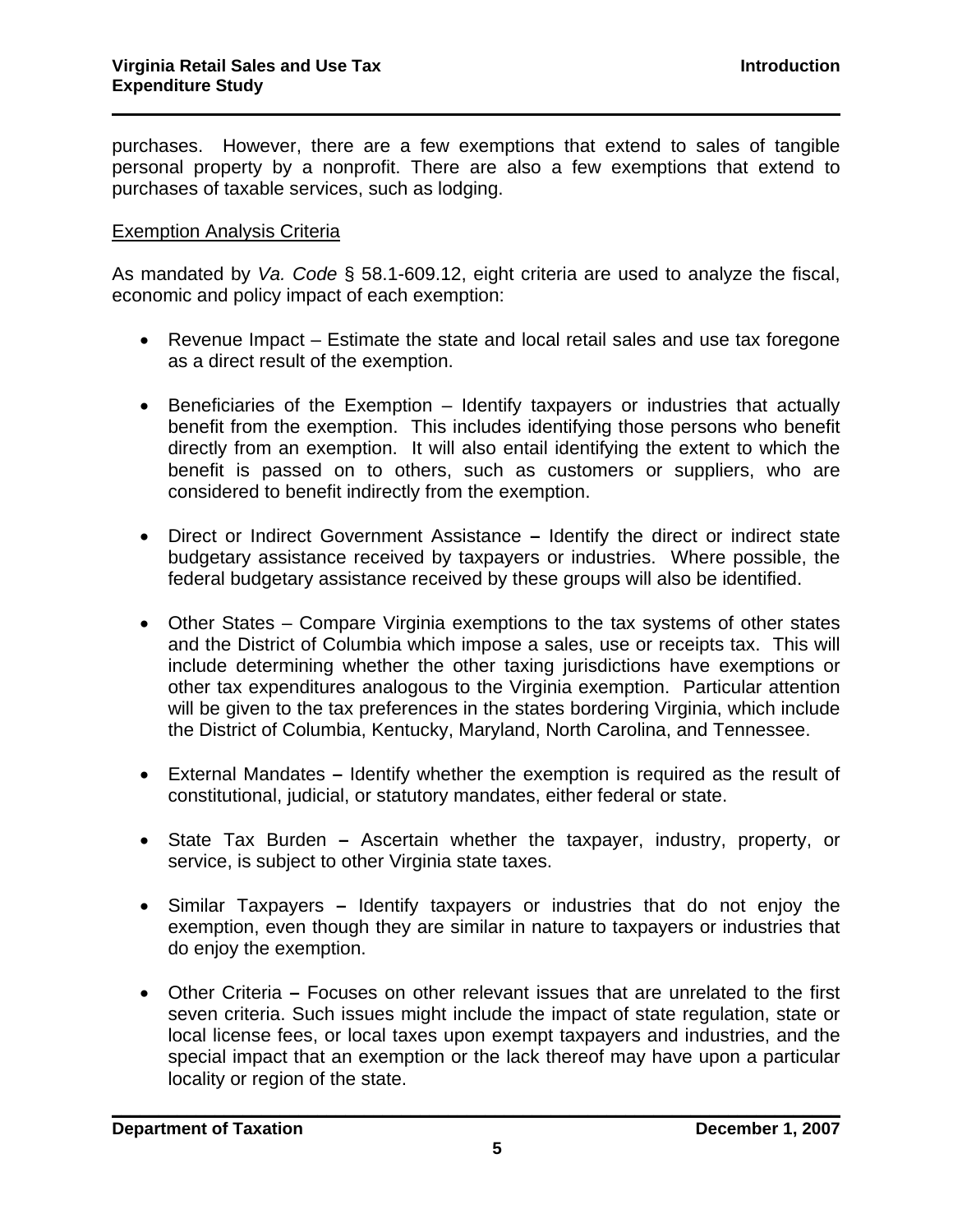#### Revenue Analysis Methodology

Since tax expenditures are not funded by direct appropriations, but rather by uncollected revenues, their costs are difficult to determine and often not directly recorded. The goal of the revenue estimating process is to quantify (as accurately as possible) the costs of each sales and use tax exemption in terms of foregone state and local revenues. What follows is a general outline of the methodology used to determine the estimates and the inherent limitations placed upon those estimates.

 $\mathcal{L}_\text{max}$  and  $\mathcal{L}_\text{max}$  and  $\mathcal{L}_\text{max}$  and  $\mathcal{L}_\text{max}$  and  $\mathcal{L}_\text{max}$  and  $\mathcal{L}_\text{max}$ 

In each case, the most accurate and complete sources of data were utilized. Forecasts and changes in taxpayer behavior were taken into account when appropriate and feasible. The revenue analysis in this study considers only the immediate and direct impact that elimination of an exemption would have on sales and use tax revenue. Not included is an examination of possible subsequent indirect effects on, for example, location decisions and employment in the affected industry due to imposition of the tax. An analysis of such secondary effects is beyond the scope of this study.

The primary source of information for this study was surveys. Since a large portion of the exemptions deal with nonprofit organizations, the widespread use of surveys was unavoidable.

A few general guidelines were used in devising and conducting the surveys:

- Surveys were used only when no acceptable alternative sources of the information existed.
- Survey forms were made as simple as possible to minimize the time and effort required for completion.
- Attempts were made to identify and notify an industry representative before devising a survey to get input and cooperation.

#### Study Limitations

For several reasons, the reader should exercise caution in interpreting the estimates of fiscal impacts found in this report. Some of the major limitations of the estimating methodologies are discussed below.

The goal of the revenue estimating process is to quantify the costs of each sales tax exemption in terms of foregone state and local revenues. Because tax expenditures are funded not by direct appropriations, but rather by uncollected revenues, their costs normally are not directly recorded. Thus, it is important to understand the methodology used to determine the estimates and the inherent limitations placed upon those estimates.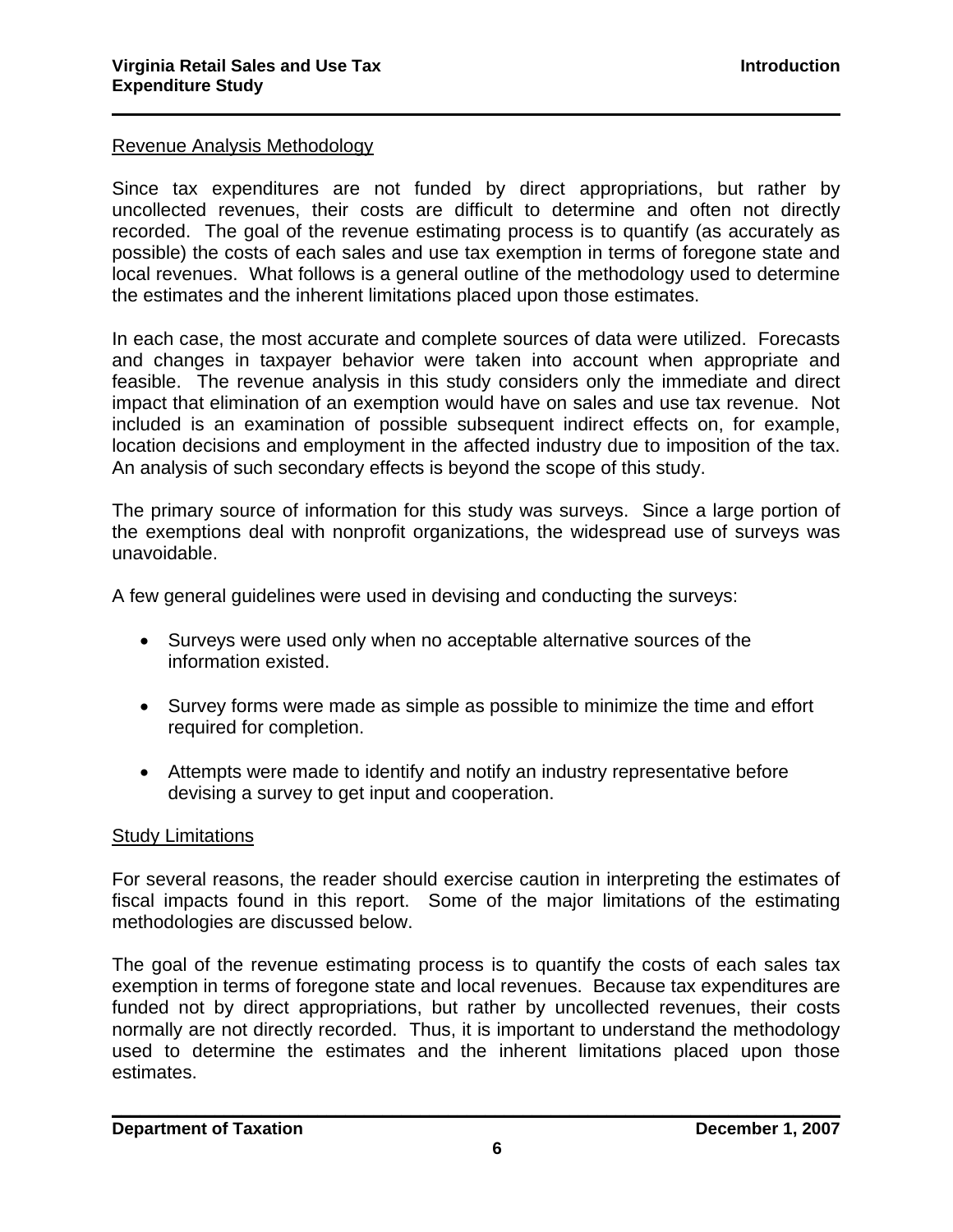The analysis of donated tangible personal property to IRC  $\S$  501(c)(3) nonprofit organizations is limited by reliable and accurate survey responses from those organizations. Furthermore, the second component of this exemption that pertains to tangible personal property donated from a business's inventory to the Commonwealth, any political subdivision of the Commonwealth, or any school, agency, or instrumentality thereof, was not included in the fiscal analysis. After contacting the Auditor of Public Accounts, the Department of Education, the Attorney General's Office, and the Department of General Services, TAX was unable to find records from government agencies on donated tangible personal property. In studying this exemption TAX also surveyed churches to learn whether they receive donations from businesses. TAX learned through some follow-up interviews that they had included donations made by members of the congregation. Therefore, the analysis pertaining to donated tangible personal property from the inventory of a business must be examined with the understanding that it does not provide a complete or entirely accurate analysis of this exemption. It is however, a significant improvement from previous studies on this topic. For future studies of this exemption, a survey of a sample of government agencies would be a better way to learn about the fiscal impact of this exemption.

 $\mathcal{L}_\text{max}$  and  $\mathcal{L}_\text{max}$  and  $\mathcal{L}_\text{max}$  and  $\mathcal{L}_\text{max}$  and  $\mathcal{L}_\text{max}$  and  $\mathcal{L}_\text{max}$ 

The limitations associated with our study of purchases of tangible personal property made by churches mainly pertain to misreporting their purchase amounts. While some churches are equipped to answer questions about their purchases, others lack the resources or understanding to report accurately their purchasing practices.

TAX's estimate of the total annual state and local Retail Sales and Use Tax revenue impact of the Nonprofit Entity Exemption likely underestimates the expenditure due to purchases under the grandfathered exemption enjoyed by Medical-Related Organizations that were formerly allowed an exemption under Code of Va. § 58.1-609.7. As this grandfathered exemption does not expire until July 1, 2008, many of the organizations that enjoy this exemption have not yet applied for an exemption under the new process. Accordingly, TAX has little data concerning purchases made by these organizations. According to the 1990-1994 Virginia Sales and Use Tax Expenditure Study (Volume 1, Number 4) issued December 1992, the annual expenditure related to the Medical Related Organizations in Fiscal Year 1991 was \$49.2 million. Once these organizations have applied for an exemption under the new process later this fiscal year, TAX will have sufficient data to make an estimate, which will be published in Volume 2 of the Virginia Retail Sales and Use Tax Expenditure Study on December 1, 2008.

#### Report Organization

This report contains a detailed analysis of the exemptions pertaining to: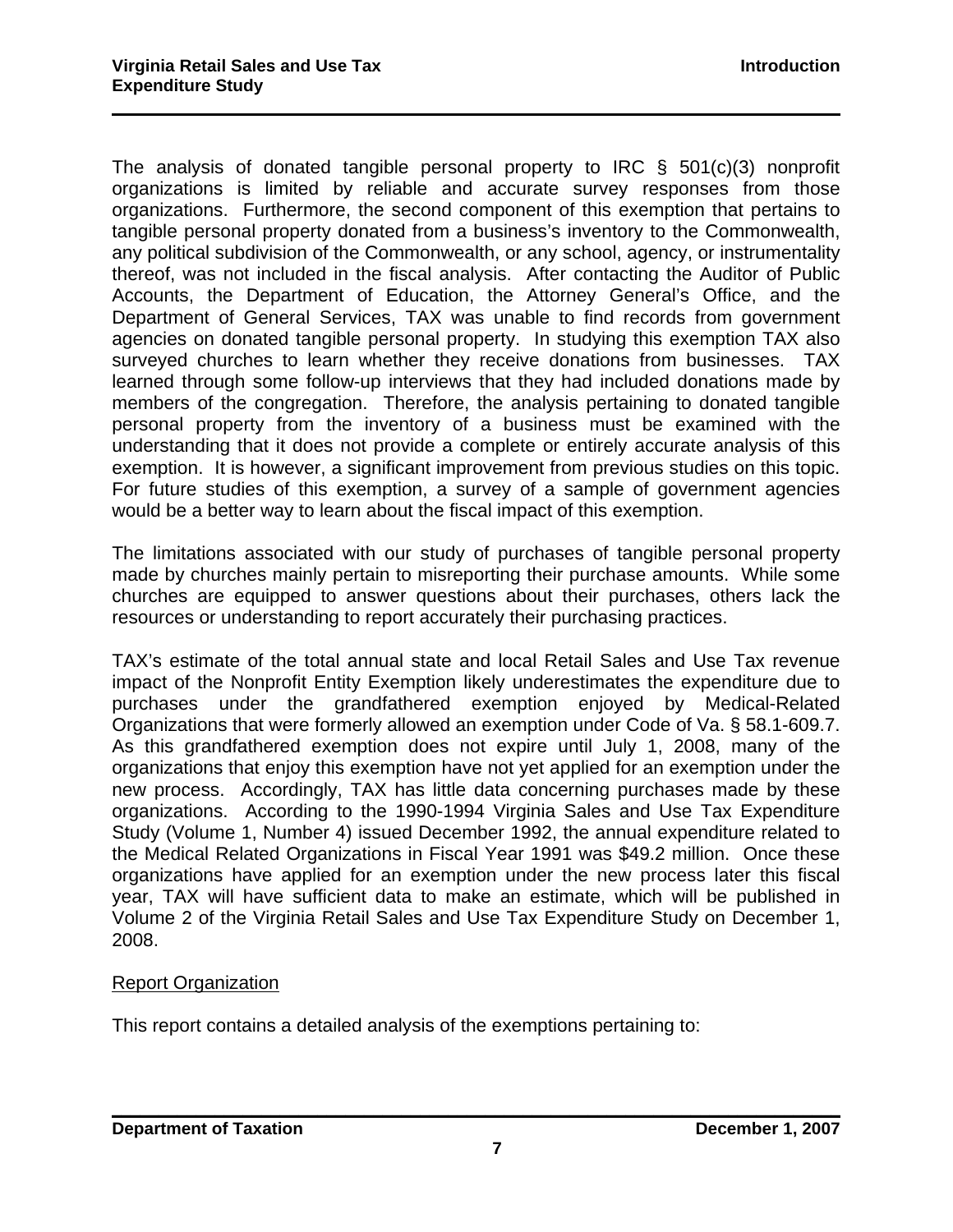• Donations of tangible personal property withdrawn from inventory to any organization exempt from taxation under *Internal Revenue Code* ("IRC") § 501 (c)(3) or to the Commonwealth, any political subdivision of the Commonwealth, or any school, agency, or instrumentality thereof (*Code of Va*. § 58.1- 609.10(15)).

 $\mathcal{L}_\text{max}$  and  $\mathcal{L}_\text{max}$  and  $\mathcal{L}_\text{max}$  and  $\mathcal{L}_\text{max}$  and  $\mathcal{L}_\text{max}$  and  $\mathcal{L}_\text{max}$ 

- Purchases of tangible personal property by nonprofit churches (*Code of Va.* § 58.1-609.10(16)).
- Purchases of tangible personal property by nonprofit entities that have applied to TAX and received an exemption certificate pursuant to *Code of Va*. § 58.1- 609.11 (*Code of Va.* § 58.1-609.11).

A summary of each exemption category is provided. For each category, the following information is provided:

- Authorization: The legal authorization for the exemptions, including the text of the statute.
- Exemption Summary: A description of the exemption.
- Rationale: The background of the enactment of the exemptions, including the legislative history and information on any revisions, in addition to the rationale for the exemption.
- Methodology: A description of how TAX studied the exemptions, including sampling methods, and survey techniques.
- Revenue Analysis: A summary of the estimated foregone state and local revenues as a result of the exemptions.
- Beneficiaries: A description of taxpayers and entities which benefit from the exemptions.
- Direct or Indirect Government Assistance: Explanation of any direct or indirect government assistance that inures to the beneficiaries of the exemptions.
- State Comparisons: A comparison of the Virginia exemptions with those in other states, particularly contiguous states.
- External Mandates: A description of any statutory, constitutional, or judicial mandates that are related to, or impacted by, the exemptions.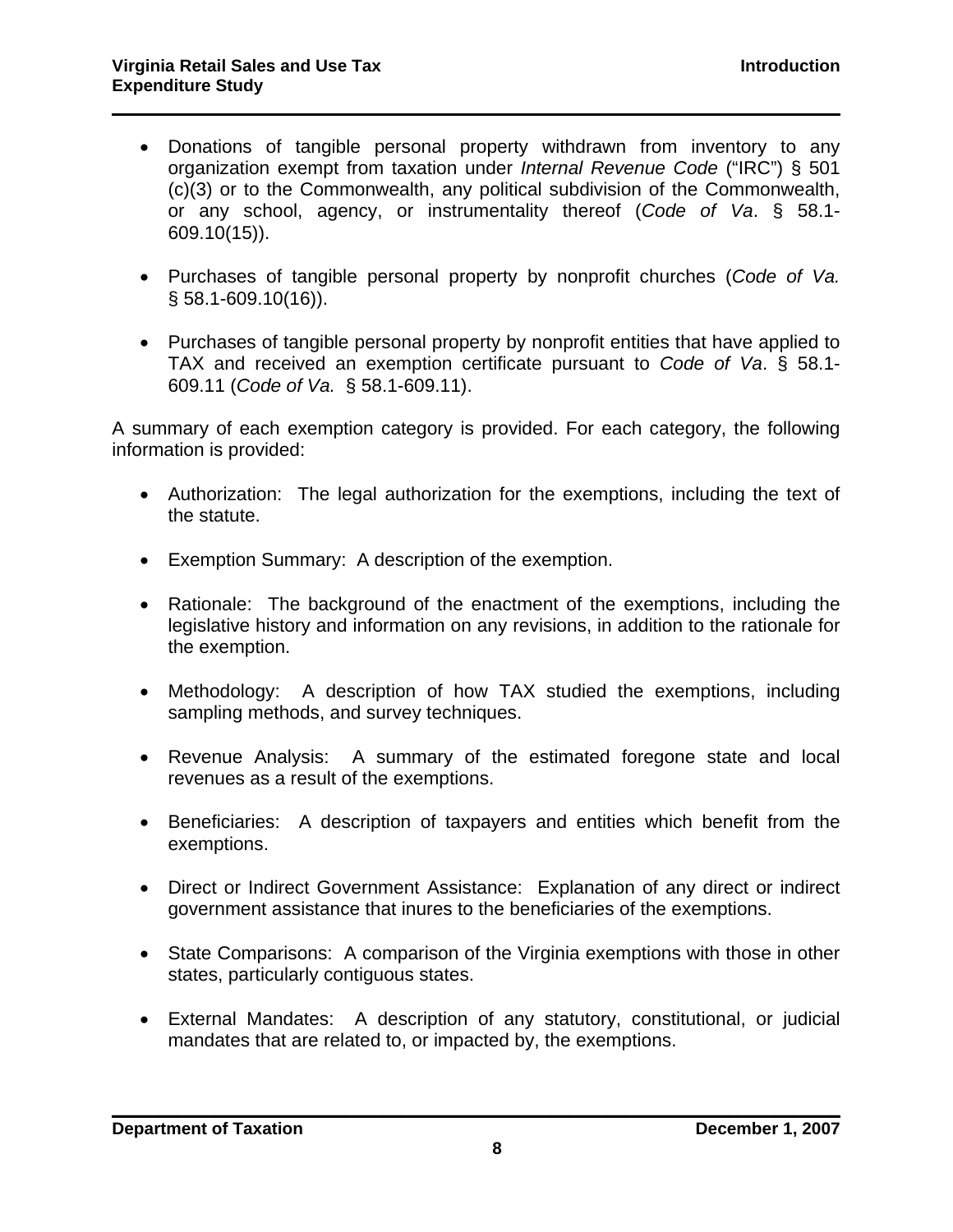• Other State And Local Tax Burdens: Identification of any other state and local tax burdens on the beneficiaries of these exemptions.

 $\mathcal{L}_\text{max}$  and  $\mathcal{L}_\text{max}$  and  $\mathcal{L}_\text{max}$  and  $\mathcal{L}_\text{max}$  and  $\mathcal{L}_\text{max}$  and  $\mathcal{L}_\text{max}$ 

- Similar Taxpayers: A discussion of those taxpayers and entities which are similar, but do not benefit from the exemptions.
- Other Criteria: If available, any other issues relevant to the exemptions. This category may be excluded if there is no added information.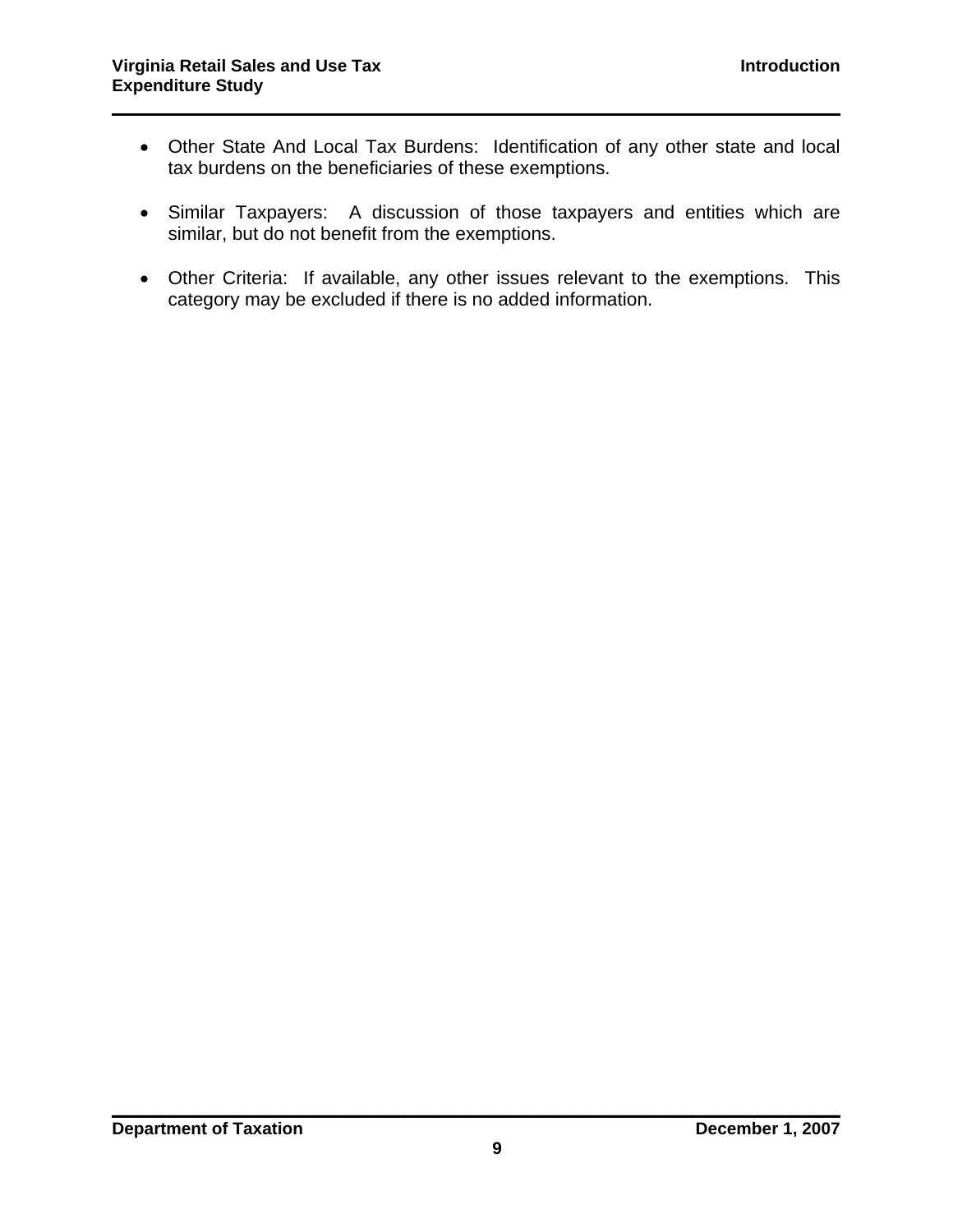### **EXEMPTION FOR DONATED TANGIBLE PERSONAL PROPERTY WITHDRAWN FROM INVENTORY**

 $\mathcal{L}_\text{max}$  and  $\mathcal{L}_\text{max}$  and  $\mathcal{L}_\text{max}$  and  $\mathcal{L}_\text{max}$  and  $\mathcal{L}_\text{max}$  and  $\mathcal{L}_\text{max}$ 

#### **AUTHORIZATION**

*Code of Va*. § 58.1-609.10(15) provides a Retail Sales and Use Tax exemption for:

Tangible personal property withdrawn from inventory and donated to (i) an organization exempt from taxation under § 501(c)(3) of the Internal Revenue Code or (ii) the Commonwealth, any political subdivision of the Commonwealth, or any school, agency, or instrumentality thereof.

#### **EXEMPTION SUMMARY**

This provision grants to businesses an exemption from the Retail Sales and Use Tax for tangible personal property withdrawn from their inventories for donation to organizations exempt from state and federal income tax under IRC § 501(c)(3) and for donation to the state or any of its political subdivisions. Businesses that donate tangible personal property to be used by a qualifying organization are granted the exemption from the sales and use tax on items withdrawn from their inventories conditioned upon the receiving organization being a qualified nonprofit or governmental entity. The exemption is broad in that it applies to all transactions in the process, from the manufacture of the item to its final disposition.

#### **RATIONALE**

*Code of Va*. § 58.1-623 C provides that "[i]f a taxpayer who gives a certificate under this section makes any use of the property other than an exempt use or retention, demonstration, or display while holding property for resale, distribution, or lease in the regular course of business, such use shall be deemed a taxable sale by the taxpayer as of the time the property or service is first used by him …" This statute was interpreted by the Virginia Supreme Court in *Commonwealth v. Miller-Morton*, 220 Va. 852, 263 S.E. 2d 413 (1980), which held taxable the storage of tangible personal property in Virginia, even though the property would ultimately be withdrawn and shipped outside of the state. The tax liability is incurred by the taxpayer at the moment the property is placed in Virginia and stored for use by the taxpayer. Based on this precedent, dealers who purchased tangible personal property using a resale exemption certificate, Form ST-10 Sales and Use Tax Exemption Certificate, are subject to the tax on items withdrawn from inventory and donated to governmental, charitable or nonprofit organizations.

 $\mathcal{L}_\text{max}$  and  $\mathcal{L}_\text{max}$  and  $\mathcal{L}_\text{max}$  and  $\mathcal{L}_\text{max}$  and  $\mathcal{L}_\text{max}$  and  $\mathcal{L}_\text{max}$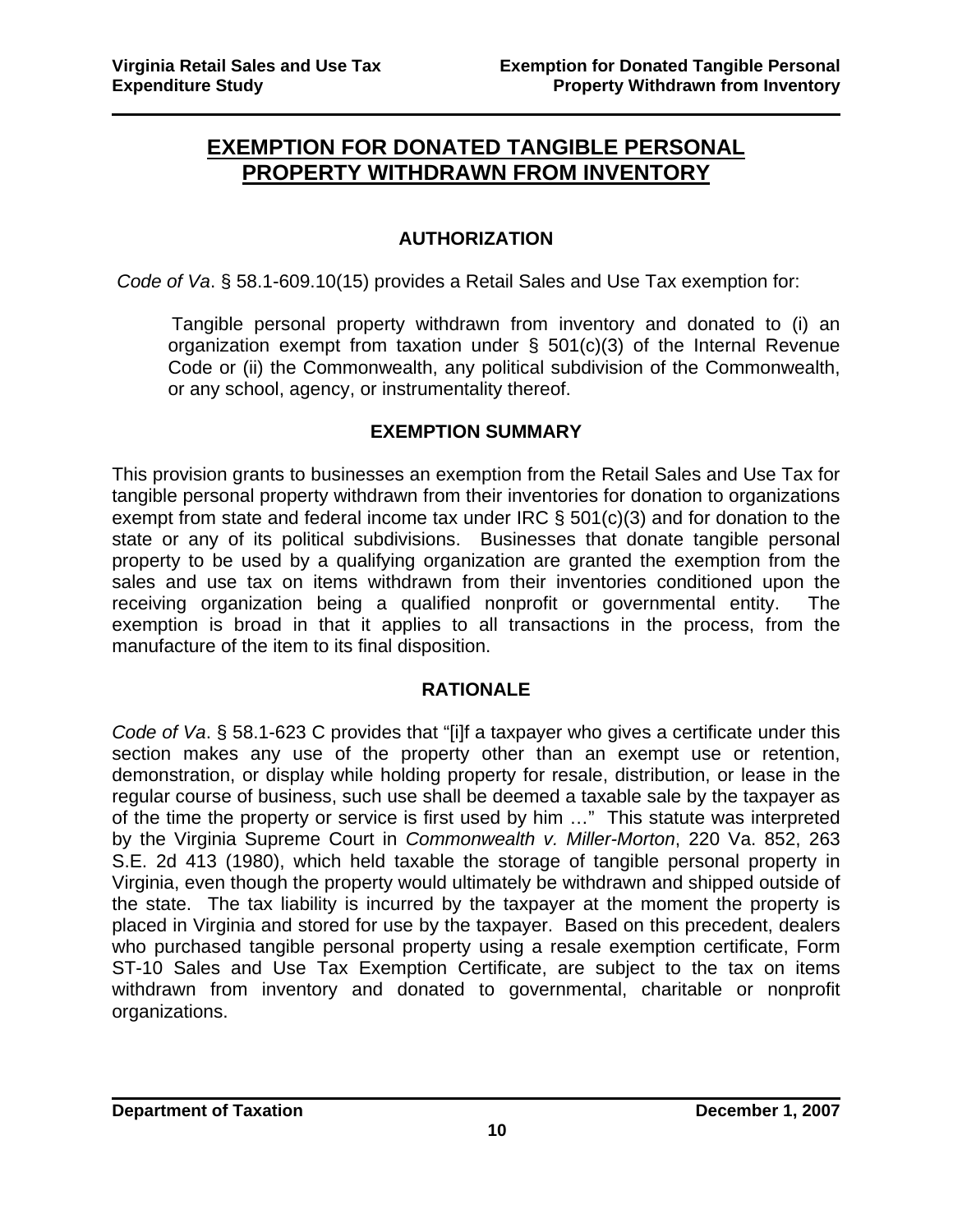In order to ameliorate this situation, this exemption was enacted in 1986 to provide an exemption from sales and use taxation on any tangible personal property removed from a manufacturing, resale or other inventory for donation to a nonprofit organization exempt under *IRC* § 501(c)(3) or to the Commonwealth, any political subdivision of the Commonwealth, or any school, agency, or instrumentality thereof.

 $\mathcal{L}_\text{max}$  and  $\mathcal{L}_\text{max}$  and  $\mathcal{L}_\text{max}$  and  $\mathcal{L}_\text{max}$  and  $\mathcal{L}_\text{max}$  and  $\mathcal{L}_\text{max}$ 

#### **METHODOLOGY**

In order to compile the necessary data to conduct a revenue analysis of donated tangible property, TAX chose to survey 371 nonprofit organizations from a sample collected by TAX's Nonprofit Exemption Unit. Of the 371 nonprofit organizations surveyed, TAX received 198 responses, for a 55% response rate. The survey questioned organizations about their exemption status (*IRC* § 501 (c)(3), (c)(4), or other) and the total value of property donated to their organization from businesses inventory over the past three fiscal years. Two of the respondents were discarded because they failed to identify themselves on their response form. As four of the organizations were exempted from federal income taxes under *IRC* § 501(c)(4), only 192 of the responses were used in our analysis. In addition to surveying these nonprofit organizations, TAX also surveyed 718 churches for the value of tangible personal property they had received that was donated from a business inventory. Of this sample, TAX received 247 responses, for a response rate of 34%.

As food is subject to the Retail Sales and Use Tax at a rate of 2 1/2% while other tangible personal property is subject to the tax at the rate of 5%, TAX determined the breakdown of donations to nonprofit organizations between food and all other property by selecting the top 10 recipients of donated tangible personal property and conducting a series of follow-up interviews to determine the percentages of food and other property donated. TAX adjusted the survey responses to reflect these interviews.

The exemption also covers property donated to the Commonwealth or its subdivisions; however the researchers were unable to acquire data on these donations.

#### **REVENUE ANALYSIS**

After applying the tax rates, TAX arrived at the expenditures presented in the table and graph below.

 $\mathcal{L}_\text{max}$  and  $\mathcal{L}_\text{max}$  and  $\mathcal{L}_\text{max}$  and  $\mathcal{L}_\text{max}$  and  $\mathcal{L}_\text{max}$  and  $\mathcal{L}_\text{max}$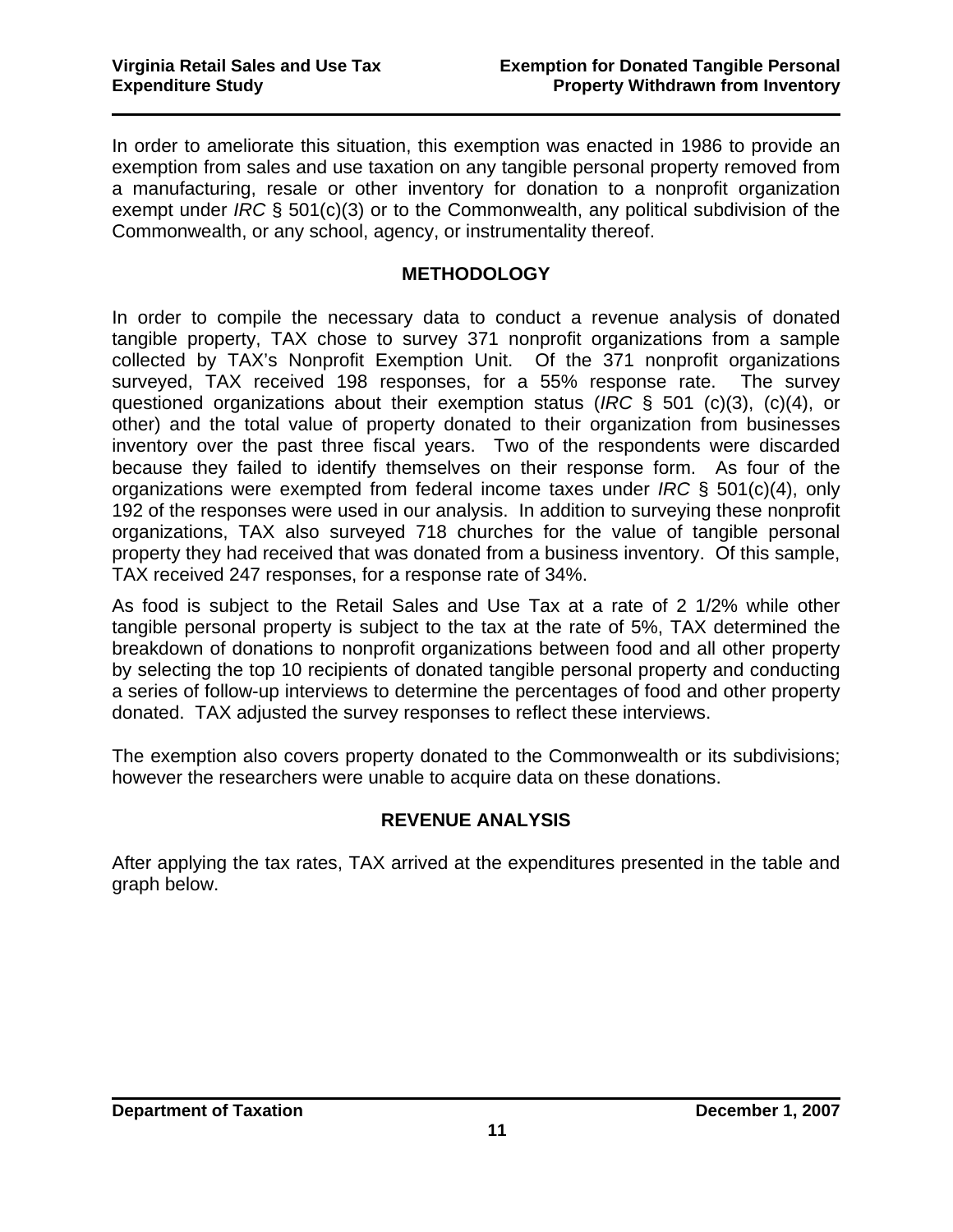**Table 1: Total State and Local Retail Sales and Use Tax Expenditure Resulting from Donations of Tangible Personal Property Withdrawn from Inventory to Nonprofit Organizations** 

 $\mathcal{L}_\text{max}$  and  $\mathcal{L}_\text{max}$  and  $\mathcal{L}_\text{max}$  and  $\mathcal{L}_\text{max}$  and  $\mathcal{L}_\text{max}$  and  $\mathcal{L}_\text{max}$ 

| <b>Fiscal</b> | <b>Revenue Impact</b> | <b>Revenue Impact from</b> | <b>Total</b>   |
|---------------|-----------------------|----------------------------|----------------|
| Year          | from Food             | <b>Other Property</b>      | Revenue Impact |
| 2004          | \$1,150,136           | \$3,009,625                | \$4,159,761    |
| 2005          | \$1,286,117           | \$3,836,554                | \$5,122,672    |
| 2006          | \$1,353,686           | \$3,231,377                | \$4,585,064    |
| 2007          | \$1,466,864           | \$3,580,937                | \$5,047,801    |
| 2008          | \$1,568,639*          | \$3,691,813*               | \$5,260,453*   |
| 2009          | \$1,670,414*          | \$3,802,689*               | \$5,473,104*   |

**\*** Projected using the CPI – U (September 2007)

**Graph 1: Total State and Local Retail Sales and Use Tax Expenditure Resulting from Donations of Tangible Personal Property Withdrawn from Inventory to Nonprofit Organizations** 

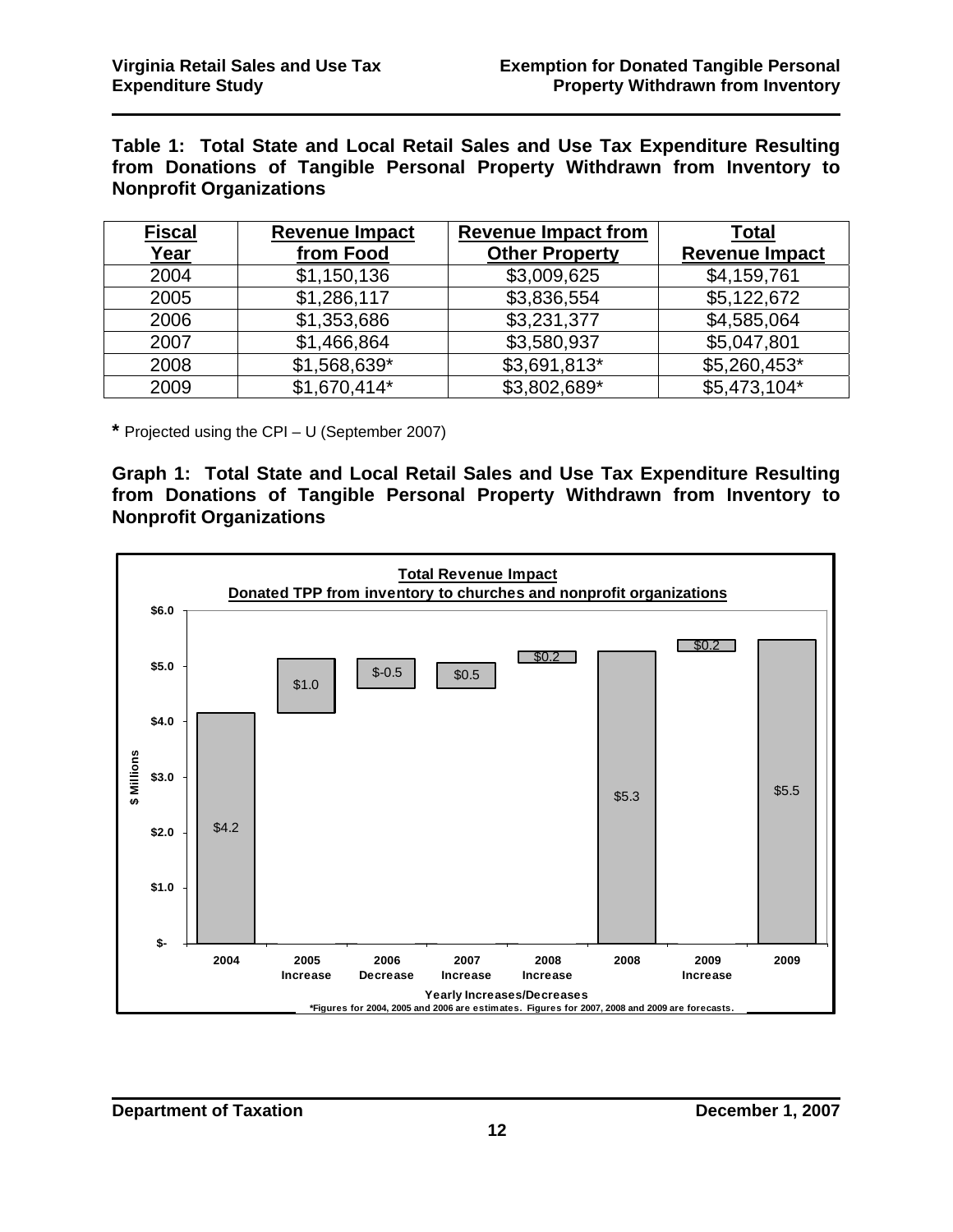#### **BENEFICIARIES**

 $\mathcal{L}_\text{max}$  and  $\mathcal{L}_\text{max}$  and  $\mathcal{L}_\text{max}$  and  $\mathcal{L}_\text{max}$  and  $\mathcal{L}_\text{max}$  and  $\mathcal{L}_\text{max}$ 

Because the exemption applies to every transaction in the process, from manufacture to final disposition, every business that donates tangible personal property to a qualifying organization enjoys the exemption. Specifically, a business can donate tangible personal property and not be liable for the use tax upon removal of the item from inventory for personal use. Accordingly, there are a large number of wholesale and retail producers and merchandisers who may benefit from this exemption.

#### **DIRECT OR INDIRECT GOVERNMENT ASSISTANCE**

There is no apparent direct government assistance or subsidy that accrues to businesses that donate property to nonprofit organizations. In addition to the sales tax benefit, businesses that donate property are entitled to deduct such donations for federal and state income tax purposes. Generally, the amount that can be deducted is limited to the donor's basis in the property, but in some instances, businesses that donate property from inventory are entitled to deduct their basis in the donated property, plus one-half of the appreciated value of the property. Thus, it is possible for some businesses to receive an income tax deduction substantially greater than their basis in the property they donate.

#### **STATE COMPARISONS**

Of the 45 other sales tax jurisdictions:

- 22 provide a general exemption for donated property.
- 23 provide no general exemption.

The District of Columbia, Maryland, North Carolina and West Virginia provide the exemption, as does Virginia. Kentucky, North Carolina and Tennessee apply the tax to donated property. See Appendix 1 for a state-by-state listing of the tax treatment of donated property.

#### **EXTERNAL MANDATES**

There are no apparent state or federal constitutional or statutory mandates having an impact on this exemption.

 $\mathcal{L}_\text{max}$  and  $\mathcal{L}_\text{max}$  and  $\mathcal{L}_\text{max}$  and  $\mathcal{L}_\text{max}$  and  $\mathcal{L}_\text{max}$  and  $\mathcal{L}_\text{max}$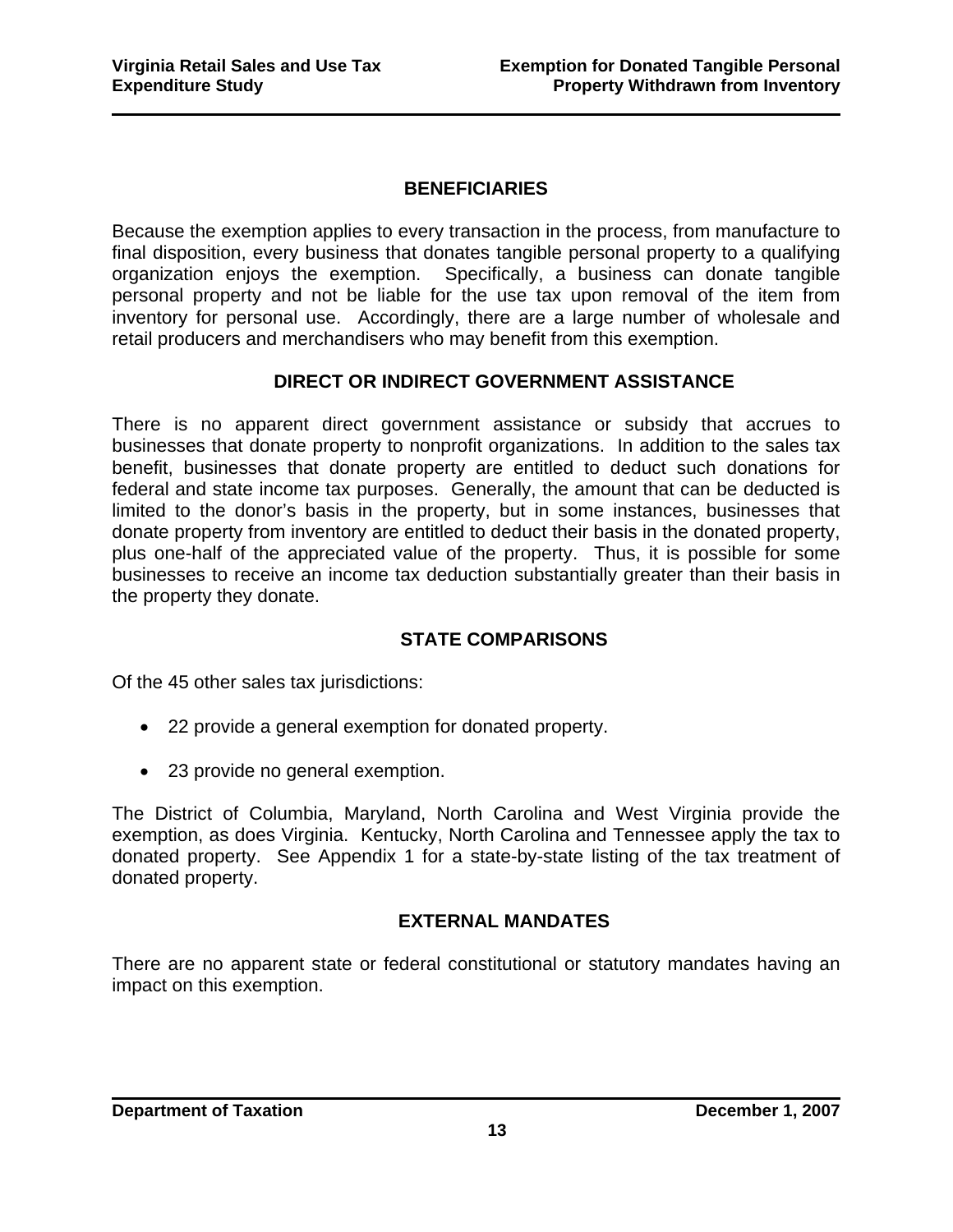#### **OTHER STATE AND LOCAL TAX BURDENS**

Generally, businesses are subject to Virginia state income taxes and to the Retail Sales and Use Tax on purchases of tangible personal property. They are also subject to local property taxes. Many localities impose the Merchants Capital Tax or the Business, Professional, Occupational and License ("BPOL") Tax on businesses. Also, farmers donating agricultural products (gleaning) to organizations exempt from taxation pursuant to *IRC* § 501(c)(3) are entitled to a deduction from Virginia taxable income equal to the wholesale market value of the agricultural products contributed.

 $\mathcal{L}_\text{max}$  and  $\mathcal{L}_\text{max}$  and  $\mathcal{L}_\text{max}$  and  $\mathcal{L}_\text{max}$  and  $\mathcal{L}_\text{max}$  and  $\mathcal{L}_\text{max}$ 

#### **SIMILAR TAXPAYERS**

Businesses that donate tangible personal property to organizations that are not exempt under *IRC* § 501(c)(3) or not the Commonwealth, any political subdivision of the Commonwealth, or any school, agency, or instrumentality thereof are not eligible for the exemption for items withdrawn from their inventories. Furthermore, the exemption does not apply to product samples or customer giveaways distributed for promotional purposes in the normal course of business operations.

 $\mathcal{L}_\text{max}$  and  $\mathcal{L}_\text{max}$  and  $\mathcal{L}_\text{max}$  and  $\mathcal{L}_\text{max}$  and  $\mathcal{L}_\text{max}$  and  $\mathcal{L}_\text{max}$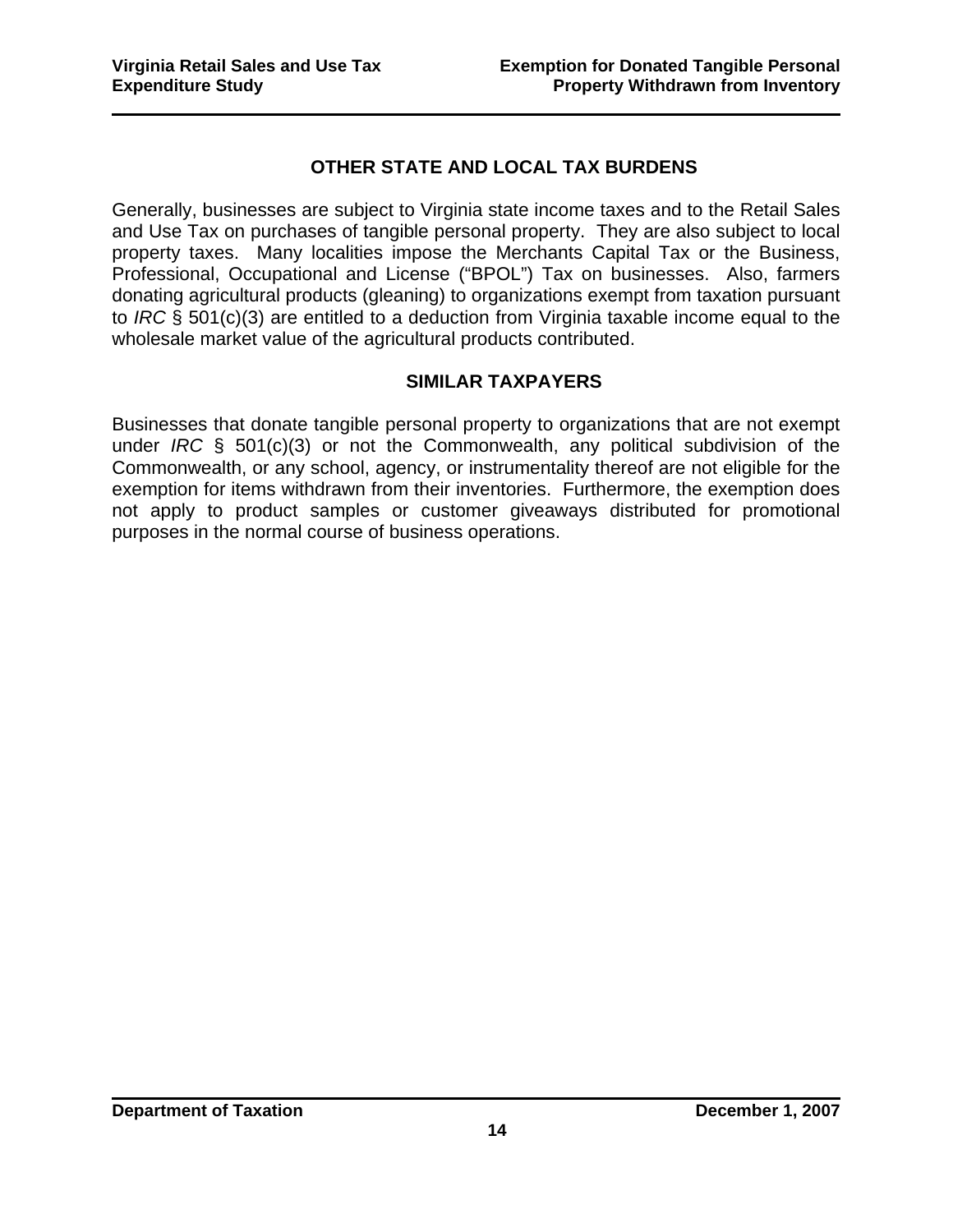#### **EXEMPTION FOR NONPROFIT CHURCHES**

 $\mathcal{L}_\text{max}$  and  $\mathcal{L}_\text{max}$  and  $\mathcal{L}_\text{max}$  and  $\mathcal{L}_\text{max}$  and  $\mathcal{L}_\text{max}$  and  $\mathcal{L}_\text{max}$ 

#### **AUTHORIZATION**

The Retail Sales and Use Tax exemption for nonprofit churches is set forth in *Code of Va*. § 58.1-609.10(16):

Tangible personal property purchased by nonprofit churches that are exempt from taxation under § 501 (c) (3) of the Internal Revenue Code, or whose real property is exempt from local taxation pursuant to the provisions of § 58.1-3606, for use (i) in religious worship services by a congregation or church membership while meeting together in a single location and (ii) in the libraries, offices, meeting or counseling rooms or other rooms in the public church buildings used in carrying out the work of the church and its related ministries, including kindergarten, elementary and secondary schools. The exemption for such churches shall also include baptisteries; bulletins, programs, newspapers and newsletters that do not contain paid advertising and are used in carrying out the work of the church; gifts including food for distribution outside the public church building; food, disposable serving items, cleaning supplies and teaching materials used in the operation of camps or conference centers by the church or an organization composed of churches that are exempt under this subdivision and which are used in carrying out the work of the church or churches; and property used in caring for or maintaining property owned by the church including, but not limited to, mowing equipment; and building materials installed by the church, and for which the church does not contract with a person or entity to have installed, in the public church buildings used in carrying out the work of the church and its related ministries, including, but not limited to worship services; administrative rooms; and kindergarten, elementary, and secondary schools.

#### **EXEMPTION SUMMARY**

This provision exempts from the Retail Sales and Use Tax certain purchases of tangible personal property by nonprofit churches. In order to qualify for this exemption, a church must either be exempt from:

- Federal income taxation under *IRC* § 501(c)(3), or
- Local real property taxation under *Code of Va.* § 58.1-3606.

In addition, it must have a congregation or membership that meets at a single location for regularly scheduled worship services. The exemption extends to purchases by a nonprofit church of tangible personal property for: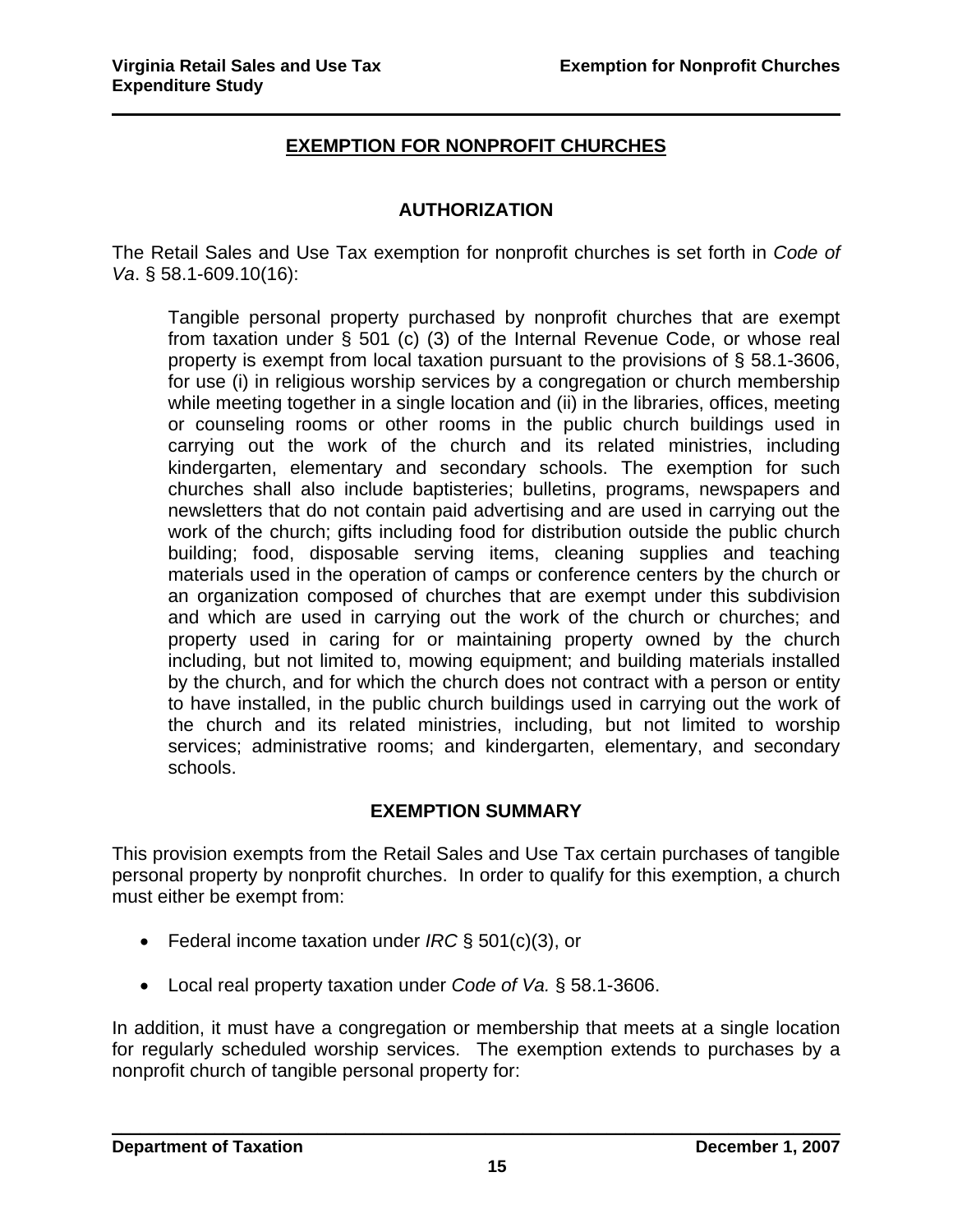• Use in religious worship services by a congregation or church membership while meeting together in a single location, and in the libraries, offices, meeting or counseling rooms, kitchens, or other rooms in the public church buildings used in carrying out the work of the church and its related ministries, including kindergarten, elementary and secondary schools preschools, nurseries, and day care centers.

 $\mathcal{L}_\text{max}$  and  $\mathcal{L}_\text{max}$  and  $\mathcal{L}_\text{max}$  and  $\mathcal{L}_\text{max}$  and  $\mathcal{L}_\text{max}$  and  $\mathcal{L}_\text{max}$ 

- Bulletins, programs, newspapers and newsletters which do not contain paid advertising and are used in carrying out the work of the church;
- Gifts for distribution outside the public church building;
- Food, disposable serving items, cleaning supplies and teaching materials used in the operation of camps or conference centers by a nonprofit church or an organization composed of nonprofit churches which are used in carrying out the work of the church or churches;
- Property used for recording and reproducing services; and
- Property used in caring for or maintaining property owned by the church including, but not limited to, mowing equipment and building materials installed by the church, and for which the church does not contract with a person or entity to have installed, in the public church buildings.

In addition to using the self-issued Form ST-13A Certificate of Exemption authorized by *Code of Va*. § 58.1-609.10(16), a nonprofit church may apply to TAX for the general Nonprofit Entity exemption authorized by *Code of Va*. § 58.1-609.11. This exemption is discussed in the next section titled "Nonprofit Entity Exemption."

#### **RATIONALE**

The Retail Sales and Use Tax exemption for nonprofit churches was originally enacted in 1979 by House Bill 556 (*Acts of Assembly* 1979, Chapter 564) with an effective date of January 1, 1980. As originally introduced in 1978, the legislation would have exempted virtually all tangible personal property purchased or sold by a church; however, the final legislation was significantly narrower in scope. The exemption was limited to tangible personal property used by a nonprofit church in its religious worship services or in its regular school of religious education.

Since its enactment, the exemption has been expanded on several occasions:

• House Bill 848 (*Acts of Assembly* 1983, Chapter 557) expanded the exemption to include all tangible personal property used in the rooms of public church buildings in carrying out the work of the church. This amendment effectively extended the exemption to property used in a church library, office, meeting or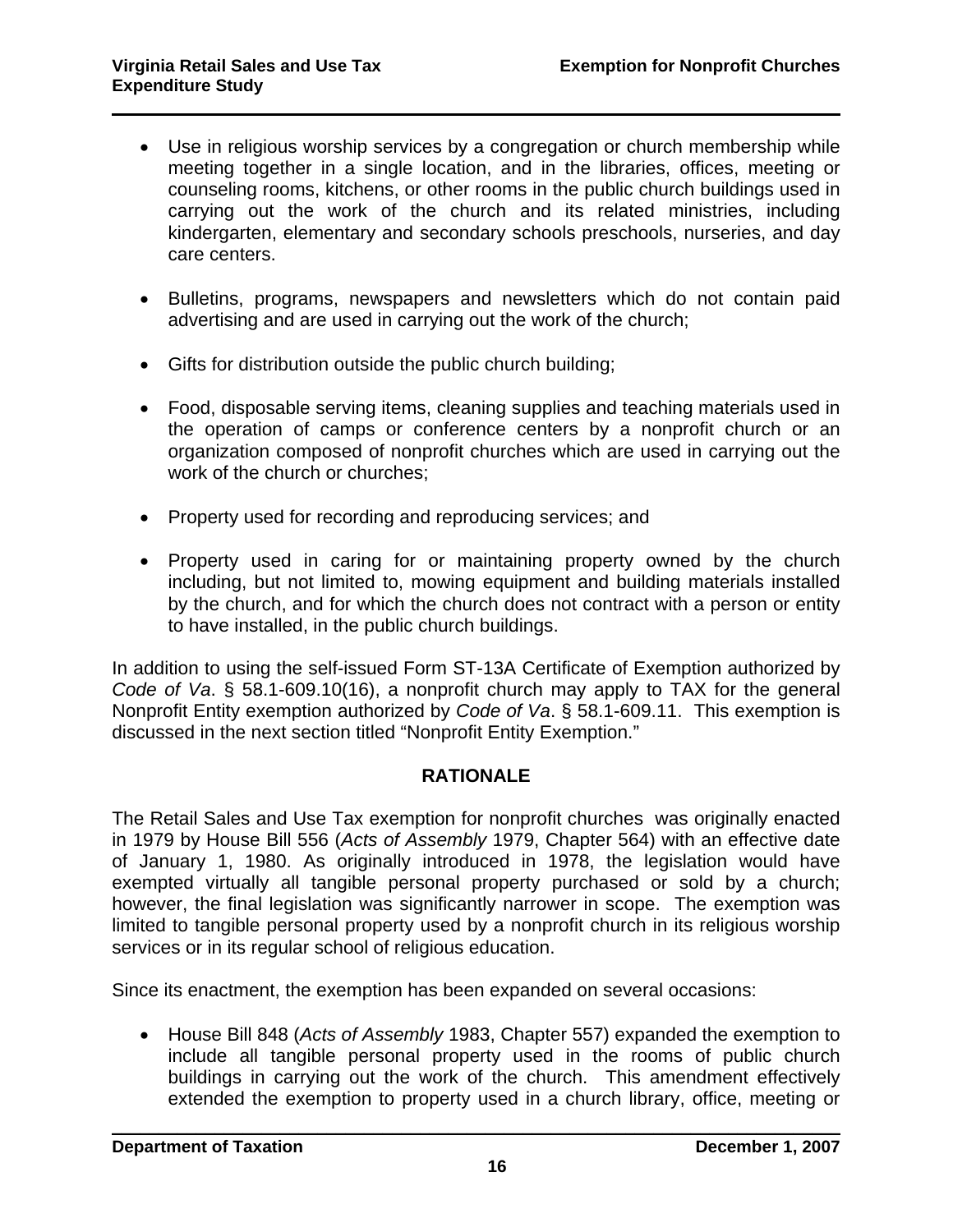counseling rooms, kitchen, and any other room in the public church buildings used in carrying out the work of the church and its related ministries, including kindergarten, elementary and secondary schools. The exemption, however, was limited to personal property used inside the buildings and did not include items used in the maintenance of church grounds, tool sheds or in parsonages.

 $\mathcal{L}_\text{max}$  and  $\mathcal{L}_\text{max}$  and  $\mathcal{L}_\text{max}$  and  $\mathcal{L}_\text{max}$  and  $\mathcal{L}_\text{max}$  and  $\mathcal{L}_\text{max}$ 

- Senate Bill 192 (*Acts of Assembly* 1986, Chapter 605) expanded the exemption to baptisteries affixed to realty and select items for use outside the public buildings. Specifically, gifts for use outside the public church buildings, and purchases of bulletins, programs, newspapers, and newsletters for distribution outside the public church buildings were exempted. Prior to the expansion of the exemption to such items, purchases of printed materials for distribution outside the church when used inside the public church buildings were exempt yet those mailed to members or otherwise used outside the church buildings were taxable. Similarly, gifts for distribution inside church buildings were nontaxable yet gifts for distribution outside the church building were taxable. The expanded exemption for printed materials was applicable only to those materials used by a church itself. Such materials used by affiliated organizations, such as PACs and separately organized broadcasting ministries, remained taxable. Further, the exemption did not apply to printed materials that contain paid advertising.
- House Bill 1256 (*Acts of Assembly 1987*, Chapter 541) further expanded the exemption to include food, disposable serving items, cleaning supplies and teaching materials used in the operation of camps or conference centers by a church or an organization composed of churches, such as administrative or governing bodies. This exemption, however, was limited in that such items had to be used in carrying out the work of the church or churches in order to qualify for the exemption. Foods, disposable serving items, etc., used or consumed during a non-church function, thus were taxable.
- House Bill 1459 (Acts of Assembly 1995, Chapter 617) and House Bill 1512 (Acts of Assembly 1995, Chapter 719) clarified that purchases of food for distribution as gifts outside the public church building were exempt from the tax.
- House Bill 515 (*Acts of Assembly* 2004, Chapter 515) and Senate Bill 585 (Acts of Assembly 2004, Chapter 536) clarified that churches have two options to enjoy a Retail Sales and Use Tax exemption. They may continue using their selfissued exemption certificate, which will entitle them to the sales and use tax exemption available under the law as it existed on June 30, 2003, or they can apply for a general exemption certificate under the new process.
- House Bill 576 (*Acts of Assembly* 2006, Chapter 338) expanded the exemption to include tangible personal property used for recording and reproducing services.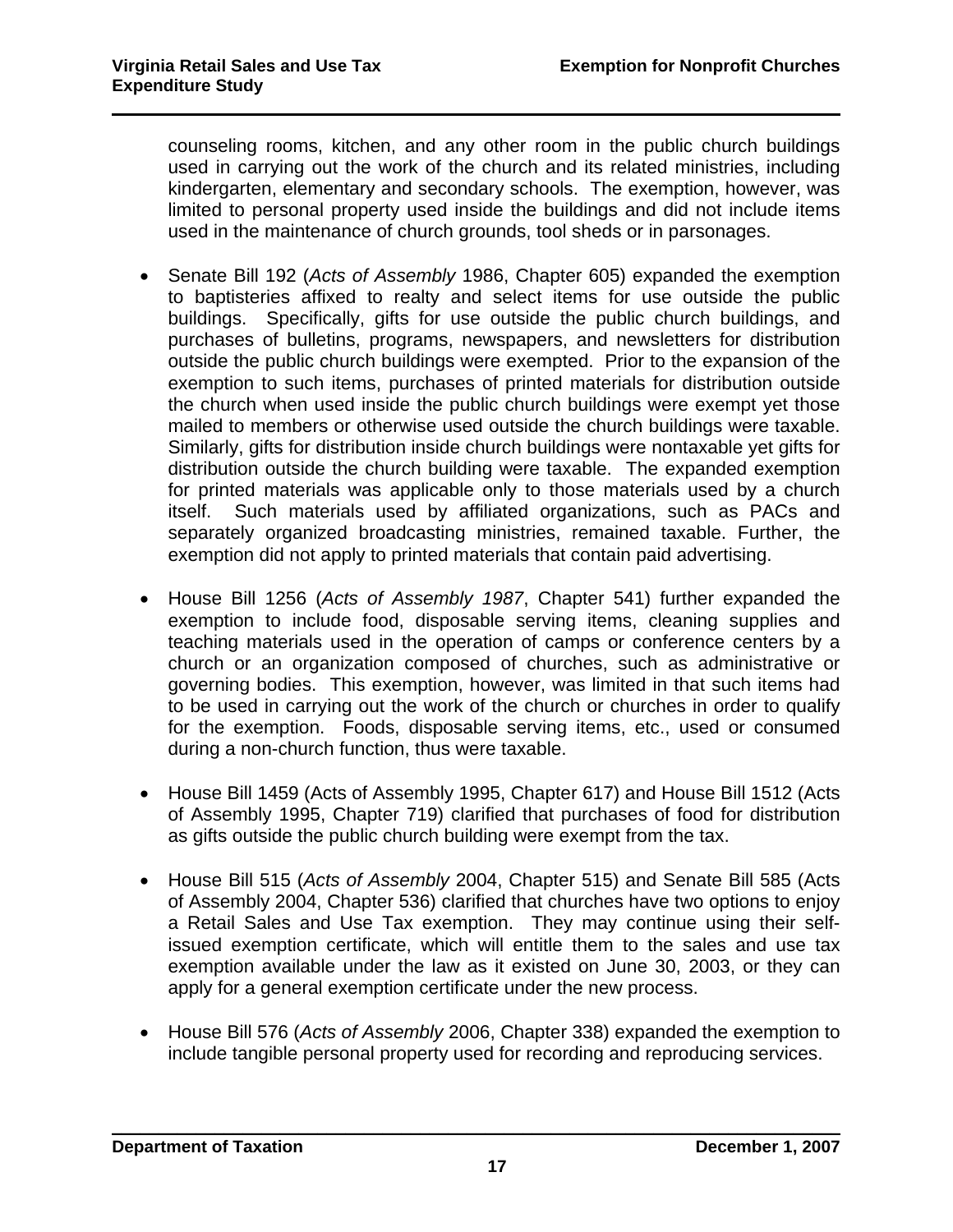• House Bill 2724 (*Acts of Assembly* 2007, Chapter 758) expanded the exemption to include tangible personal property used in carrying for or maintaining property owned by the church including, but not limited to, mowing equipment and building materials installed by the church, and for which the church does not contract with a person or entity to have installed.

 $\mathcal{L}_\text{max}$  and  $\mathcal{L}_\text{max}$  and  $\mathcal{L}_\text{max}$  and  $\mathcal{L}_\text{max}$  and  $\mathcal{L}_\text{max}$  and  $\mathcal{L}_\text{max}$ 

The exemption is limited to purchases by a nonprofit church that has a congregation or membership which meets at a single location for regularly scheduled worship services. Purchases by religious organizations, denominational governing bodies, and similar organizations generally are taxable. Only food, disposable serving items, etc., for use in carrying out the work of the church or churches, as explained above, may be purchased by such organizations exempt from the tax.

While purchases of tangible personal property by church members or other for donation to the church are subject to the Retail Sales and Use Tax, businesses may make tax free contributions of tangible personal property from their inventories to nonprofit churches pursuant to *Code of Va.* § 58.1-609.10(15).

#### **METHODOLOGY**

In order to determine the cost of the Retail Sales and Use Tax exemption for Nonprofit churches, TAX reviewed data collected by its Nonprofit Exemption Unit and surveyed churches. As TAX has only recently asked churches seeking to download the selfissued Form ST-13A exemption certificate form from its website to volunteer their identity, TAX has little information about the number of churches that use the form and their purchases of tangible personal property.

- TAX surveyed a sample of the churches that had volunteered their identity to TAX when downloading the Form ST-13A exemption certificate form concerning their exempt purchases of tangible personal property. The sample response for this survey group was 131 out of 402 surveyed, for a response rate of 33%.
- To gain general data concerning purchases of tangible personal property by churches, TAX also reviewed purchasing data collected by its Nonprofit Exemption Unit from churches that use the new general Nonprofit Entity exemption. This data included the purchases of 718 churches over a three-year period.
- TAX also surveyed a sample of churches that had neither volunteered that they use the Form ST-13A exemption certificate nor had applied to TAX for a Nonprofit Entity Exemption certificate. According to the American Church List, http://www.americanchurchlists.com, there are 10,873 churches in Virginia. TAX conducted a survey of these churches using a mailing list of churches from www.churchangel.com. Additionally, TAX consulted phone directories to identify houses of worship for non-Christian faiths. The sample response for this survey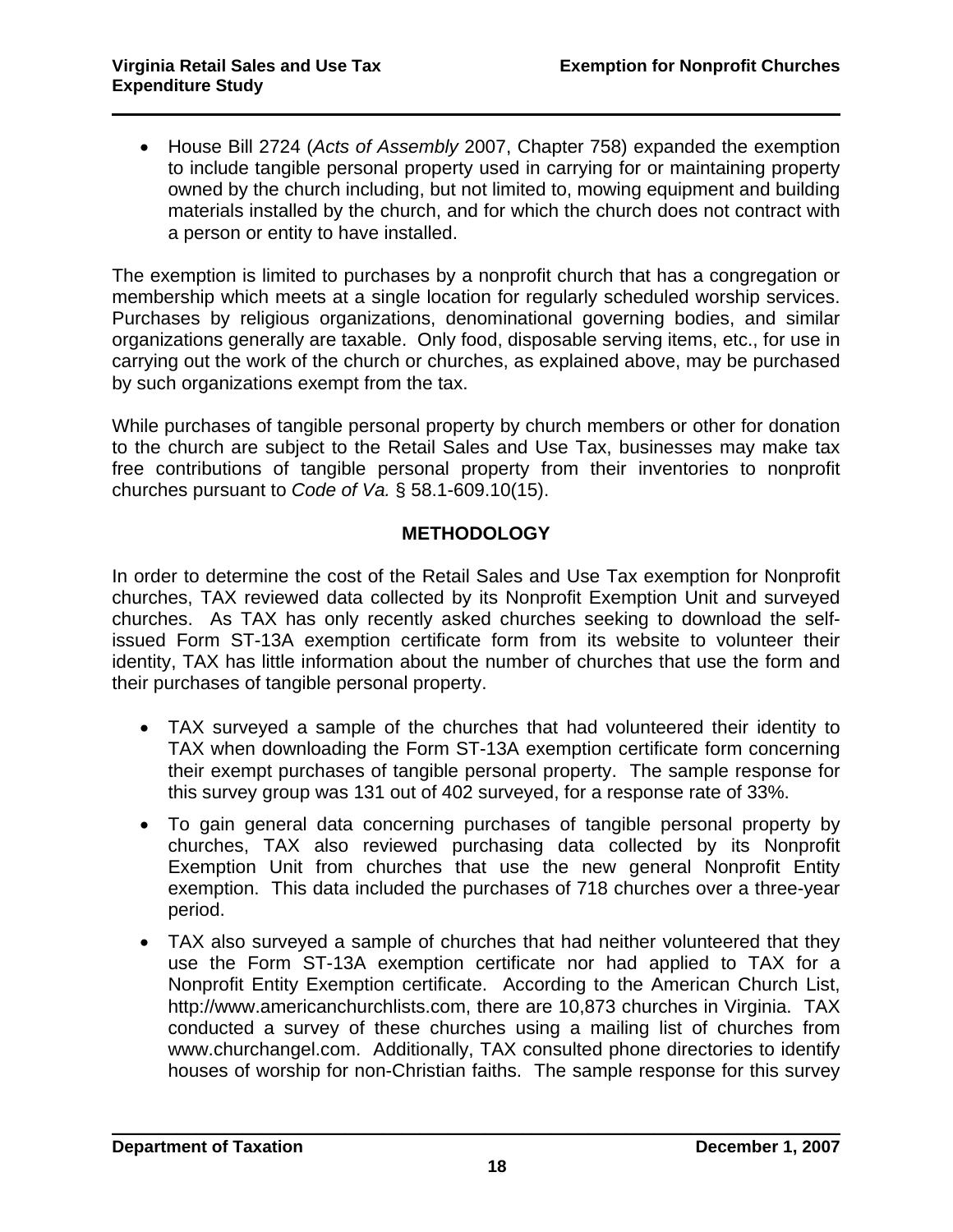group totaled 116 out of 316 churches surveyed, a response rate of 37%. For the entire sample of churches surveyed, TAX received a 34% response rate.

In addition to the purchasing data, information was obtained regarding tangible personal property donated to churches. This information was used for purposes of TAX's analysis in the previous section regarding donated property.

 $\mathcal{L}_\text{max}$  and  $\mathcal{L}_\text{max}$  and  $\mathcal{L}_\text{max}$  and  $\mathcal{L}_\text{max}$  and  $\mathcal{L}_\text{max}$  and  $\mathcal{L}_\text{max}$ 

The survey for the two church groups included identical questions. It asked the churches to select the size of their congregations from one of six numerical categories. These categories were determined by reviewing past research on churches and the research performed by the Barna Group. The categories were:

- Less than 50
- 50-100
- 101-200
- 201-300
- 301-499
- 500-999
- 1000 or more

TAX also asked the churches if they use the Form ST-13A, Certificate of Exemption when making purchases of tangible personal property. They were given two options, "yes" or "no". If they answered "yes", then they were asked to provide the amount of tangible personal property purchased using the Form in the last three years. If they answered "no" then they were told to skip to the next section of the survey. Some organizations provided exact figures while others could only give TAX estimates. Additionally, different time periods were supplied by each organization. For example, some churches provided annual data for 2003 to 2005 and others 2004 to 2006. Some churches use fiscal years and others used calendar years. Finally, TAX asked the churches to provide the amount of tangible personal property that was donated to them from business inventory for the past three years. During follow-up telephone calls, it was determined that some organizations had no information whether the items donated had come from business inventory.

#### **REVENUE ANALYSIS**

TAX's study showed that 2004 data collected from applications for the Nonprofit Entity Exemption was the least comprehensive due to the high volume of zeroes and low volume of total purchases. Therefore, TAX decided to eliminate this year from the analysis of churches that use the Nonprofit Entity Exemption process and use only the 2005-07 data to determine exempt purchases and make projections for 2008 and 2009.

As food is subject to the Retail Sales and Use Tax at a rate of 2 1/2% while other tangible personal property is subject to the tax at the rate of 5%, TAX determined the breakdown of donations to nonprofit organizations between food and all other property by contacting the churches with the 21 largest purchases from the sample to determine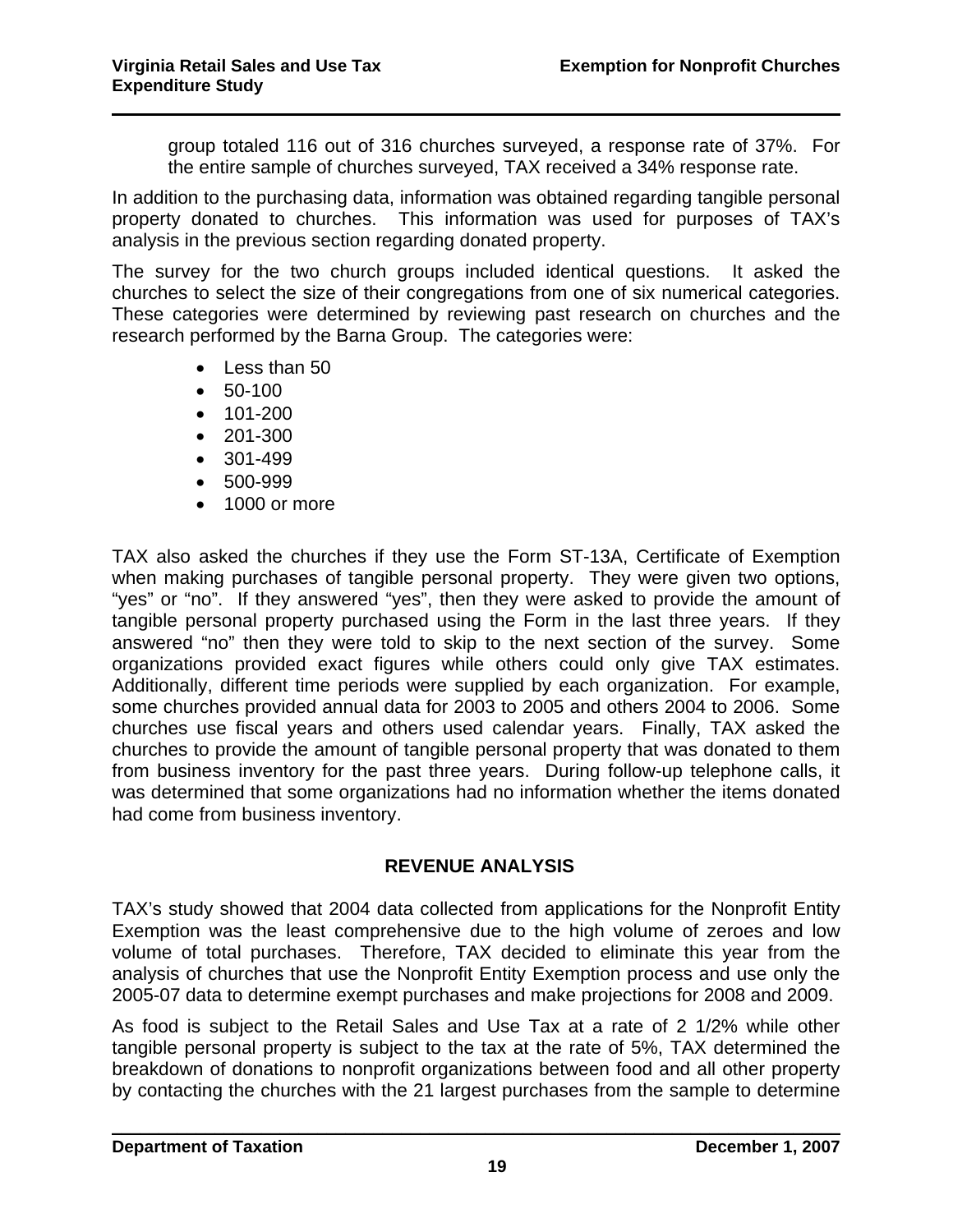a breakdown between food and other items, as well as to make sure that all purchases were made in Virginia. TAX adjusted the survey responses to reflect these interviews.

 $\mathcal{L}_\text{max}$  and  $\mathcal{L}_\text{max}$  and  $\mathcal{L}_\text{max}$  and  $\mathcal{L}_\text{max}$  and  $\mathcal{L}_\text{max}$  and  $\mathcal{L}_\text{max}$ 

Finally, TAX determined the average purchase amounts for different size churches that use the Form ST-13A exemption.

The revenue analysis is divided into three parts:

- Total revenue impact from all churches.
- Revenue impact from churches that use the self-issued ST-13A exemption certificate. For the analysis of churches that use the ST-13A process, we also provide a description of purchasing practices for different size churches.
- Revenue impact from churches that have applied to TAX and obtained a Nonprofit Entity exemption certificate.

#### **Table 1: Total State and Local Retail Sales and Use Tax Expenditure from All Churches.**

| <b>Fiscal Year</b> | <b>Revenue Impact</b> |
|--------------------|-----------------------|
| 2005               | \$5,664,105           |
| 2006               | \$6,257,191           |
| 2007               | \$7,094,783           |
| 2008               | $$7,871,248$ *        |
| 2009               | $$8,647,713$ *        |

**\*** Projected using the CPI – U (September 2007)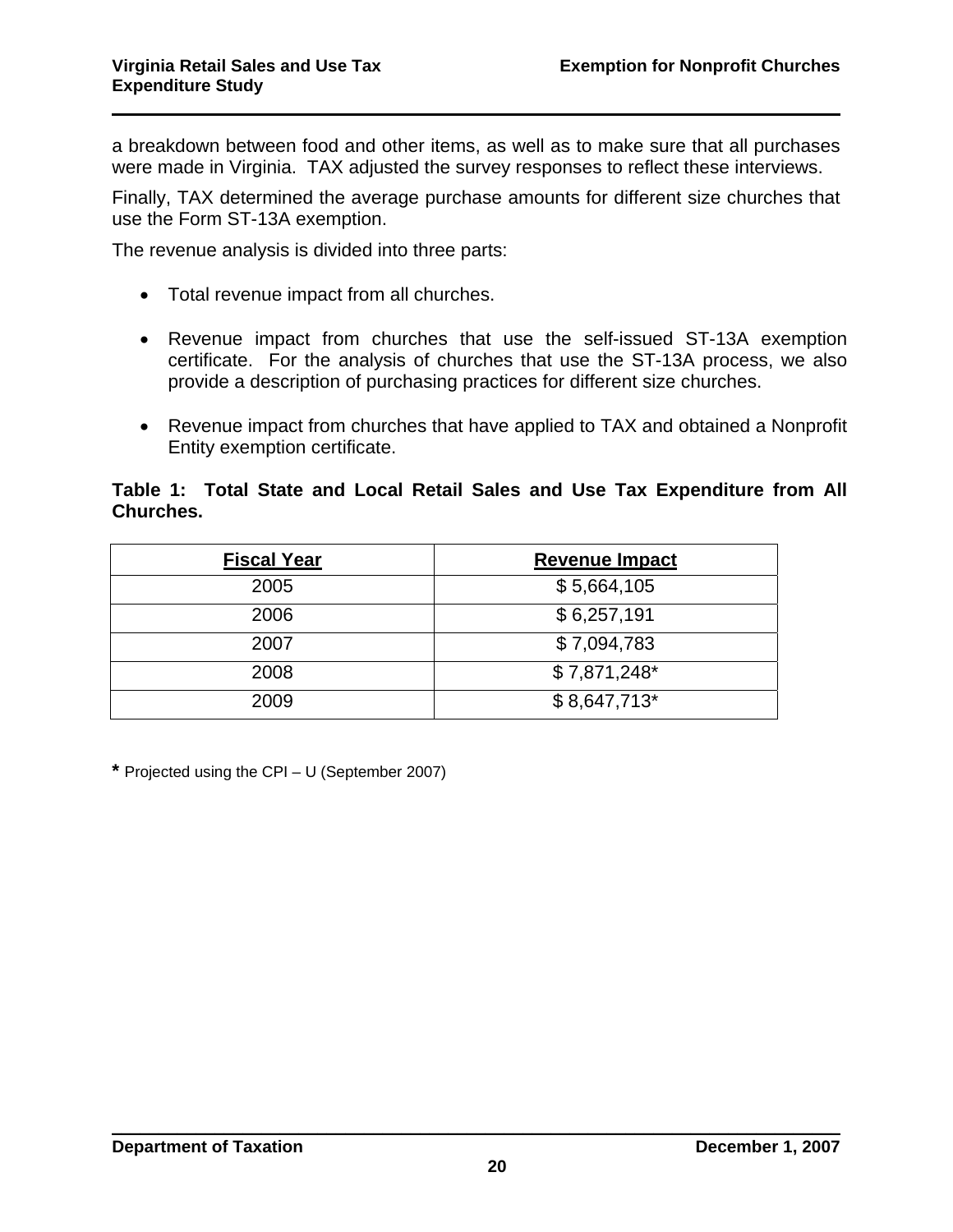**Graph 1: Total State and Local Retail Sales and Use Tax Expenditure from All Churches.**

 $\mathcal{L}_\text{max}$  and  $\mathcal{L}_\text{max}$  and  $\mathcal{L}_\text{max}$  and  $\mathcal{L}_\text{max}$  and  $\mathcal{L}_\text{max}$  and  $\mathcal{L}_\text{max}$ 



#### **Table 2: Total State and Local Retail Sales and Use Tax Expenditure from Churches that Use the Self-Issued Form ST-13A Exemption Certificate.**

| <b>Fiscal Year</b> | <b>Revenue Impact</b> |
|--------------------|-----------------------|
| 2004               | \$2,785,231           |
| 2005               | \$3,653,195           |
| 2006               | \$4,154,399           |
| 2007               | \$4,900,110           |
| 2008               | \$5,584,694*          |
| 2009               | $$6,269,277$ *        |

**\*** Projected using the CPI – U (September 2007)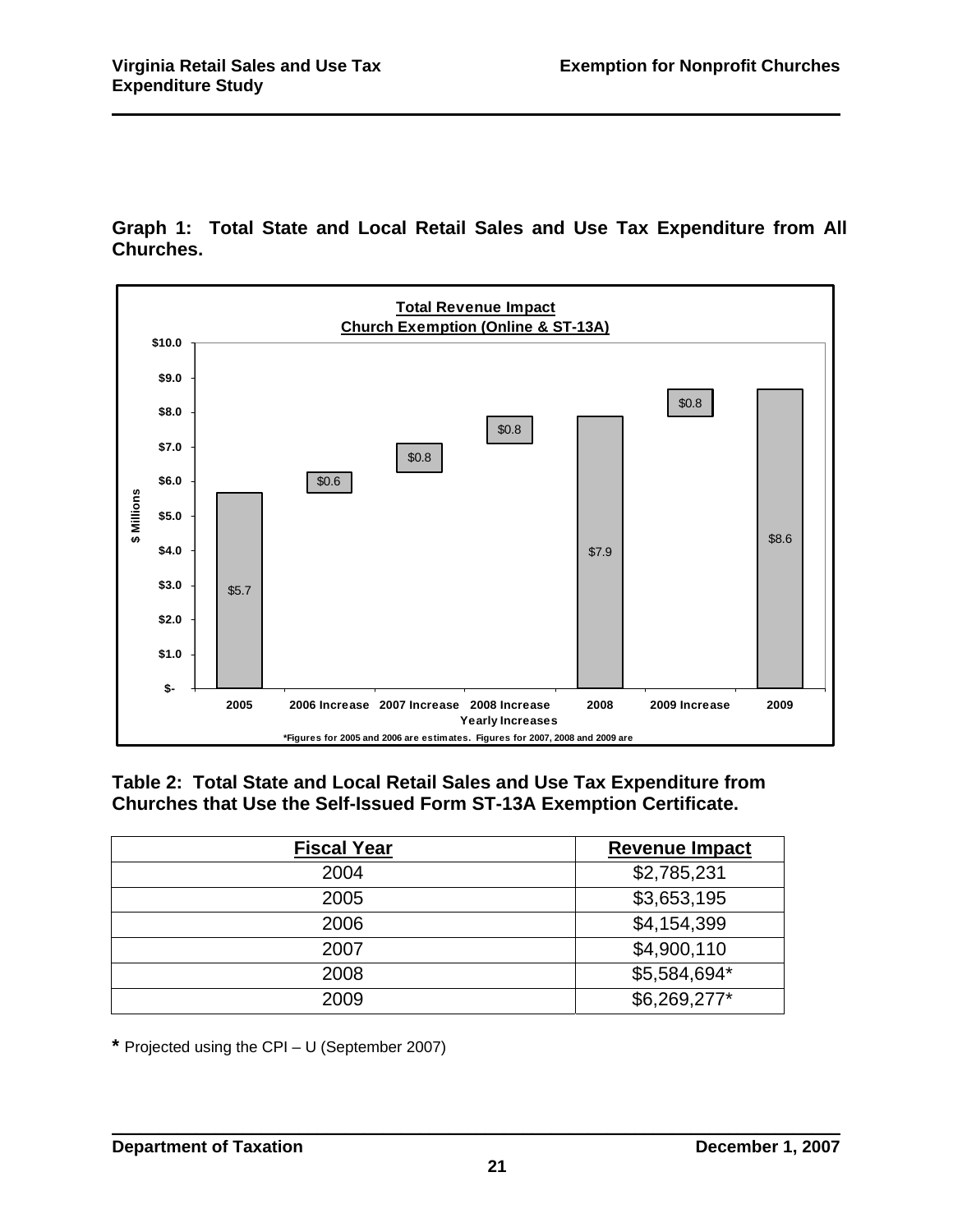



|  | Table 3: Average Purchases Made by Different Size Churches |  |  |  |  |
|--|------------------------------------------------------------|--|--|--|--|
|--|------------------------------------------------------------|--|--|--|--|

| <b>Church Size</b> | <b>Average</b><br><b>Purchases</b><br><b>Fiscal Year 2004</b> | <b>Average</b><br><b>Purchases</b><br><b>Fiscal Year 2005</b> | <b>Average</b><br><b>Purchases</b><br><b>Fiscal Year 2006</b> |
|--------------------|---------------------------------------------------------------|---------------------------------------------------------------|---------------------------------------------------------------|
| Less than 50       | 1,336                                                         | 1,149                                                         | 1,282                                                         |
| 50-100             | 2,139                                                         | 4,051                                                         | 3,571                                                         |
| 101-200            | 3,112                                                         | 6,585                                                         | 7,257                                                         |
| 201-300            | 10,242                                                        | 15,711                                                        | 16,575                                                        |
| 301-499            | 12,438                                                        | \$21,601                                                      | 22,844                                                        |
| 500-999            | 8,296                                                         | 18,913                                                        | 20,194                                                        |
| 1000 or more       | 49,228                                                        | 51,069                                                        | 62,077                                                        |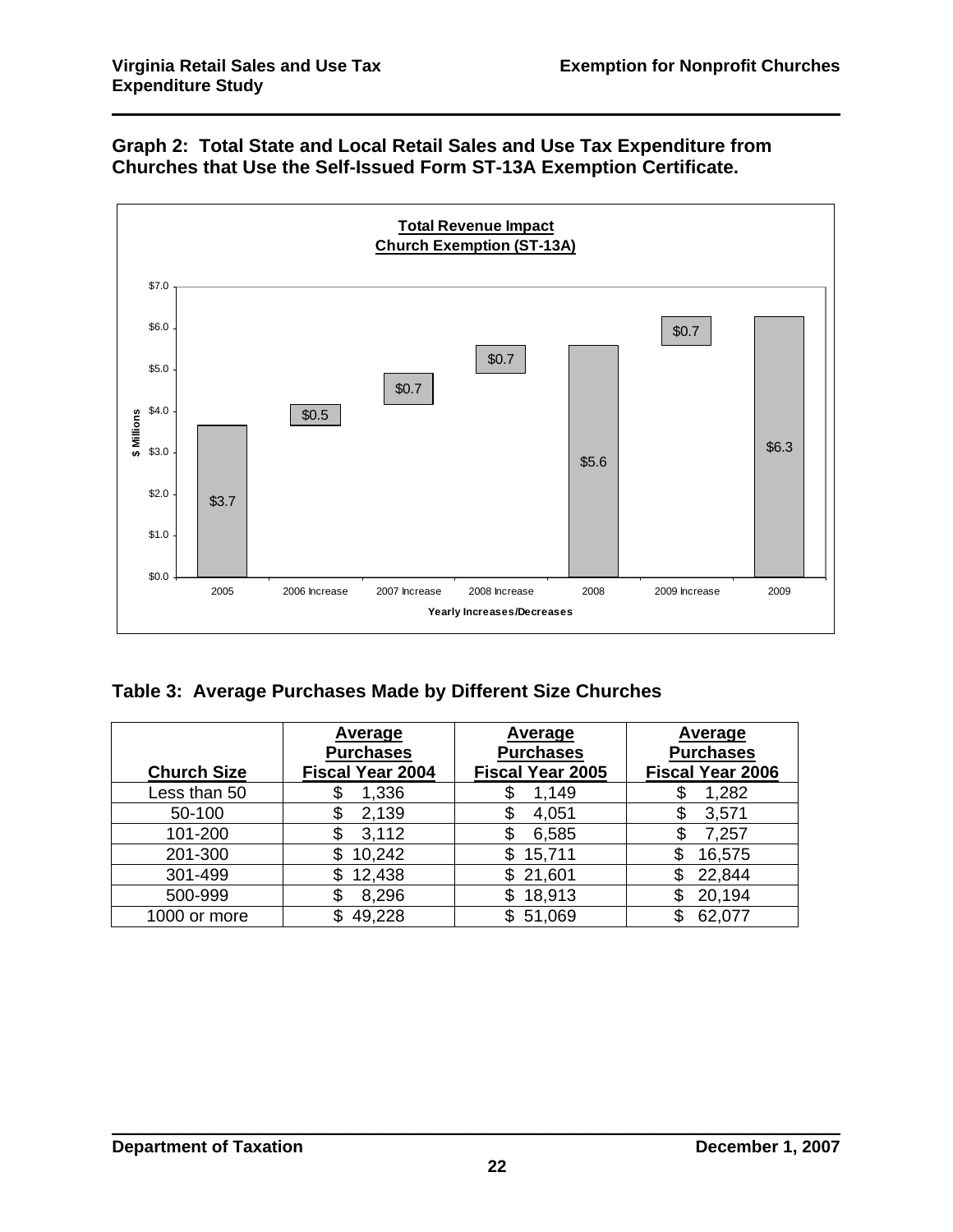**Table 4: Total State and Local Retail Sales and Use Tax Expenditure from Churches that Have Applied to TAX to Obtain a Nonprofit Entity Exemption Certificate.** 

 $\mathcal{L}_\text{max}$  and  $\mathcal{L}_\text{max}$  and  $\mathcal{L}_\text{max}$  and  $\mathcal{L}_\text{max}$  and  $\mathcal{L}_\text{max}$  and  $\mathcal{L}_\text{max}$ 

| <b>Fiscal Year</b> | <b>Revenue Impact</b> |
|--------------------|-----------------------|
| 2005               | \$2,010,910           |
| 2006               | \$2,102,791           |
| 2007               | \$2,194,673           |
| 2008               | \$2,286,554*          |
| 2009               | \$2,378,435*          |

**\*** Projected using the CPI – U (September 2007)

**Graph 3: Total State and Local Retail Sales and Use Tax Expenditure from Churches that Have Applied to TAX to Obtain a Nonprofit Entity Exemption Certificate.** 



## **BENEFICIARIES**

Beneficiaries of this exemption include churches that are exempt from taxation under *IRC* § 501(c)(3) or whose real property is exempt from local taxation pursuant to the provisions of *Code of Va*. § 58.1-3606 that have a congregation or membership that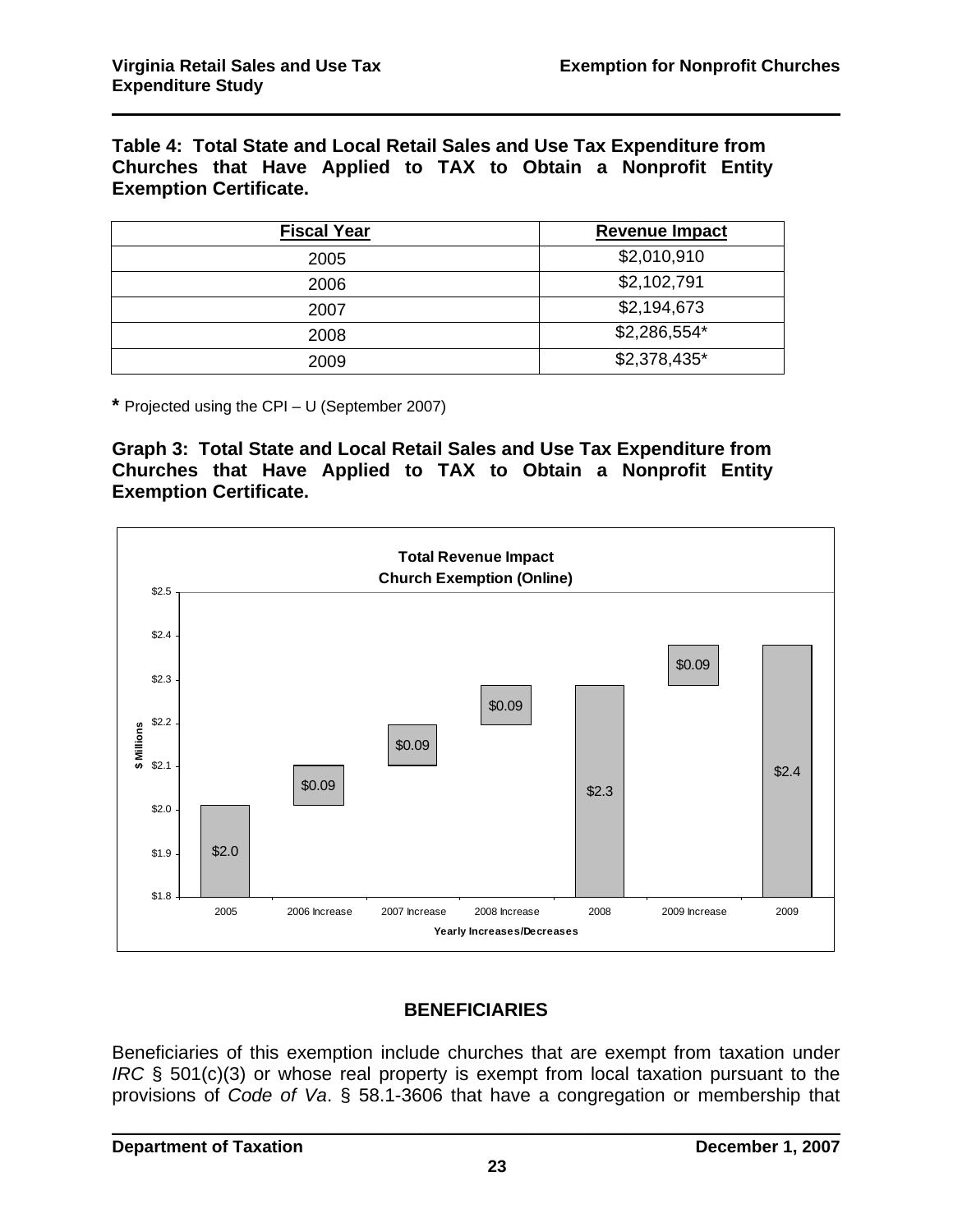meets at a single location for regularly scheduled worship services. In addition, to the extent that the churches are better able to meet the needs of their congregations and communities because of the existence of this exemption, the congregations and communities also benefit. Church administrative or governing bodies that operate camps or conference centers benefit from the exemption for food, disposable serving items, cleaning supplies and teaching materials used in the camps and centers provided the camp or center is being used for church functions.

 $\mathcal{L}_\text{max}$  and  $\mathcal{L}_\text{max}$  and  $\mathcal{L}_\text{max}$  and  $\mathcal{L}_\text{max}$  and  $\mathcal{L}_\text{max}$  and  $\mathcal{L}_\text{max}$ 

#### **DIRECT OR INDIRECT GOVERNMENT ASSISTANCE**

To the extent that they are exempt from federal income taxation pursuant to *IRC* § 501(c)(3) and subsequently exempt from Virginia income taxation, nonprofit churches receive some indirect government assistance. They also benefit from their exemption from local property taxes.

Churches or religious bodies are exempt from local real and personal property taxes pursuant to Article X, Section 6 of the *Constitution of Virginia* and *Code of Va*. § 58.1-3606. The exemption extends to

[b]uildings with land they actually occupy, and the furniture and furnishings therein owned by churches or religious bodies, including an incorporated church or religious body, and exclusively occupied or used for religious worship or for the residence of the minister of any church or religious body, and such additional adjacent land reasonably necessary for the convenient use of any such building.

Nonprofit churches are also exempt from the motor vehicle sales and use tax pursuant to *Code of Va*. § 58.1-2403 for motor vehicles designed for the transportation of 10 or more passengers.

#### **STATE COMPARISONS**

Of the 45 other sales tax jurisdictions, 32 generally exempt purchases by churches and 13 generally tax such purchases. See Appendix 2 of this report for a state-by-state listing of the tax treatment for purchases of tangible personal property by churches.

Of Virginia's border jurisdictions, all but North Carolina generally exempt purchases by churches. North Carolina taxes all purchases by churches; however, it does allow churches to apply for a semiannual refund of all tax paid on direct and indirect purchases of building materials and contracting supplies. South Carolina's exemption extends to sales by such organizations if the net proceeds from the sales are used exclusively for exempt purposes.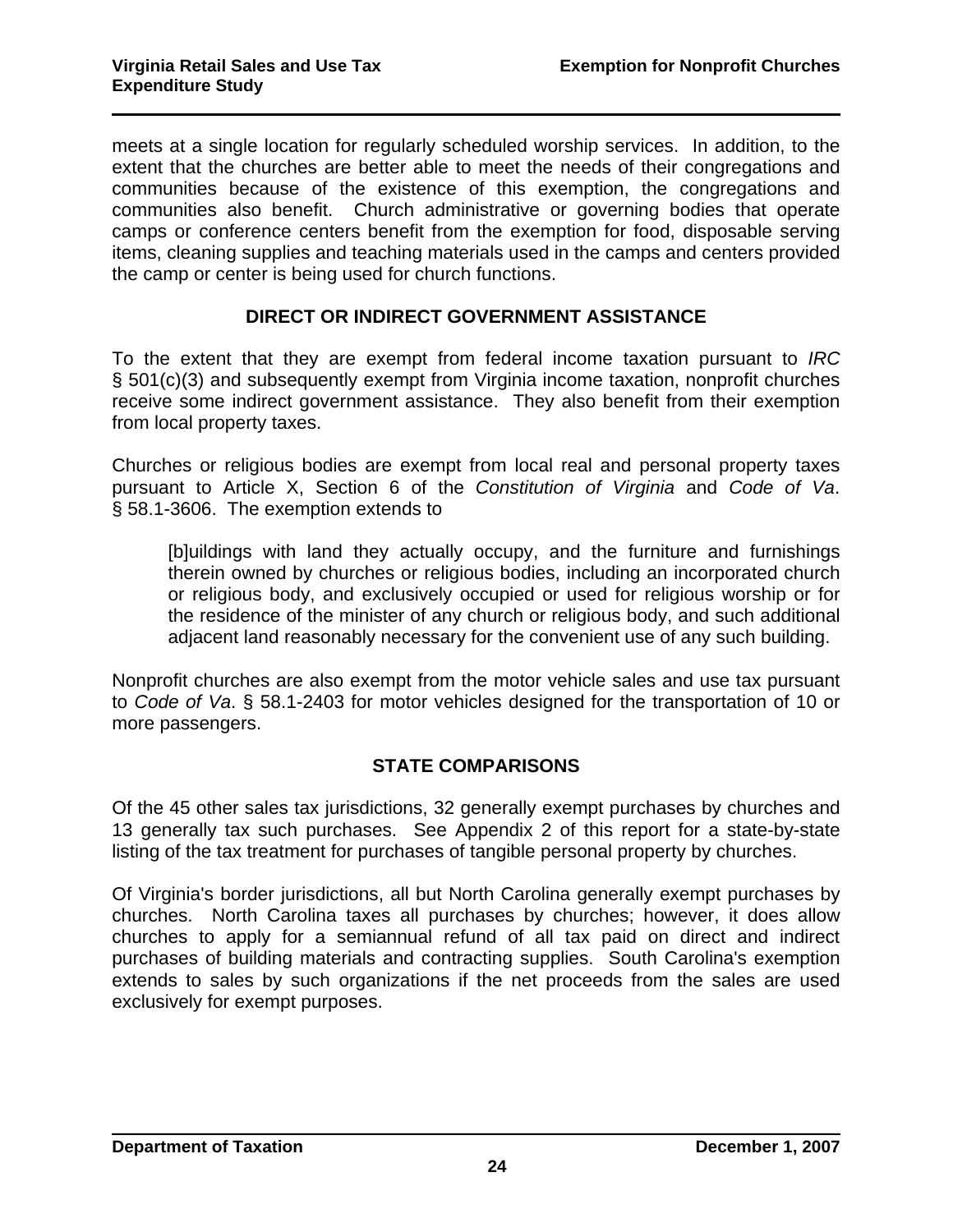#### **EXTERNAL MANDATES**

 $\mathcal{L}_\text{max}$  and  $\mathcal{L}_\text{max}$  and  $\mathcal{L}_\text{max}$  and  $\mathcal{L}_\text{max}$  and  $\mathcal{L}_\text{max}$  and  $\mathcal{L}_\text{max}$ 

If churches choose not to use the self-issued exemption Form ST-13A, then they must apply to TAX in order to receive a Nonprofit Entity Retail Sales and Use Tax exemption under *Code of Va.* § 58.1-609.11.

The U.S. Constitution prohibits state-sanctioned religion and several court cases have addressed whether states' taxing laws are consistent with the constitutional antiestablishment clause. In *Jimmy Swaggart Ministries v. California*, 493 U.S. 378 (1990), the U.S. Supreme Court held that the imposition of a generally applicable sales tax on the distribution of religious materials by a religious organization does not violate the Religion Clauses of the First Amendment of the *U.S. Constitution*. The Court held in 1989 that a Texas sales tax exemption for all religious literature was unconstitutional because it violated the First Amendment, which guarantees freedom of the press in *Texas Monthly, Inc. v. Bullock,* 489 U.S. 1 (1998). The 4th U.S. Circuit Court of Appeals also held in *William Wallace Finalator et. al v. Powers,* 902 F.2d 1158 (4th Cir. 1990) that a North Carolina sales tax exemption for Bible purchases was discriminatory and violated the constitutional prohibition against state-established religion, particularly because the exemption specifically applied to the "Holy Bible."

#### **OTHER STATE AND LOCAL TAX BURDENS**

Nonprofit churches bear no state income tax burden unless they derive income from business activities unrelated to the purposes for which they received exemption from federal income taxation. Churches, however, are subject to income tax withholding and reporting requirements for their employees. In addition, they are subject to the sales and use tax on purchases of tangible personal property which do not fall within their exemption.

#### **SIMILAR TAXPAYERS**

Church-related organizations such as broadcasting ministries and denominational governing bodies generally are not eligible for the general exemption. However, as noted above, denominational governing bodies may be eligible for the portion of the exemption relating to camps and conference centers. Public and private church operated schools, including kindergartens, are eligible for exemption from the Retail Sales and Use Tax pursuant to *Code of Va*. § 58.1-609.10(16).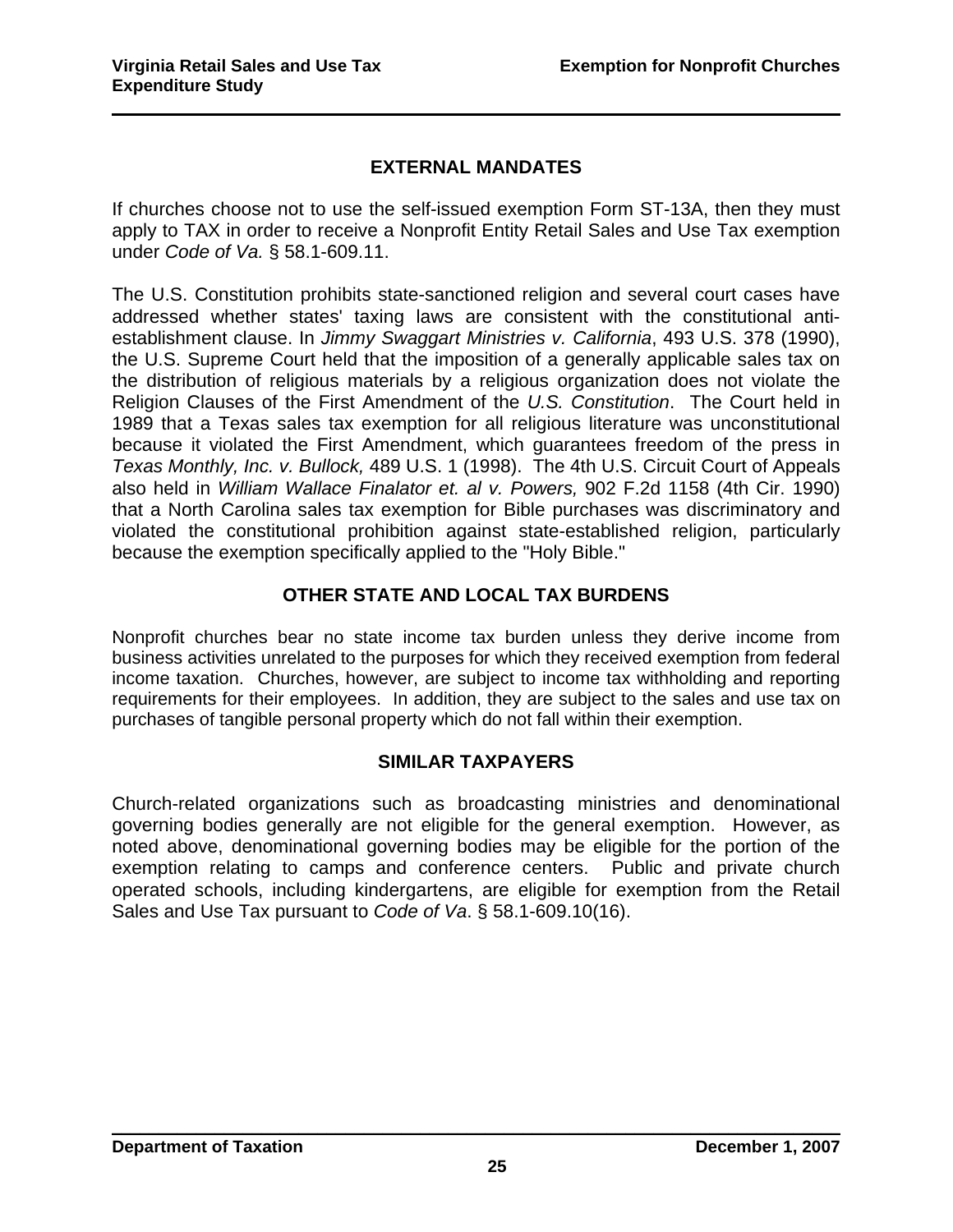# **NONPROFIT ENTITY EXEMPTION**

 $\mathcal{L}_\mathcal{L} = \mathcal{L}_\mathcal{L} = \mathcal{L}_\mathcal{L} = \mathcal{L}_\mathcal{L} = \mathcal{L}_\mathcal{L} = \mathcal{L}_\mathcal{L} = \mathcal{L}_\mathcal{L} = \mathcal{L}_\mathcal{L} = \mathcal{L}_\mathcal{L} = \mathcal{L}_\mathcal{L} = \mathcal{L}_\mathcal{L} = \mathcal{L}_\mathcal{L} = \mathcal{L}_\mathcal{L} = \mathcal{L}_\mathcal{L} = \mathcal{L}_\mathcal{L} = \mathcal{L}_\mathcal{L} = \mathcal{L}_\mathcal{L}$ 

# **AUTHORIZATION**

*Code of Va*. § 58.1-609.11 provides a Retail Sales and Use Tax exemption for qualifying organizations:

A. Any nonprofit organization that holds a valid certificate of exemption from the Department of Taxation, or any nonprofit church that holds a valid self-executing certificate of exemption, that exempts it from collecting or paying state and local retail sales or use taxes as of June 30, 2003, pursuant to § 58.1-609.4, 58.1-609.7, 58.1-609.8, 58.1- 609.9, or 58.1-609.10, as such sections are in effect on June 30, 2003, shall remain exempt from the collection or payment of such taxes under the same terms and conditions as provided under such sections as such sections existed on June 30, 2003, until: (i) July 1, 2007, for such entities that were exempt under § 58.1-609.4; (ii) July 1, 2008, for such entities that were exempt under § 58.1-609.7; (iii) July 1, 2004, for the first one-half of such entities that were exempt under § 58.1- 609.8, except churches, which will remain exempt under the same criteria and procedures in effect for churches on June 30, 2003; (iv) July 1, 2005, for the second one-half of such entities that were exempt under § 58.1-609.8; and (v) July 1, 2006, for such entities that were exempt under § 58.1-609.9 or under § 58.1-609.10. At the end of the applicable period of such exemptions, to maintain or renew an exemption for the period of time set forth in subsection E, each entity must follow the procedures set forth in subsection B and meet the criteria set forth in subsection C. Provided, however, that any entity that was exempt from collecting sales and use tax shall continue to be exempt from such collection, and any entity that was exempt from paying sales and use tax for the purchase of services, as of June 30, 2003, shall continue to be exempt from such payment, provided that it follows the other procedures set forth in subsection B and meets the criteria set forth in subsection C. Provided further, however, that an educational institution doing business in the Commonwealth which provides a face-to-face educational experience in American government and was exempt pursuant to subdivision 4 of § 58.1-609.4 from paying sales and use tax for the purchase of services, as of June 30, 2003, shall continue to be exempt from such payment, provided that it follows the other procedures set forth in subsection B and meets the criteria set forth in subsection C.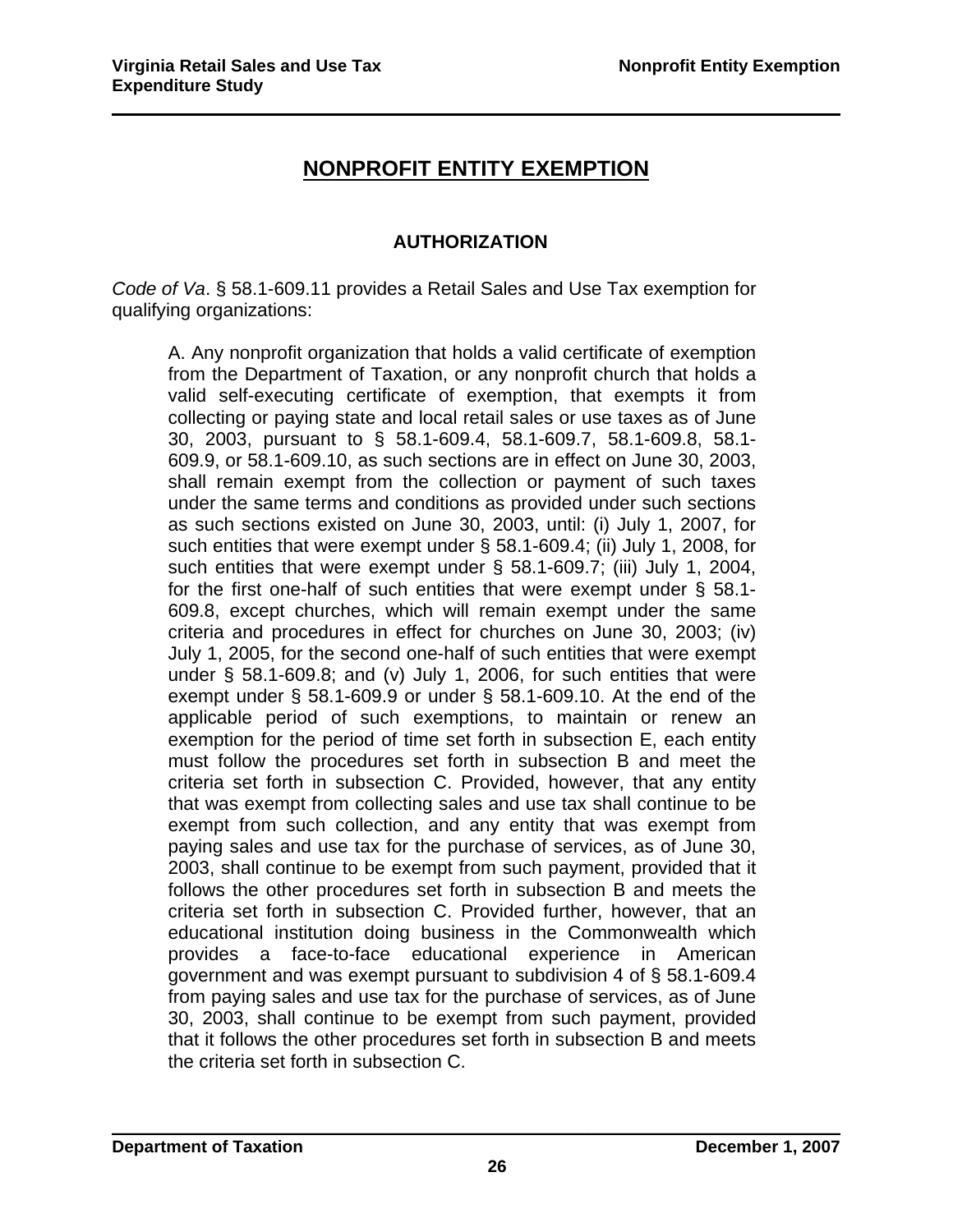B. On and after July 1, 2004, in addition to the organizations described in subsection A, the tax imposed by this chapter or pursuant to the authority granted in §§ 58.1-605 and 58.1-606 shall not apply to purchases of tangible personal property for use or consumption by any nonprofit entity that, pursuant to this section, (i) files an appropriate application with the Department of Taxation, (ii) meets the applicable criteria, and (iii) is issued a certificate of exemption from the Department of Taxation for the period of time covered by the certificate.

 $\mathcal{L}_\text{max}$  and  $\mathcal{L}_\text{max}$  and  $\mathcal{L}_\text{max}$  and  $\mathcal{L}_\text{max}$  and  $\mathcal{L}_\text{max}$  and  $\mathcal{L}_\text{max}$ 

C. To qualify for the exemption under subsection B, a nonprofit entity must meet the applicable criteria under this subsection as follows:

1. a. The entity is exempt from federal income taxation (i) under § 501 (c) (3) of the Internal Revenue Code or (ii) under § 501 (c) (4) of the Internal Revenue Code and, if it is exempt under § 501 (c) (4) of the Internal Revenue Code, it is organized for a charitable purpose; or

b. The entity has annual gross receipts less than \$5,000, and the entity is organized for at least one of the purposes set forth in § 501 (c) (3) of the Internal Revenue Code, or one of the charitable purposes set forth in § 501 (c) (4) of the Internal Revenue Code; and

2. The entity is in compliance with all applicable state solicitation laws, and where applicable, provides appropriate verification of such compliance; and

3. The entity's annual general administrative costs, including salaries and fundraising, relative to its annual gross revenue, under generally accepted accounting principles, is not greater than 40 percent; and

4. If the entity's gross annual revenue was \$1 million or greater in the previous year, then the entity must provide a financial audit performed by an independent certified public accountant. If the entity's gross annual revenue was between \$750,000 and \$1 million, then the entity must provide either a financial audit performed by an independent certified public accountant or a financial review performed by an independent certified public accountant; and

5. If the entity filed a federal 990 or 990 EZ tax form, or the successor forms to such forms, with the Internal Revenue Service, then it must provide a copy of such form to the Department of Taxation; and

6. If the entity did not file a federal 990 or 990 EZ tax form, or the successor forms to such forms, with the Internal Revenue Service, then the entity must provide the following information:

a. A list of the Board of Directors or other responsible agents of the entity, composed of at least two individuals, with names and addresses where the individuals physically can be found; and

b. The location where the financial records of the entity are available for public inspection.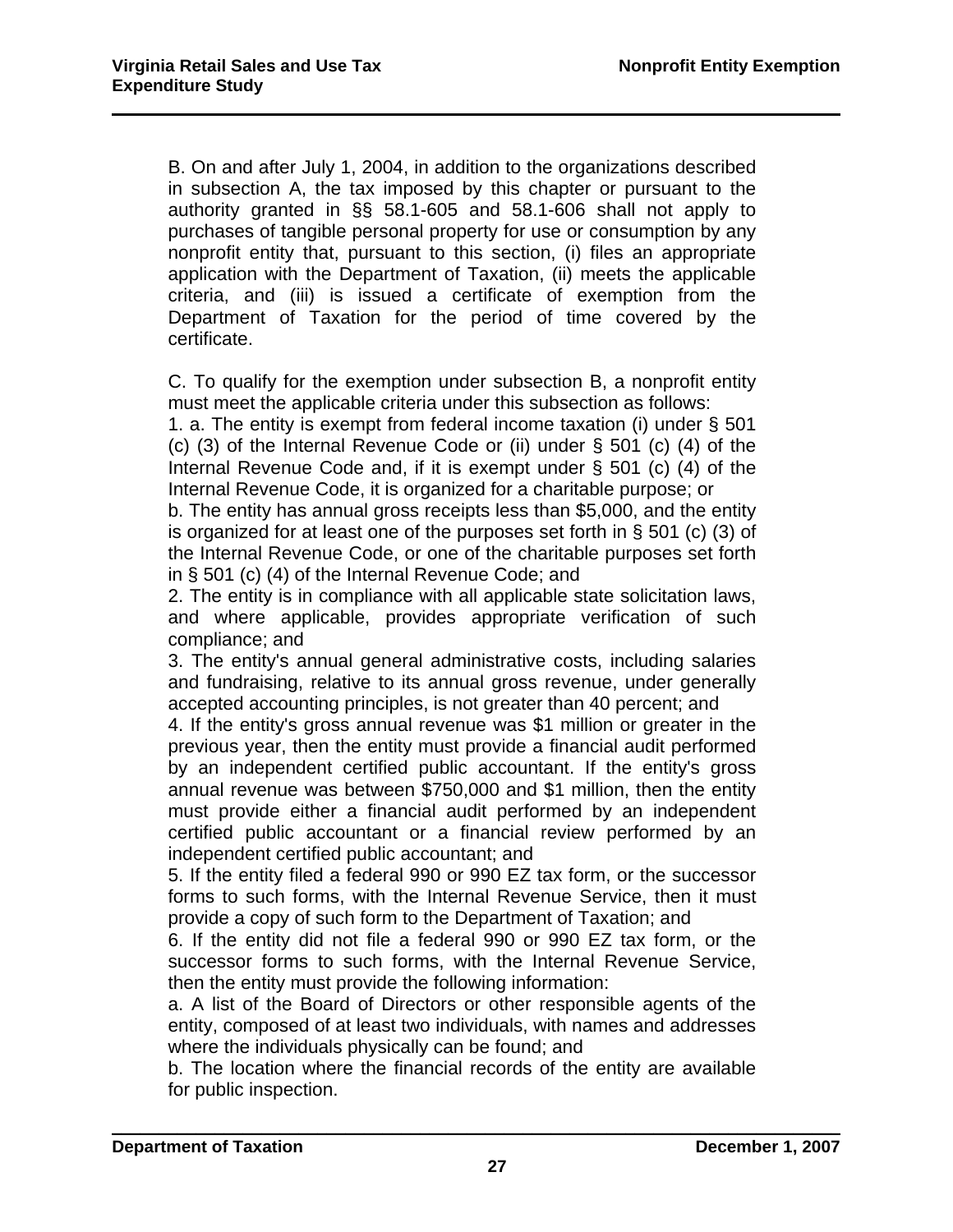D. On and after July 1, 2004, in addition to the criteria set forth in subsection C, the Department of Taxation shall ask each entity for the total taxable purchases made in the preceding year, unless such records are not available through no fault of the entity. If the records are not available through no fault of the entity, then the entity must provide such information to the Department the following year. No information provided pursuant to this subsection (except the failure to provide available information) shall be a basis for the Department of Taxation to refuse to exempt an entity.

 $\mathcal{L}_\text{max}$  and  $\mathcal{L}_\text{max}$  and  $\mathcal{L}_\text{max}$  and  $\mathcal{L}_\text{max}$  and  $\mathcal{L}_\text{max}$  and  $\mathcal{L}_\text{max}$ 

E. Any entity that is determined under subsections B, C, and D by the Department of Taxation to be exempt from paying sales and use tax shall also be exempt from collecting sales and use tax, at its election, if (i) the entity is within the same class of organization of any entity that was exempt from collecting sales and use tax on June 30, 2003, or (ii) the entity is organized exclusively to foster, sponsor, and promote physical education, athletic programs, and contests for youths in the Commonwealth.

F. The duration of each exemption granted by the Department of Taxation shall be no less than five years and no greater than seven years. During the period of such exemption, the failure of an exempt entity to maintain compliance with the applicable criteria set forth in subsection C shall constitute grounds for revocation of the exemption by the Department. At the end of the period of such exemption, to maintain or renew the exemption, each entity must provide the Department of Taxation the same information as required upon initial exemption and meet the same criteria.

#### **EXEMPTION SUMMARY**

Prior to the 2003 General Assembly Session, there was no general exemption from Virginia's Retail Sales and Use Tax for nonprofit organizations. Virginia's Retail Sales and Use Tax exemptions were generally tailored for specific nonprofit organizations, although any organization meeting the exemption criteria would also qualify for the exemption.

With passage of House Bill 2525 (*Acts of the Assembly* 2003, Chapter 757), and Senate Bill 743 (*Acts of the Assembly* 2003, Chapters 758), many nonprofit organizations may now apply to TAX to receive an exemption certificate provided they meet certain qualifications. The legislation also grandfathered the exemptions held by nonprofit organizations under the old exemption system for a limited time. This legislation grants to qualifying nonprofit organizations an exemption from paying, and in some cases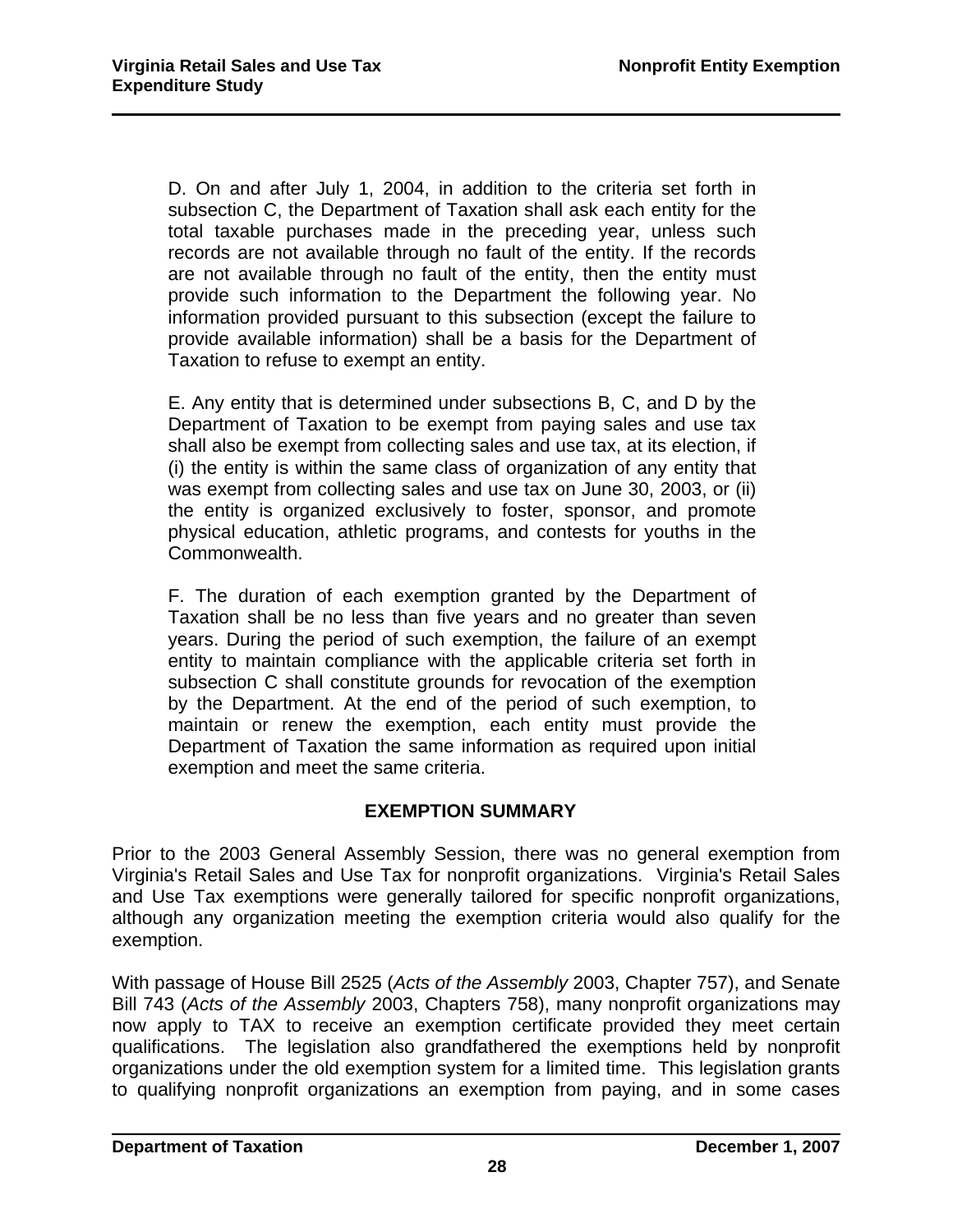collecting, Retail Sales and Use Tax on purchases of tangible personal property. Additionally, certain grandfathered entities are allowed an exemption from the Retail Sales and Use Tax on services that are subject to the tax. Any organization that is exempt from federal income taxes under *IRC* § 501(c)(3) or *IRC* § 501(c)(4) provided they are organized for charitable purchases, is permitted to apply to TAX and qualify for this exemption. This broad exemption for nonprofit organizations, and eliminates the process of seeking an exemption through legislature. This exemption is acquired by applying to TAX for an exemption certificate, which is provided to dealers with whom the organization makes purchases.

 $\mathcal{L}_\text{max}$  and  $\mathcal{L}_\text{max}$  and  $\mathcal{L}_\text{max}$  and  $\mathcal{L}_\text{max}$  and  $\mathcal{L}_\text{max}$  and  $\mathcal{L}_\text{max}$ 

#### **RATIONALE**

Over the years, there has been a marked increase in the number of entities seeking sales and use tax exemptions. When the sales and use tax first took effect in 1966 there were 22 exemptions. By 2003 this number had increased to 1,702. In general, sales and use tax exemptions were granted through legislative action by the General Assembly. An organization seeking an exemption could acquire one in two ways. If the organization met the statutory language of an existing exemption by classification, it could apply directly to TAX for an exemption by providing evidence that it met the statutory classification. If the organization did not meet the criteria of an existing classification, the organization had to acquire one by designation through the enactment of a new exemption or the amendment of an existing exemption.

With the exception of certain sales and use tax exemptions that applied to broad classes of businesses, most exemptions were enacted with a sunset date. Virginia law required that nonprofit organizations periodically update information about the organization with TAX in order to renew their exemption. This information was identical to the information required when an organization requested a new exemption. TAX reviewed the information and certified that the organization met the requirements. This formation was then given to the Division of Legislative Services for drafting legislation to extend the individual exemptions.

House Bill 2525 (*Acts of the Assembly* 2003, Chapter 757), and Senate Bill 743 (*Acts of the Assembly 2003*, Chapters 758), based on recommendations made by the 2003 House Special Study Committee Studying Sales and Use Tax Exemptions, simplified the exemption process and enabled more charitable organizations to take advantage of the exemptions, and it created an administrative process to qualify nonprofit organizations for general sales and use tax exemptions. To be granted an exemption by TAX, an entity must meet all the applicable criteria:

• Exemption from federal income taxation under *IRC* § 501(c)(3); or under IRC § 501(c)(4) if organized for a charitable purpose; or if it has annual gross receipts less than \$5,000 and is organized for at least one of the purposes set forth in *IRC* § 501(c)(3) or one of the charitable purposes set forth in *IRC* § 501(c)(4).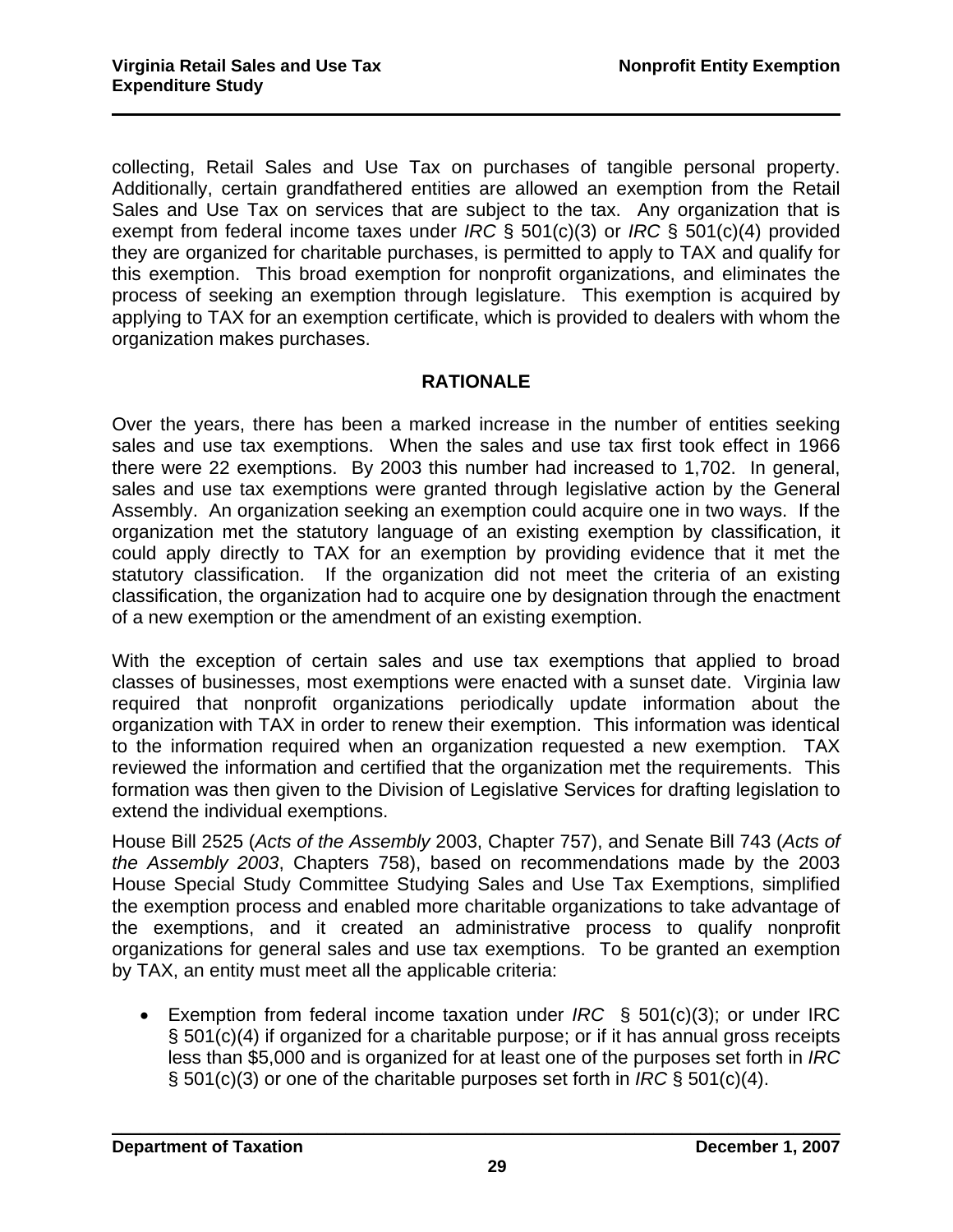- Compliance with all applicable state solicitation laws.
- Annual general administrative costs, including salaries and fundraising, relative to annual gross revenue not greater than 40 percent.

 $\mathcal{L}_\text{max}$  and  $\mathcal{L}_\text{max}$  and  $\mathcal{L}_\text{max}$  and  $\mathcal{L}_\text{max}$  and  $\mathcal{L}_\text{max}$  and  $\mathcal{L}_\text{max}$ 

- If the entity's gross annual revenue was \$1 million or greater in the previous year, then the entity must provide a financial audit performed by an independent certified public accountant. If the entity's gross annual revenue was between \$750,000 and \$1 million, then the entity must provide either a financial audit performed by an independent certified public accountant or a financial review performed by an independent certified public accountant.
- If the entity filed a federal 990 or 990 EZ tax form with the Internal Revenue Service, then it must provide a copy of such form to TAX.
- If the entity did not file a federal 990 or 990 EZ tax form with the Internal Revenue Service, then the entity must provide a list of the board of directors or other responsible agents of the entity and the location where the financial records of the entity are available for public inspection.

The process requires renewal on a five to seven-year cycle, but eliminated the need for legislative action. Entities holding valid exemption certificates under the old system will continue to enjoy their exempt status, but are required to file under the new process when their exemption sunsets. These grandfathered exemptions will expire and organizations will need to apply for a new exemption under the new process based on the following filing schedule:

| <b>Exemption Group</b>                                                              | Deadline     |
|-------------------------------------------------------------------------------------|--------------|
| Civic and community service (first half) (Code of Va. § 58.1-609.8)                 | July 1, 2004 |
| Civic and community service (second half) (Code of Va. § 58.1-609.8)                | July 1, 2005 |
| Cultural and Miscellaneous (Code of Va. §§ 58.1-609.9 and 58.1-609.10) July 1, 2006 |              |
| Educational (Code of Va. § 58.1-609.4)                                              | July 1, 2007 |
| Medical-Related (Code of Va. §58.1-609.7)                                           | July 1, 2008 |

An additional provision was added to ensure that nonprofit organizations that provide rescue or firefighting services, but do not have *IRC* § 501(c)(3) or (c)(4) status could obtain an exemption via the new process from July 1, 2004 through June 30, 2006. This bill also grandfathered the exemption from collecting sales tax on sales made at a fundraiser that was enjoyed by certain organizations, and clarified that TAX is authorized to refuse to grant exemption certificates to applicants that fail to disclose their total taxable purchases for the preceding year if this information is available.

Beginning on July 1, 2004, nonprofit organizations were permitted to apply online for a this exemption via Nonprofit Online, a quick, efficient and secure Internet application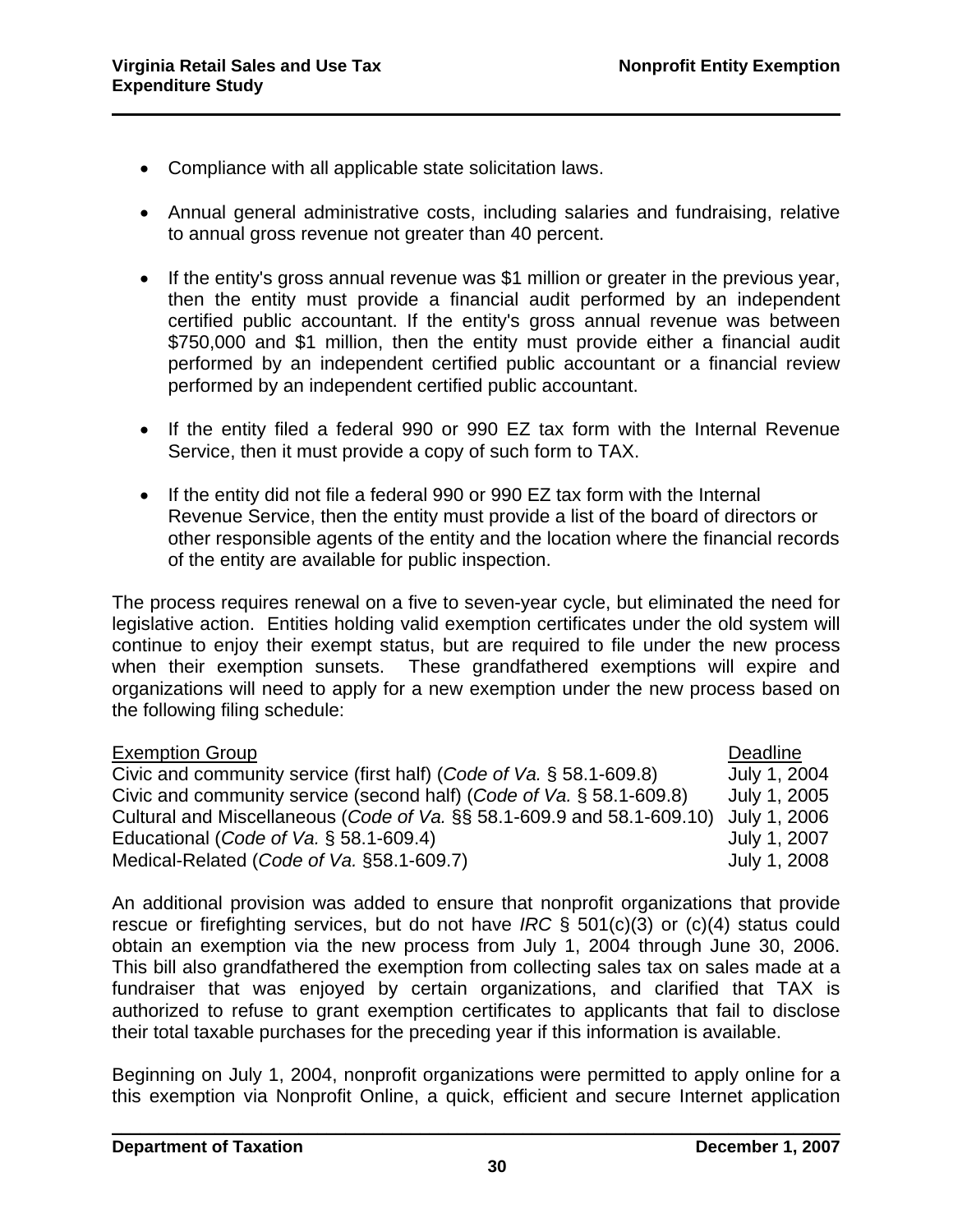process developed by TAX for organizations to obtain a Virginia Sales and Use Tax exemption for the first time or renew their exemption certificate). Nonprofit Online also permits organizations to print out a Virginia sales and use certificate, edit certain registration information as it changes, as well as reprint lost certificates without having to contact TAX. Approximately 8,399 organizations have accessed the online application since the inception. TAX continues to receive high marks of 94% or higher from organizations that have submitted applications online and is very pleased to have made this convenient, easy-to-use service available to the nonprofit community.

 $\mathcal{L}_\text{max}$  and  $\mathcal{L}_\text{max}$  and  $\mathcal{L}_\text{max}$  and  $\mathcal{L}_\text{max}$  and  $\mathcal{L}_\text{max}$  and  $\mathcal{L}_\text{max}$ 

House Bill 2100 (*Acts of Assembly* 2005, Chapters 42) and Senate Bill 1105 (*Acts of Assembly 2005*, Chapter 89) clarified that organizations holding a valid exemption as of June 30, 2003 would continue to purchase taxable services exempt of the tax, provided they complied with certain procedures and met certain requirements. This legislation affected the exemption status of only twelve organizations, some of which actually renewed under the new process, and two of which will not qualify under the new process, as they have a federal designation of *IRC* § 501(c)(19), and lost their grandfathered exemption June 30, 2006.

House Bill 5002 (*Acts of Assembly* 2006, Chapter 3, Special Session 1) and House Bill 5012 (*Acts of Assembly* 2006, Chapter 2, Special Session 1) modified the criteria that nonprofit entities must meet in order to qualify for sales and use tax exemption. Previously, one of the criteria required organizations with gross annual revenue of \$250,000 or greater during the previous year to provide a financial audit performed by an independent certified public accountant to TAX. These bills change this requirement to allow an entity with between \$250,000 and \$500,000 of gross annual revenue in the previous year to provide a review of its financial statements in lieu of a full audit. The review must be performed by an independent certified public accountant. Entities with more than \$500,000 of gross annual revenue are still required to provide a full audit performed by an independent certified public accountant. Entities with less than \$250,000 of gross annual revenue will continue to have no requirement to provide any type of financial audit or review.

# **METHODOLOGY**

To study the revenue impact of the Nonprofit Entity exemption, TAX relied on the annual fiscal reports prepared by the Nonprofit Exemption Unit at TAX for presentation to the General Assembly for Fiscal Years 2004 through 2007. Each report examines the foregone revenue from purchases made by nonprofit organizations that renewed their exemption and by nonprofit organizations that applied for a new exemption during the prior fiscal year.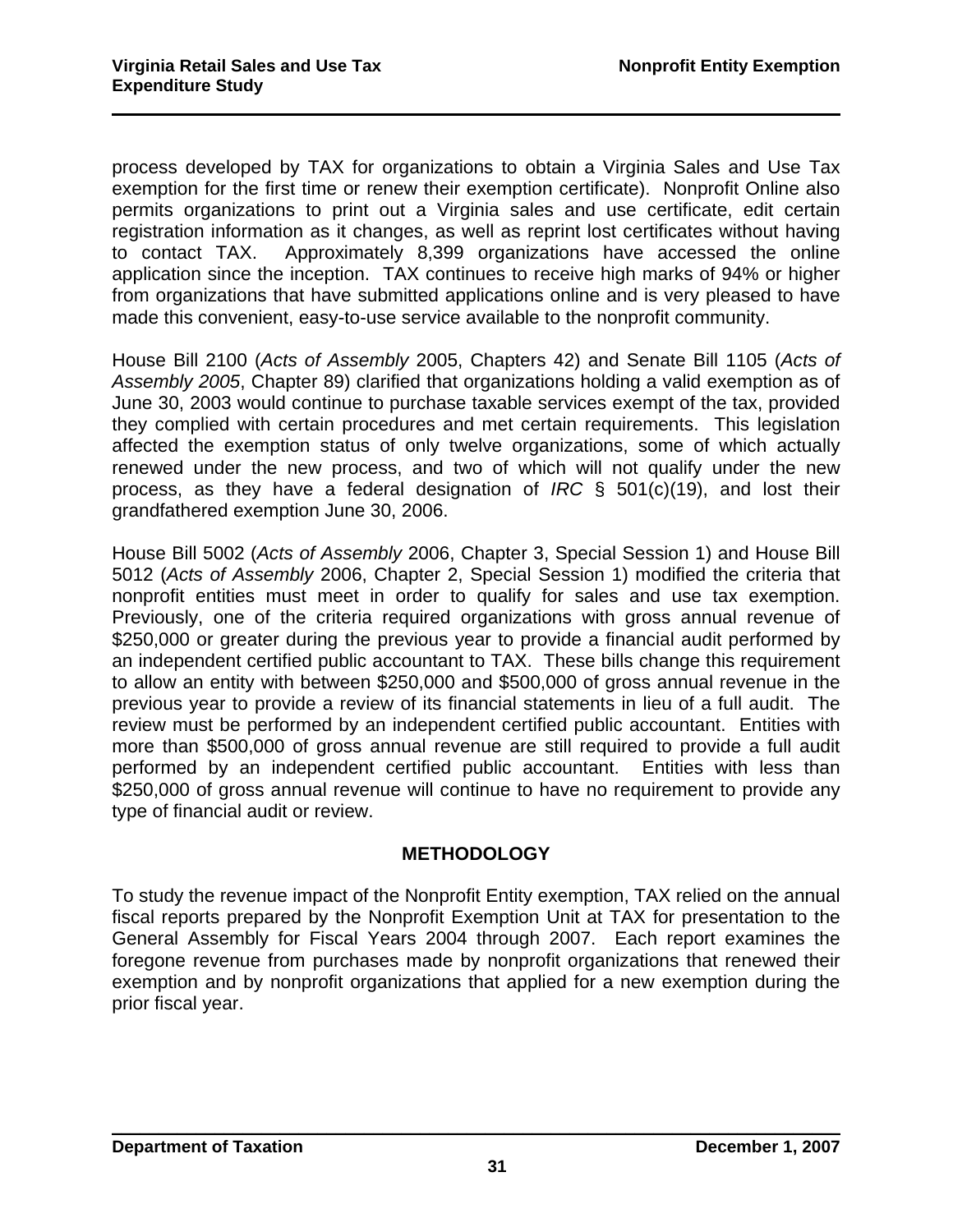### **REVENUE ANALYSIS**

 $\mathcal{L}_\text{max}$  and  $\mathcal{L}_\text{max}$  and  $\mathcal{L}_\text{max}$  and  $\mathcal{L}_\text{max}$  and  $\mathcal{L}_\text{max}$  and  $\mathcal{L}_\text{max}$ 

The revenue analysis below is derived from estimates prepared by TAX's Nonprofit Exemption Unit for their annual fiscal impact analysis of nonprofit organizations. Each report examines the foregone revenue from purchases made by nonprofit organizations that renewed their exemption and nonprofit organizations that applied for a new exemption during the prior fiscal year.

Table 2 sets forth TAX's estimate of the total annual state and local Retail Sales and Use Tax revenue impact of the Nonprofit Entity Exemption. However, this estimate is preliminary and likely underestimates the expenditure due to purchases under the grandfathered exemption enjoyed by Medical-Related Organizations that were formerly allowed an exemption under *Code of Va.* § 58.1-609.7. As this grandfathered exemption does not expire until July 1, 2008, many of the organizations that enjoy this exemption have not yet applied for an exemption under the new process. Accordingly, TAX has little data concerning purchases made by these organizations. According to the 1990-1994 Virginia Sales and Use Tax Expenditure Study (Volume 1, Number 4) issued December 1992, the annual expenditure related to the Medical Related Organizations was \$49.2 million in 1992 (not adjusted for inflation). Once these organizations have applied for an exemption under the new process later this fiscal year, TAX will have sufficient data to make an estimate, which will be published in Volume 2 of the Virginia Retail Sales and Use Tax Expenditure Study on December 1, 2008.

**Table 2: State and Local Retail Sales and Use Tax Expenditure Resulting from Purchases Made by Nonprofit Organizations that Renewed their Exemption and Nonprofit Organizations that Applied for a New Exemption During the Prior Fiscal Year.** 

| <b>Fiscal Year</b> | <b>Revenue Impact</b> |
|--------------------|-----------------------|
| 2007               | \$143,332,331         |
| 2008               | $$146,703,204*$       |
| 2009               | $$149,231,359*$       |

**\*** Projected using the CPI – U (September 2007)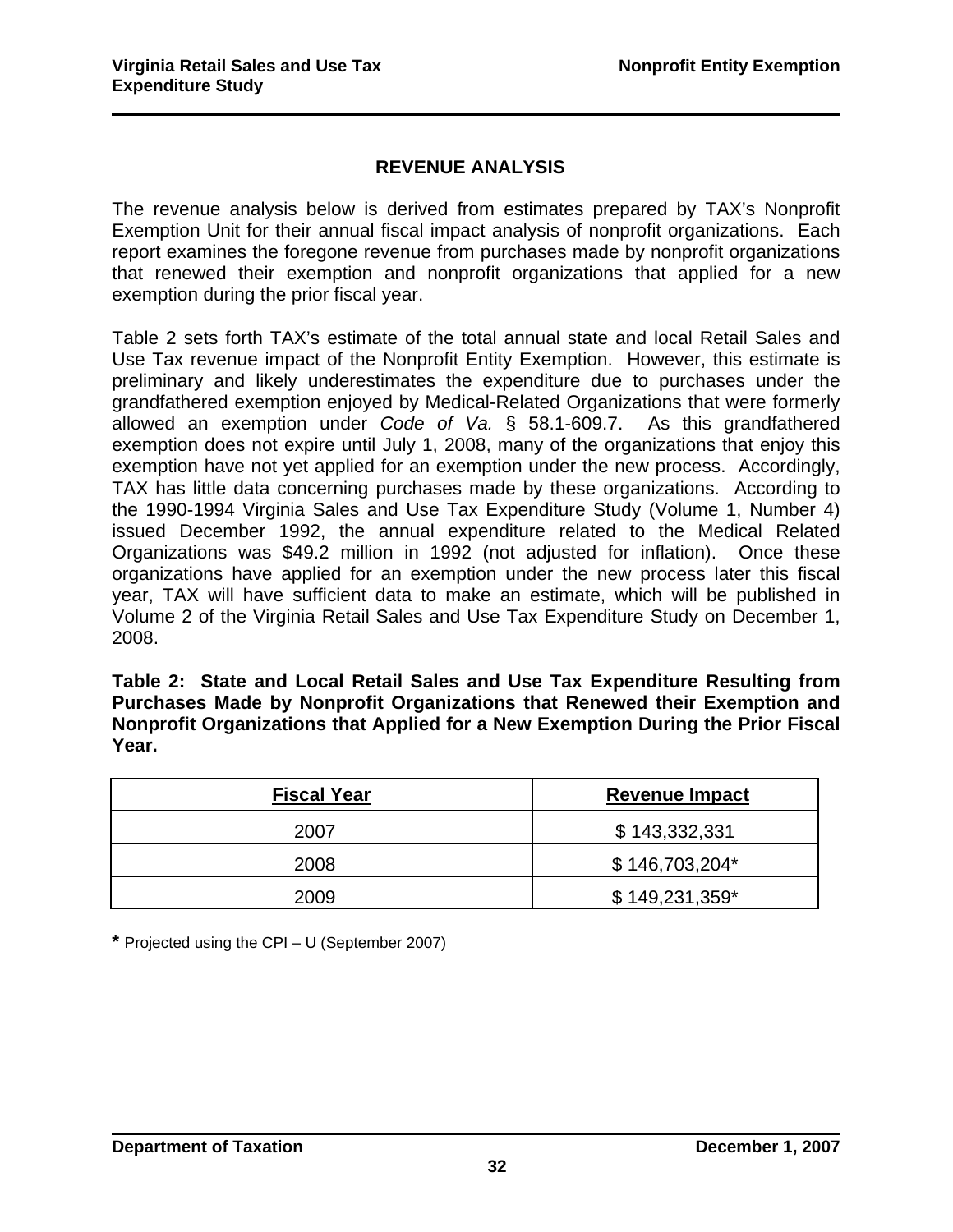### **BENEFICIARIES**

 $\mathcal{L}_\text{max}$  and  $\mathcal{L}_\text{max}$  and  $\mathcal{L}_\text{max}$  and  $\mathcal{L}_\text{max}$  and  $\mathcal{L}_\text{max}$  and  $\mathcal{L}_\text{max}$ 

Any nonprofit organization exempt from taxation under *IRC* § 501(c)(3) or (c)(4), that applies to TAX and meets the mandatory criteria established in *Code of Va*. § 58.1-609.11.

### **DIRECT OR INDIRECT GOVERNMENT ASSISTANCE**

To the extent that they are exempt from federal income taxation pursuant to *IRC* § 501(c)(3) or (c)(4) and subsequently exempt from Virginia income taxation, nonprofit organizations receive some indirect government assistance. Some organizations may also indirectly benefit from an exemption from local property taxes.

### **STATE COMPARISONS**

A majority of states that impose a sales and use tax currently grant exemptions for purchases made by various nonprofit civic and community service type organizations. Some states provide an across-the-board exemption that generally exempts all religious, charitable, scientific, literary, educational or civic organizations, while others stipulate that the organizations must qualify for exemption from federal income taxation pursuant to *IRC* § 501(c)(3). A small number of states tax all nonprofit organizations. Still other states provide exemptions tailored to specific nonprofit organizations which meet certain statutory criteria, while others require the nonprofit to meet certain administrative requirements, such as being issued a specific exemption certificate or number from the state or receiving an exemption letter from the state. See Appendix 3 of this report for a complete list of sales and use tax exemption requirements for nonprofit organizations.

Virginia, Maryland, North Carolina, Tennessee and the District of Columbia each provide relief from the sales and use tax to qualifying nonprofit organizations on purchases of tangible personal property. However, the methods used by each state to implement this relief have some significant differences. Summarized below are the key aspects of the nonprofit sales tax exemption programs for Maryland, North Carolina, Tennessee, and the District of Columbia.

#### *Maryland*

The state of Maryland exempts purchases by certain nonprofit organizations from its sales and use tax. Maryland grants sales and use tax exemptions to classes of organizations rather than to specific organizations. Organizations that qualify for exemption must apply to the Maryland Comptroller for an exemption certificate before they may exercise the exemption. In determining whether or not an organization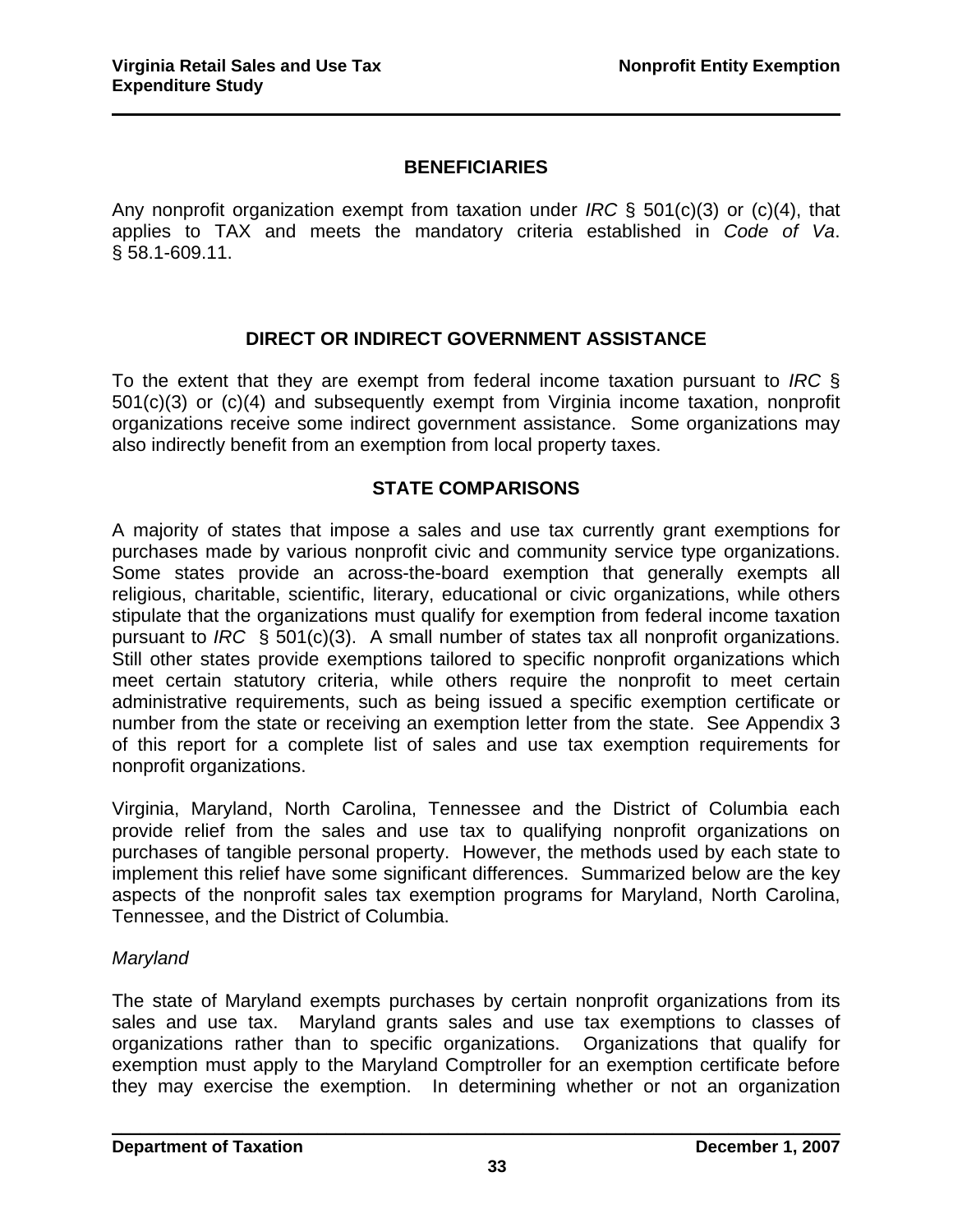qualifies for an exemption certificate as a nonprofit religious, charitable, or educational organization, possession of a current determination letter from the Internal Revenue Service that the organization qualifies for federal exemption under IRC  $\S$  501(c)(3) may be considered by the Comptroller as evidence that the organization qualifies for exemption from the retail sales and use taxes. The Comptroller also requires each organization to submit a copy of its articles of incorporation, bylaws and other organizational documents. The broadest classification of exempt nonprofit organizations consists of charitable, religious or educational organizations. Additionally, Maryland law specifies narrower classes of nonprofit organizations that may qualify for an exemption, such as churches, senior citizens' organizations, volunteer fire companies, ambulance companies and rescue squads.

 $\mathcal{L}_\mathcal{L} = \mathcal{L}_\mathcal{L} = \mathcal{L}_\mathcal{L} = \mathcal{L}_\mathcal{L} = \mathcal{L}_\mathcal{L} = \mathcal{L}_\mathcal{L} = \mathcal{L}_\mathcal{L} = \mathcal{L}_\mathcal{L} = \mathcal{L}_\mathcal{L} = \mathcal{L}_\mathcal{L} = \mathcal{L}_\mathcal{L} = \mathcal{L}_\mathcal{L} = \mathcal{L}_\mathcal{L} = \mathcal{L}_\mathcal{L} = \mathcal{L}_\mathcal{L} = \mathcal{L}_\mathcal{L} = \mathcal{L}_\mathcal{L}$ 

Additionally, in order to qualify for an exemption, a charitable, religious or educational organization must be located in Maryland or an adjacent jurisdiction. If located in an adjacent jurisdiction, the organization qualifies for the exemption if it provides services within Maryland on a routine and regular basis or if the jurisdiction in which the organization is located (1) does not impose a sales or use tax on a sale to a non-profit organization made to carry on its work or (2) contains a reciprocal exemption from sales and use tax for sales to non-profit organizations located in adjacent jurisdictions. Currently, Maryland does not have reciprocity agreements with other states.

#### *North Carolina*

In order to exercise its exemption, a nonprofit organization must exhibit its exemption certificate to the vendor at the time of sale. The vendor must record the serial number of the exemption certificate on the record or evidence of each sale. Vendors may verify the organization's tax exemption number by telephoning the Comptroller or by accessing an online search function maintained by the Comptroller. Even though a nonprofit organization may be eligible for a refund of sales tax paid on its purchases, it must collect and remit the tax on its sales except in the following situations: sales of food are generally exempt when is sold by school cafeterias; sales of food made by nonprofit church and religious organizations are exempt; annual fund-raising sales by nonprofit civic, charitable, educational, scientific, literary, or fraternal organizations are exempt if the sale proceeds are actually used to fund the organization's activities; and in addition, sales by a nonprofit civic, charitable, educational, scientific, or literary organizations are exempt if the net proceeds of those sales are given or contributed either directly or indirectly to the state of North Carolina.

North Carolina does not require that the nonprofit organization be located or provide services within North Carolina in order to participate in the refund program. In fact, qualifying organizations may apply to obtain refunds of sales tax paid during conventions and meetings held in North Carolina.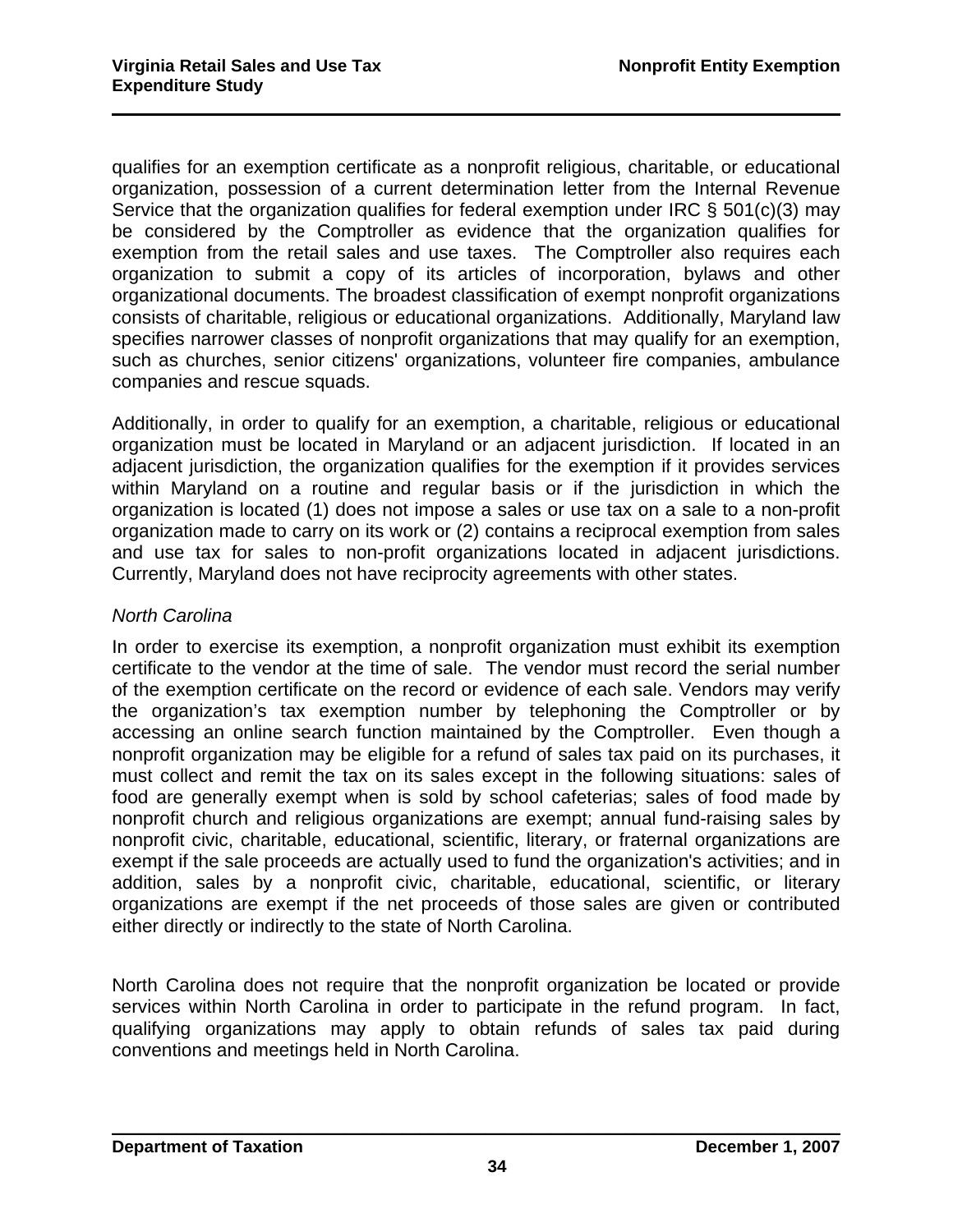Organizations applying for a refund must be certified as qualifying nonprofit organizations by the North Carolina Department of Revenue. As an initial requirement, each nonprofit organization must provide documentation of its exemption from federal income taxation. However, the fact that an organization has been granted a federal or state income tax exemption does not mean that the organization will automatically qualify to participate in the refund process. The department requires each organization to furnish a copy of its articles of incorporation, bylaws and constitution. The department reviews the purposes of the organization, the organization's specific programs and activities, any charges made for the programs or activities, and who benefits from these programs and activities. The department also looks for provisions confirming that the organization is not operated for profit and provisions explaining how the organization's assets will be distributed in the event of dissolution. In questionable cases, the Department of Revenue will seek an Attorney General opinion.

 $\mathcal{L}_\mathcal{L} = \mathcal{L}_\mathcal{L} = \mathcal{L}_\mathcal{L} = \mathcal{L}_\mathcal{L} = \mathcal{L}_\mathcal{L} = \mathcal{L}_\mathcal{L} = \mathcal{L}_\mathcal{L} = \mathcal{L}_\mathcal{L} = \mathcal{L}_\mathcal{L} = \mathcal{L}_\mathcal{L} = \mathcal{L}_\mathcal{L} = \mathcal{L}_\mathcal{L} = \mathcal{L}_\mathcal{L} = \mathcal{L}_\mathcal{L} = \mathcal{L}_\mathcal{L} = \mathcal{L}_\mathcal{L} = \mathcal{L}_\mathcal{L}$ 

A nonprofit organization may file a claim for a refund pending the department's determination. Once a determination is made that a nonprofit organization qualifies for a refund, the organization is issued an account number designated "refunds claims by nonprofit entities." The refund account number is issued even if the organization is already registered for the collection of sales and use tax. Once issued, the refund account number remains valid indefinitely unless the organization changes its activities or structure in such a way that it no longer qualifies for the refund process. North Carolina does not require nonprofit organizations to go through a periodic renewal or extension process.

#### *Tennessee*

The Tennessee exemption process is similar to that in Maryland. Purchases by charitable, educational and religious institutions are exempt from sales tax. Additionally, girls and boys clubs, volunteer fire departments and accredited senior citizen service centers are exempt from sales tax. Also, organizations that have received a determination of exemption from the IRS under *IRC* § 501(c)(3), (c)(4), (c)(5), (c)(13), or (c)(19) as charitable foundations, chartered wartime-era veterans' organizations, labor organizations, not-for-profit cemetery companies, or U.S. Armed Forces organizations qualify for an exemption certificate. Exemption certificates are issued by the Tax Commissioner and remain in effect perpetually, provided that the status and character of the holder of the exemption certificate do not change. Although churches may use their exemption certificates to purchase building materials for church construction tax free, no other organizations are entitled to this exemption.

# *District of Columbia*

Sales to a semipublic institution are exempt from tax if the following conditions are met: the institution presents to the vendor a valid certificate of exemption; the vendor keeps a record of each sale, including the certificate number, the purchaser's name, and the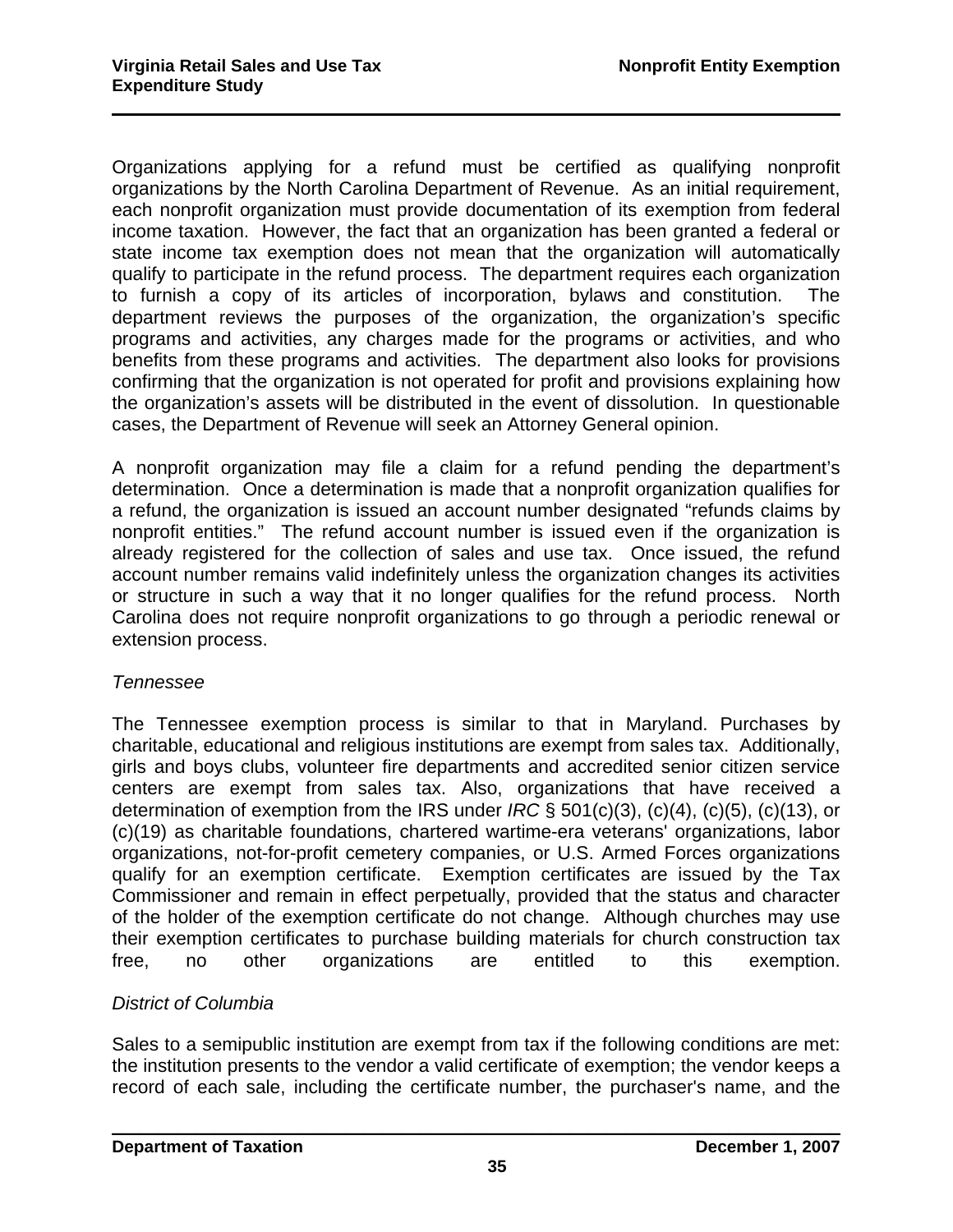date and amount of the sale; the institution is located within the District and carries on its activities to a substantial extent within the District, resulting in substantial benefits to District citizens; and the property or services purchased are for use or consumption in operating the institution for the purpose for which it was organized or for honoring the institution or its members.

 $\mathcal{L}_\mathcal{L} = \mathcal{L}_\mathcal{L} = \mathcal{L}_\mathcal{L} = \mathcal{L}_\mathcal{L} = \mathcal{L}_\mathcal{L} = \mathcal{L}_\mathcal{L} = \mathcal{L}_\mathcal{L} = \mathcal{L}_\mathcal{L} = \mathcal{L}_\mathcal{L} = \mathcal{L}_\mathcal{L} = \mathcal{L}_\mathcal{L} = \mathcal{L}_\mathcal{L} = \mathcal{L}_\mathcal{L} = \mathcal{L}_\mathcal{L} = \mathcal{L}_\mathcal{L} = \mathcal{L}_\mathcal{L} = \mathcal{L}_\mathcal{L}$ 

"Semipublic institution" means any corporation, and any community chest, fund, or foundation, organized exclusively for religious, scientific, charitable, or educational purposes, including hospitals, no part of the net earnings of which inures to the benefit of any private shareholder or individual. The institution must obtain a certificate of exemption from the Director of the Department of Finance and Revenue stating that the institution is entitled to the exemption. An exemption certificate remains in effect until it is recalled by the District of Columbia.

### **EXTERNAL MANDATES**

There are no apparent state or federal constitutional or statutory mandates having an impact on this exemption.

# **OTHER STATE AND LOCAL TAX BURDENS**

Organizations that meet the statutory requirements bear no state income tax burden unless they derive income from business activities unrelated to the purposes for which they received exemption from federal income taxation. Organizations are subject to income tax withholding and reporting requirements for their employees. In addition, they are subject to the sales and use tax on purchases of tangible personal property that do not fall within their exemption.

#### **SIMILAR TAXPAYERS**

As it is necessary for each organization to apply to TAX to enjoy this exemption, while exempt from federal income taxes under *IRC* § 501(c)(3) or (c)(4), a similar organization may be prohibited from enjoying the exemption because it has not applied to TAX for an exemption certificate of fails any of the requirements imposed by *Code of Va.* § 58.1- 609.11. Also, nonprofit organizations qualifying for federal income tax exemption under the provisions of *IRC* § 501(c) other than (c)(3) or (c)(4) are generally not eligible for a Retail Sales and Use Tax exemption.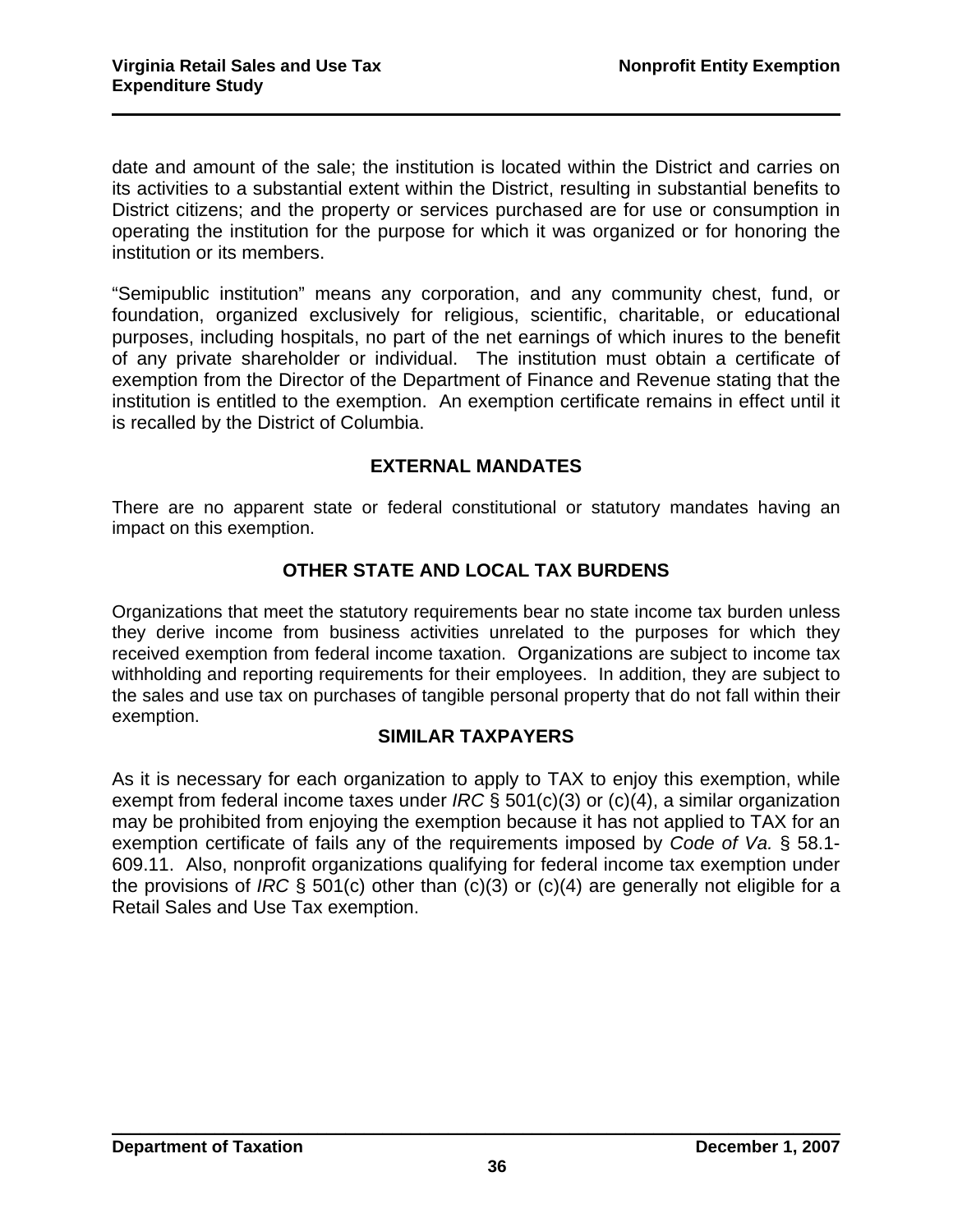# **APPENDIX 1**

 $\mathcal{L}_\mathcal{L} = \mathcal{L}_\mathcal{L} = \mathcal{L}_\mathcal{L} = \mathcal{L}_\mathcal{L} = \mathcal{L}_\mathcal{L} = \mathcal{L}_\mathcal{L} = \mathcal{L}_\mathcal{L} = \mathcal{L}_\mathcal{L} = \mathcal{L}_\mathcal{L} = \mathcal{L}_\mathcal{L} = \mathcal{L}_\mathcal{L} = \mathcal{L}_\mathcal{L} = \mathcal{L}_\mathcal{L} = \mathcal{L}_\mathcal{L} = \mathcal{L}_\mathcal{L} = \mathcal{L}_\mathcal{L} = \mathcal{L}_\mathcal{L}$ 

# **EXEMPTIONS BY STATE FOR DONATED TANGIBLE PERSONAL PROPERTY WITHDRAWN FROM INVENTORY**

| <b>State</b>            | General<br>Exemption | Comments                                                                                                                                                                                                                                                                                                                            |
|-------------------------|----------------------|-------------------------------------------------------------------------------------------------------------------------------------------------------------------------------------------------------------------------------------------------------------------------------------------------------------------------------------|
| Alabama                 | Yes                  | As long as the aggregate retail value of a gift or gifts is equal to or less than<br>\$10,000.                                                                                                                                                                                                                                      |
| Arizona                 | <b>No</b>            | There are exceptions for prepared food, drink, or condiments that are donated to<br>IRC § 501(c) (3) organizations to help feed the needy.                                                                                                                                                                                          |
| Arkansas                | No                   |                                                                                                                                                                                                                                                                                                                                     |
| California              | No                   | California does provide a use tax exemption for property, including motor vehicles,<br>donated to organizations described in IRC § 170(b)(1)(A), which include public or<br>government entities such as churches or associations of churches; educational<br>organizations; medical organizations; and certain private foundations. |
| Colorado                | <b>No</b>            | Only manufactured property that is stored, used, or consumed donated by the<br>manufacturer to various governmental and non-profit entities is exempt from the<br>use tax, as long as the aggregate value of all the goods of a single donation<br>exceeds \$1,000.                                                                 |
| Connecticut             | Yes                  | Items purchased by a retailer for resale and donated from inventory to an IRC<br>§ 501(c)(3) exempt organization are exempt from use tax.                                                                                                                                                                                           |
| District of<br>Columbia | Yes                  |                                                                                                                                                                                                                                                                                                                                     |
| Florida                 | <b>No</b>            | If the donor of tangible personal property paid on any tax due as the consumer of<br>the property, donations to any person, religious, educational, or charitable<br>institutions are exempt.                                                                                                                                       |
| Georgia                 | No                   |                                                                                                                                                                                                                                                                                                                                     |
| Hawaii                  | Yes                  |                                                                                                                                                                                                                                                                                                                                     |
| Idaho                   | No                   | Donations to food banks or soup kitchens of food or other tangible personal<br>property, excluding motor vehicles or trailers.                                                                                                                                                                                                      |
| Illinois                | $\overline{Yes}$     |                                                                                                                                                                                                                                                                                                                                     |
| Indiana                 | No                   |                                                                                                                                                                                                                                                                                                                                     |
| lowa                    | No                   |                                                                                                                                                                                                                                                                                                                                     |
| Kansas                  | No                   |                                                                                                                                                                                                                                                                                                                                     |
| Kentucky                | No                   |                                                                                                                                                                                                                                                                                                                                     |
| Louisiana               | No                   |                                                                                                                                                                                                                                                                                                                                     |
| Maine                   | No                   |                                                                                                                                                                                                                                                                                                                                     |
| Maryland                | Yes                  |                                                                                                                                                                                                                                                                                                                                     |
| Massachusetts           | Yes                  |                                                                                                                                                                                                                                                                                                                                     |
| Michigan                | Yes                  |                                                                                                                                                                                                                                                                                                                                     |
| Minnesota               | No                   |                                                                                                                                                                                                                                                                                                                                     |
| Mississippi             | $\overline{N}$       |                                                                                                                                                                                                                                                                                                                                     |
| Missouri                | No                   |                                                                                                                                                                                                                                                                                                                                     |
| Nebraska                | <b>No</b>            |                                                                                                                                                                                                                                                                                                                                     |
| Nevada                  | Yes                  | Donations of property to religious or charitable organizations are exempt from<br>sales tax as long as such donations do not benefit the donee financially.                                                                                                                                                                         |
| New Jersey              | $\overline{N}$       |                                                                                                                                                                                                                                                                                                                                     |
| New Mexico              | Yes                  |                                                                                                                                                                                                                                                                                                                                     |
| New York                | Yes                  | Donations of property produced by a manufacturer are exempt.                                                                                                                                                                                                                                                                        |
| North Carolina          | Yes                  |                                                                                                                                                                                                                                                                                                                                     |
| North Dakota            | Yes                  |                                                                                                                                                                                                                                                                                                                                     |
| Ohio                    | Yes                  |                                                                                                                                                                                                                                                                                                                                     |
| Oklahoma                | Yes                  | Donated tangible personal property is taxable provided it is donated from a<br>business's inventory.                                                                                                                                                                                                                                |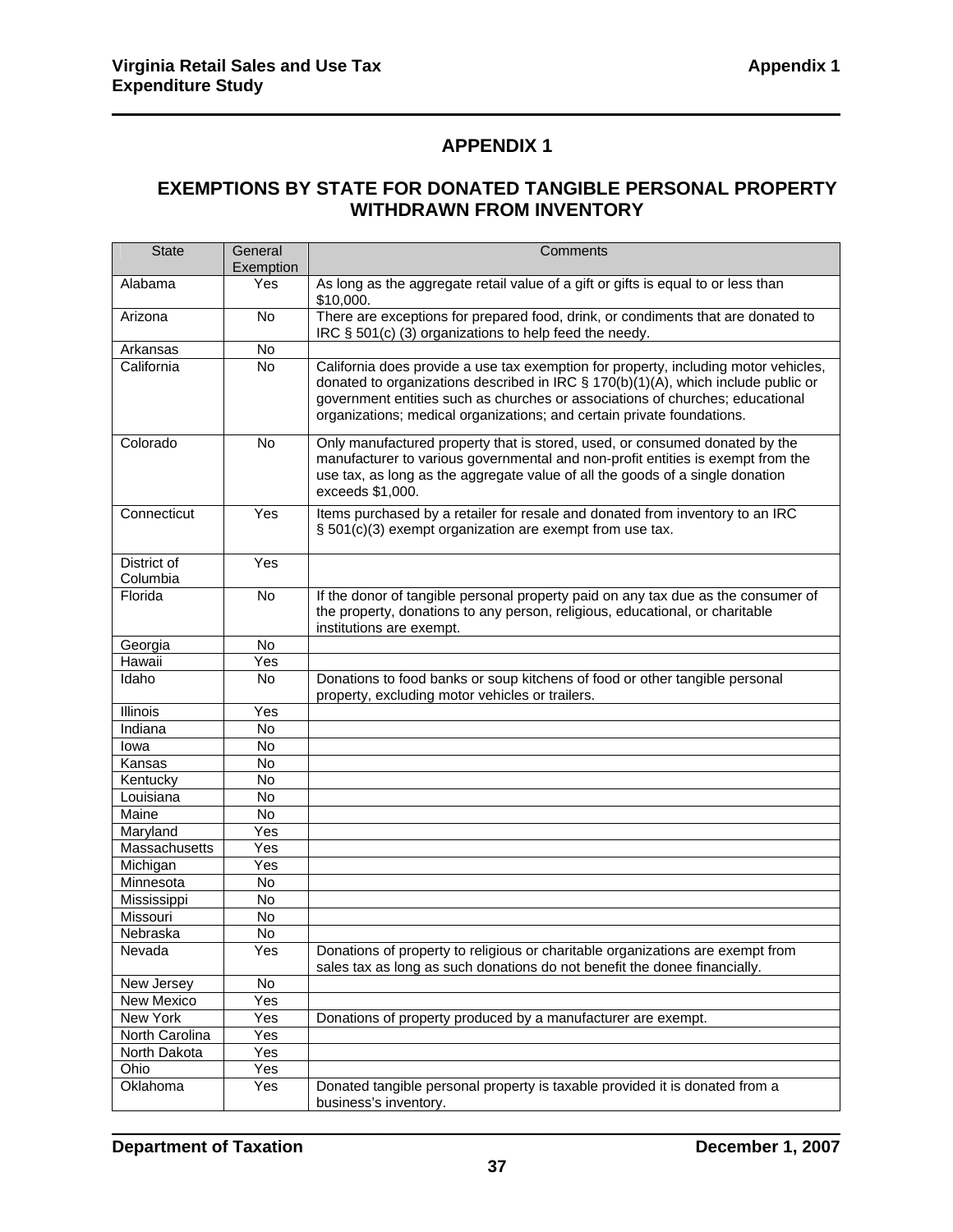| Pennsylvania   | No  |                                                                                                                                                                                                                                                                               |
|----------------|-----|-------------------------------------------------------------------------------------------------------------------------------------------------------------------------------------------------------------------------------------------------------------------------------|
| Rhode Island   | No. |                                                                                                                                                                                                                                                                               |
| South Carolina | No  |                                                                                                                                                                                                                                                                               |
| South Dakota   | Yes |                                                                                                                                                                                                                                                                               |
| Tennessee      | No. |                                                                                                                                                                                                                                                                               |
| Texas          | Yes |                                                                                                                                                                                                                                                                               |
| Utah           | Yes |                                                                                                                                                                                                                                                                               |
| Vermont        | Yes | Donations of tangible personal property withdrawn from inventory are exempt<br>provided the entity is qualified for exemption under IRC § 501(c)(3).                                                                                                                          |
| Virginia       | Yes | Tax does not apply to tangible personal property withdrawn from inventory and<br>donated to (i) an organization exempt from taxation under IRC § 501(c)(3) or (ii)<br>Virginia, any political subdivision of Virginia, or any Virginia school, agency, or<br>instrumentality. |
| Washington     | Yes | Contributions and donations are tax deductible.                                                                                                                                                                                                                               |
| West Virginia  | Yes |                                                                                                                                                                                                                                                                               |
| Wisconsin      | Yes |                                                                                                                                                                                                                                                                               |
| Wyoming        | No  |                                                                                                                                                                                                                                                                               |

 $\mathcal{L}_\mathcal{L} = \mathcal{L}_\mathcal{L} = \mathcal{L}_\mathcal{L} = \mathcal{L}_\mathcal{L} = \mathcal{L}_\mathcal{L} = \mathcal{L}_\mathcal{L} = \mathcal{L}_\mathcal{L} = \mathcal{L}_\mathcal{L} = \mathcal{L}_\mathcal{L} = \mathcal{L}_\mathcal{L} = \mathcal{L}_\mathcal{L} = \mathcal{L}_\mathcal{L} = \mathcal{L}_\mathcal{L} = \mathcal{L}_\mathcal{L} = \mathcal{L}_\mathcal{L} = \mathcal{L}_\mathcal{L} = \mathcal{L}_\mathcal{L}$ 

\* The following states do not have a general sales and use tax: Alaska, Delaware, Montana, New Hampshire and Oregon.

 $\mathcal{L}_\mathcal{L} = \mathcal{L}_\mathcal{L} = \mathcal{L}_\mathcal{L} = \mathcal{L}_\mathcal{L} = \mathcal{L}_\mathcal{L} = \mathcal{L}_\mathcal{L} = \mathcal{L}_\mathcal{L} = \mathcal{L}_\mathcal{L} = \mathcal{L}_\mathcal{L} = \mathcal{L}_\mathcal{L} = \mathcal{L}_\mathcal{L} = \mathcal{L}_\mathcal{L} = \mathcal{L}_\mathcal{L} = \mathcal{L}_\mathcal{L} = \mathcal{L}_\mathcal{L} = \mathcal{L}_\mathcal{L} = \mathcal{L}_\mathcal{L}$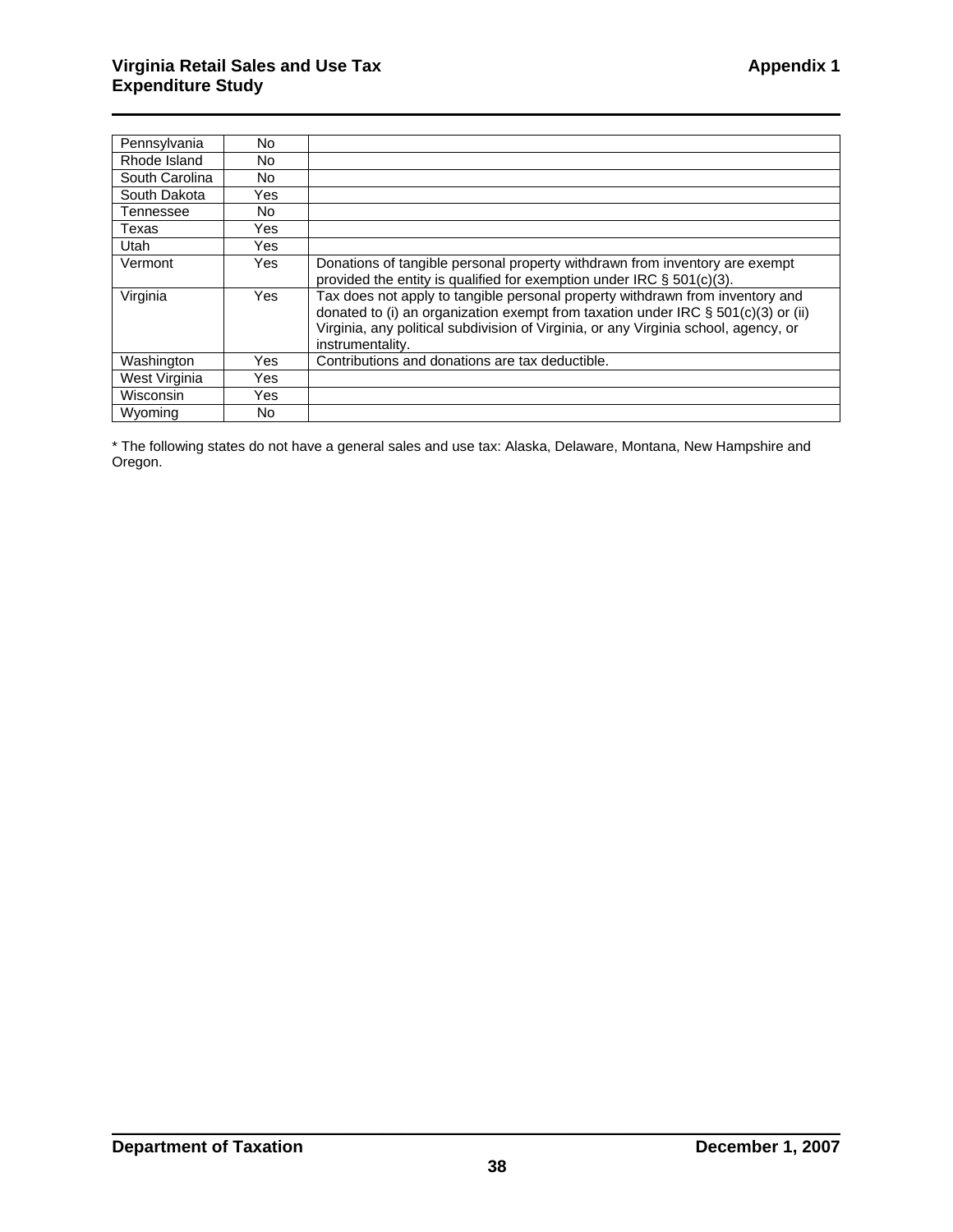# **APPENDIX 2**

# **CHURCH EXEMPTIONS BY STATE**

| <b>State</b>            | <b>General</b>   | <b>Oualifications for Exemption</b>                                                                                                                                                                                         | <b>Exemption</b>                                                                                                                                                                                                                                   |
|-------------------------|------------------|-----------------------------------------------------------------------------------------------------------------------------------------------------------------------------------------------------------------------------|----------------------------------------------------------------------------------------------------------------------------------------------------------------------------------------------------------------------------------------------------|
|                         | <b>Exemption</b> |                                                                                                                                                                                                                             |                                                                                                                                                                                                                                                    |
| Alabama                 | <b>No</b>        |                                                                                                                                                                                                                             | Charitable and nonprofit organizations do not enjoy from a general exemption from sales<br>and use taxes. The sale of hymn books, bibles and other religious material to religious<br>organizations and churches are subject to sales and use tax. |
| Arizona                 | No               | Exempt from federal income tax under<br>IRC $\S$ 501(c)(3); File with the<br>Department of Revenue requesting tax-<br>exempt status and include a copy of its<br>IRS recognition as a nonprofit charitable<br>organization. | Charitable and nonprofit organizations do not enjoy from a general exemption from sales<br>and use taxes. Provides an exemption for specific organizations.                                                                                        |
| Arkansas                | <b>No</b>        |                                                                                                                                                                                                                             | Charitable and nonprofit organizations do not enjoy from a general exemption from sales<br>and use taxes. Provides an exemption for specific organizations.                                                                                        |
| California              | <b>No</b>        |                                                                                                                                                                                                                             | Charitable and nonprofit organizations do not enjoy from a general exemption from sales<br>and use taxes. Sales of meals may be exempt if the money collected is used to support<br>the regular functions of the church.                           |
| Colorado                | Yes              | Exempt from federal income tax under<br>IRC § Sec. 501(c)(3);                                                                                                                                                               | Sales made to charitable organizations in the conduct of their regular charitable functions<br>and activities are exempt from the sales tax.                                                                                                       |
| Connecticut             | Yes              | File with the Department of Revenue<br>requesting tax-exempt status and<br>include a copy of its IRS recognition as<br>a nonprofit charitable organization.                                                                 | Sales of tangible personal property or services to charitable and religious organizations are<br>exempt from sales or use tax. The burden is on the seller to prove the exemption by<br>providing a copy of the certificate.                       |
| District of<br>Columbia | Yes              | Exempt if they fall under IRC § Sec.<br>$501(c)(3)$ ;                                                                                                                                                                       |                                                                                                                                                                                                                                                    |
| Florida                 | Yes              | Exempt from federal income tax under<br>IRC $\S$ Sec. 501(c)(3); Issued an<br>exemption certificate by the Department<br>of Revenue that is valid for five years.                                                           | Sales or leases of tangible personal property, including motor vehicles, for use in carrying<br>out the activities of the church.                                                                                                                  |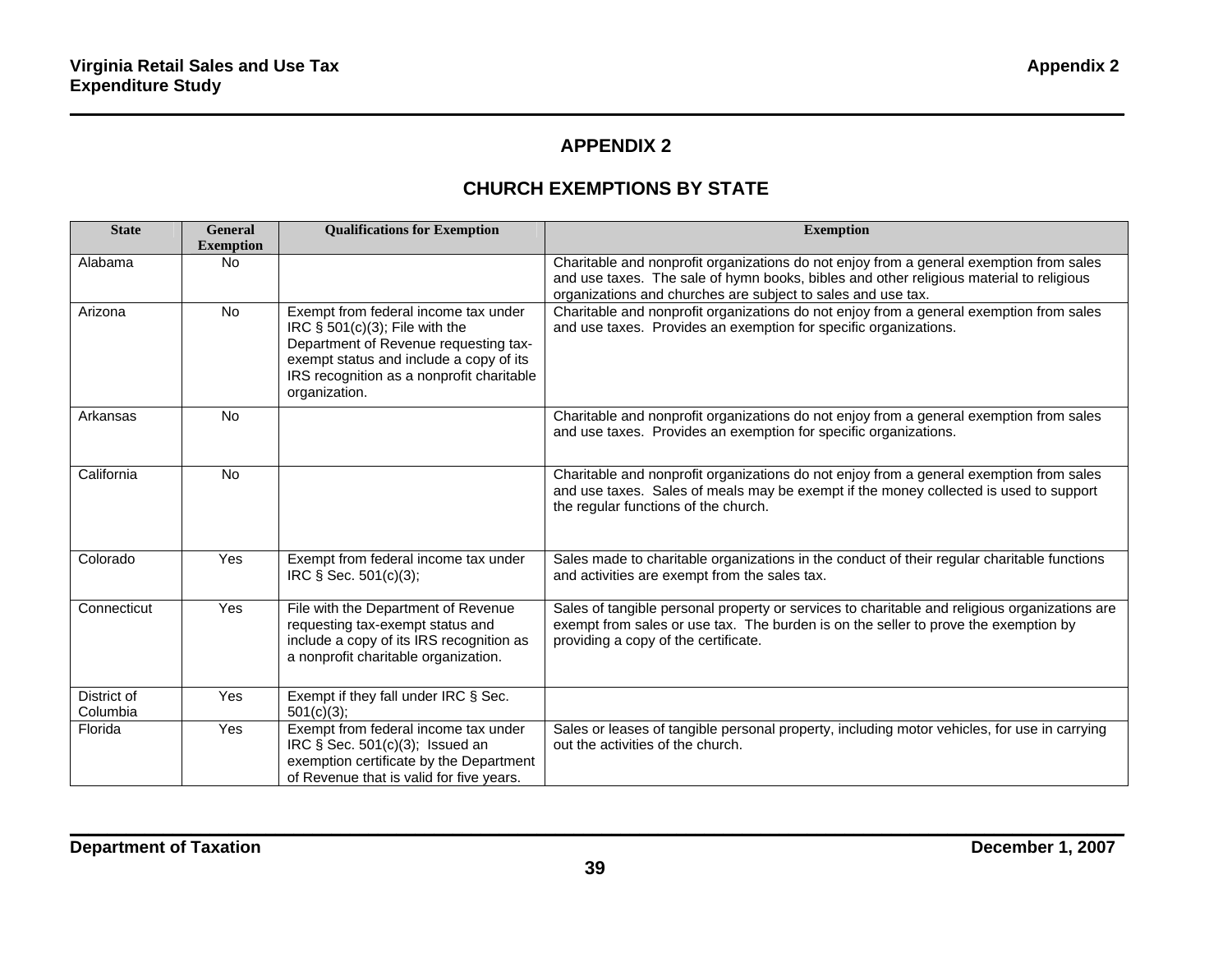| <b>State</b>    | <b>General</b><br><b>Exemption</b> | <b>Qualifications for Exemption</b>                                                                                                                                                                                                                                     | <b>Exemption</b>                                                                                                                                                                                                  |
|-----------------|------------------------------------|-------------------------------------------------------------------------------------------------------------------------------------------------------------------------------------------------------------------------------------------------------------------------|-------------------------------------------------------------------------------------------------------------------------------------------------------------------------------------------------------------------|
| Georgia         | No                                 |                                                                                                                                                                                                                                                                         | Churches are generally not exempt from sales and use taxes on their purchases.                                                                                                                                    |
| Hawaii          | $\overline{N}$                     | Because the general excise tax is<br>imposed on the seller rather than the<br>buyer, sales to churches are generally<br>subject to tax. Exempt from federal<br>income tax under IRC $\S$ 501(c)(3);<br>Issued an exemption certificate by the<br>Department of Revenue. |                                                                                                                                                                                                                   |
| Idaho           | $\overline{N}$                     | No general exemption from tax is<br>provided to religious organizations.                                                                                                                                                                                                |                                                                                                                                                                                                                   |
| <b>Illinois</b> | Yes                                | Issued an exemption identification<br>number by the Department of Revenue.                                                                                                                                                                                              | Only for purchases for use by the church.                                                                                                                                                                         |
| Indiana         | Yes                                | Exempt from federal income tax under<br>Internal under IRC $\S$ 501(c)(3);<br>Promotes social welfare.                                                                                                                                                                  | Sales or leases of tangible personal property for the purposes of carrying out the activities<br>of the church.                                                                                                   |
| lowa            | Yes                                | Exempt from federal income tax under<br>Internal under IRC § 501(c)(3).                                                                                                                                                                                                 | Sales or leases of tangible personal property for the purposes of carrying out the activities<br>of the church.                                                                                                   |
| Kansas          | Yes                                | Exempt from federal income tax under<br>IRC $§ 501(c)(3)$ .                                                                                                                                                                                                             | Sales or leases of tangible personal property for the purposes of carrying out the activities<br>of the church. Purchases by a contractor for the purpose of constructing and repairing a<br>church facility.     |
| Kentucky        | Yes                                | Exempt from federal income tax under<br>IRC § 501(c)(3).                                                                                                                                                                                                                | Tax does not apply to sales of tangible personal property or services to such institutions<br>provided the property or service is to be used solely within the educational, charitable, or<br>religious function. |
| Louisiana       | <b>No</b>                          |                                                                                                                                                                                                                                                                         | No general exemption from tax is provided to religious organizations.                                                                                                                                             |
| Maine           | Yes                                | Must be chartered by the Legislature<br>and be awarded an exemption<br>certificate.                                                                                                                                                                                     | Sales of tangible personal property for the purposes of carrying out the activities of the<br>church.                                                                                                             |
| Maryland        | Yes                                | Issued an exemption identification<br>number by the Comptroller that expires<br>every five years and must be renewed.                                                                                                                                                   | Sales of tangible personal property for the purposes of carrying out the activities of the<br>church;<br>The burden is on the seller to prove the exemption by providing a copy of the certificate.               |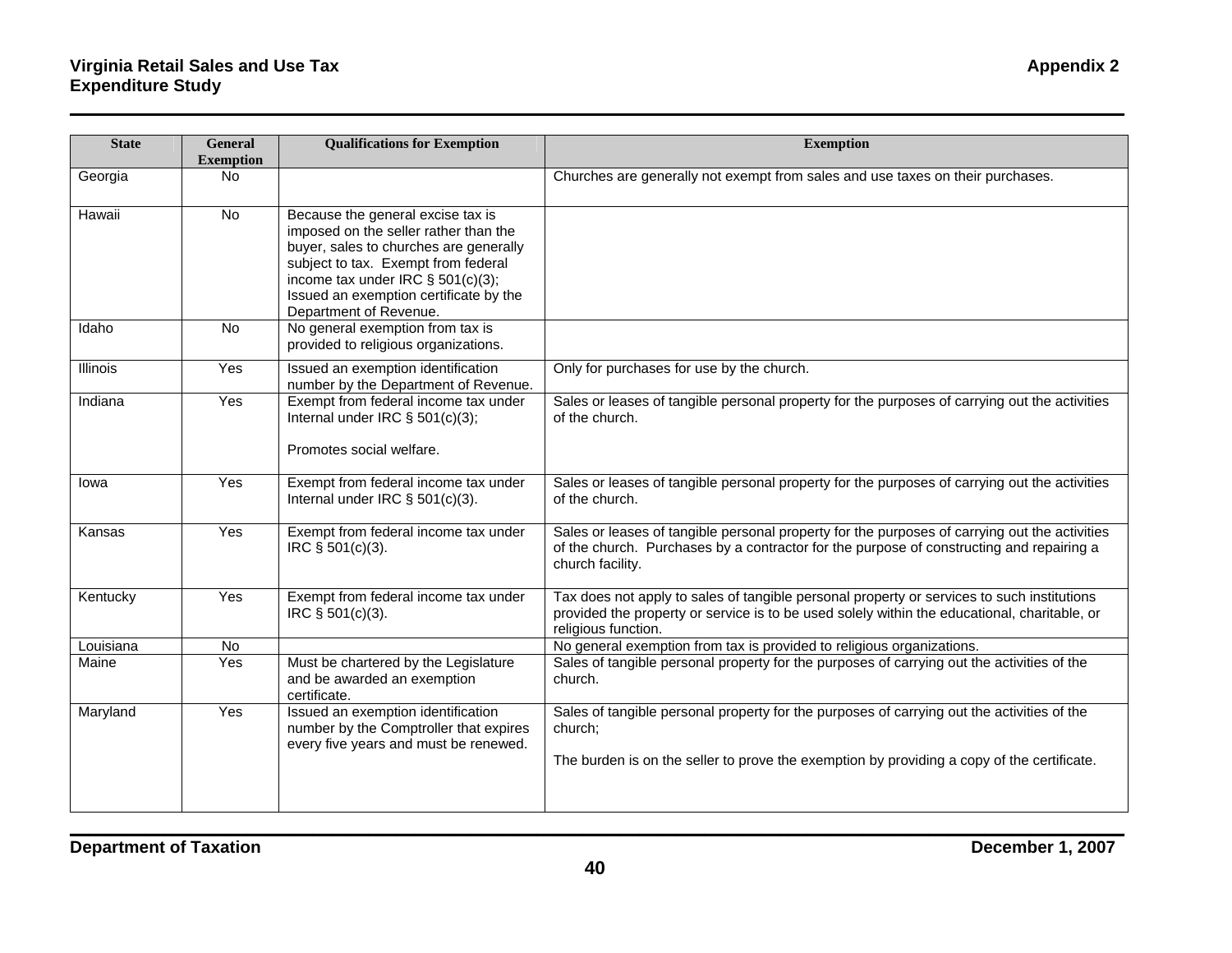| <b>State</b>  | <b>General</b><br><b>Exemption</b> | <b>Qualifications for Exemption</b>                                                                                                                                                                                                                                                                                                                                                                                                                                                                                                                                                                                     | <b>Exemption</b>                                                                                                                                                                                                                                                                                                      |
|---------------|------------------------------------|-------------------------------------------------------------------------------------------------------------------------------------------------------------------------------------------------------------------------------------------------------------------------------------------------------------------------------------------------------------------------------------------------------------------------------------------------------------------------------------------------------------------------------------------------------------------------------------------------------------------------|-----------------------------------------------------------------------------------------------------------------------------------------------------------------------------------------------------------------------------------------------------------------------------------------------------------------------|
| Massachusetts | Yes                                | Exempt from federal income tax under<br>IRC $\S$ 501(c)(3). Issued an exemption<br>identification number by the<br>Commissioner of Revenue that expires<br>every ten years and must be renewed.                                                                                                                                                                                                                                                                                                                                                                                                                         | Sales of tangible personal property for the purposes of carrying out the activities of the<br>church                                                                                                                                                                                                                  |
| Michigan      | Yes                                | Exempt from federal income tax under<br>IRC § 501(c)(3).                                                                                                                                                                                                                                                                                                                                                                                                                                                                                                                                                                | Buses and vans with a seating capacity of 10+ and used for carrying out the activities of the<br>church.                                                                                                                                                                                                              |
| Minnesota     | Yes                                | Exempt from federal income tax under<br>IRC $§$ 501(c)(3).                                                                                                                                                                                                                                                                                                                                                                                                                                                                                                                                                              |                                                                                                                                                                                                                                                                                                                       |
| Mississippi   | No                                 |                                                                                                                                                                                                                                                                                                                                                                                                                                                                                                                                                                                                                         | The storage or consumption of literature and audio visual devices used to dissemination<br>religious information in carrying out the work of the church is exempt from use tax.<br>Tangible personal property purchased and first used in another state by a church for<br>carrying out the activities of the church. |
| Missouri      | Yes                                | Exempt from federal income tax under<br>IRC $\S$ 501(c)(3). Issued an exemption<br>certificate number by the Department of<br>Revenue. In order to receive an<br>exemption certificate the church must<br>provide the following information: an<br>application for exemption; copy of<br>articles of incorporation and/or bylaws;<br>copy of tax exemption letter from the<br>IRS; copy of tax exemption from the<br>county assessing officer; financial<br>history for prior three years; copy of<br>nonprofit certificate, registration, or<br>charter; and other documents the<br>Department of Revenue may request. |                                                                                                                                                                                                                                                                                                                       |
| Nebraska      | Yes                                | Issued an exemption identification<br>number by the Commissioner of<br>Revenue; Must present the exemption<br>certificate to the seller.                                                                                                                                                                                                                                                                                                                                                                                                                                                                                | Sales of tangible personal property for the purposes of carrying out the activities of the<br>church;<br>The exemption does not include the sale of motor vehicles, trailers, semi-trailers or<br>motorboats.                                                                                                         |
| Nevada        | Yes                                | Issued an exemption identification<br>number by the Department of Taxation.                                                                                                                                                                                                                                                                                                                                                                                                                                                                                                                                             |                                                                                                                                                                                                                                                                                                                       |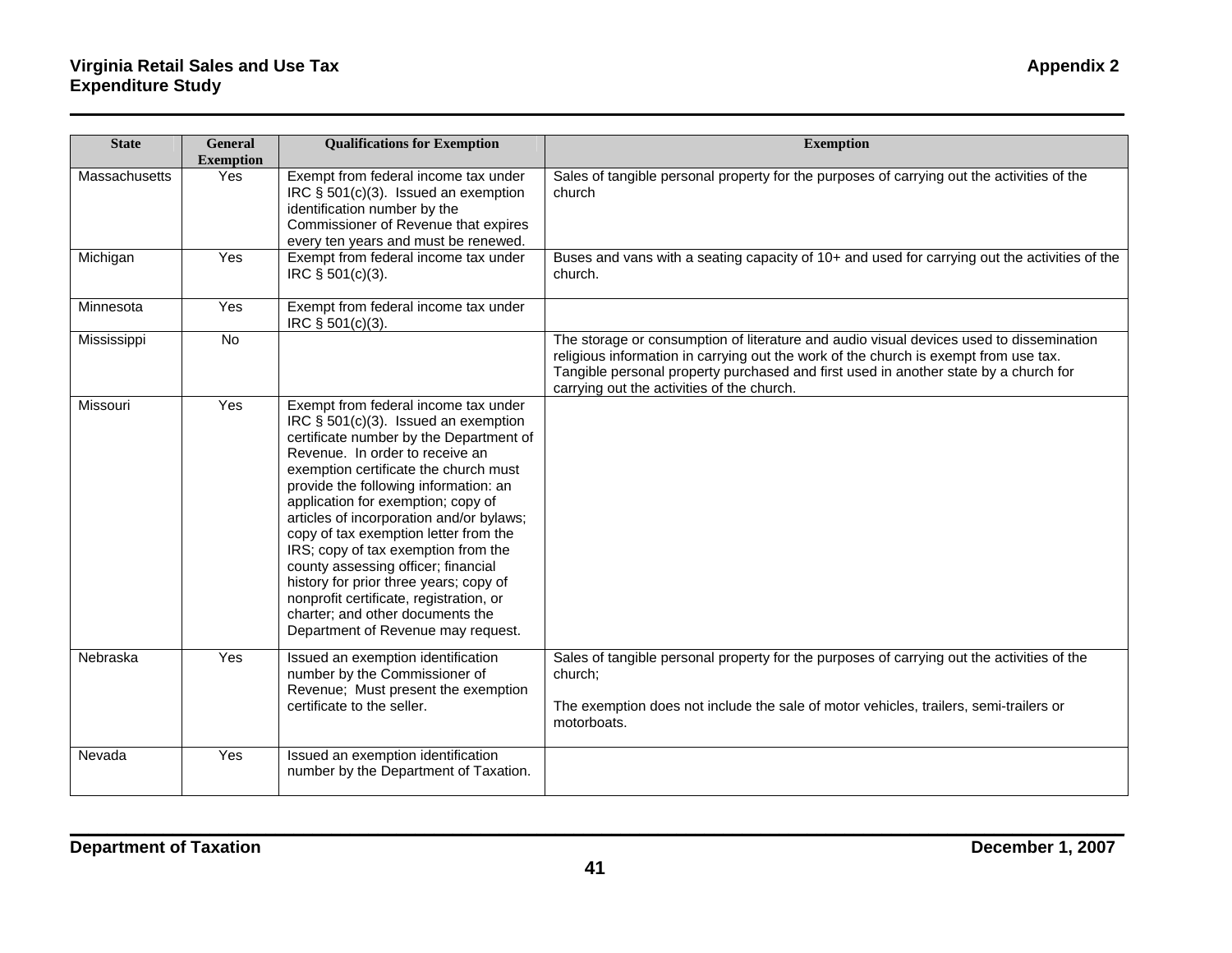| <b>State</b>      | <b>General</b><br><b>Exemption</b> | <b>Qualifications for Exemption</b>                                                                                                                                                                                                                                                                            | <b>Exemption</b>                                                                                                                                                                                                                                                                                                                        |
|-------------------|------------------------------------|----------------------------------------------------------------------------------------------------------------------------------------------------------------------------------------------------------------------------------------------------------------------------------------------------------------|-----------------------------------------------------------------------------------------------------------------------------------------------------------------------------------------------------------------------------------------------------------------------------------------------------------------------------------------|
| New Jersey        | Yes                                | Exempt from federal income tax under<br>IRC $\S$ 501(c)(3). Must apply to the<br>State Sales Tax Bureau for the<br>exemption; The exemption is valid<br>unless there are changes to the<br>character, purpose, or organization of<br>the church, whereby the organization<br>must reapply with the department. | Sales and use taxes do not apply to sales, service, or amusement charges by or to any<br>religious organization.                                                                                                                                                                                                                        |
| <b>New Mexico</b> | Yes                                | Exempt from federal income tax under<br>IRC § 501(c)(3).                                                                                                                                                                                                                                                       |                                                                                                                                                                                                                                                                                                                                         |
| New York          | Yes                                | Exempt from federal income tax under<br>IRC $§ 501(c)(3)$ .                                                                                                                                                                                                                                                    | The exemption applies to the rental of amusement property. Tangible personal property<br>sold to a contractor, subcontractor or repairman for use in erecting, adding to, repairing,<br>and maintaining altering, improving, maintaining, real property is exempt from the tax.<br>Bibles and other religious publications are taxable. |
| North Carolina    | No                                 |                                                                                                                                                                                                                                                                                                                | Churches generally must pay tax on both their purchases and sales. Churches may apply<br>for a semiannual refund of tax paid on direct and indirect purchases of building materials<br>and contracting supplies. Sales of food to religious organizations are exempt. Bibles and<br>other religious publications are taxable.           |
| North Dakota      | No                                 |                                                                                                                                                                                                                                                                                                                | The regular sales made by a religious organization are taxable.                                                                                                                                                                                                                                                                         |
| Ohio              | Yes                                | Exempt from federal income tax under<br>IRC § 501(c)(3).                                                                                                                                                                                                                                                       | Sales and use taxes do not apply to sales and services to any religious organization.<br>Tangible personal property sold to a contractor, subcontractor or repairman for use in<br>erecting, adding to, repairing, and maintaining altering, improving, maintaining, real<br>property is exempt from the tax.                           |
| Oklahoma          | Yes                                | Exempt from federal income tax under<br>IRC § 501(c)(3). Must provide proof of<br>its membership status to the Oklahoma<br>Tax Commission.                                                                                                                                                                     | Churches may purchase any tangible personal property exempt from sales and use tax.<br>Tangible personal property sold to a contractor, subcontractor or repairman for use in<br>erecting, adding to, repairing, and maintaining altering, improving, maintaining, real<br>property is exempt from the tax.                             |
| Pennsylvania      | Yes                                | Must receive an exemption form the<br>legislature.                                                                                                                                                                                                                                                             | Includes purchases of Bibles, religious publications, and religious articles provided the<br>religious organization holds an exemption number.                                                                                                                                                                                          |
| Rhode Island      | Yes                                | Issued an exemption identification<br>number by the Tax Administrator.                                                                                                                                                                                                                                         |                                                                                                                                                                                                                                                                                                                                         |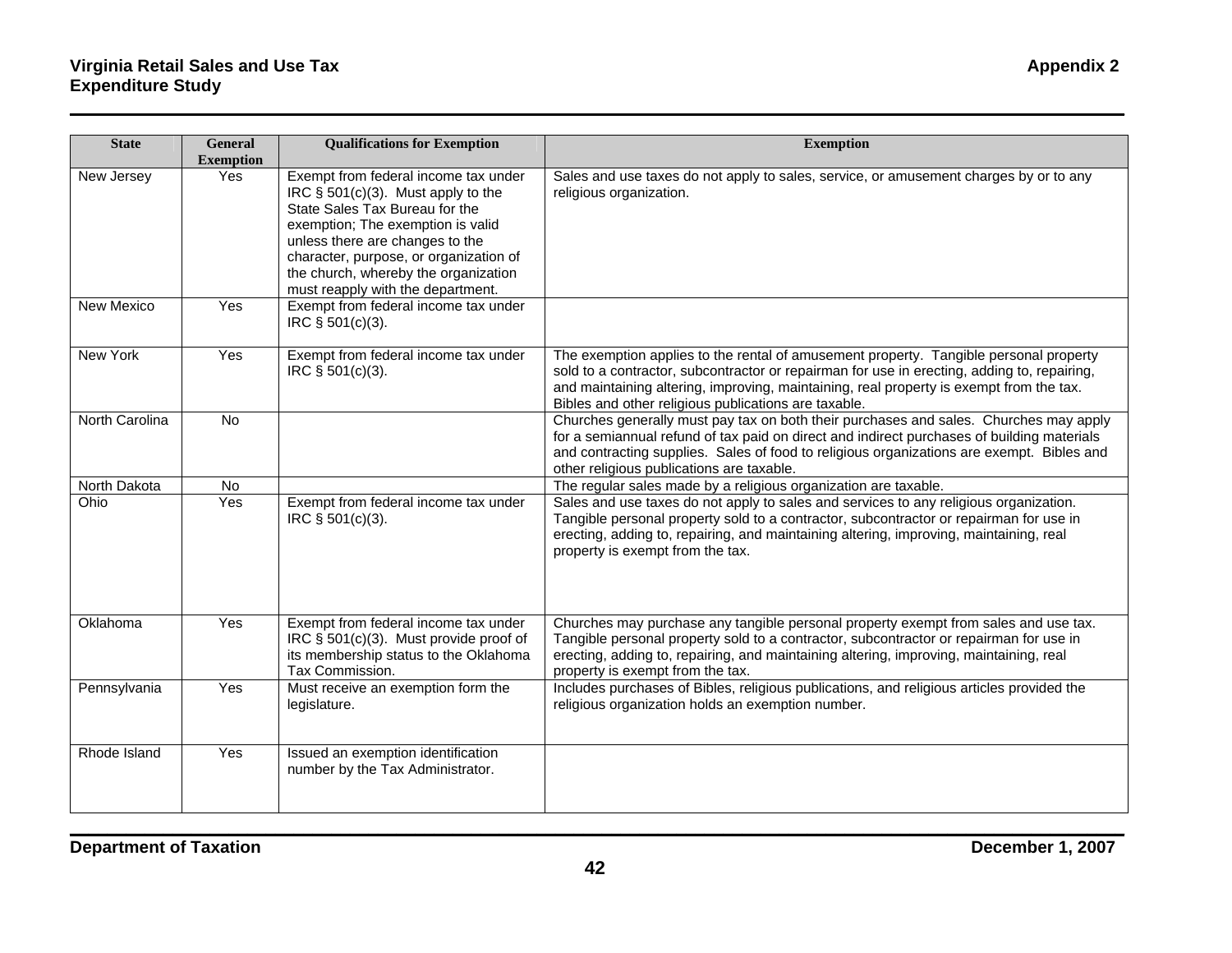| <b>State</b>   | <b>General</b><br><b>Exemption</b> | <b>Qualifications for Exemption</b>                                                                                                                                                                                                         | <b>Exemption</b>                                                                                                                                                                                                                                                                                                                                                                                                                                       |
|----------------|------------------------------------|---------------------------------------------------------------------------------------------------------------------------------------------------------------------------------------------------------------------------------------------|--------------------------------------------------------------------------------------------------------------------------------------------------------------------------------------------------------------------------------------------------------------------------------------------------------------------------------------------------------------------------------------------------------------------------------------------------------|
| South Carolina | <b>No</b>                          | Exempt from federal income tax under<br>IRC $\S$ 501(c)(3). Has the option to be<br>issued an exemption identification<br>number by the Department of Revenue;                                                                              | For each musical instrument or office equipment there is a maximum tax of \$300, provided<br>the instrument or equipment is located on church property and used to carry out the work of<br>the church.                                                                                                                                                                                                                                                |
| South Dakota   | No                                 |                                                                                                                                                                                                                                             | Sales to religious organizations of property for consumption or use are not exempt from the<br>sales or use tax.                                                                                                                                                                                                                                                                                                                                       |
| Tennessee      | Yes                                | Exempt from federal income tax under<br>IRC $\S$ 501(c)(3). Issued an exemption<br>identification number by the Department<br>of Revenue.                                                                                                   | Sales and use taxes do not apply to sales and services to any religious organization.                                                                                                                                                                                                                                                                                                                                                                  |
| <b>Texas</b>   | Yes                                | Exempt from federal income tax under<br>IRC $\S$ 501(c)(3). Must submit to the<br>Comptroller a written statement, of its<br>activities and supporting<br>documentation, and a copy of the ruling<br>letter from the IRS.                   | In general, sales to religious organizations of property for consumption or use are exempt<br>from the sales or use tax.                                                                                                                                                                                                                                                                                                                               |
| Utah           | Yes                                | Exempt from federal income tax under<br>IRC § 501(c)(3). Must be approved by<br>the Tax Commission.                                                                                                                                         | Sales of tangible personal property for the purposes of carrying out the activities of the<br>church;<br>For sales of at least \$1,000, the exemption will be at the point of sale, and for sales less<br>than \$1,000 the exemption will be in the form of a refund. Churches may apply to the Tax<br>Commissioner for a refund of sales and use tax on a monthly basis.                                                                              |
| Vermont        | Yes                                | Exempt from federal income tax under<br>IRC $\S$ 501(c)(3). Issued an exemption<br>certificate from the Tax Commissioner.                                                                                                                   |                                                                                                                                                                                                                                                                                                                                                                                                                                                        |
| Virginia       | <b>Yes</b>                         | <b>Exempt from federal income tax</b><br>under IRC § 501(c)(3) or whose real<br>property is exempt from local<br>taxation pursuant to Code of Va. §<br>58.1-3606. Churches may use the<br>self-issued exemption certificate<br>Form ST-13A. | Tax does not apply to tangible personal property purchased by churches for use in<br>religious worship services; the libraries, offices, meeting or counseling rooms or<br>other rooms in the public church buildings used in carrying out the work of the<br>church and its related ministries, including kindergarten, elementary and secondary<br>schools; reproducing religious services; maintaining the property and public church<br>buildings. |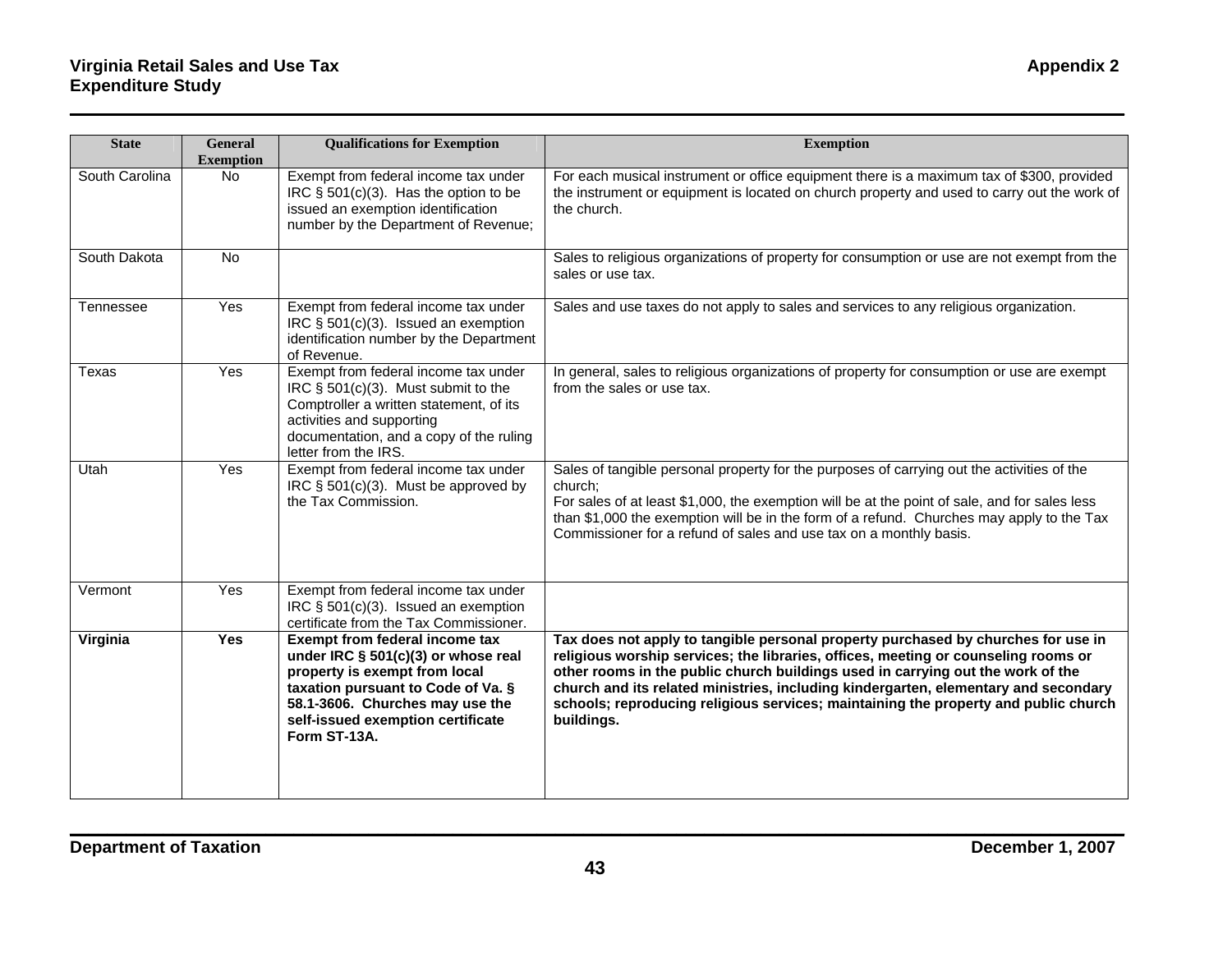| <b>State</b>  | <b>General</b><br><b>Exemption</b> | <b>Qualifications for Exemption</b>                                                                                                                                               | <b>Exemption</b>                                                                                                                                                                                                                                                               |
|---------------|------------------------------------|-----------------------------------------------------------------------------------------------------------------------------------------------------------------------------------|--------------------------------------------------------------------------------------------------------------------------------------------------------------------------------------------------------------------------------------------------------------------------------|
| Washington    | No.                                |                                                                                                                                                                                   |                                                                                                                                                                                                                                                                                |
| West Virginia | Yes                                | Exempt from federal income tax under<br>IRC $\S$ 501(c)(3). Issued an exemption<br>certificate from the Tax Commissioner.                                                         | Sales of tangible personal property for the purposes of carrying out the activities of the<br>church, excluding gasoline or special fuel.                                                                                                                                      |
| Wisconsin     | Yes.                               | Exempt from federal income tax under<br>IRC § 501(c)(3).                                                                                                                          | Sales of tangible personal property and services for the purposes of carrying out the<br>activities of the religious organization.                                                                                                                                             |
| Wyoming       | Yes                                | Exempt from federal income tax under<br>IRC $\S$ 501(c)(3). Issued an exemption<br>approval by the Department of Revenue<br>that is valid for three years and must be<br>renewed. | Sales of tangible personal property for the purposes of carrying out the activities of the<br>religious organization. Contractors performing work for a religious organization is subject to<br>sales and use tax on all equipment, and materials purchased by the contractor. |

\* The following states do not have a general sales and use tax: Alaska, Delaware, Montana, New Hampshire and Oregon.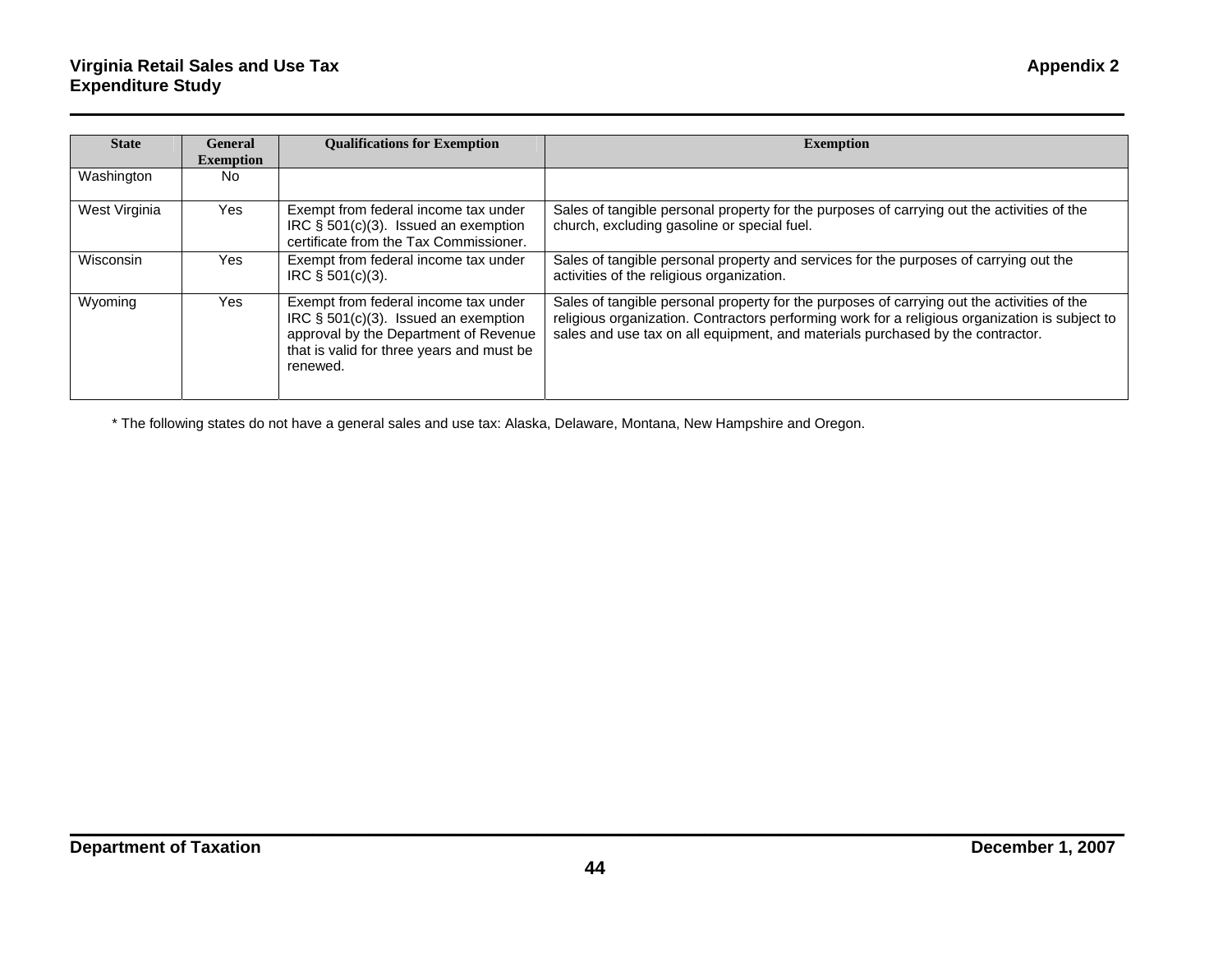# **APPENDIX 3**

#### **SALES AND USE TAX EXEMPTION FOR NONPROFIT ORGANIZATIONS BY STATE**

| <b>State</b> | <b>General</b>   | <b>Oualifications</b>                                                                                                                         | <b>Exemption(s)</b>                                                                                                                                                                                                                                                                                                                                                                                                                                                                      | <b>EDUCATION</b> |
|--------------|------------------|-----------------------------------------------------------------------------------------------------------------------------------------------|------------------------------------------------------------------------------------------------------------------------------------------------------------------------------------------------------------------------------------------------------------------------------------------------------------------------------------------------------------------------------------------------------------------------------------------------------------------------------------------|------------------|
|              | <b>Exemption</b> |                                                                                                                                               |                                                                                                                                                                                                                                                                                                                                                                                                                                                                                          | <b>EXEMPTION</b> |
| Alabama      | <b>No</b>        |                                                                                                                                               | There is no general exemption for nonprofit or charitable<br>organizations. Charitable or nonprofit organizations must<br>pay sales or use tax on purchases unless granted a specific<br>exemption.                                                                                                                                                                                                                                                                                      |                  |
| Arizona      | <b>No</b>        | Exempt from federal income tax<br>under IRC $\S$ 501(c)(3). Issued an<br>exemption certificate by the<br>Department of Revenue.               | There is no general exemption for nonprofit or charitable<br>organizations. Charitable or nonprofit organizations must<br>pay sales or use tax on purchases unless granted a specific<br>exemption. An organization that provides food to persons for<br>a nominal charge or without a monetary charge can<br>purchase food tax exempt.                                                                                                                                                  |                  |
| Arkansas     | <b>No</b>        |                                                                                                                                               | There is no general exemption for nonprofit or charitable<br>organizations. Charitable or nonprofit organizations must pay<br>sales or use tax unless granted a specific exemption.<br>Nonprofit organizations can receive refunds as an incentive<br>to locate in the state provided the organization spends<br>\$500,000 or more on real property and capital, complies with<br>a financial incentive agreement, and receives an<br>endorsement form the locality in which it located. |                  |
| California   | <b>No</b>        | Exempt from federal income tax<br>under IRC $\S$ 501(c)(3).<br>Exempt from California property<br>taxation under the "welfare"<br>exemption." | There is no general exemption for nonprofit or charitable<br>organizations. Charitable or nonprofit organizations must<br>pay sales or use tax on purchases unless granted a specific<br>exemption.                                                                                                                                                                                                                                                                                      |                  |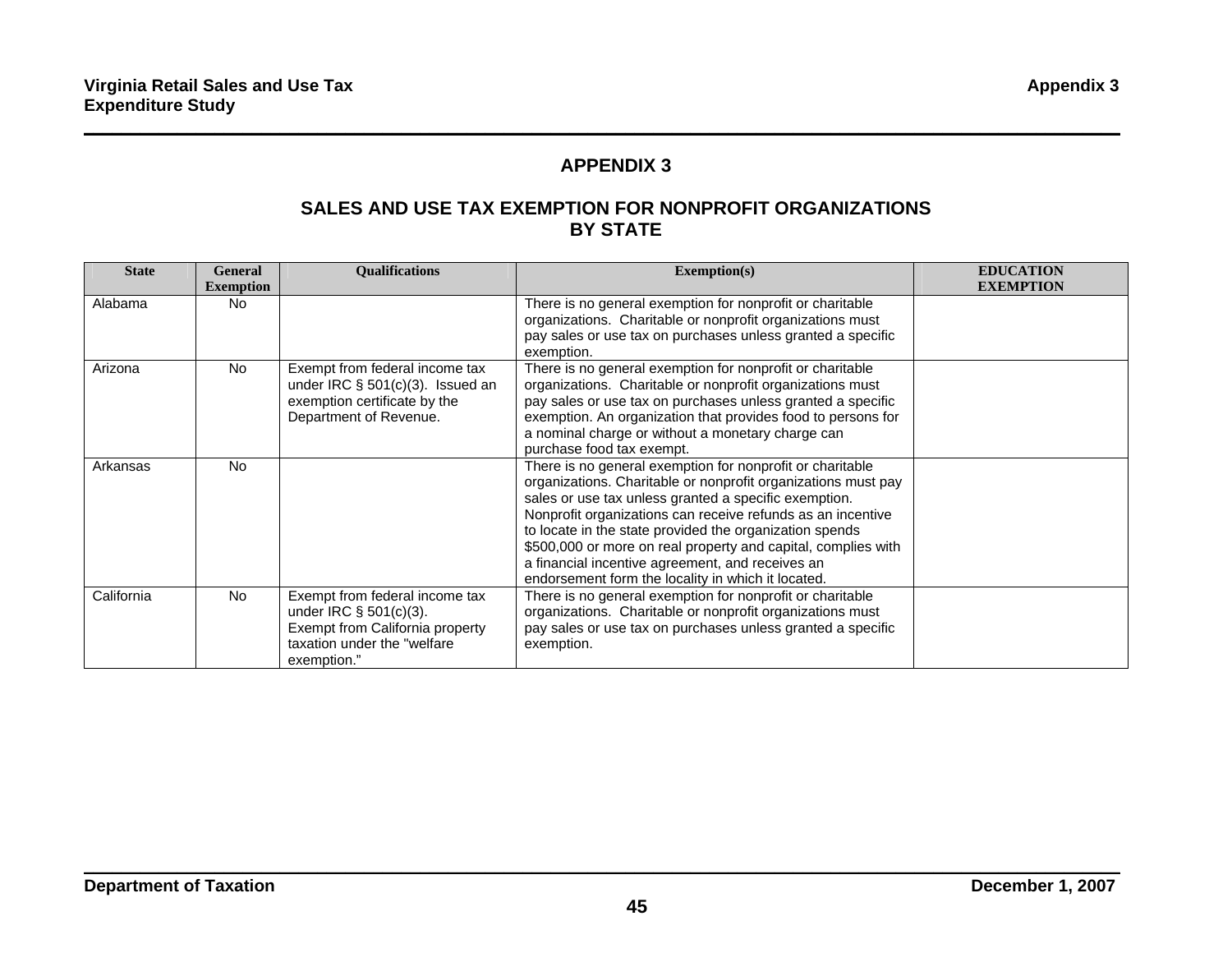| <b>State</b>            | <b>General</b>          | <b>Qualifications</b>                                                      | <b>Exemption(s)</b>                                                                                                            | <b>EDUCATION</b>                                   |
|-------------------------|-------------------------|----------------------------------------------------------------------------|--------------------------------------------------------------------------------------------------------------------------------|----------------------------------------------------|
| Colorado                | <b>Exemption</b><br>Yes | Exempt from federal income tax<br>IRC $\S$ 501(c)(3). Department of        | The sale, storage, use, consumption, or loan of tangible<br>personal property to charitable or nonprofit organizations to      | <b>EXEMPTION</b>                                   |
|                         |                         | Revenue may conduct an                                                     | be used to carry out their activities is exempt from the use                                                                   |                                                    |
|                         |                         | independent review to determine<br>an organization's charitable status.    | tax. Cash purchases are exempt provided the charitable<br>organization satisfies the following conditions: the purchaser       |                                                    |
|                         |                         |                                                                            | shows a copy of the exemption certificate when the purchase<br>is made or the purchaser has a copy of its exemption            |                                                    |
|                         |                         |                                                                            | certificate on file with the vendor; the purchaser signs an<br>affidavit declaring that the purchase is paid for using         |                                                    |
|                         |                         |                                                                            | organization funds; and the purchase does not exceed \$100.                                                                    |                                                    |
| Connecticut             | Yes                     | Exempt from federal income tax<br>under IRC § 501(c)(3).                   | The sale of tangible personal property to charitable or<br>nonprofit organizations to be used to carry out their activities    | There is an exemption for<br>organizations with an |
|                         |                         | Must show proof of eligibility for the<br>exemption to the Commissioner of | is exempt from the use tax. The burden is on the seller to<br>prove the exemption by providing a copy of the certificate.      | educational purpose.                               |
|                         |                         | Revenue.                                                                   |                                                                                                                                |                                                    |
| District of<br>Columbia | Yes                     | Exempt if they fall under IRC §<br>501(c)(3). Is a U.S. state or           | The sale of tangible personal property or services to<br>charitable or nonprofit organizations to be used to carry out         |                                                    |
|                         |                         | territory and promotes social<br>welfare.                                  | their activities is exempt from the use tax.                                                                                   |                                                    |
| Florida                 | <b>No</b>               | Exempt from federal income tax<br>under IRC $\S$ 501(c)(3). Issued an      | There is no general exemption for nonprofit or charitable<br>organizations. Charitable or nonprofit organizations must         |                                                    |
|                         |                         | exemption certificate by the<br>Department of Revenue that is              | pay sales or use tax on purchases unless granted a specific<br>exemption. The sale of tangible personal property to            |                                                    |
|                         |                         | valid for five years.                                                      | charitable or nonprofit organizations to be used to carry out<br>their activities is exempt from the use tax. The exemption is |                                                    |
| Georgia                 | <b>No</b>               |                                                                            | applied to motor vehicles.<br>There is no general exemption for nonprofit or charitable                                        |                                                    |
|                         |                         |                                                                            | organizations. Charitable or nonprofit organizations must<br>pay sales or use tax on purchases unless granted a specific       |                                                    |
|                         |                         |                                                                            | exemption.                                                                                                                     |                                                    |
|                         |                         |                                                                            |                                                                                                                                |                                                    |
|                         |                         |                                                                            |                                                                                                                                |                                                    |
|                         |                         |                                                                            |                                                                                                                                |                                                    |
|                         |                         |                                                                            |                                                                                                                                |                                                    |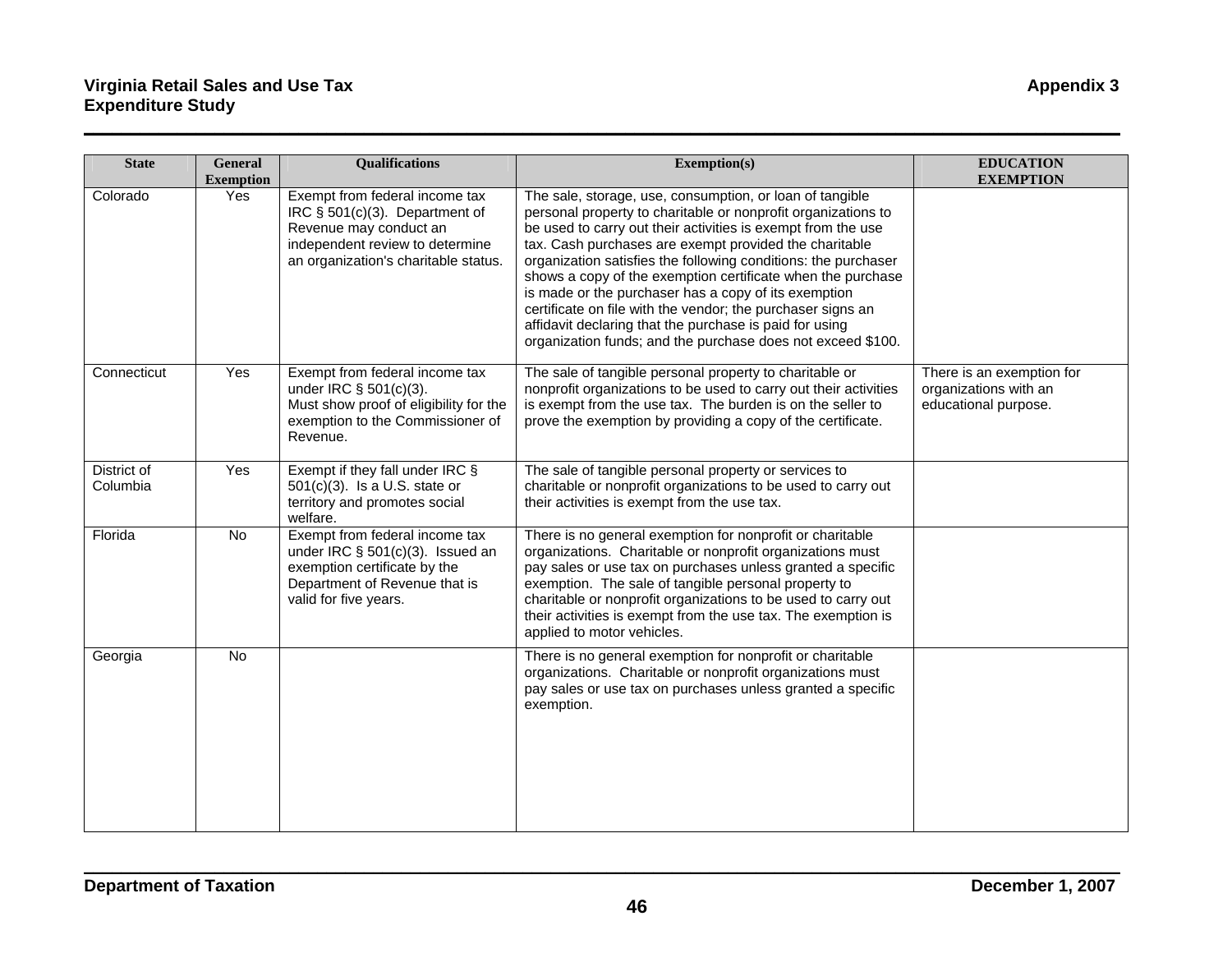| <b>State</b> | <b>General</b>   | <b>Qualifications</b>                                                                                                                                                                                                                                                                     | <b>Exemption(s)</b>                                                                                                                                                                                                                                                                                                                                                                                                                                                                                                                                                                                                                                                                             | <b>EDUCATION</b>                                                                                                                                                                                |
|--------------|------------------|-------------------------------------------------------------------------------------------------------------------------------------------------------------------------------------------------------------------------------------------------------------------------------------------|-------------------------------------------------------------------------------------------------------------------------------------------------------------------------------------------------------------------------------------------------------------------------------------------------------------------------------------------------------------------------------------------------------------------------------------------------------------------------------------------------------------------------------------------------------------------------------------------------------------------------------------------------------------------------------------------------|-------------------------------------------------------------------------------------------------------------------------------------------------------------------------------------------------|
|              | <b>Exemption</b> |                                                                                                                                                                                                                                                                                           |                                                                                                                                                                                                                                                                                                                                                                                                                                                                                                                                                                                                                                                                                                 | <b>EXEMPTION</b>                                                                                                                                                                                |
| Hawaii       | $\overline{N}$   | Because the general excise tax is<br>imposed on the seller rather than<br>the buyer, sales to nonprofit<br>organizations are generally subject<br>to tax. Exempt from federal income<br>tax under IRC $\S$ 501(c)(3). Issued<br>an exemption certificate by the<br>Department of Revenue. | There is no general exemption for nonprofit or charitable<br>organizations. The exemption applies only to persons that<br>register with the Department of Taxation and pay a \$20 fee;<br>activities that do not benefit individual members; and<br>activities that do not result in financial gain.                                                                                                                                                                                                                                                                                                                                                                                            |                                                                                                                                                                                                 |
| Idaho        | No               |                                                                                                                                                                                                                                                                                           | There is no general exemption for nonprofit or charitable<br>organizations. Charitable or nonprofit organizations must pay<br>sales or use tax on purchases unless granted a specific<br>exemption. The following are exempt from sales and use<br>taxes: hospitals, health-related entities, educational<br>institutions, environmental organizations, independent living<br>centers, volunteer fire departments, licensed emergency<br>medical service agencies, the Blind Services Foundation,<br>qualifying senior citizen centers, nonprofit organizations<br>offering free dental clinic services to children, and food banks<br>or soup kitchens (excluding motor vehicles or trailers). |                                                                                                                                                                                                 |
| Illinois     | Yes              | Issued an exemption identification<br>number by the Department of<br>Revenue.                                                                                                                                                                                                             | The sale of tangible personal property or services to<br>charitable or nonprofit organizations to be used to carry out<br>their activities is exempt from the use tax.                                                                                                                                                                                                                                                                                                                                                                                                                                                                                                                          |                                                                                                                                                                                                 |
| Indiana      | Yes              | Exempt from federal income tax<br>under IRC § 501(c)(3).<br>Promotes social welfare.                                                                                                                                                                                                      | The sale of tangible personal property or services to<br>charitable or nonprofit organizations to be used to carry out<br>their activities is exempt from the use tax.                                                                                                                                                                                                                                                                                                                                                                                                                                                                                                                          | Educational institutions exempt<br>from tax, but not the sale of<br>books, stationery,<br>haberdashery, supplies, or<br>other property by a college or<br>university.                           |
| Iowa         | Yes              | Exempt from federal income tax<br>under IRC $\S$ 501(c)(3).                                                                                                                                                                                                                               | The sale of tangible personal property or services to<br>charitable or nonprofit organizations to be used to carry out<br>their activities is exempt from the use tax.                                                                                                                                                                                                                                                                                                                                                                                                                                                                                                                          | A nonprofit private educational<br>institution is exempt from retail<br>sales and use tax provided the<br>proceeds from its sales are for<br>educational, religious, or<br>charitable purposes. |
| Kansas       | <b>No</b>        | Exempt from federal income tax<br>under IRC § 501(c)(3).                                                                                                                                                                                                                                  | There is no general exemption for nonprofit or charitable<br>organizations. Charitable or nonprofit organizations must pay<br>sales or use tax on purchases unless granted a specific<br>exemption.                                                                                                                                                                                                                                                                                                                                                                                                                                                                                             |                                                                                                                                                                                                 |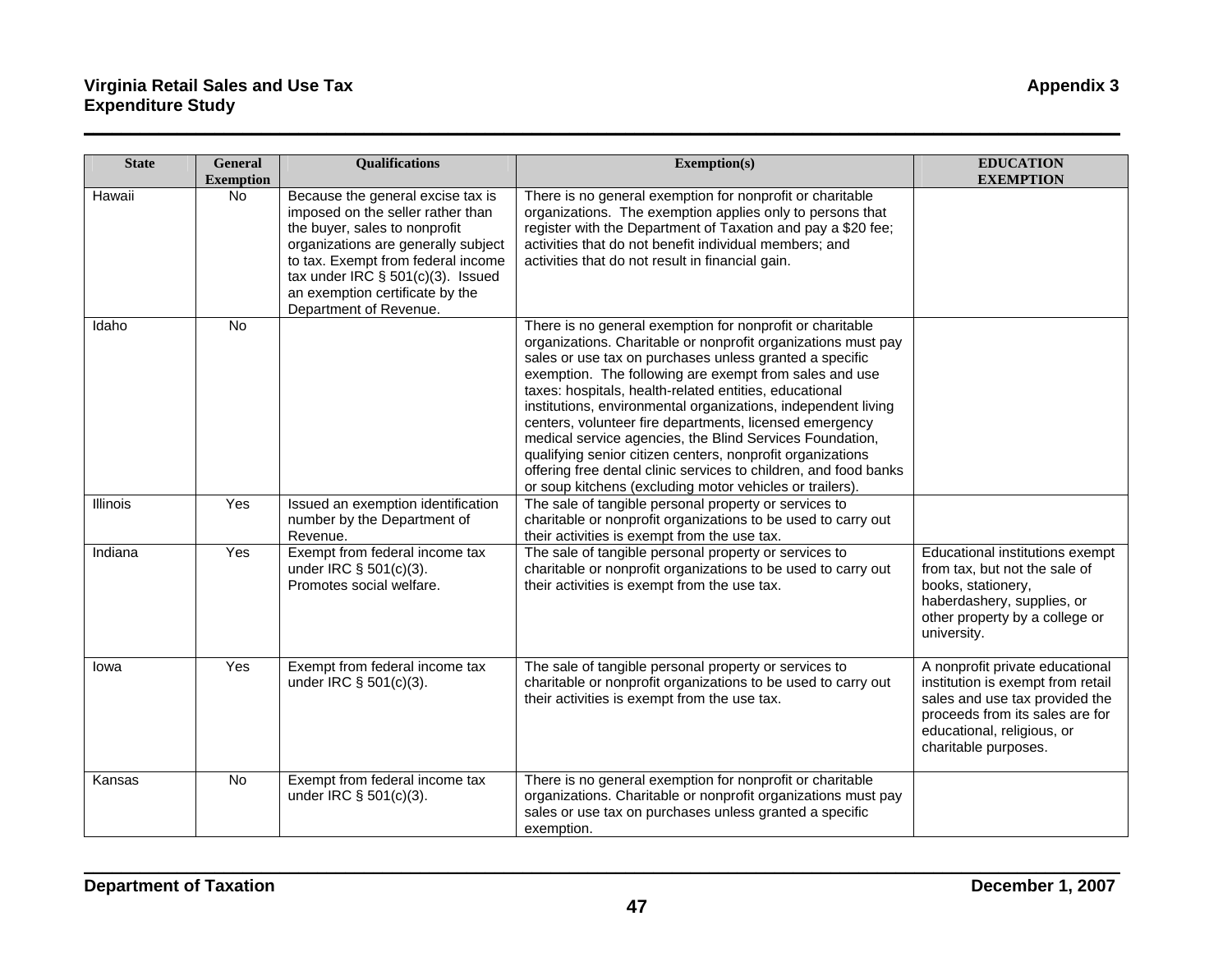| <b>State</b>  | <b>General</b><br><b>Exemption</b> | <b>Qualifications</b>                                                                                                                                                                              | <b>Exemption(s)</b>                                                                                                                                                                                                 | <b>EDUCATION</b><br><b>EXEMPTION</b>                                                                                                                                                                                                                                                          |
|---------------|------------------------------------|----------------------------------------------------------------------------------------------------------------------------------------------------------------------------------------------------|---------------------------------------------------------------------------------------------------------------------------------------------------------------------------------------------------------------------|-----------------------------------------------------------------------------------------------------------------------------------------------------------------------------------------------------------------------------------------------------------------------------------------------|
| Kentucky      | Yes                                | Exempt from federal income tax<br>under IRC § 501(c)(3).                                                                                                                                           | The sale of tangible personal property or services to<br>charitable or nonprofit organizations to be used to carry out<br>their activities is exempt from the use tax.                                              | Educational exemptions include<br>sales of food to students in<br>school cafeterias or<br>lunchrooms; sales by school<br>bookstores of textbooks,<br>workbooks, and other course<br>materials; sales by nonprofit<br>school-sponsored clubs and<br>organizations, but not athletic<br>events. |
| Louisiana     | <b>No</b>                          | Exempt from federal income tax<br>under IRC § 501(c)(3).                                                                                                                                           | There is no general exemption for nonprofit or charitable<br>organizations. Charitable or nonprofit organizations must pay<br>sales or use tax on purchases unless granted a specific<br>exemption.                 |                                                                                                                                                                                                                                                                                               |
| Maine         | No                                 | Must be chartered by the<br>Legislature and be awarded an<br>exemption certificate.                                                                                                                | There is no general exemption for nonprofit or charitable<br>organizations. Charitable or nonprofit organizations must pay<br>sales or use tax on purchases unless granted a specific<br>exemption.                 |                                                                                                                                                                                                                                                                                               |
| Maryland      | Yes                                | Issued an exemption identification<br>number by the Comptroller that<br>expires every five years and must<br>be renewed.                                                                           | The sale of tangible personal property or services to<br>charitable or nonprofit organizations or volunteer fire<br>company or department, to be used to carry out their<br>activities, is exempt from the use tax. | There is an exemption for<br>organizations with an<br>educational purpose.                                                                                                                                                                                                                    |
| Massachusetts | Yes                                | Exempt from federal income tax<br>under IRC $\S$ 501(c)(3). Issued an<br>exemption identification number by<br>the Commissioner of Revenue that<br>expires every ten years and must<br>be renewed. |                                                                                                                                                                                                                     |                                                                                                                                                                                                                                                                                               |
| Michigan      | Yes                                | Exempt from federal income tax<br>under IRC $\S$ 501(c)(3).                                                                                                                                        | Nonprofit organizations, educational institutions, and<br>churches are entitled to certain sales and use tax<br>exemptions.                                                                                         | There is an exemption for<br>organizations with an<br>educational purpose.                                                                                                                                                                                                                    |
| Minnesota     | Yes                                | Exempt from federal income tax<br>under IRC § 501(c)(3).                                                                                                                                           | The broadest of the exemptions for exempt organizations is<br>that for property purchased by nonprofit organizations that is<br>used for the charitable, religious, or educational purpose.                         | There is an exemption for<br>organizations with an<br>educational purpose.                                                                                                                                                                                                                    |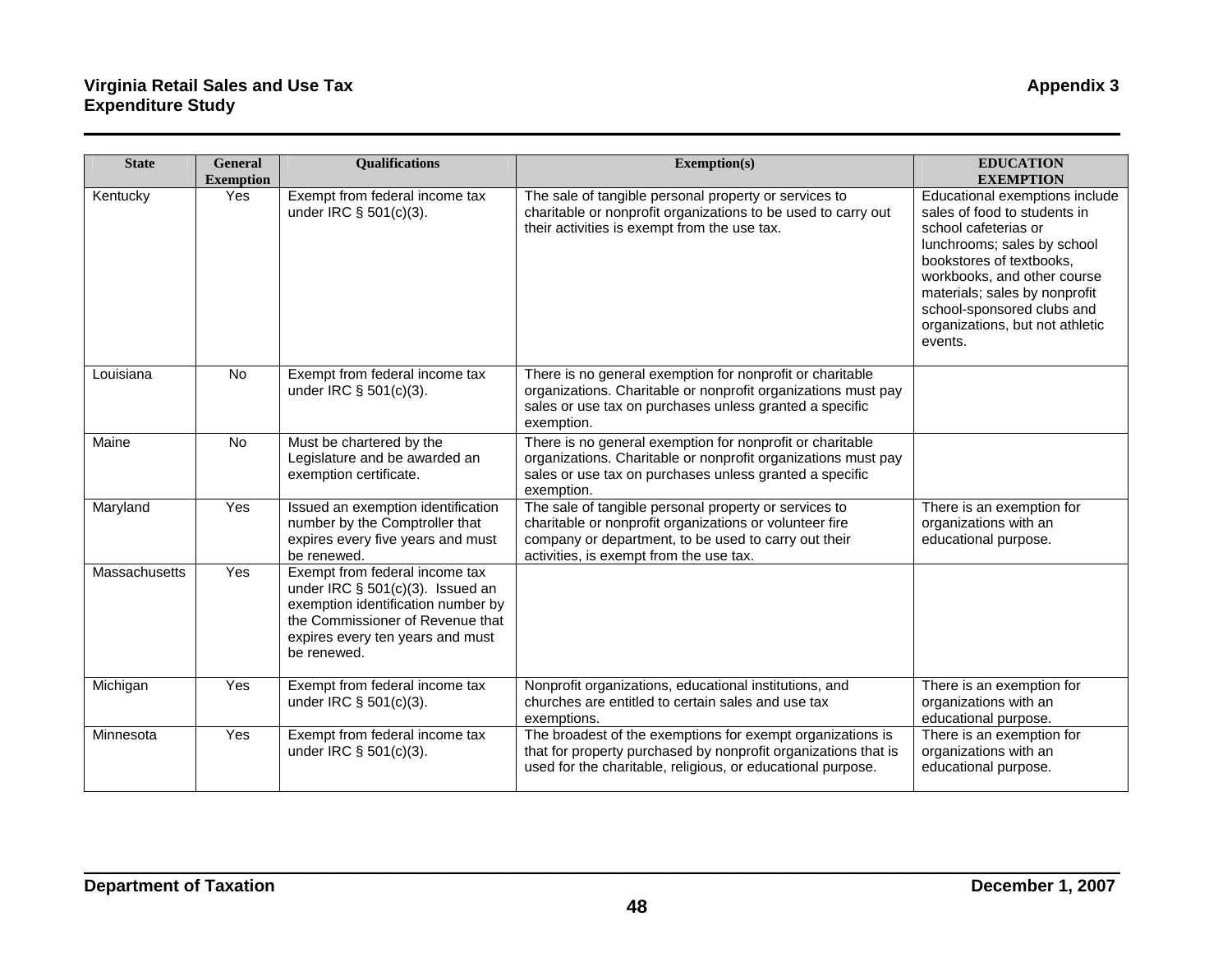| <b>State</b> | <b>General</b><br><b>Exemption</b> | <b>Qualifications</b>                                                                                                                                                                                                                                                                                                                                                                                                                                                                                                                                                                                                                                    | <b>Exemption(s)</b>                                                                                                                                                                                                                                                                      | <b>EDUCATION</b><br><b>EXEMPTION</b>                                       |
|--------------|------------------------------------|----------------------------------------------------------------------------------------------------------------------------------------------------------------------------------------------------------------------------------------------------------------------------------------------------------------------------------------------------------------------------------------------------------------------------------------------------------------------------------------------------------------------------------------------------------------------------------------------------------------------------------------------------------|------------------------------------------------------------------------------------------------------------------------------------------------------------------------------------------------------------------------------------------------------------------------------------------|----------------------------------------------------------------------------|
| Mississippi  | No                                 |                                                                                                                                                                                                                                                                                                                                                                                                                                                                                                                                                                                                                                                          | There is no general exemption for nonprofit or charitable<br>organizations. Charitable or nonprofit organizations must pay<br>sales or use tax on purchases unless granted a specific<br>exemption.                                                                                      |                                                                            |
| Missouri     | Yes                                | Exempt from federal income tax<br>under Internal Revenue Code Sec.<br>$501(c)(3)$ . Issued an exemption<br>certificate number by the<br>Department of Revenue. In order<br>to receive an exemption certificate<br>the church must provide the<br>following information: an<br>application for exemption; copy of<br>articles of incorporation and/or<br>bylaws; copy of tax exemption<br>letter from the IRS; copy of tax<br>exemption from the county<br>assessing officer; financial history<br>for prior three years; copy of<br>nonprofit certificate, registration, or<br>charter; and other documents the<br>Department of Revenue may<br>request. |                                                                                                                                                                                                                                                                                          | There is an exemption for<br>organizations with an<br>educational purpose. |
| Nebraska     | Yes                                | Issued an exemption identification<br>number by the Commissioner of<br>Revenue:<br>Must present the exemption<br>certificate to the seller.                                                                                                                                                                                                                                                                                                                                                                                                                                                                                                              | The sale of tangible personal property or services to<br>charitable or nonprofit organizations to be used to carry out<br>their activities is exempt from the sales and use tax. The<br>exemption does not include the sale of motor vehicles,<br>trailers, semi-trailers or motorboats. | There is an exemption for<br>organizations with an<br>educational purpose. |
| Nevada       | Yes                                | Issued an exemption identification<br>number by the Department of<br>Taxation.                                                                                                                                                                                                                                                                                                                                                                                                                                                                                                                                                                           |                                                                                                                                                                                                                                                                                          |                                                                            |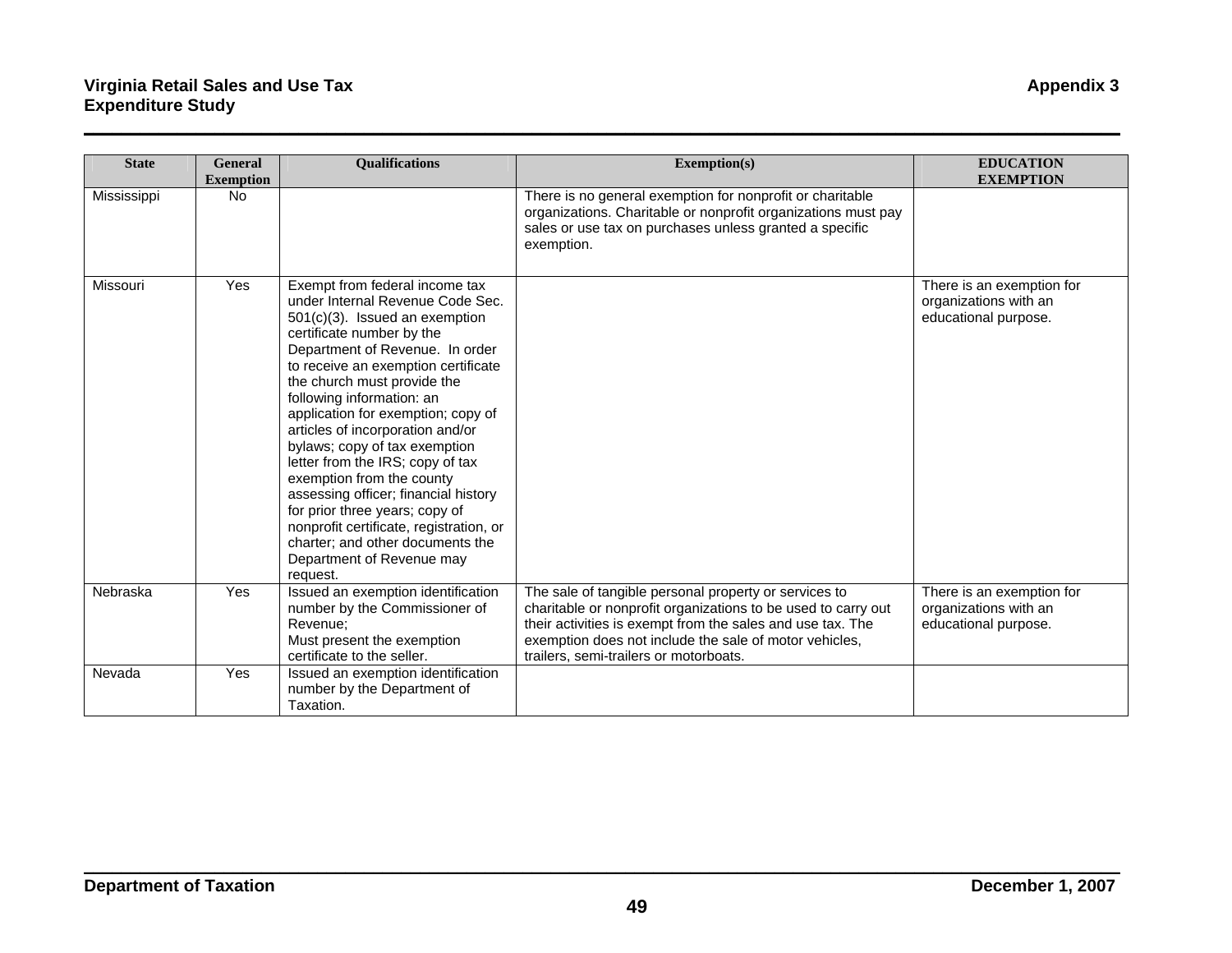| <b>State</b>   | General<br><b>Exemption</b> | <b>Qualifications</b>                                                                                                                                                                                                                                                                                                                           | <b>Exemption(s)</b>                                                                                                                                                                                                                                                                                                                           | <b>EDUCATION</b><br><b>EXEMPTION</b>                                       |
|----------------|-----------------------------|-------------------------------------------------------------------------------------------------------------------------------------------------------------------------------------------------------------------------------------------------------------------------------------------------------------------------------------------------|-----------------------------------------------------------------------------------------------------------------------------------------------------------------------------------------------------------------------------------------------------------------------------------------------------------------------------------------------|----------------------------------------------------------------------------|
| New Jersey     | Yes                         | Exempt from federal income tax<br>under Internal Revenue Code Sec.<br>501(c)(3);<br>Must apply to the State Sales Tax<br>Bureau for the exemption;<br>The exemption is valid unless there<br>are changes to the character,<br>purpose, or organization of the<br>organization, whereby the<br>organization must reapply with the<br>department. | The sale of tangible personal property or services to<br>charitable or nonprofit organizations to be used to carry out<br>their activities is exempt from the sales and use tax.                                                                                                                                                              | There is an exemption for<br>organizations with an<br>educational purpose. |
| New Mexico     | Yes                         | Exempt from federal income tax<br>under IRC $\S$ 501(c)(3).                                                                                                                                                                                                                                                                                     | The sale of tangible personal property or services to<br>charitable or nonprofit organizations to be used to carry out<br>their activities is exempt from the sales and use tax.                                                                                                                                                              |                                                                            |
| New York       | Yes                         | Exempt from federal income tax<br>under IRC $\S$ 501(c)(3).                                                                                                                                                                                                                                                                                     | The exemption applies to the rental of amusement property.<br>Tangible personal property sold to a contractor,<br>subcontractor or repairman for use in erecting, adding to,<br>repairing, and maintaining altering, improving, maintaining,<br>real property is exempt from the tax. Bibles and other<br>religious publications are taxable. |                                                                            |
| North Carolina | No                          |                                                                                                                                                                                                                                                                                                                                                 | There is no general exemption for nonprofit or charitable<br>organizations. Charitable or nonprofit organizations under<br>certain circumstances may apply for refunds of tax paid on<br>their purchases.                                                                                                                                     |                                                                            |
| North Dakota   | $\overline{N}$              |                                                                                                                                                                                                                                                                                                                                                 | There is no general exemption for nonprofit or charitable<br>organizations.                                                                                                                                                                                                                                                                   |                                                                            |
| Ohio           | Yes                         | Exempt from federal income tax<br>under IRC $\S$ 501(c)(3).                                                                                                                                                                                                                                                                                     | Sales and use taxes do not apply to sales and services to<br>any nonprofit organization. Tangible personal property sold<br>to a contractor, subcontractor or repairman for use in<br>erecting, adding to, repairing, and maintaining altering,<br>improving, maintaining, real property is exempt from the tax.                              |                                                                            |
| Oklahoma       | Yes                         | Exempt from federal income tax<br>under IRC $\S$ 501(c)(3). Must<br>provide proof of its membership<br>status to the Oklahoma Tax                                                                                                                                                                                                               | Sales and use taxes do not apply to sales and services to<br>any nonprofit organization. Tangible personal property sold<br>to a contractor, subcontractor or repairman for use in<br>erecting, adding to, repairing, and maintaining altering,                                                                                               | There is an exemption for<br>organizations with an<br>educational purpose. |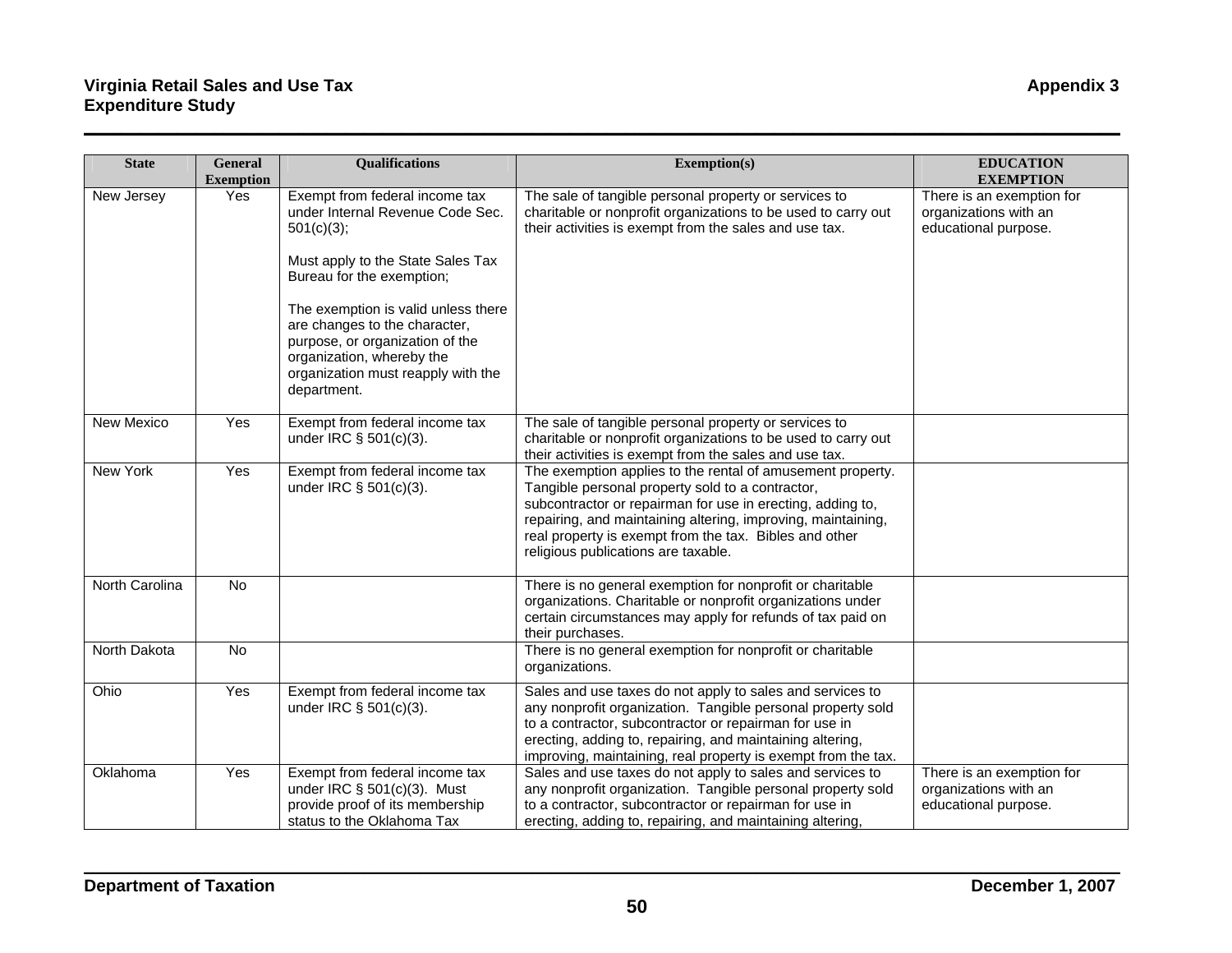| <b>State</b>   | <b>General</b><br><b>Exemption</b> | <b>Qualifications</b>                                                                                                                                                                                                        | <b>Exemption(s)</b>                                                                                                                                                                                                                                                                                                                                                                            | <b>EDUCATION</b><br><b>EXEMPTION</b>                                       |
|----------------|------------------------------------|------------------------------------------------------------------------------------------------------------------------------------------------------------------------------------------------------------------------------|------------------------------------------------------------------------------------------------------------------------------------------------------------------------------------------------------------------------------------------------------------------------------------------------------------------------------------------------------------------------------------------------|----------------------------------------------------------------------------|
|                |                                    | Commission.                                                                                                                                                                                                                  | improving, maintaining, real property is exempt from the tax.                                                                                                                                                                                                                                                                                                                                  |                                                                            |
| Pennsylvania   | Yes                                | Must receive an exemption form<br>the legislature.                                                                                                                                                                           | The sale of tangible personal property or services to<br>charitable or nonprofit organizations, volunteer fire<br>companies, educational institutions and religious<br>organizations, to be used to carry out their activities, is<br>exempt from the sales and use tax.                                                                                                                       |                                                                            |
| Rhode Island   | Yes                                | Issued an exemption identification<br>number by the Tax Administrator.                                                                                                                                                       |                                                                                                                                                                                                                                                                                                                                                                                                | There is an exemption for<br>organizations with an<br>educational purpose. |
| South Carolina | No                                 | Exempt from federal income tax<br>under IRC $\S$ 501(c)(3).<br>Has the option to be issued an<br>exemption identification number by<br>the Department of Revenue.                                                            | The sale of tangible personal property or services to<br>charitable or nonprofit organizations to be used to carry out<br>their activities is exempt from the sales and use tax. If they<br>receive the exemption, the organization is also exempt from<br>the retail license tax.                                                                                                             |                                                                            |
| South Dakota   | No                                 |                                                                                                                                                                                                                              | There is no general exemption for nonprofit or charitable<br>organizations.                                                                                                                                                                                                                                                                                                                    |                                                                            |
| Tennessee      | Yes                                | Exempt from federal income tax<br>under IRC § 501(c)(3).<br>Issued an exemption identification<br>number by the Department of<br>Revenue.                                                                                    | The sale of tangible personal property or services to<br>charitable or nonprofit organizations to be used to carry out<br>their activities is exempt from the sales and use tax.                                                                                                                                                                                                               |                                                                            |
| Texas          | Yes                                | Exempt from federal income tax<br>under IRC $\S$ 501(c)(3). Must<br>submit to the Comptroller a written<br>statement, of its activities and<br>supporting documentation, and a<br>copy of the ruling letter from the<br>IRS. | The sale of tangible personal property or services to<br>charitable or nonprofit organizations to be used in carrying<br>out their activities is exempt from the sales and use tax.                                                                                                                                                                                                            | There is an exemption for<br>organizations with an<br>educational purpose. |
| Utah           | Yes                                | Exempt from federal income tax<br>under IRC $\S$ 501(c)(3). Must be<br>approved by the Tax Commission.                                                                                                                       | Sales of tangible personal property for the purposes of<br>carrying out the activities of the church; For sales of at least<br>\$1,000, the exemption will be at the point of sale, and for<br>sales less than \$1,000 the exemption will be in the form of a<br>refund. Nonprofit organizations may apply to the Tax<br>Commissioner for a refund of sales and use tax on a monthly<br>basis. |                                                                            |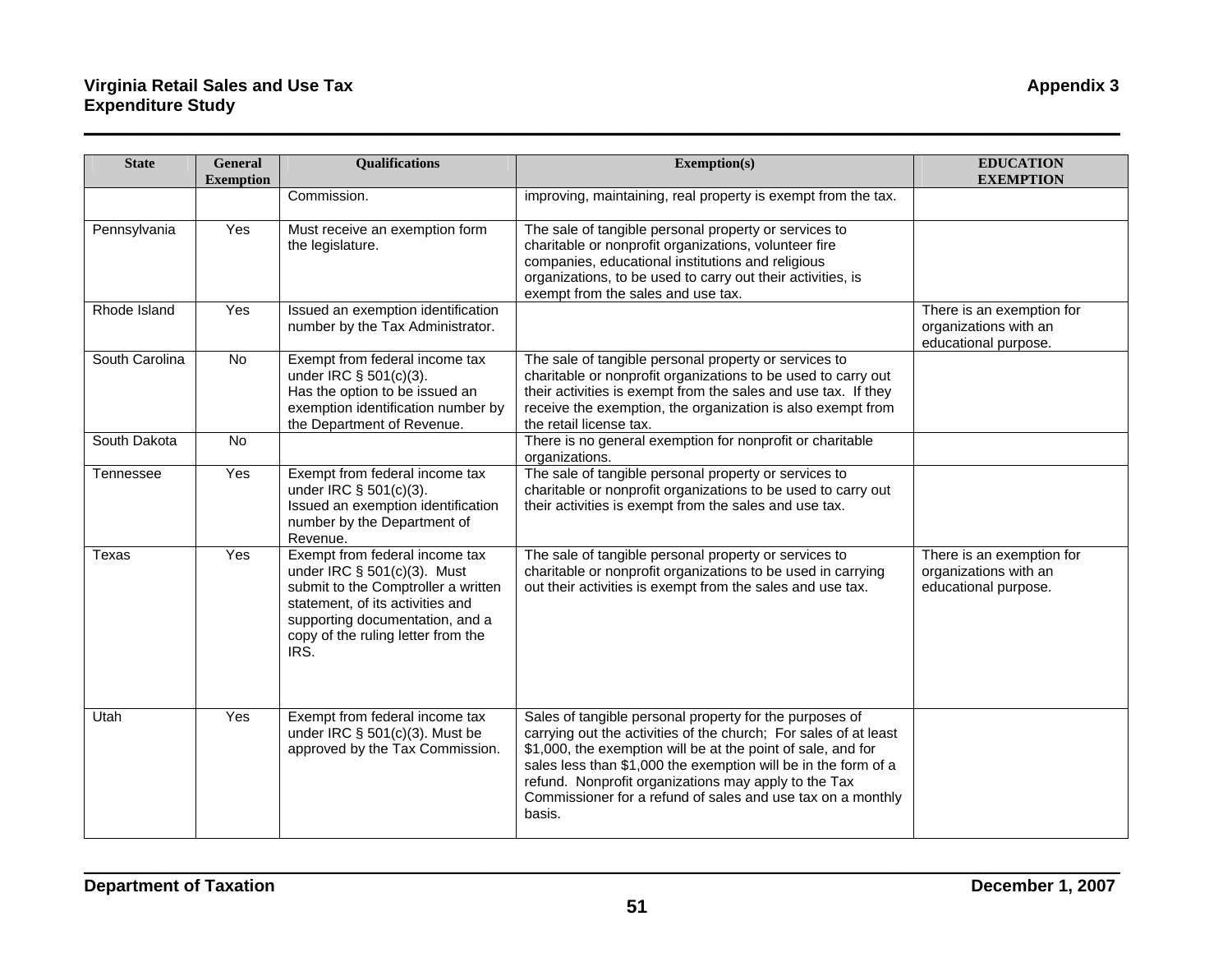| <b>State</b>  | <b>General</b><br><b>Exemption</b> | <b>Oualifications</b>                                                                                                                                                                                                                                                       | <b>Exemption(s)</b>                                                                                                                                                                                                                                                                                                                                | <b>EDUCATION</b><br><b>EXEMPTION</b>                                       |
|---------------|------------------------------------|-----------------------------------------------------------------------------------------------------------------------------------------------------------------------------------------------------------------------------------------------------------------------------|----------------------------------------------------------------------------------------------------------------------------------------------------------------------------------------------------------------------------------------------------------------------------------------------------------------------------------------------------|----------------------------------------------------------------------------|
| Vermont       | <b>Yes</b>                         | Exempt from federal income tax<br>under IRC $\S$ 501(c)(3).<br>Issued an exemption certificate<br>from the Tax Commissioner.                                                                                                                                                |                                                                                                                                                                                                                                                                                                                                                    | There is an exemption for<br>organizations with an<br>educational purpose. |
| Virginia      | <b>Yes</b>                         | <b>Exempt from federal income tax</b><br>under Internal Revenue Code<br>Sec. 501(c)(3) or whose real<br>property is exempt form local<br>taxation pursuant to Sec. 58.1-<br>3606 of the Code of VA.; Issued<br>an exemption certificate from<br>the Department of Taxation. | The sale of tangible personal property or services to<br>charitable or nonprofit organizations to be used in<br>carrying out their activities is exempt from the sales and<br>use tax.                                                                                                                                                             | There is an exemption for<br>organizations with an<br>educational purpose. |
| Washington    | <b>No</b>                          |                                                                                                                                                                                                                                                                             | There is no general exemption for nonprofit or charitable<br>organizations.                                                                                                                                                                                                                                                                        |                                                                            |
| West Virginia | Yes                                | Exempt from federal income tax<br>under IRC $\S$ 501(c)(3). Issued an<br>exemption certificate from the Tax<br>Commissioner.                                                                                                                                                | The sale of tangible personal property or services to<br>charitable or nonprofit organizations to be used in carrying<br>out their activities is exempt from the sales and use tax,<br>excluding gasoline or special fuel.                                                                                                                         |                                                                            |
| Wisconsin     | Yes                                | Exempt from federal income tax<br>under IRC $\S$ 501(c)(3).                                                                                                                                                                                                                 | The sale of tangible personal property or services to<br>charitable or nonprofit organizations to be used in carrying<br>out their activities is exempt from the sales and use tax.                                                                                                                                                                |                                                                            |
| Wyoming       | Yes                                | Exempt from federal income tax<br>under IRC $\S$ 501(c)(3).<br>Issued an exemption approval by<br>the Department of Revenue that is<br>valid for three years and must be<br>renewed.                                                                                        | The sale of tangible personal property or services to<br>charitable or nonprofit organizations to be used in carrying<br>out their activities is exempt from the sales and use tax.<br>Contractors performing work for a religious organization is<br>subject to sales and use tax on all equipment, and materials<br>purchased by the contractor. |                                                                            |

\* The following states do not have a general sales and use tax: Alaska, Delaware, Montana, New Hampshire and Oregon.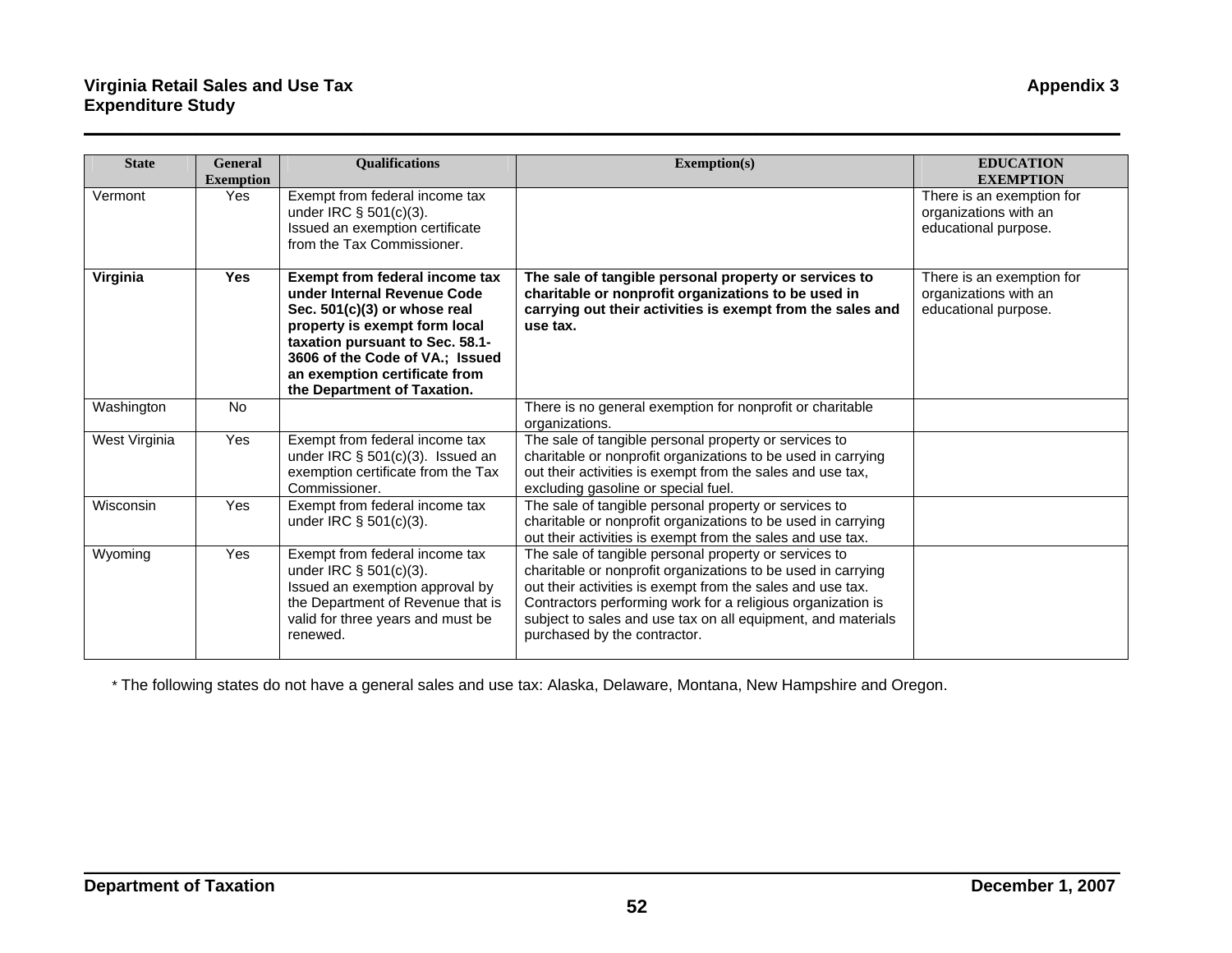# **Code of Va. § 58.1-609.10. Miscellaneous exemptions.**

The tax imposed by this chapter or pursuant to the authority granted in §§ 58.1-605 and 58.1-606 shall not apply to the following:

 $\mathcal{L}_\mathcal{L} = \mathcal{L}_\mathcal{L} = \mathcal{L}_\mathcal{L} = \mathcal{L}_\mathcal{L} = \mathcal{L}_\mathcal{L} = \mathcal{L}_\mathcal{L} = \mathcal{L}_\mathcal{L} = \mathcal{L}_\mathcal{L} = \mathcal{L}_\mathcal{L} = \mathcal{L}_\mathcal{L} = \mathcal{L}_\mathcal{L} = \mathcal{L}_\mathcal{L} = \mathcal{L}_\mathcal{L} = \mathcal{L}_\mathcal{L} = \mathcal{L}_\mathcal{L} = \mathcal{L}_\mathcal{L} = \mathcal{L}_\mathcal{L}$ 

1. Artificial or propane gas, firewood, coal or home heating oil used for domestic consumption. "Domestic consumption" means the use of artificial or propane gas, firewood, coal or home heating oil by an individual purchaser for other than business, commercial or industrial purposes. The Tax Commissioner shall establish by regulation a system for use by dealers in classifying individual purchases for domestic or nondomestic use based on the principal usage of such gas, wood, coal or oil. Any person making a nondomestic purchase and paying the tax pursuant to this chapter who uses any portion of such purchase for domestic use may, between the first day of the first month and the fifteenth day of the fourth month following the year of purchase, apply for a refund of the tax paid on the domestic use portion.

2. An occasional sale, as defined in § 58.1-602.

3. Tangible personal property for future use by a person for taxable lease or rental as an established business or part of an established business, or incidental or germane to such business, including a simultaneous purchase and taxable leaseback.

4. Delivery of tangible personal property outside the Commonwealth for use or consumption outside of the Commonwealth. Delivery of goods destined for foreign export to a factor or export agent shall be deemed to be delivery of goods for use or consumption outside of the Commonwealth.

5. Tangible personal property purchased with food coupons issued by the United States Department of Agriculture under the Food Stamp Program or drafts issued through the Virginia Special Supplemental Food Program for Women, Infants, and Children.

6. Tangible personal property purchased for use or consumption in the performance of maintenance and repair services at Nuclear Regulatory Commission-licensed nuclear power plants located outside the Commonwealth.

7. Beginning July 1, 1997, and ending July 1, 2006, a professional's provision of original, revised, edited, reformatted or copied documents, including but not limited to documents stored on or transmitted by electronic media, to its client or to third parties in the course of the professional's rendition of services to its clientele.

8. School lunches sold and served to pupils and employees of schools and subsidized by government; school textbooks sold by a local board or authorized agency thereof;

 $\mathcal{L}_\mathcal{L} = \mathcal{L}_\mathcal{L} = \mathcal{L}_\mathcal{L} = \mathcal{L}_\mathcal{L} = \mathcal{L}_\mathcal{L} = \mathcal{L}_\mathcal{L} = \mathcal{L}_\mathcal{L} = \mathcal{L}_\mathcal{L} = \mathcal{L}_\mathcal{L} = \mathcal{L}_\mathcal{L} = \mathcal{L}_\mathcal{L} = \mathcal{L}_\mathcal{L} = \mathcal{L}_\mathcal{L} = \mathcal{L}_\mathcal{L} = \mathcal{L}_\mathcal{L} = \mathcal{L}_\mathcal{L} = \mathcal{L}_\mathcal{L}$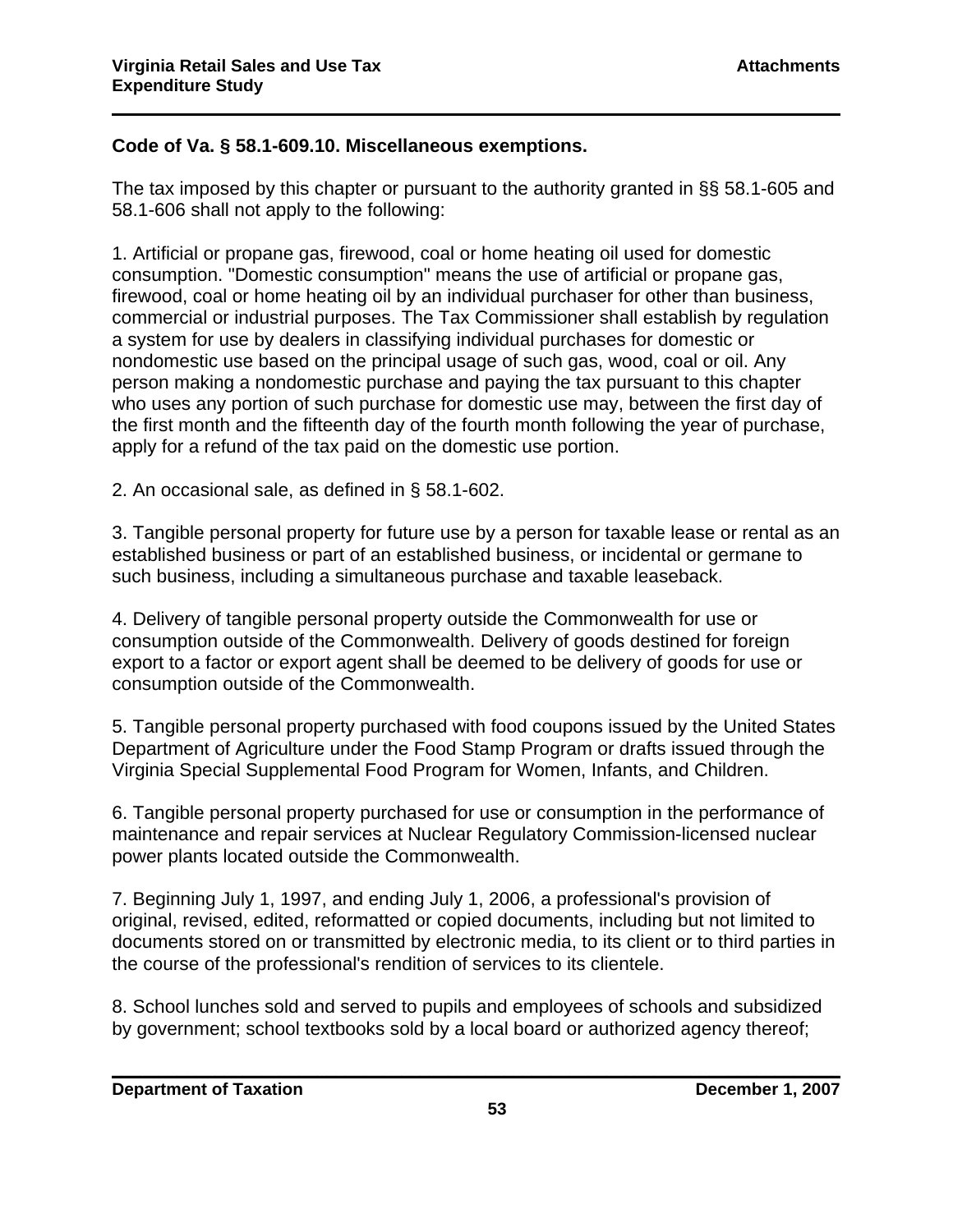and school textbooks sold for use by students attending a nonprofit college or other institution of learning, when sold (i) by such institution of learning or (ii) by any other dealer, when such textbooks have been certified by a department or instructor of such institution of learning as required textbooks for students attending courses at such institution.

 $\mathcal{L}_\mathcal{L} = \mathcal{L}_\mathcal{L} = \mathcal{L}_\mathcal{L} = \mathcal{L}_\mathcal{L} = \mathcal{L}_\mathcal{L} = \mathcal{L}_\mathcal{L} = \mathcal{L}_\mathcal{L} = \mathcal{L}_\mathcal{L} = \mathcal{L}_\mathcal{L} = \mathcal{L}_\mathcal{L} = \mathcal{L}_\mathcal{L} = \mathcal{L}_\mathcal{L} = \mathcal{L}_\mathcal{L} = \mathcal{L}_\mathcal{L} = \mathcal{L}_\mathcal{L} = \mathcal{L}_\mathcal{L} = \mathcal{L}_\mathcal{L}$ 

9. Medicines, drugs, hypodermic syringes, artificial eyes, contact lenses, eyeglasses, eyeglass cases, and contact lens storage containers when distributed free of charge, all solutions or sterilization kits or other devices applicable to the wearing or maintenance of contact lenses or eyeglasses when distributed free of charge, and hearing aids dispensed by or sold on prescriptions or work orders of licensed physicians, dentists, optometrists, ophthalmologists, opticians, audiologists, hearing aid dealers and fitters, nurse practitioners, physician assistants, and veterinarians; controlled drugs purchased for use by a licensed physician, optometrist, licensed nurse practitioner, or licensed physician assistant in his professional practice, regardless of whether such practice is organized as a sole proprietorship, partnership, or professional corporation, or any other type of corporation in which the shareholders and operators are all licensed physicians, optometrists, licensed nurse practitioners, or licensed physician assistants engaged in the practice of medicine, optometry, or nursing; medicines and drugs purchased for use or consumption by a licensed hospital, nursing home, clinic, or similar corporation not otherwise exempt under this section; and samples of prescription drugs and medicines and their packaging distributed free of charge to authorized recipients in accordance with the federal Food, Drug, and Cosmetic Act (21 U.S.C.A. § 301 et seq., as amended). With the exceptions of those medicines and drugs used for agricultural production animals that are exempt to veterinarians under subdivision 1 of § 58.1-609.2, any veterinarian dispensing or selling medicines or drugs on prescription shall be deemed to be the user or consumer of all such medicines and drugs.

10. Wheelchairs and parts therefor, braces, crutches, prosthetic devices, orthopedic appliances, catheters, urinary accessories, other durable medical equipment and devices, and related parts and supplies specifically designed for those products; and insulin and insulin syringes, and equipment, devices or chemical reagents that may be used by a diabetic to test or monitor blood or urine, when such items or parts are purchased by or on behalf of an individual for use by such individual. Durable medical equipment is equipment that (i) can withstand repeated use, (ii) is primarily and customarily used to serve a medical purpose, (iii) generally is not useful to a person in the absence of illness or injury, and (iv) is appropriate for use in the home.

11. Drugs and supplies used in hemodialysis and peritoneal dialysis.

12. Special equipment installed on a motor vehicle when purchased by a handicapped person to enable such person to operate the motor vehicle.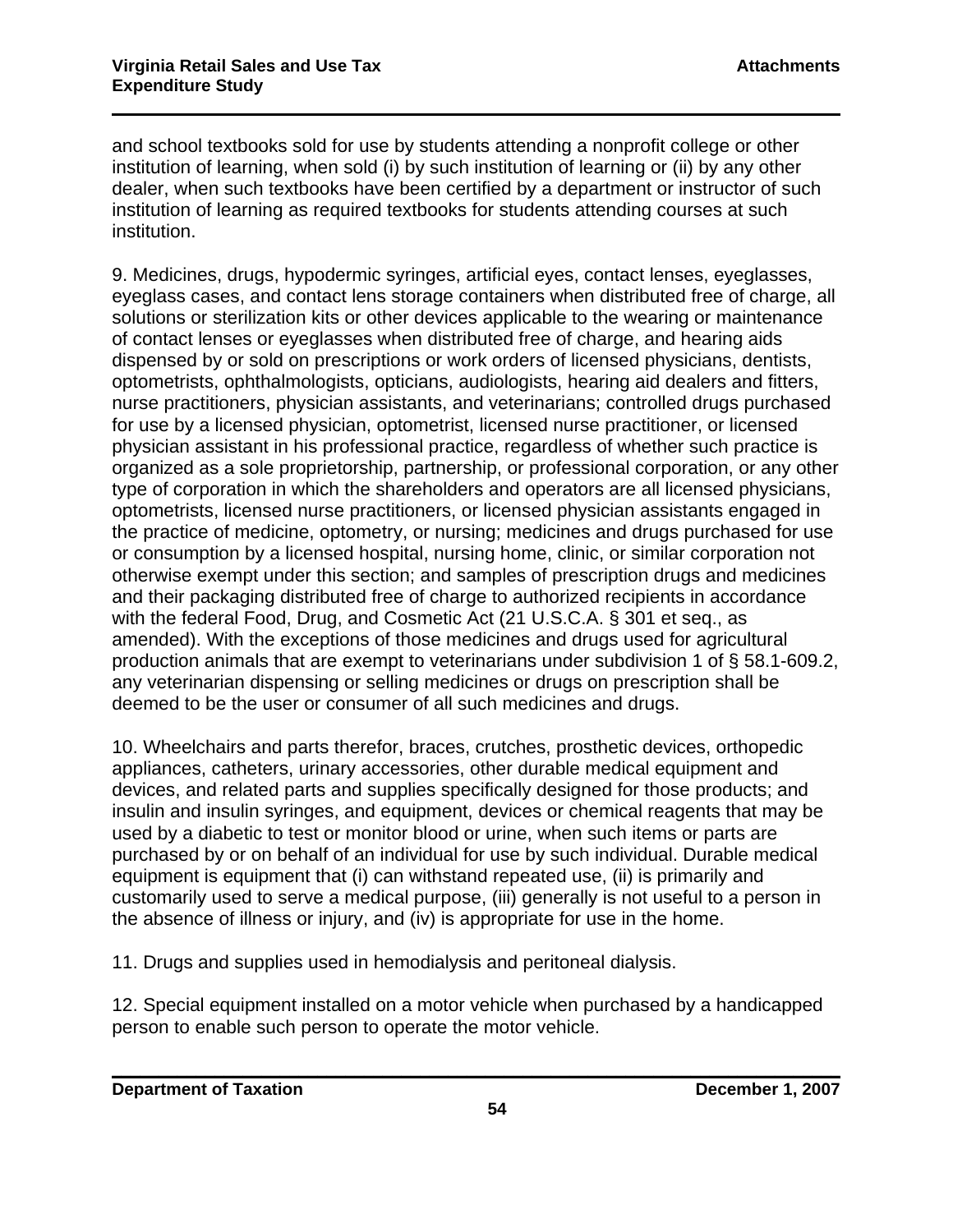13. Special typewriters and computers and related parts and supplies specifically designed for those products used by handicapped persons to communicate when such equipment is prescribed by a licensed physician.

 $\mathcal{L}_\mathcal{L} = \mathcal{L}_\mathcal{L} = \mathcal{L}_\mathcal{L} = \mathcal{L}_\mathcal{L} = \mathcal{L}_\mathcal{L} = \mathcal{L}_\mathcal{L} = \mathcal{L}_\mathcal{L} = \mathcal{L}_\mathcal{L} = \mathcal{L}_\mathcal{L} = \mathcal{L}_\mathcal{L} = \mathcal{L}_\mathcal{L} = \mathcal{L}_\mathcal{L} = \mathcal{L}_\mathcal{L} = \mathcal{L}_\mathcal{L} = \mathcal{L}_\mathcal{L} = \mathcal{L}_\mathcal{L} = \mathcal{L}_\mathcal{L}$ 

14. a. (i) Any nonprescription drugs and proprietary medicines purchased for the cure, mitigation, treatment, or prevention of disease in human beings and (ii) any samples of nonprescription drugs and proprietary medicines distributed free of charge by the manufacturer, including packaging materials and constituent elements and ingredients.

b. The terms "nonprescription drugs" and "proprietary medicines" shall be defined pursuant to regulations promulgated by the Department of Taxation. The exemption authorized in this subdivision shall not apply to cosmetics.

15. Tangible personal property withdrawn from inventory and donated to (i) an organization exempt from taxation under § 501 (c) (3) of the Internal Revenue Code or (ii) the Commonwealth, any political subdivision of the Commonwealth, or any school, agency, or instrumentality thereof.

16. Tangible personal property purchased by nonprofit churches that are exempt from taxation under § 501 (c) (3) of the Internal Revenue Code, or whose real property is exempt from local taxation pursuant to the provisions of § 58.1-3606, for use (i) in religious worship services by a congregation or church membership while meeting together in a single location and (ii) in the libraries, offices, meeting or counseling rooms or other rooms in the public church buildings used in carrying out the work of the church and its related ministries, including kindergarten, elementary and secondary schools. The exemption for such churches shall also include baptistries; bulletins, programs, newspapers and newsletters that do not contain paid advertising and are used in carrying out the work of the church; gifts including food for distribution outside the public church building; food, disposable serving items, cleaning supplies and teaching materials used in the operation of camps or conference centers by the church or an organization composed of churches that are exempt under this subdivision and which are used in carrying out the work of the church or churches; and property used in caring for or maintaining property owned by the church including, but not limited to, mowing equipment; and building materials installed by the church, and for which the church does not contract with a person or entity to have installed, in the public church buildings used in carrying out the work of the church and its related ministries, including, but not limited to worship services; administrative rooms; and kindergarten, elementary, and secondary schools.

17. Medical products and supplies, which are otherwise taxable, such as bandages, gauze dressings, incontinence products and wound-care products, when purchased by

 $\mathcal{L}_\mathcal{L} = \mathcal{L}_\mathcal{L} = \mathcal{L}_\mathcal{L} = \mathcal{L}_\mathcal{L} = \mathcal{L}_\mathcal{L} = \mathcal{L}_\mathcal{L} = \mathcal{L}_\mathcal{L} = \mathcal{L}_\mathcal{L} = \mathcal{L}_\mathcal{L} = \mathcal{L}_\mathcal{L} = \mathcal{L}_\mathcal{L} = \mathcal{L}_\mathcal{L} = \mathcal{L}_\mathcal{L} = \mathcal{L}_\mathcal{L} = \mathcal{L}_\mathcal{L} = \mathcal{L}_\mathcal{L} = \mathcal{L}_\mathcal{L}$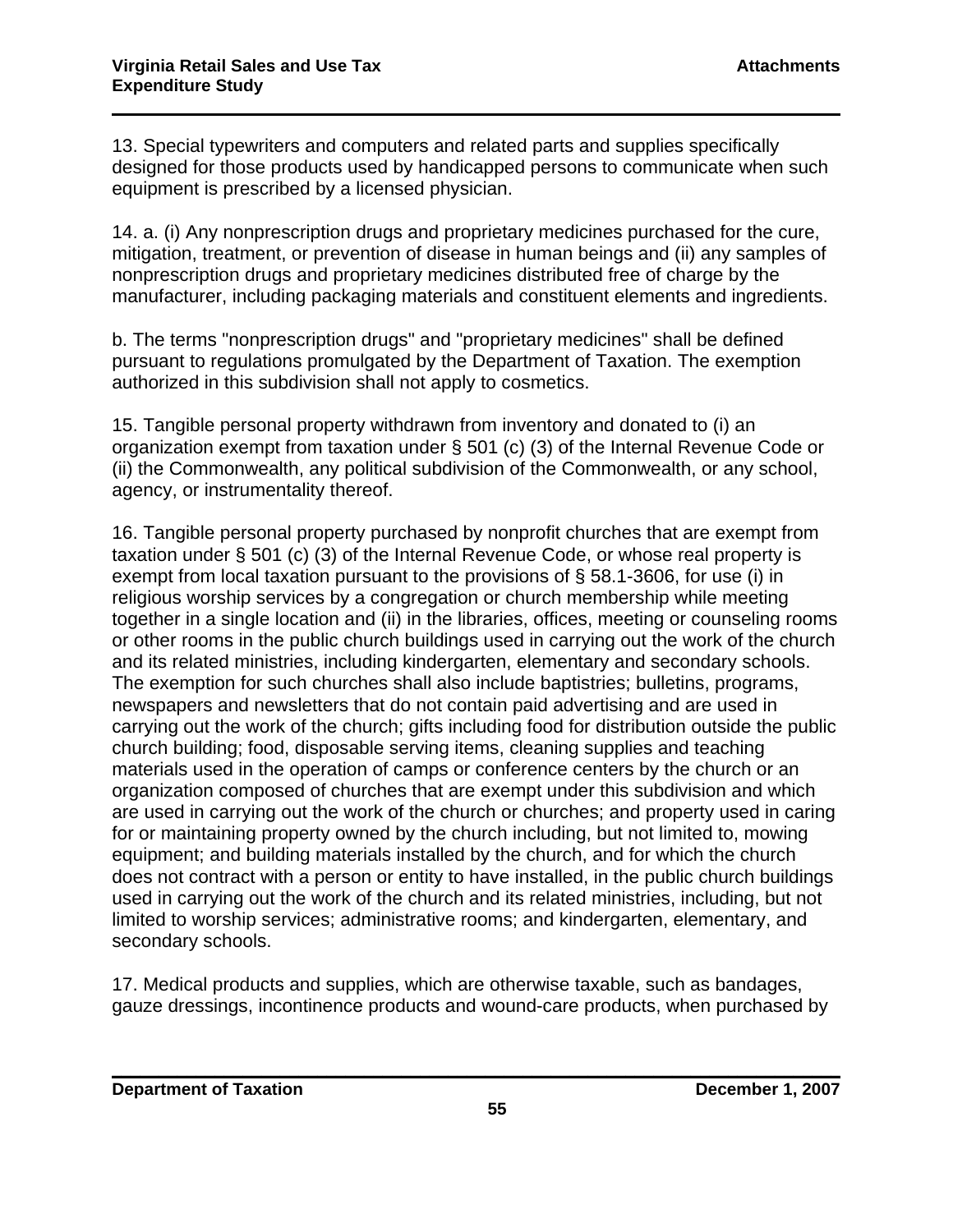a Medicaid recipient through a Department of Medical Assistance Services provider agreement.

 $\mathcal{L}_\mathcal{L} = \mathcal{L}_\mathcal{L} = \mathcal{L}_\mathcal{L} = \mathcal{L}_\mathcal{L} = \mathcal{L}_\mathcal{L} = \mathcal{L}_\mathcal{L} = \mathcal{L}_\mathcal{L} = \mathcal{L}_\mathcal{L} = \mathcal{L}_\mathcal{L} = \mathcal{L}_\mathcal{L} = \mathcal{L}_\mathcal{L} = \mathcal{L}_\mathcal{L} = \mathcal{L}_\mathcal{L} = \mathcal{L}_\mathcal{L} = \mathcal{L}_\mathcal{L} = \mathcal{L}_\mathcal{L} = \mathcal{L}_\mathcal{L}$ 

18. Beginning July 1, 2007, and ending July 1, 2012, multifuel heating stoves used for heating an individual purchaser's residence. "Multifuel heating stoves" are stoves that are capable of burning a wide variety of alternative fuels, including, but not limited to, shelled corn, wood pellets, cherry pits, and olive pits.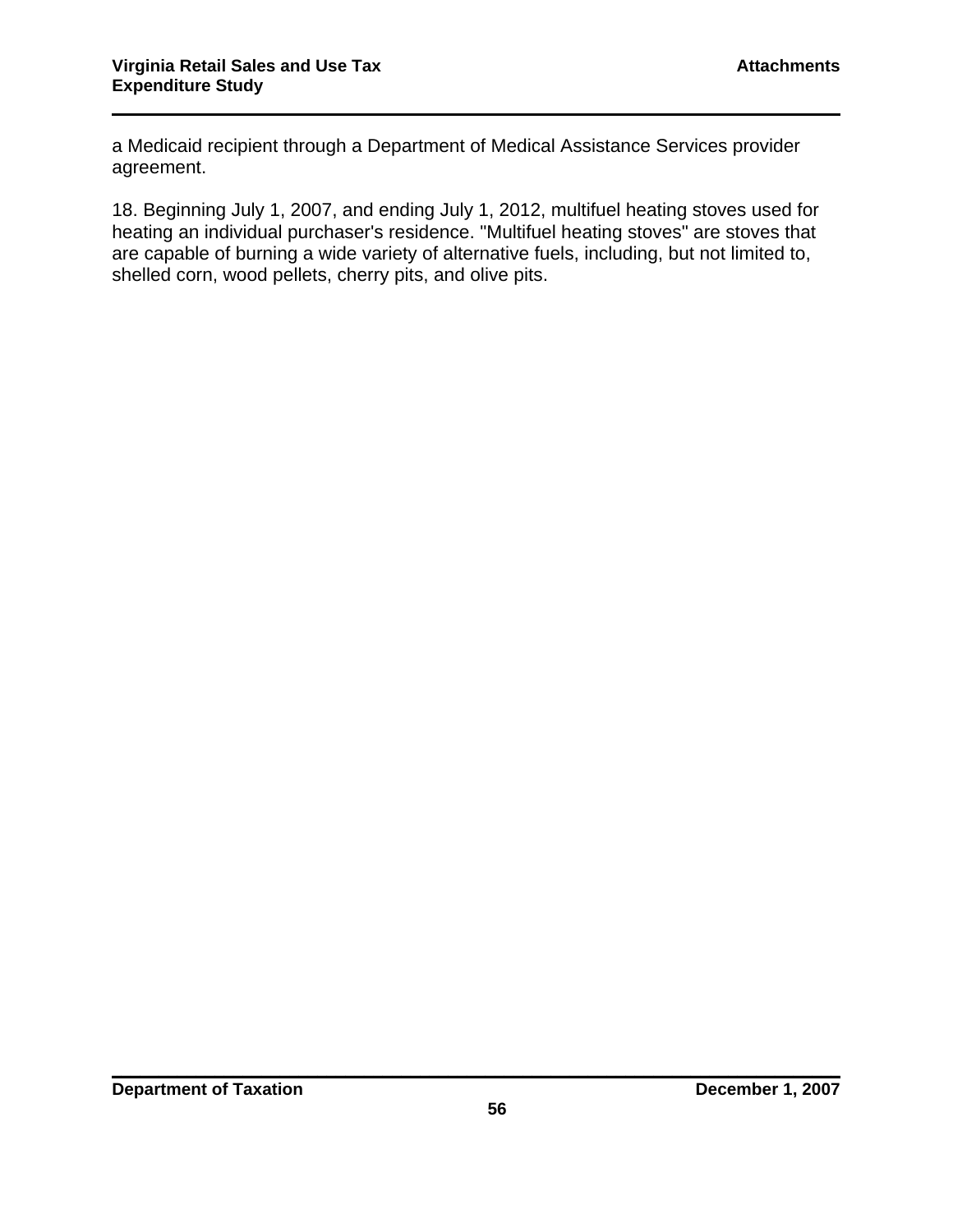# **Code of Va. § 58.1-609.11. Exemptions for nonprofit entities.**

A. Any nonprofit organization that holds a valid certificate of exemption from the Department of Taxation, or any nonprofit church that holds a valid self-executing certificate of exemption, that exempts it from collecting or paying state and local retail sales or use taxes as of June 30, 2003, pursuant to § 58.1-609.4, 58.1-609.7, 58.1- 609.8, 58.1-609.9, or 58.1-609.10, as such sections are in effect on June 30, 2003, shall remain exempt from the collection or payment of such taxes under the same terms and conditions as provided under such sections as such sections existed on June 30, 2003, until: (i) July 1, 2007, for such entities that were exempt under § 58.1-609.4; (ii) July 1, 2008, for such entities that were exempt under § 58.1-609.7; (iii) July 1, 2004, for the first one-half of such entities that were exempt under § 58.1-609.8, except churches, which will remain exempt under the same criteria and procedures in effect for churches on June 30, 2003; (iv) July 1, 2005, for the second one-half of such entities that were exempt under § 58.1-609.8; and (v) July 1, 2006, for such entities that were exempt under § 58.1-609.9 or under § 58.1-609.10. At the end of the applicable period of such exemptions, to maintain or renew an exemption for the period of time set forth in subsection E, each entity must follow the procedures set forth in subsection B and meet the criteria set forth in subsection C. Provided, however, that any entity that was exempt from collecting sales and use tax shall continue to be exempt from such collection, and any entity that was exempt from paying sales and use tax for the purchase of services, as of June 30, 2003, shall continue to be exempt from such payment, provided that it follows the other procedures set forth in subsection B and meets the criteria set forth in subsection C. Provided further, however, that an educational institution doing business in the Commonwealth which provides a face-to-face educational experience in American government and was exempt pursuant to subdivision 4 of § 58.1-609.4 from paying sales and use tax for the purchase of services, as of June 30, 2003, shall continue to be exempt from such payment, provided that it follows the other procedures set forth in subsection B and meets the criteria set forth in subsection C.

 $\mathcal{L}_\mathcal{L} = \mathcal{L}_\mathcal{L} = \mathcal{L}_\mathcal{L} = \mathcal{L}_\mathcal{L} = \mathcal{L}_\mathcal{L} = \mathcal{L}_\mathcal{L} = \mathcal{L}_\mathcal{L} = \mathcal{L}_\mathcal{L} = \mathcal{L}_\mathcal{L} = \mathcal{L}_\mathcal{L} = \mathcal{L}_\mathcal{L} = \mathcal{L}_\mathcal{L} = \mathcal{L}_\mathcal{L} = \mathcal{L}_\mathcal{L} = \mathcal{L}_\mathcal{L} = \mathcal{L}_\mathcal{L} = \mathcal{L}_\mathcal{L}$ 

B. On and after July 1, 2004, in addition to the organizations described in subsection A, the tax imposed by this chapter or pursuant to the authority granted in §§ 58.1-605 and 58.1-606 shall not apply to purchases of tangible personal property for use or consumption by any nonprofit entity that, pursuant to this section, (i) files an appropriate application with the Department of Taxation, (ii) meets the applicable criteria, and (iii) is issued a certificate of exemption from the Department of Taxation for the period of time covered by the certificate.

C. To qualify for the exemption under subsection B, a nonprofit entity must meet the applicable criteria under this subsection as follows: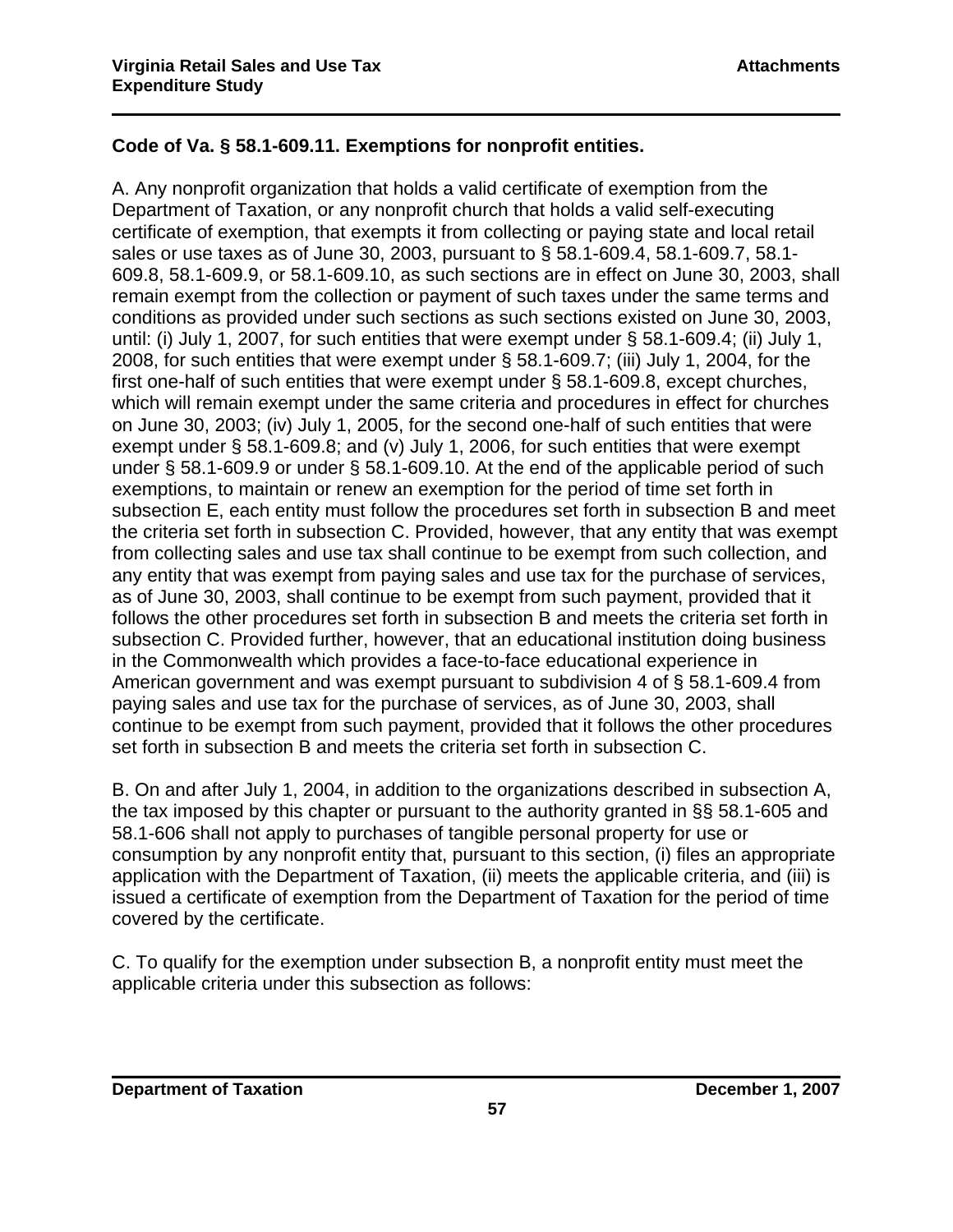1. a. The entity is exempt from federal income taxation (i) under § 501 (c) (3) of the Internal Revenue Code or (ii) under § 501 (c) (4) of the Internal Revenue Code and, if it is exempt under § 501 (c) (4) of the Internal Revenue Code, it is organized for a charitable purpose; or

 $\mathcal{L}_\text{max}$  and  $\mathcal{L}_\text{max}$  and  $\mathcal{L}_\text{max}$  and  $\mathcal{L}_\text{max}$  and  $\mathcal{L}_\text{max}$  and  $\mathcal{L}_\text{max}$ 

b. The entity has annual gross receipts less than \$5,000, and the entity is organized for at least one of the purposes set forth in § 501 (c) (3) of the Internal Revenue Code, or one of the charitable purposes set forth in § 501 (c) (4) of the Internal Revenue Code; and

2. The entity is in compliance with all applicable state solicitation laws, and where applicable, provides appropriate verification of such compliance; and

3. The entity's annual general administrative costs, including salaries and fundraising, relative to its annual gross revenue, under generally accepted accounting principles, is not greater than 40 percent; and

4. If the entity's gross annual revenue was \$1 million or greater in the previous year, then the entity must provide a financial audit performed by an independent certified public accountant. If the entity's gross annual revenue was between \$750,000 and \$1 million, then the entity must provide either a financial audit performed by an independent certified public accountant or a financial review performed by an independent certified public accountant; and

5. If the entity filed a federal 990 or 990 EZ tax form, or the successor forms to such forms, with the Internal Revenue Service, then it must provide a copy of such form to the Department of Taxation; and

6. If the entity did not file a federal 990 or 990 EZ tax form, or the successor forms to such forms, with the Internal Revenue Service, then the entity must provide the following information:

a. A list of the Board of Directors or other responsible agents of the entity, composed of at least two individuals, with names and addresses where the individuals physically can be found; and

b. The location where the financial records of the entity are available for public inspection.

D. On and after July 1, 2004, in addition to the criteria set forth in subsection C, the Department of Taxation shall ask each entity for the total taxable purchases made in the preceding year, unless such records are not available through no fault of the entity. If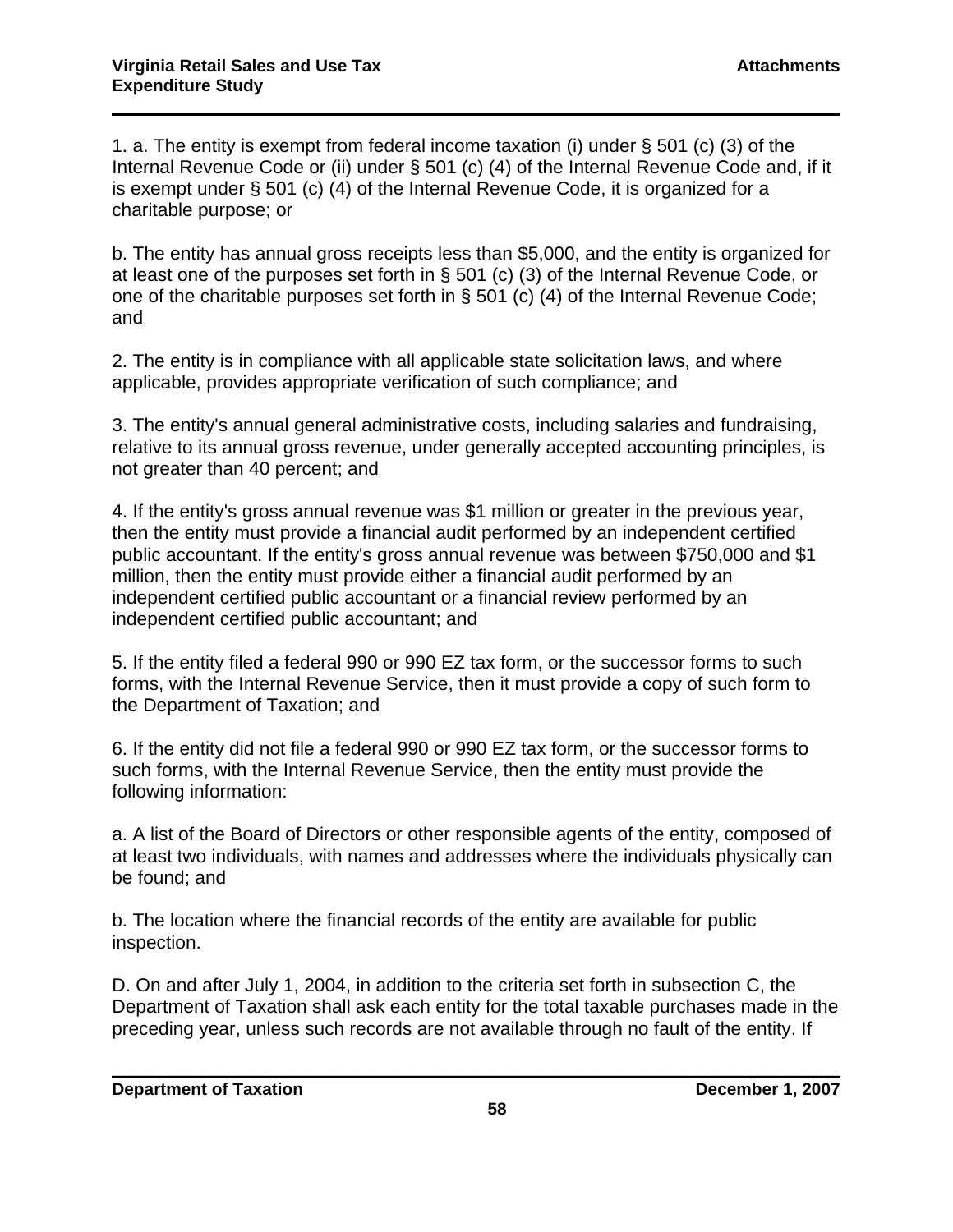the records are not available through no fault of the entity, then the entity must provide such information to the Department the following year. No information provided pursuant to this subsection (except the failure to provide available information) shall be a basis for the Department of Taxation to refuse to exempt an entity.

 $\mathcal{L}_\text{max}$  and  $\mathcal{L}_\text{max}$  and  $\mathcal{L}_\text{max}$  and  $\mathcal{L}_\text{max}$  and  $\mathcal{L}_\text{max}$  and  $\mathcal{L}_\text{max}$ 

E. Any entity that is determined under subsections B, C, and D by the Department of Taxation to be exempt from paying sales and use tax shall also be exempt from collecting sales and use tax, at its election, if (i) the entity is within the same class of organization of any entity that was exempt from collecting sales and use tax on June 30, 2003, or (ii) the entity is organized exclusively to foster, sponsor, and promote physical education, athletic programs, and contests for youths in the Commonwealth.

F. The duration of each exemption granted by the Department of Taxation shall be no less than five years and no greater than seven years. During the period of such exemption, the failure of an exempt entity to maintain compliance with the applicable criteria set forth in subsection C shall constitute grounds for revocation of the exemption by the Department. At the end of the period of such exemption, to maintain or renew the exemption, each entity must provide the Department of Taxation the same information as required upon initial exemption and meet the same criteria.

G. For purposes of this section, the Department of Taxation and the Department of Agriculture and Consumer Services shall be allowed to share information when necessary to supplement the information required.

H. The Department of Taxation shall file an annual report no later than December 1, 2004, and December 1 of each succeeding year with the Chairman of the House Finance Committee, the Chairman of the House Appropriations Committee, and the Chairman of the Senate Finance Committee, setting forth the annual fiscal impact of the sales and use tax exemptions for nonprofit entities.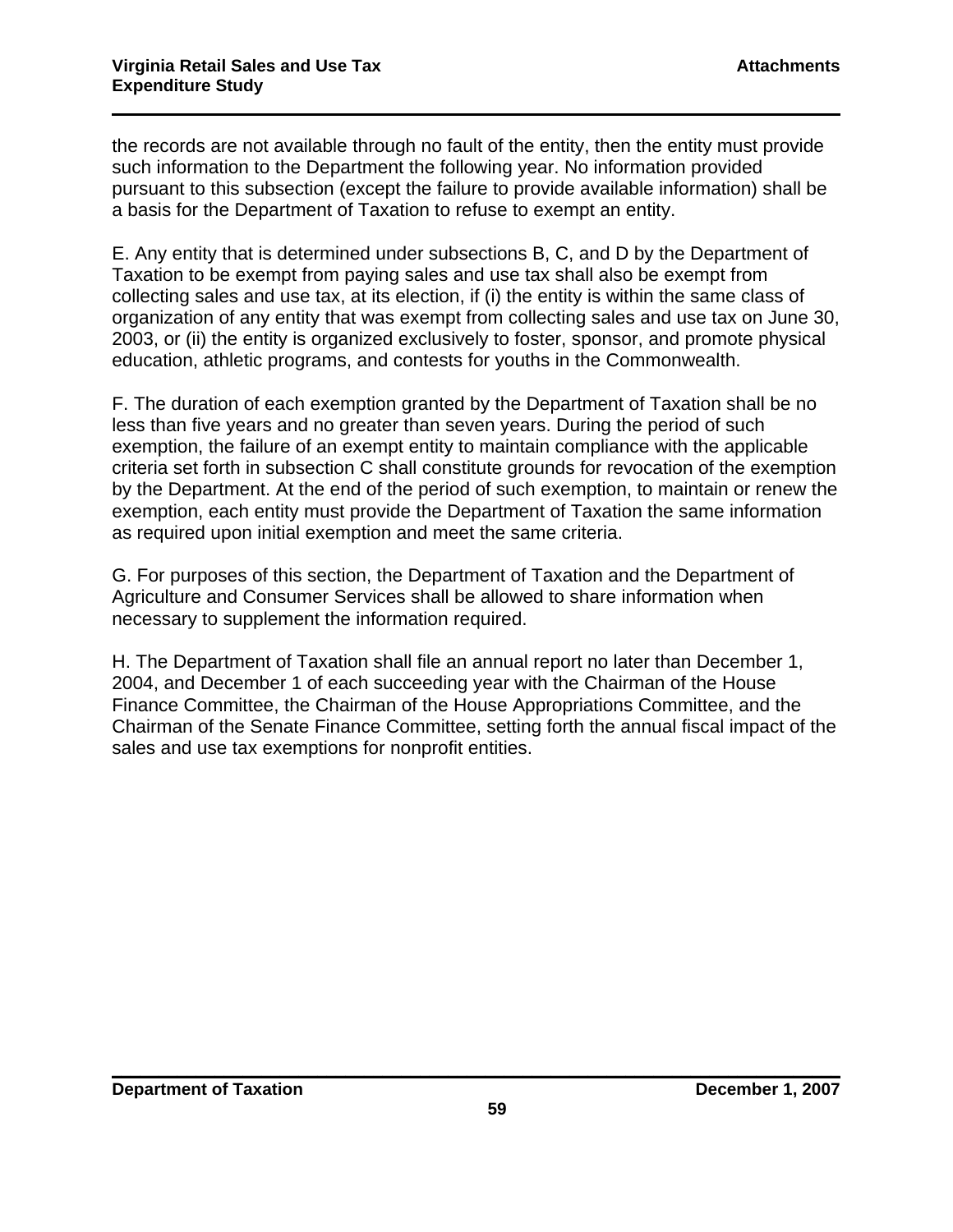### **Code of Va. § 58.1-609.12. Reports to General Assembly on tax exemptions studies.**

 $\mathcal{L}_\text{max}$  and  $\mathcal{L}_\text{max}$  and  $\mathcal{L}_\text{max}$  and  $\mathcal{L}_\text{max}$  and  $\mathcal{L}_\text{max}$  and  $\mathcal{L}_\text{max}$ 

A. The Tax Commissioner shall determine the fiscal, economic and policy impact of each sales and use tax exemption set out in §§ 58.1-609.10 and 58.1-609.11 and report such findings to the chairmen of the House and Senate Finance Committees no later than December 1 of each year. The first such report shall be due December 1, 2007. Subgroups of the exemptions shall be reviewed in periodic cycles and reports issued on a rotating basis in accordance with a schedule determined by the Tax Commissioner. When such reports have been completed for each subgroup of the sales and use tax exemptions, the Tax Commissioner shall repeat the process beginning with the subgroup of exemptions for which a report was made in 2007. No exemption shall be analyzed under the provisions of this section more frequently than once every five years.

B. When the Tax Commissioner investigates and analyzes the tax exemptions in § 58.1- 609.10, the following information shall be considered and included in the report:

1. Estimate of foregone state and local revenues as a direct result of the exemption;

2. Beneficiaries of the exemption;

3. Direct or indirect local, state, or federal government assistance received by the persons or entities granted the exemption, to the extent such information is reasonably available;

4. The extent to which the comparable person, entity, property, service, or industry is exempt from the retail sales and use tax in other states, particularly states contiguous to the Commonwealth;

5. Any external statutory, constitutional, or judicial mandates supporting the exemption;

6. Other Virginia taxes to which the person, entity, property, service, or industry is subject;

7. Similar taxpayers who are not entitled to a retail sales and use tax exemption; and

8. Other criteria, facts or circumstances that may be relevant to the exemption.

C. When the Tax Commissioner investigates and analyzes the tax exemptions in § 58.1-609.11, in addition to the information required by subsection H of § 58.1-609.11, he shall report on the extent to which the person, entity, property, service, or industry is

 $\mathcal{L}_\mathcal{L} = \mathcal{L}_\mathcal{L} = \mathcal{L}_\mathcal{L} = \mathcal{L}_\mathcal{L} = \mathcal{L}_\mathcal{L} = \mathcal{L}_\mathcal{L} = \mathcal{L}_\mathcal{L} = \mathcal{L}_\mathcal{L} = \mathcal{L}_\mathcal{L} = \mathcal{L}_\mathcal{L} = \mathcal{L}_\mathcal{L} = \mathcal{L}_\mathcal{L} = \mathcal{L}_\mathcal{L} = \mathcal{L}_\mathcal{L} = \mathcal{L}_\mathcal{L} = \mathcal{L}_\mathcal{L} = \mathcal{L}_\mathcal{L}$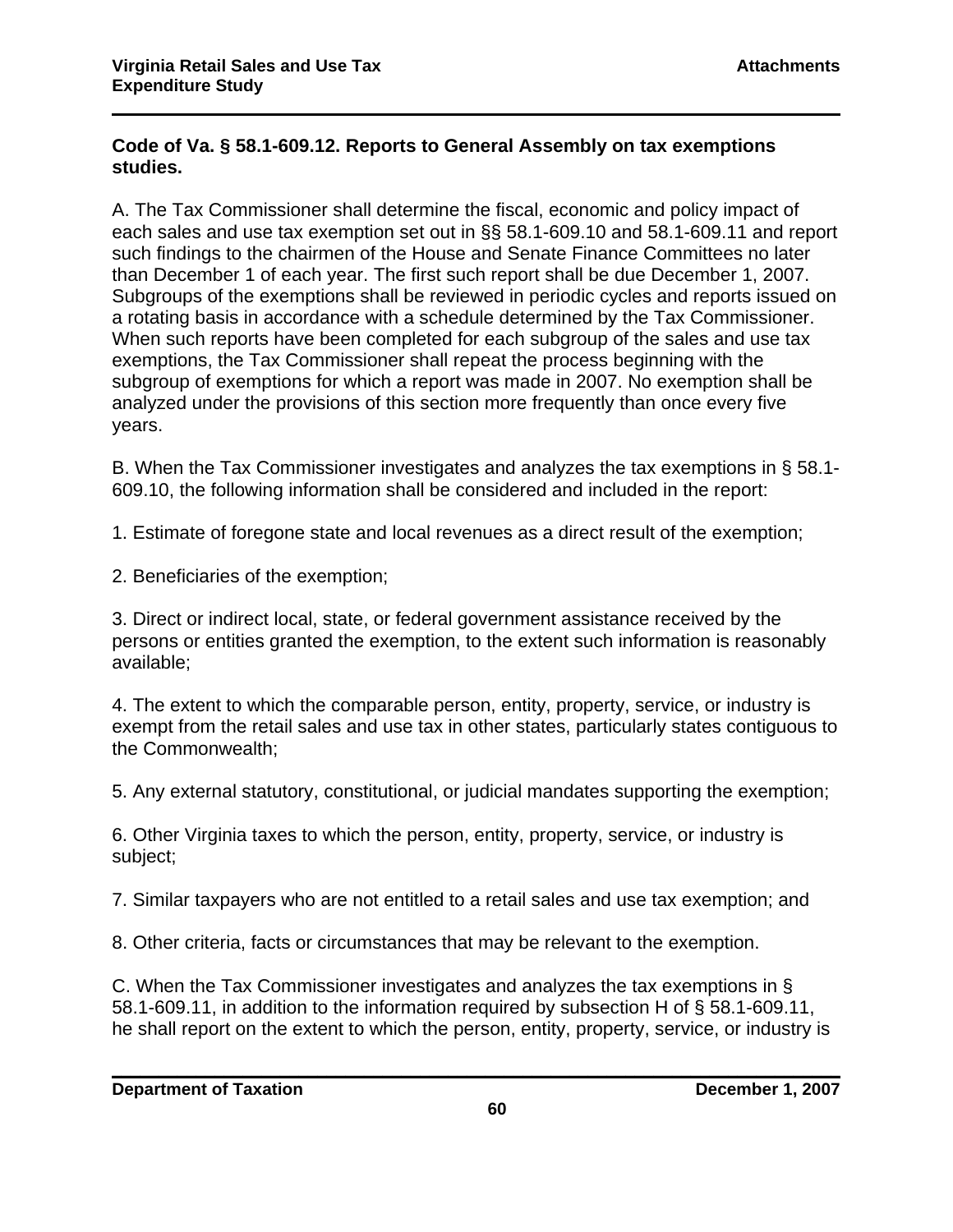exempt from the retail sales and use tax in other states, particularly states contiguous to the Commonwealth.

 $\mathcal{L}_\text{max}$  and  $\mathcal{L}_\text{max}$  and  $\mathcal{L}_\text{max}$  and  $\mathcal{L}_\text{max}$  and  $\mathcal{L}_\text{max}$  and  $\mathcal{L}_\text{max}$ 

D. For purposes of this section, the Department of Taxation and the Department of Agriculture and Consumer Services shall be allowed to share information when necessary to supplement the information required to be reported under this section. (2005, c. 853; 2006, c. 559.)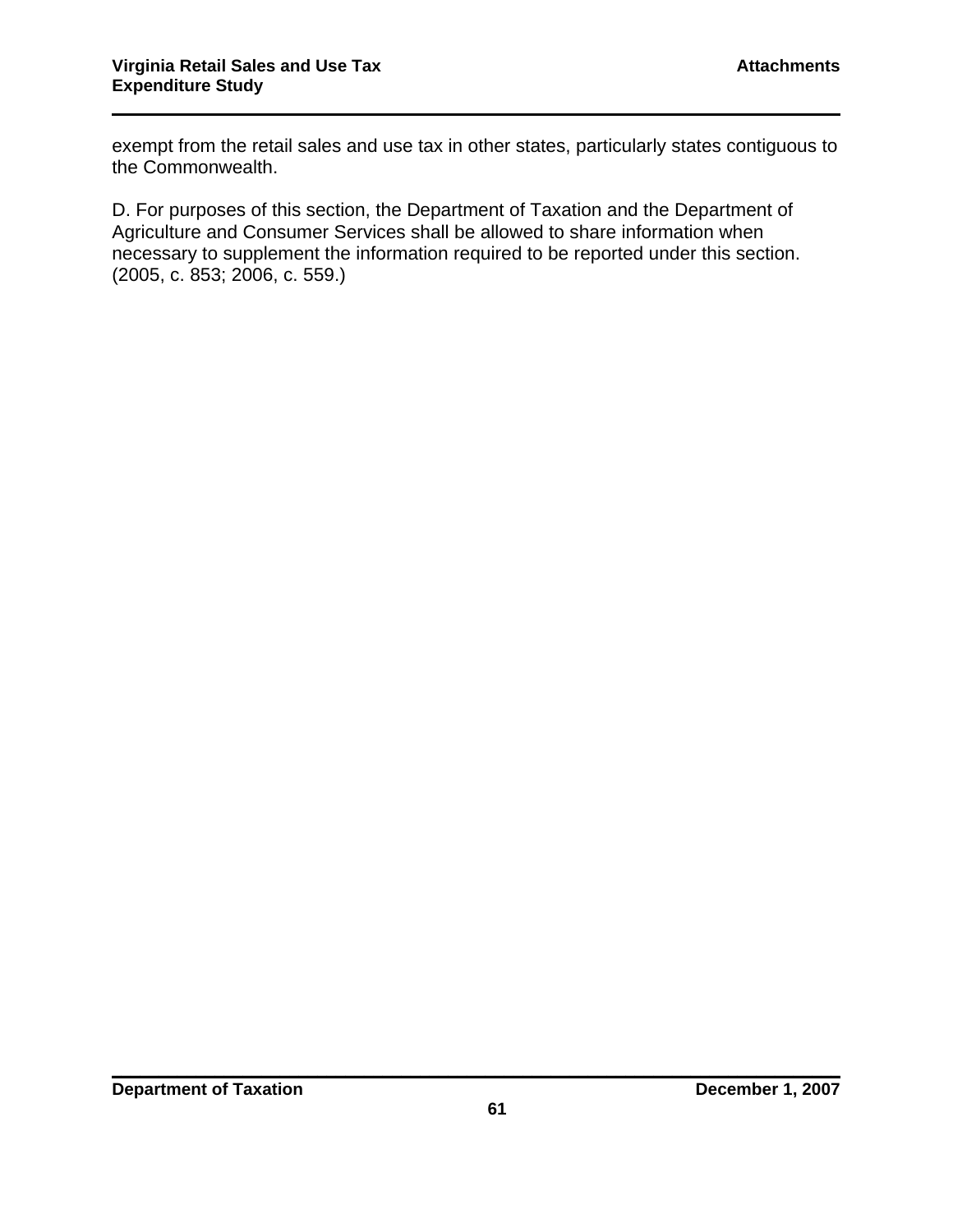## **SURVEY INSTRUMENT (CHURCHES)**

 $\mathcal{L}_\text{max}$  and  $\mathcal{L}_\text{max}$  and  $\mathcal{L}_\text{max}$  and  $\mathcal{L}_\text{max}$  and  $\mathcal{L}_\text{max}$  and  $\mathcal{L}_\text{max}$ 

1. Please provide the name of your organization, mailing address, and a contact name, telephone number, and email address on the lines provided below. \_\_\_\_\_\_\_\_\_\_\_\_\_\_\_\_\_\_\_\_\_\_\_\_\_\_\_\_\_\_\_\_\_\_\_\_\_\_\_\_\_\_\_\_\_\_\_\_\_\_\_\_\_\_\_ \_\_\_\_\_\_\_\_\_\_\_\_\_\_\_\_\_\_\_\_\_\_\_\_\_\_\_\_\_\_\_\_\_\_\_\_\_\_\_\_\_\_\_\_\_\_\_\_\_\_\_\_\_\_\_ \_\_\_\_\_\_\_\_\_\_\_\_\_\_\_\_\_\_\_\_\_\_\_\_\_\_\_\_\_\_\_\_\_\_\_\_\_\_\_\_\_\_\_\_\_\_\_\_\_\_\_\_\_\_\_ \_\_\_\_\_\_\_\_\_\_\_\_\_\_\_\_\_\_\_\_\_\_\_\_\_\_\_\_\_\_\_\_\_\_\_\_\_\_\_\_\_\_\_\_\_\_\_\_\_\_\_\_\_\_\_ \_\_\_\_\_\_\_\_\_\_\_\_\_\_\_\_\_\_\_\_\_\_\_\_\_\_\_\_\_\_\_\_\_\_\_\_\_\_\_\_\_\_\_\_\_\_\_\_\_\_\_\_\_\_\_ 2. What is the size of your congregation? *Put an "X " next to the appropriate range.*   $\frac{1}{2}$  less than 50  $\frac{50 - 100}{201 - 300}$   $\frac{101 - 200}{201 - 300}$  $-$  301 – 499  $-$  500 – 999  $-$  1000 or more

3. Do you use the Form ST-13A, Certificate of Exemption when making purchases of tangible personal property? (*If no, please leave question #4 blank and go directly to question #5.)* 

Yes \_\_\_\_\_\_\_ No \_\_\_\_\_\_\_

4. Please provide the total amount of tangible personal property your organization purchased using Form ST-13A in each of the past three (3) years, if available. (Do not include such items as salaries and fringe benefits, mortgage or rent payments, interest expense, depreciation, utilities, insurance or professional services.) *Please provide an estimate if you do not have the exact number.*

| Year                                                                                                                                                                                                                                                                                                                                                                                      | Purchase |  |
|-------------------------------------------------------------------------------------------------------------------------------------------------------------------------------------------------------------------------------------------------------------------------------------------------------------------------------------------------------------------------------------------|----------|--|
|                                                                                                                                                                                                                                                                                                                                                                                           |          |  |
|                                                                                                                                                                                                                                                                                                                                                                                           |          |  |
|                                                                                                                                                                                                                                                                                                                                                                                           |          |  |
| 5. Please provide the total value of tangible personal property donated to your church or place of worship<br>from a business's inventory for the past three (3) years, if available. (Examples of donated tangible<br>personal property include grocery items, clothing, building supplies, vehicles, and furniture.) Please<br>provide an estimate if you do not have the exact number. |          |  |
| Year                                                                                                                                                                                                                                                                                                                                                                                      | Purchase |  |

\_\_\_\_\_\_\_\_\_\_\_\_\_\_\_\_\_\_\_\_\_\_\_\_\_\_\_\_\_\_\_\_\_\_\_\_\_\_\_\_\_\_\_\_\_\_\_

\_\_\_\_\_\_\_\_\_\_\_\_\_\_\_\_\_\_\_\_\_\_\_\_\_\_\_\_\_\_\_\_\_\_\_\_\_\_\_\_\_\_\_\_\_\_\_

**Department of Taxation December 1, 2007**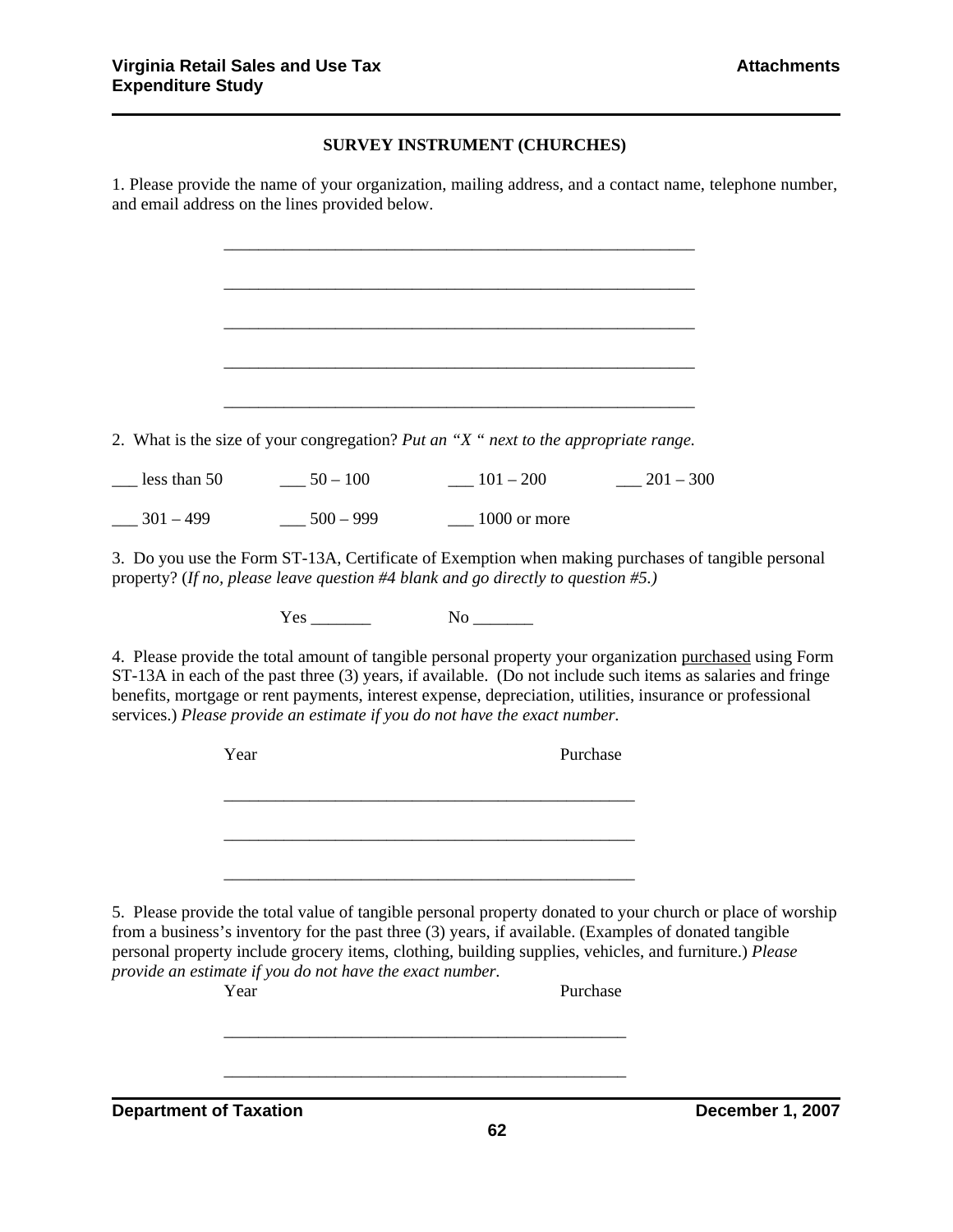Items purchased using Form ST-13A

\_\_\_\_\_\_\_\_\_\_\_\_\_\_\_\_\_\_\_\_\_\_\_\_\_\_\_\_\_\_\_\_\_\_\_\_\_\_\_\_\_\_\_\_\_\_\_

 $\mathcal{L}_\text{max}$  and  $\mathcal{L}_\text{max}$  and  $\mathcal{L}_\text{max}$  and  $\mathcal{L}_\text{max}$  and  $\mathcal{L}_\text{max}$  and  $\mathcal{L}_\text{max}$ 

TAX defines *tangible personal property* as: "property that can be seen, weighed, measured, felt or touched, or is in any other manner perceptible to the senses." (23 VAC 10-210-5030)

Tangible personal property that may be purchased by qualifying churches exempt from the Sales and Use Tax using Form ST-13A includes:

baptistries; bulletins, programs, newspapers and newsletters that do not contain paid advertising and are used in carrying out the work of the church; gifts including food for distribution outside the public church building; food, disposable serving items, cleaning supplies and teaching materials used in the operation of camps or conference centers by the church or an organization composed of churches that are exempt under this subdivision and which are used in carrying out the work of the church or churches; and property used in caring for or maintaining property owned by the church including, but not limited to, mowing equipment; and building materials installed by the church, and for which the church does not contract with a person or entity to have installed, in the public church buildings used in carrying out the work of the church and its related ministries, including, but not limited to worship services; administrative rooms; and kindergarten, elementary, and secondary schools. (Code of Virginia 58.1-609.10(16))

Other more specific examples include, but are not limited to, such property as:

Acolyte robes; Altar cushions and cloths; Baptism, marriage, and membership certificates; Baptismal font; Bibles and Bible stands; Bulletins or programs (including paper and ink used to print these); Candles and candelabra used at the location of the worship service; Choir robes; Communion supplies and tables; Flags used at the location of the worship service; Flowers and plants, live or artificial, and accessories thereto used at the location of the worship service; Funeral pall; Hymnals and hymnal racks; Light bulbs used at the location of the worship service; Microphones and public address system used in the worship service except when incorporated into realty; Musical instruments used in the worship service (e.g., organ, piano, hand bells); Name tags for ushers and guests, and attendance records; Offering envelopes; Pews, cushions, chairs or other seating systems; Portable heaters and fans and window air conditioners used at the location of the worship service; Prayer books; Pulpit, lectern, pulpit lamp; Rosaries, crosses, crucifixes; Carpeting used at the location of the worship services (except glued-down carpeting); Sheet music; Systems to assist persons who are hearing-impaired; Tallithim; Torahs; Vestments for ecclesiastical celebrants; Wafers, bread, wine, grape juice used in communion service; Yarmulkes (23 VAC 10- 210-310)

Effective July 1, 2006, tangible personal property used in recoding and reproducing services may also be purchased exempt of the Sales and Use Tax using the Form ST-13A.

Effective July 1, 2007, tangible personal property, such as mowing equipment and building materials, that are used to maintain property owned by a church or place of worship may also be purchased exempt of the Sales and Use Tax using the Form ST-13A.

 $\mathcal{L}_\text{max}$  and  $\mathcal{L}_\text{max}$  and  $\mathcal{L}_\text{max}$  and  $\mathcal{L}_\text{max}$  and  $\mathcal{L}_\text{max}$  and  $\mathcal{L}_\text{max}$